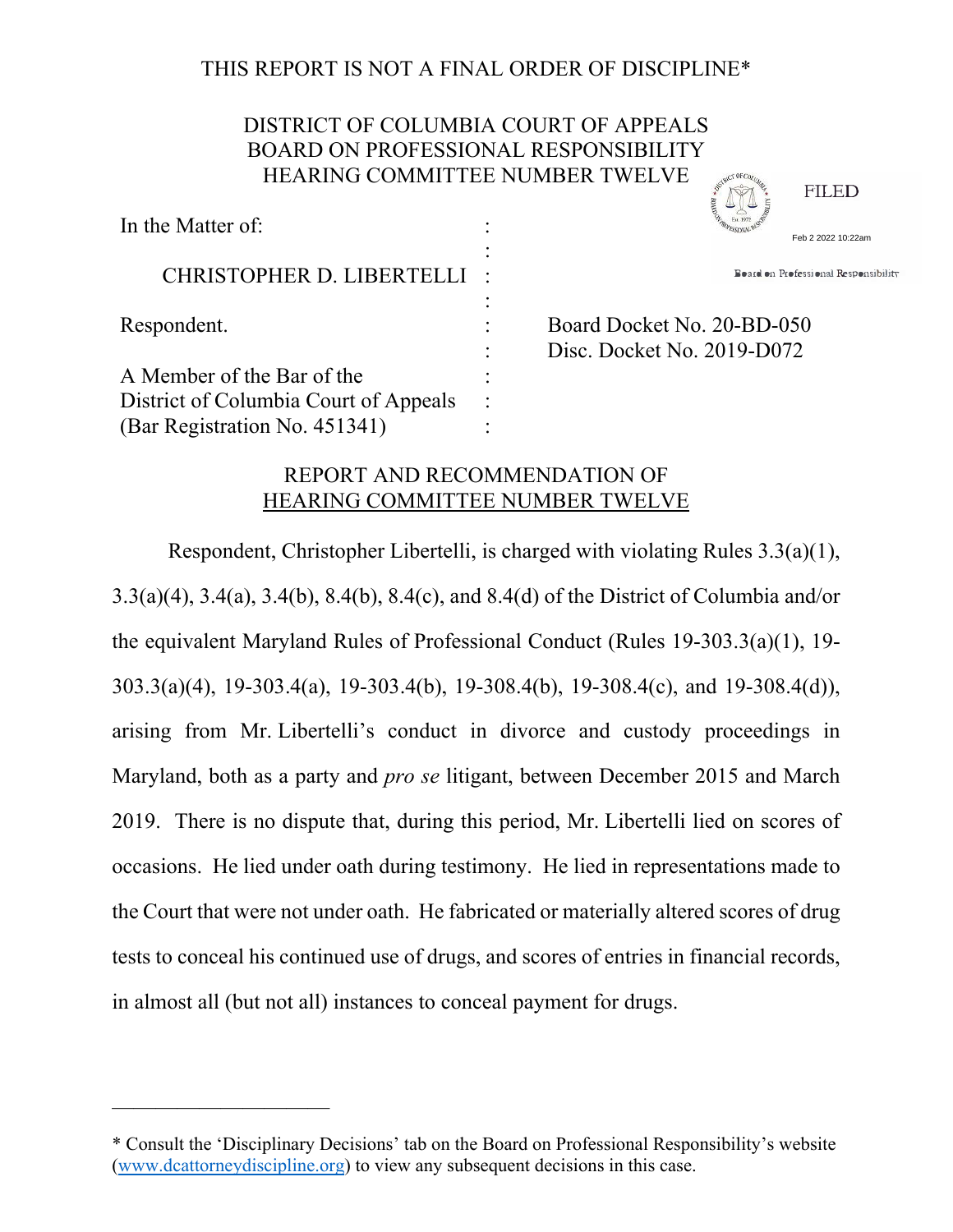Disciplinary Counsel contends that Mr. Libertelli committed all of the charged violations and should be disbarred as a sanction for his misconduct. Mr. Libertelli does not currently deny that he violated any of the charged Rule violations and agrees that he should be sanctioned.<sup>1</sup> However, he argues that he is entitled to disability mitigation under *In re Kersey*, 520 A.2d 321 (D.C. 1987), and that based on the *Kersey* and additional factors relevant to sanction he should not be disbarred. "Aside from that," Mr. Libertelli "leave[s] the task of fashioning an appropriate sanction to the learned discretion of the . . . Hearing Committee." Lib. Br. at 2-3.

As set forth below, we conclude that the Maryland Rules apply to the violations and find that Disciplinary Counsel has proven all of the alleged violations by clear and convincing evidence. These extreme violations warrant disbarment.

In considering Mr. Libertelli's mitigation arguments, we are sensitive to the horrible effects of addiction and agree that he has provided some evidence towards

<sup>&</sup>lt;sup>1</sup> In his Answer, Mr. Libertelli admitted all of the alleged violations, with the exception of Maryland Rule 19-308.4(b). Disciplinary Counsel's Exhibit ("DCX ") 4 ¶ 22. In his Opening Brief, he states that he

initially preserved his right to contest the charge that he violated Rule 19-308.4(b) based on a legal question of whether his actions constituted a "criminal act" that reflected his honesty, trustworthiness, or fitness as an attorney in other respects. His initial reservation of this issue is not a denial of his actions that he was dishonest with the court, opposing counsel, and his ex-wife.

Respondent's Response to Disciplinary Counsel's Proposed Findings of Fact, Conclusions of Law, and Sanction Recommendation, and Respondent's Opening Brief ("Lib. Br.") at 93. (Mr. Libertelli's Opening Brief is not paginated. Our page references to it refer to page X of 96 in the PDF version.) However, Mr. Libertelli's brief does not argue the legal question. We conclude that, as Mr. Libertelli lied under oath, Rule 8.4(b) applies to his conduct.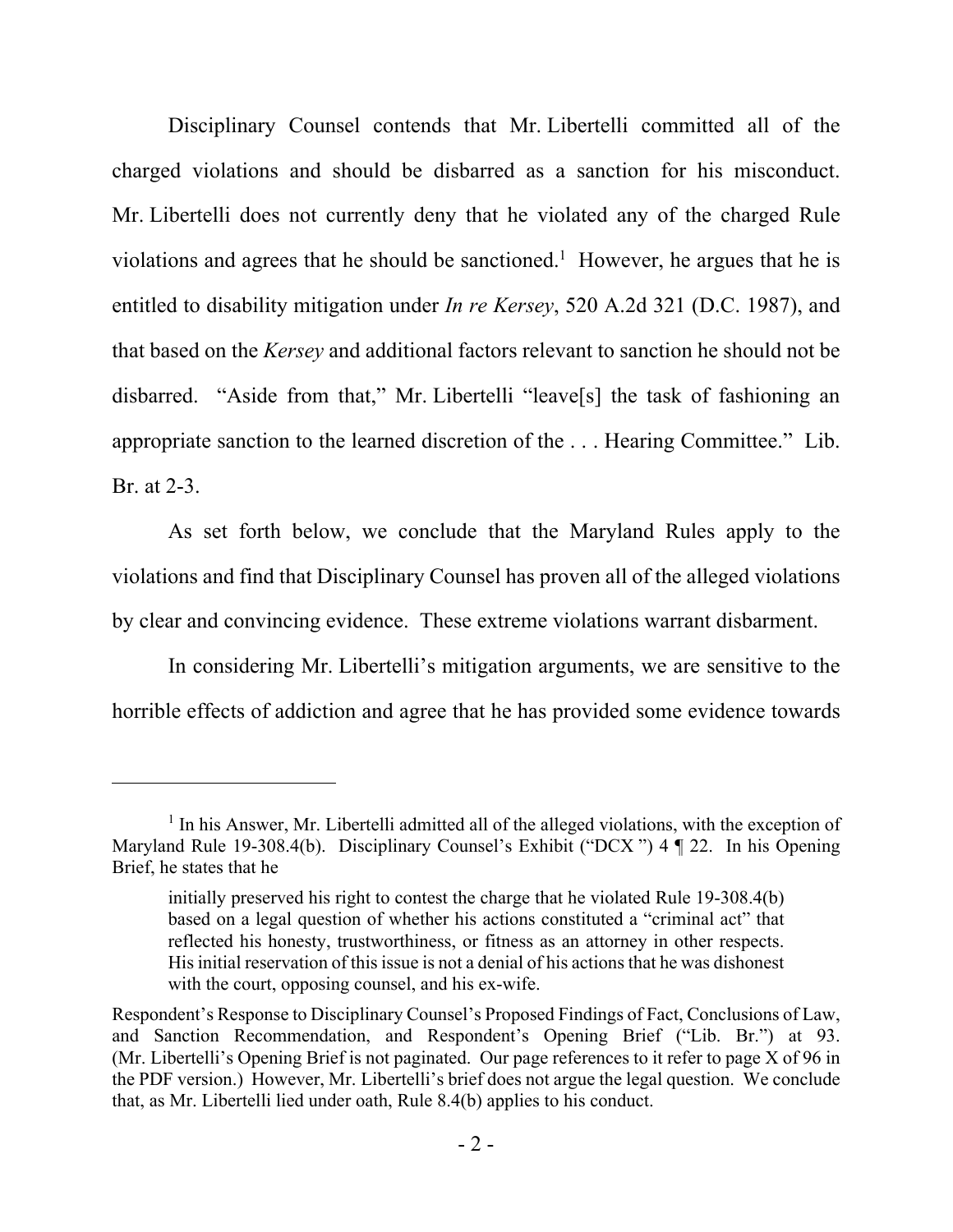the elements of *Kersey* mitigation and meets the first element of proving by clear and convincing evidence that he suffered from an addiction. If the other evidence were stronger, the case would turn on the resolution of some significant undecided issues of law. However, on the existing evidence, we conclude that Mr. Libertelli did not prove by a preponderance of evidence that the addiction was a substantial cause of his wrongdoing; and, although he has made some progress, he did not prove (by the required clear and convincing evidence, or even a preponderance) that he is already substantially rehabilitated as *Kersey* requires. Accordingly, he should be disbarred.

## I. PROCEDURAL HISTORY

On July 27, 2020, Disciplinary Counsel served Mr. Libertelli with a Specification of Charges ("Specification"). A hearing was held on June 21-25, 2021. Mr. Libertelli was present and was represented by counsel.<sup>2</sup> The parties waived the requirement of a bifurcated hearing, which is normally required under Board Rule 11.11, because Mr. Libertelli had disclosed his *Kersey* defense and admitted most of the alleged Rule violations, and because several witnesses would be testifying both with respect to the allegations of misconduct and with respect to mitigation.

 $2$  Prior to the fourth day of the hearing, the Attorney Member of this Hearing Committee experienced a family emergency that rendered him unable to attend the final two days of the hearing. The hearing proceeded with a quorum of two members, and the parties consented to the Attorney Member participating in the decision after reviewing a recording of the hearing. Tr. 1038-40; *see* Board Rule 7.12.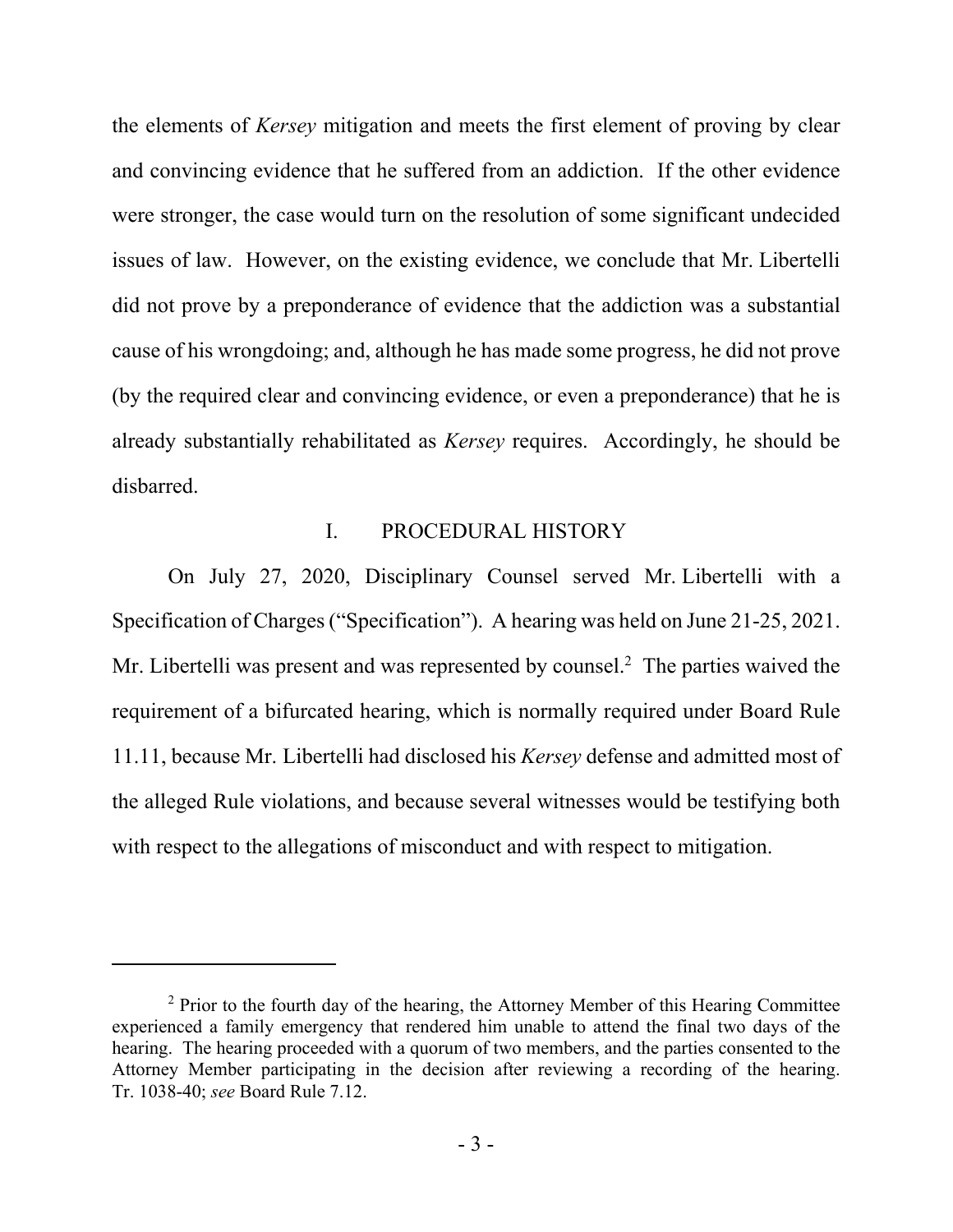The following exhibits were received into evidence at the outset of the hearing: DCX 1-64 and RX 1-14.<sup>3</sup> During the hearing, Disciplinary Counsel offered DCX 65 into evidence, which was admitted over Mr. Libertelli's objection, as well as DCX 66 and 67, which were admitted without objection. Mr. Libertelli offered RX 15 and 16 into evidence during the hearing, which were admitted without objection, and withdrew RX 11 and 12. During the hearing, Disciplinary Counsel called as witnesses Mr. Libertelli, Michael Labbe, LPC, Niki Irish, LICSW, Hope Stafford and Dr. Ryan Shugarman. Respondent called as witnesses Dr. Anjula Agrawal, Markham Erickson, Dr. Richard Ratner, Jacqueline Libertelli, Aparna Sridhar, Dr. Nicholas Kirsch, and Blair Levin.

## II. FACTUAL SUMMARY

The charges against Mr. Libertelli involve what he now admits are scores of intentional misrepresentations he made in divorce and custody proceedings over a period of almost three years (from December 2015 to November 2018) – misrepresentations made overwhelmingly, but not entirely, to conceal his use and

 $3$  As noted in n.1, above, "DCX" refers to Disciplinary Counsel's exhibits. "RX" refers to Respondent's exhibits. "Tr." refers to the transcript of the hearing held in this matter on June 21-25, 2021. Where the exhibits are themselves transcripts of other proceedings, the transcript pages are referenced as "DCX Tr." or "RX Tr." The parties filed four post-hearing briefs: Disciplinary Counsel's Proposed Findings of Fact, Conclusions of Law, and Sanction Recommendations ("ODC Br."); Mr. Libertelli's Opening Brief ("Lib. Br."); Disciplinary Counsel's Response to Respondent's Opening Brief (which, for clarity, we refer to as "ODC Reply"); and Mr. Libertelli's Reply to Disciplinary Counsel's Response to Respondent's Opening Brief ("Lib. Reply").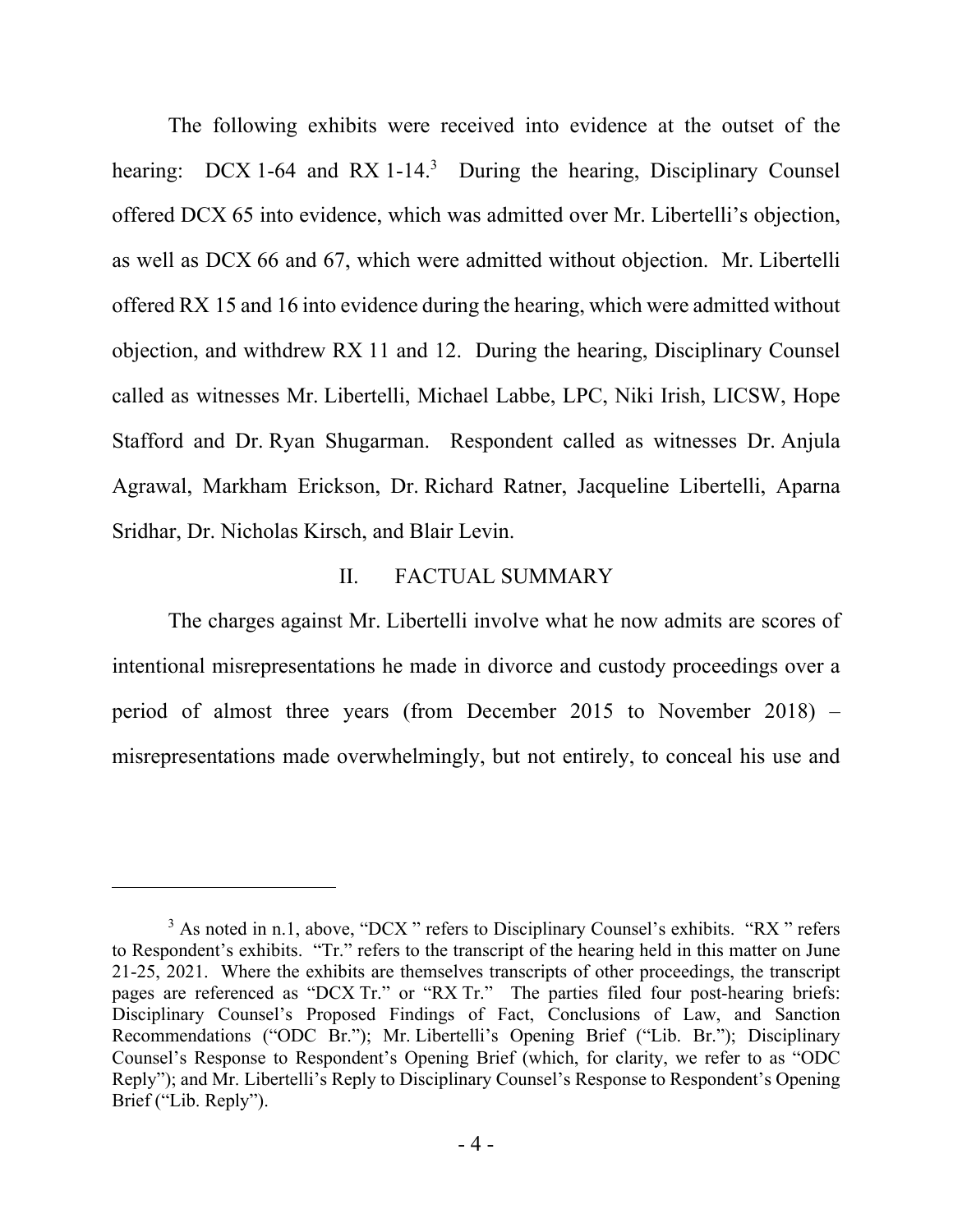purchases of drugs (primarily opioids,<sup>4</sup> cocaine and marijuana), which was a major issue in the case. Mr. Libertelli lied under oath as a witness in the divorce proceeding; he made non-sworn false statements both directly to the Court (for example, in the course of acting *pro se*) and indirectly when his counsel conveyed his false information; he falsified numerous drug test results and fabricated financial records that he produced to his wife's counsel and, in many instances, offered or caused or allowed these fabricated documents to be entered into evidence without informing the Court that they were fabricated. Respondent was diagnosed with Opioid Use Disorder in 2016 (as well as a Cocaine Use Disorder) and has since sought treatment and counseling. Though he stopped taking non-prescription opioids in 2018, Respondent continued to use cocaine until at least late 2020. He also continues to use marijuana and received a medical marijuana card in April 2021.

#### III. FINDINGS OF FACT

The following findings of fact are based on the testimony and documentary evidence admitted at the hearing. To the extent these findings relate to proof of Disciplinary Counsel's allegations of violations or to disability or rehabilitation elements of Mr. Libertelli's *Kersey* mitigation defense, these findings of facts are established by clear and convincing evidence (under *Kersey*, the element of causation is to be determined by a preponderance of the evidence). *See* Board Rule

<sup>&</sup>lt;sup>4</sup> The term "opioids" includes and usually refers to synthetic drugs, such as Oxycontin and Percocet, that are painkillers with the same or similar effects as "opiates" (natural poppy derivatives, such as heroin and morphine). Tr. 370-71, 930-31, 1240-41.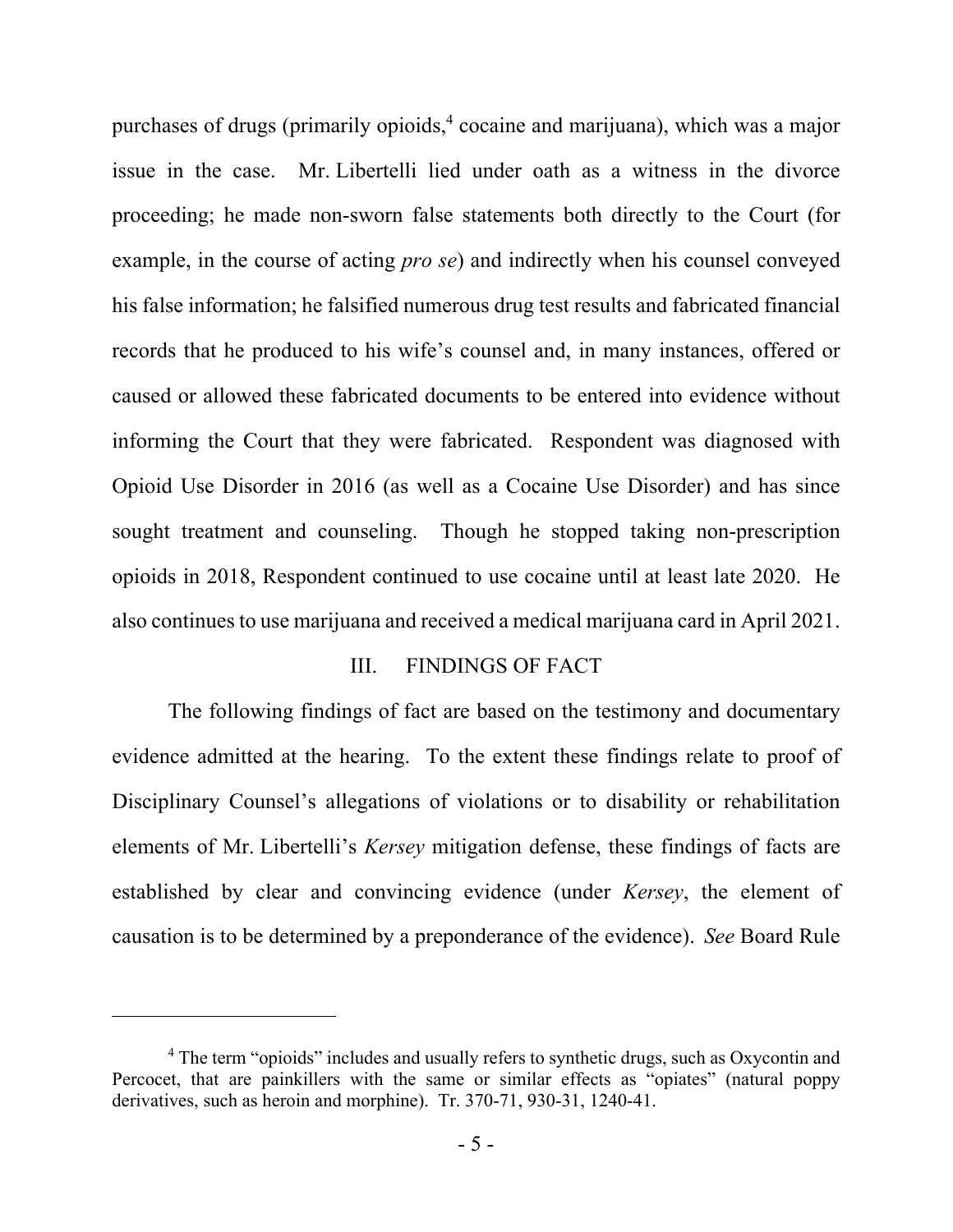11.6; *In re Cater*, 887 A.2d 1, 24 (D.C. 2005) ("clear and convincing evidence" is "more than a preponderance of the evidence," it is "evidence that will produce in the mind of the trier of fact a firm belief or conviction as to the facts sought to be established"' (quoting *In re Dortch*, 860 A.2d 346, 358 (D.C. 2004))).

1. Mr. Libertelli is a member of the Bar of the District of Columbia Court of Appeals, having been admitted by examination on June 3, 1996, and assigned Bar number 451341. DCX 1.

2. From September 1996 to 1999 or 2000, Mr. Libertelli worked as an associate at Dow Lohnes & Albertson. RX 5 at 62; RX 6 at 68; Tr. 62-63. From January 2001 through early 2005, Mr. Libertelli worked for the Federal Communications Commission. RX 5 at 62; Tr. 63-64. From March 2005 to December 2011, Mr. Libertelli worked at Skype as Senior Director of Government Affairs for the Americas. RX 5 at 61-62; Tr. 64. Between December 2011 and June 2017, he worked for Netflix as Vice-President of Global Public Policy. RX 5 at 60- 61. Since then, Mr. Libertelli has worked at various times on his own as a consultant and at other times in-house at other firms. *See* Tr. 65-68. Since November 2020, he has been General Counsel of Carrier Exchange d/b/a CarrierX*.* Tr. 60-61.

3. In July 2008, while he was working at Skype, Mr. Libertelli married Yuki Noguchi<sup>5</sup>; they had two boys born in September 2009 and December 2010. Tr. 63-64, 69-70, 1057-58.

<sup>&</sup>lt;sup>5</sup> During their marriage, Ms. Noguchi used the married name Yuki Libertelli. For convenience, we will refer to her as Ms. Noguchi throughout.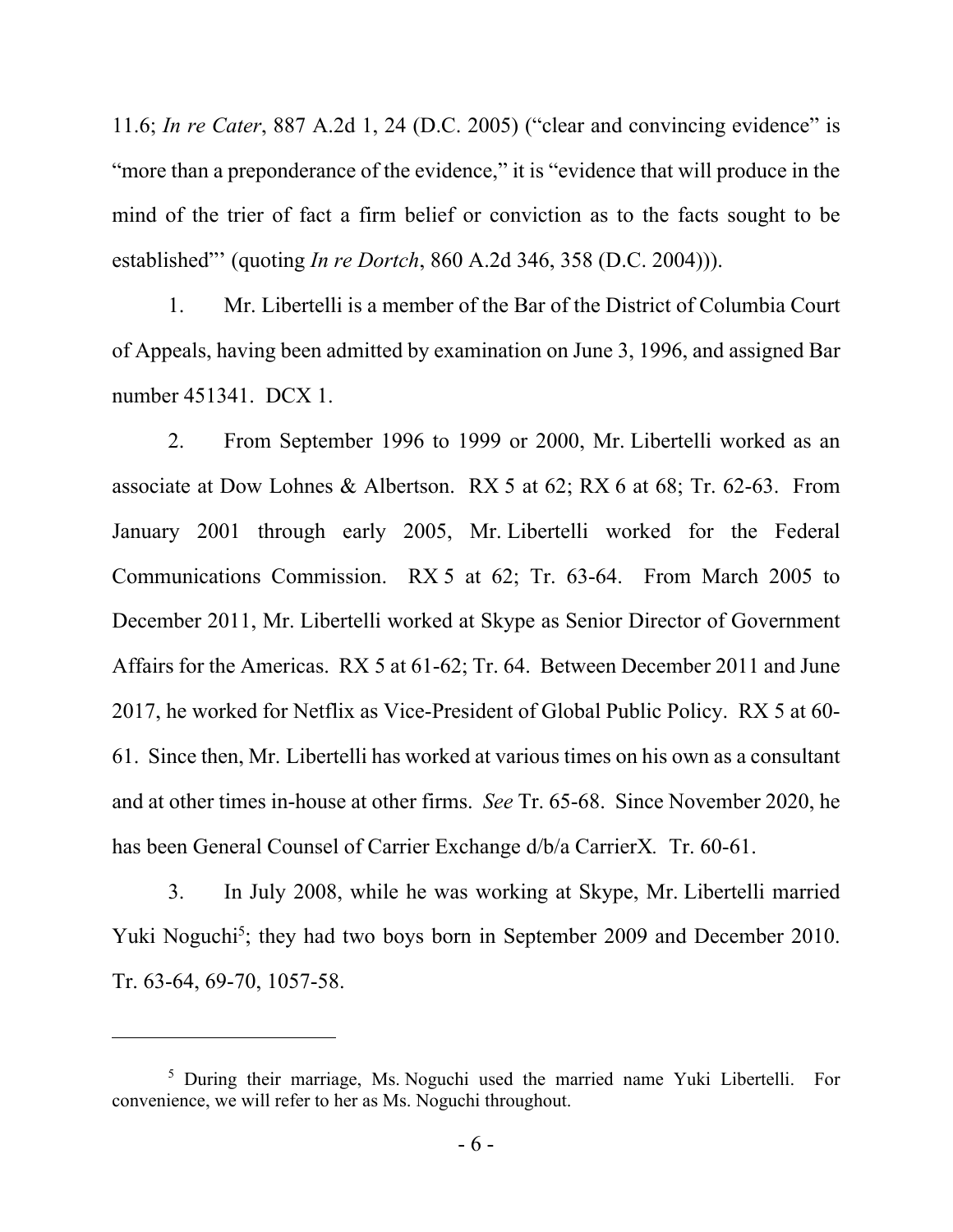4. Mr. Libertelli and Ms. Noguchi were divorced as part of divorce and custody proceedings that respectively began in the Circuit Court for Montgomery County, Maryland in 2014 and 2015, and were subsequently consolidated. DCX 5. The case was still active on the Court's docket at the time of our June 2021 hearing. *Id.* Most of the proceedings in the case were before Circuit Court Judge Harry C. Storm. *Id.*

### **The Separation and Interim Agreement**

5. As explained in greater detail below, during the course of his marriage, Mr. Libertelli used a number of drugs, including opioids that he initially received on prescription for back pain, but subsequently bought off the street, cocaine and other stimulants, and marijuana. In September 2013, Ms. Noguchi staged what usually has been referred to as an "intervention" that she asserted was due to his drug use.<sup>6</sup> From that point, onward, Mr. Libertelli and Ms. Noguchi no longer lived together. DCX 6 Tr. at 96; Tr. 395-96.

6. In April 2014, Mr. Libertelli and Ms. Noguchi entered into an interim agreement that addressed custody and visitation. Tr. 76-77, 835-36; DCX 6 Tr. at 108, 128; DCX 8 Tr. at 13-14. The agreement contemplated that Ms. Noguchi

 $6$  Mr. Libertelli does not agree that the term "intervention" properly characterizes this event or its motives. *See* Tr. 70; DCX 7 Tr. at 69-71. Although the fact of this event is important in the timeline, the views about what motivated it and exactly what took place are not critical to our proceeding. As we have limited evidence on the point, we cannot and do not say that "intervention" accurately describes the event. However, because the term "intervention" is used frequently throughout many of the hearings, and is the term Mr. Libertelli uses in his Brief, *see*  Lib. Br. Proposed Findings of Fact ("PFF") 80-82, we will continue to use it here solely for convenience.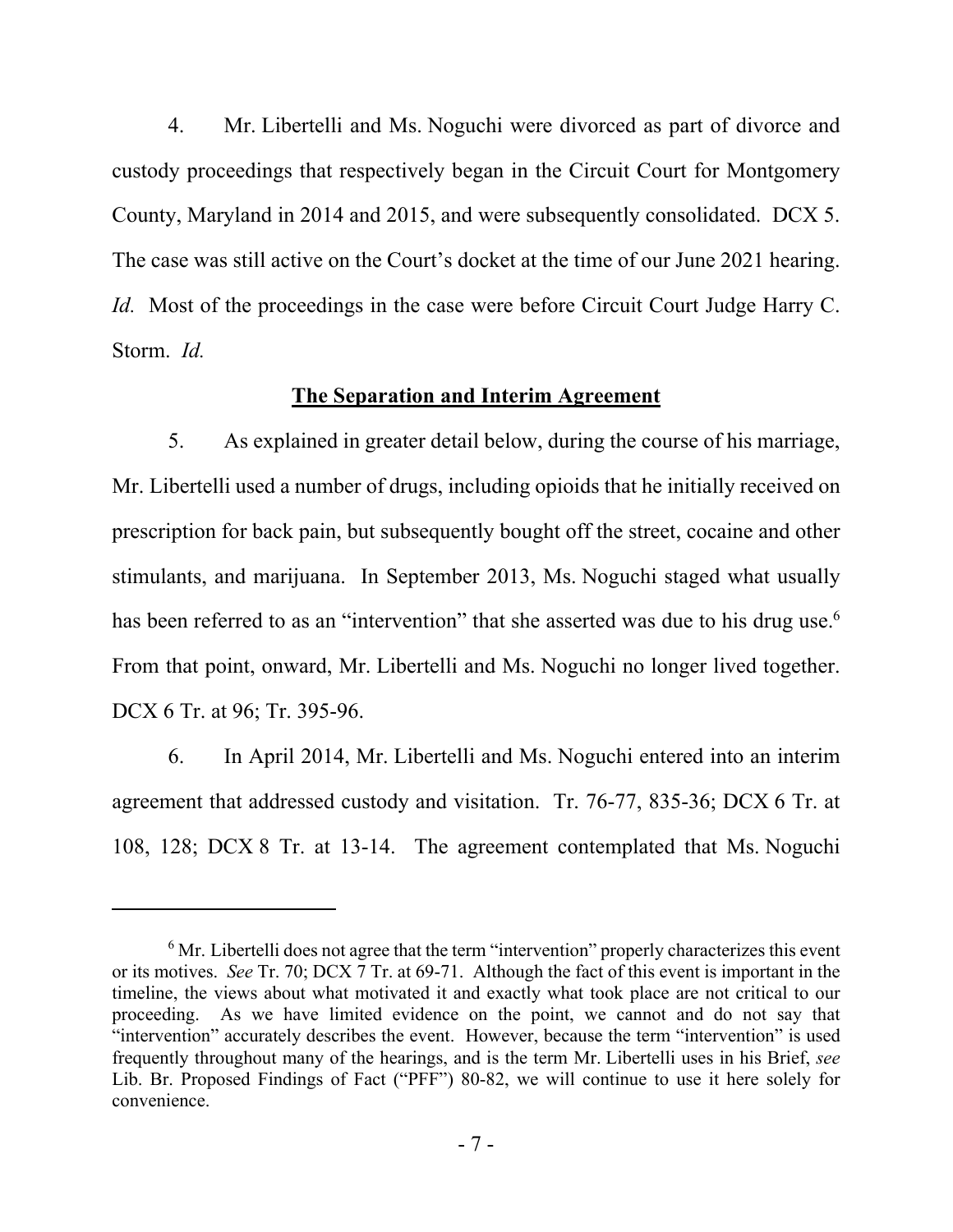would retain custody; Mr. Libertelli would have supervised visitation on particular days. DCX 6 Tr. at 108-09; DCX 8 Tr. at 13-14. Mr. Libertelli also agreed to be evaluated by Dr. Paul Berman and (subject to some travel accommodations) to be drug tested twice a week. DCX 8 at 14. *See* DCX 6 Tr. at 109-10, 158-59; Tr. 835- 37. If Mr. Libertelli missed or failed three consecutive tests, Ms. Noguchi could insist on a paid supervisor. DCX 8 Tr. at 14. The agreement was to continue in effect until the parties agreed or the Court ordered otherwise. *Id. See generally* Tr. 837-41.

7. During the period between April and November 2014, Ms. Noguchi's counsel received drug test results from Mr. Libertelli's counsel. Tr. 839-41. Mr. Libertelli tested positive for drugs more than 20 times during the course of Dr. Berman's evaluation. DCX 8 Tr. at 14. There were gaps in the testing, and some results indicated that the sample was diluted. DCX 6 Tr. at 162-63; *see also* Tr. 841- 42. Nonetheless, Dr. Berman issued a report in September 2014, that recommended some additional visitation. DCX 6 Tr. at 109, 157; Tr. 845-46. Mr. Libertelli hired a malpractice lawyer, Chris Hogue, to investigate Dr. Berman and filed a complaint against him with the medical board. Tr. 78, 848.

### **The Divorce Proceedings**

8. In October 2014, Ms. Noguchi filed a complaint against Mr. Libertelli for divorce in the Circuit Court for Montgomery County, Maryland. When the complaint was filed, Ms. Noguchi lived in Montgomery County, Maryland, and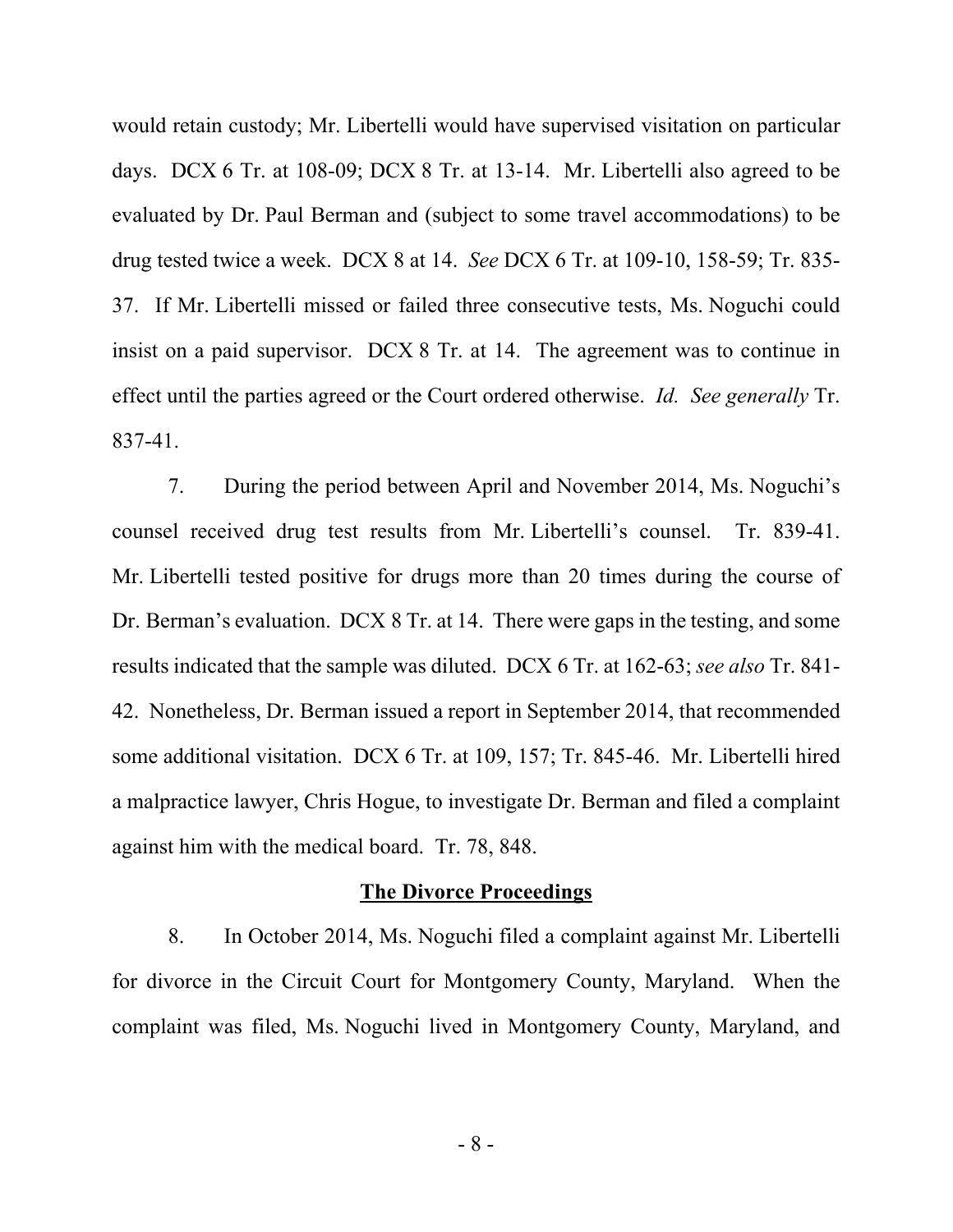Mr. Libertelli lived in the District of Columbia. The divorce complaint was subsequently consolidated with a custody complaint. *See* Tr. 843-50.

9. Mr. Libertelli's drug use was "the issue for years in this divorce and custody case." Tr. 81. There was never any doubt that he had used drugs – he was already being drug tested before the litigation began – or that he had not stopped using (his tests were coming back positive). DCX 8 Tr. at 14. As explained in more detail below, at various times, he acknowledged to the Court that he had a drug problem. Tr. 555-56. *See generally* Tr. 567 ("[T]he case was about the existent addiction.").

10. Mr. Libertelli had at least four sets of counsel in his divorce proceeding. His initial counsel was Barbara Burke, who practices collaborative law. Tr. 295-96, 403-04, 834; DCX 6 Tr. at 108. Later he was represented by Lisa Fishberg, Scott Strickler and Geoffrey Platnick. *See* DCX 6 Tr. at 3; Tr. 76, 834-35. During a hearing in March 2017, Mr. Libertelli represented himself. *See* DCX 10. At a hearing in January 2018, Mr. Strickler and Mr. Platnick again represented him. *See*  DCX 14. At subsequent hearings in 2018, he was represented by Darryl Feldman and his firm. *See* DCX 16, 18, 19; Tr. 460-61 (discussing four sets of lawyers).

### **The December 2015 Hearing on Access and Drug Protocols**

11. On December 14, 2015, Montgomery County Circuit Judge Terrence McGann conducted a hearing on Mr. Libertelli's request for additional access to the children (to permit overnight visits), the drug testing protocol and the appointment of a treatment monitor. DCX 6. At the hearing there was "no dispute" that

- 9 -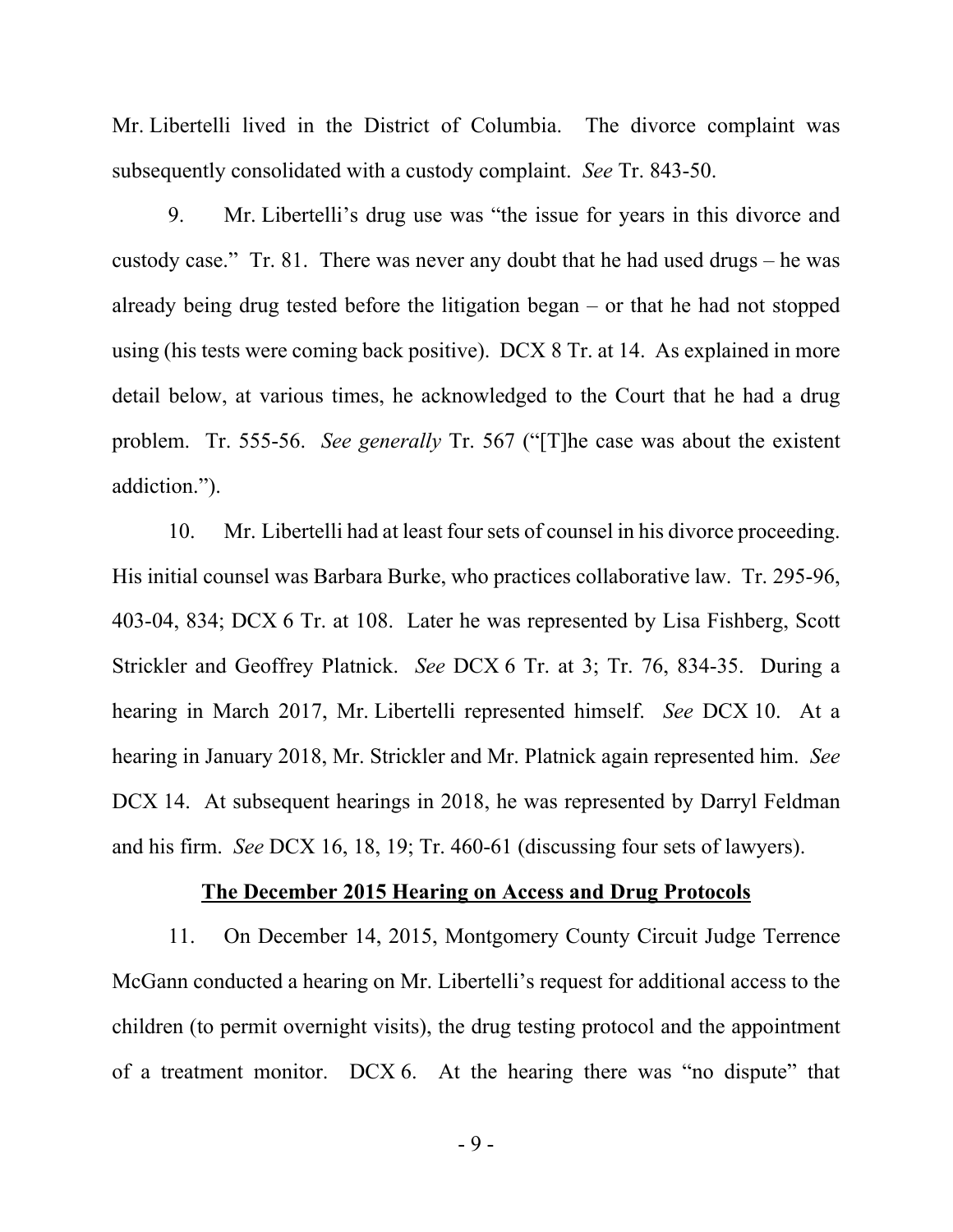"Mr. Libertelli ha[d] a history of drug use." DCX 6 Tr. at 11, 109. He acknowledged that he used cocaine at least as recently as July 2015 and (although he disputed the result) that he had a positive test from September 2015. *Id.* at 12. However, his counsel urged that Mr. Libertelli had not used opioids since April 2015 and that "everyone in this room familiar with this case, will have to concede that Mr. Libertelli's use [of cocaine] is significantly decreased from that which it was when [the divorce proceeding] began." *Id.* Mr. Libertelli admitted in the disciplinary hearing that his divorce counsel's statement that he had not used opioids since Spring 2015 was untrue and that he did not correct the misstatement to Court, even though he knew that his counsel's statement was incorrect. Tr. 118-19.

12. At this December 2015 hearing, Mr. Libertelli testified that he had spinal stenosis, a degenerative condition. DCX 6 Tr. at 129. According to that testimony, he was injured playing squash in 2010, but the pain did not immediately present itself because the initial effect was to lose feeling in his fingers. The pain and the use of painkillers started in 2011 or 2012. *Id.* 

13. Mr. Libertelli further admitted at this December 2015 hearing that, between approximately 2011 and April 2015, he obtained more painkillers than he was prescribed: he said that he had obtained them by ordering them online or using painkillers that Ms. Noguchi's doctors prescribed for her and not through any other means. DCX 6 Tr. at 129-31. Mr. Libertelli testified that he did not drive an automobile when he used drugs. DCX 6 Tr. at 107. He also testified at the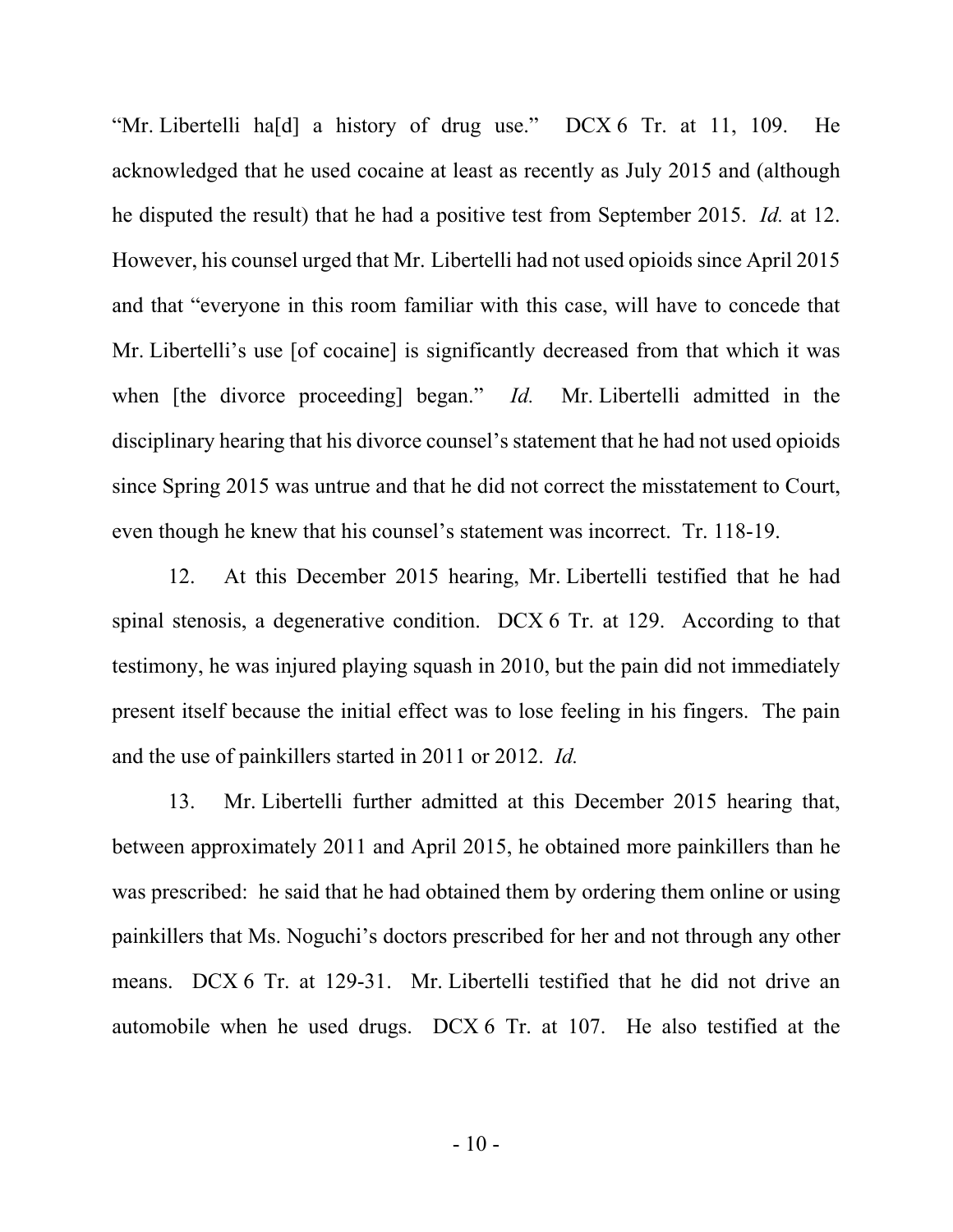December 2015 hearing that he had used drugs in 2015 but only on "[a] handful of occasions," and never while with his children. *Id.* at 120-21.

14. Although the testimony about not using drugs while with the children appears to have been true, the testimony about the extent of his drug use was not. Ms. Noguchi's lawyers confronted Mr. Libertelli with numerous ATM cash withdrawals in the hundreds of dollars, each going back to 2013 from locations far away from where he lived (either in Bethesda, or Military Road in Northwest D.C.), such as 4400 Benning Road, N.E., 125 45th Street, N.E. and 3917 Minnesota Avenue, N.E. *Id.* at 171-72. Mr. Libertelli sought to explain these by saying that someone who worked on his team lived "on the corner of 8th Street and Benning Road," and he would occasionally take him home and that he paid some people in cash – including the supervisor for visits and his girlfriend Sophy Chen. *Id.* at 172- 73. These answers, however, did not explain why he made withdrawals at *4400*  Benning Road, N.E. (almost four miles to the east of 8th Street in the opposite direction from where Mr. Libertelli lived), why the withdrawals were at various times of day, or why he made withdrawals on consecutive days or what would bring him to the neighborhood on some of the days of the week involved. *Id.* at 173-88.

15. He also professed not to know a District of Columbia telephone number that his telephone records reflected that he called over 1,500 times and texted nearly 9,000 times, sometimes at odd hours. Tr. 866-68; DCX 6 Tr. at 188-213. That number was eventually linked to Mr. Libertelli's drug dealer, Deon Jones. DCX 8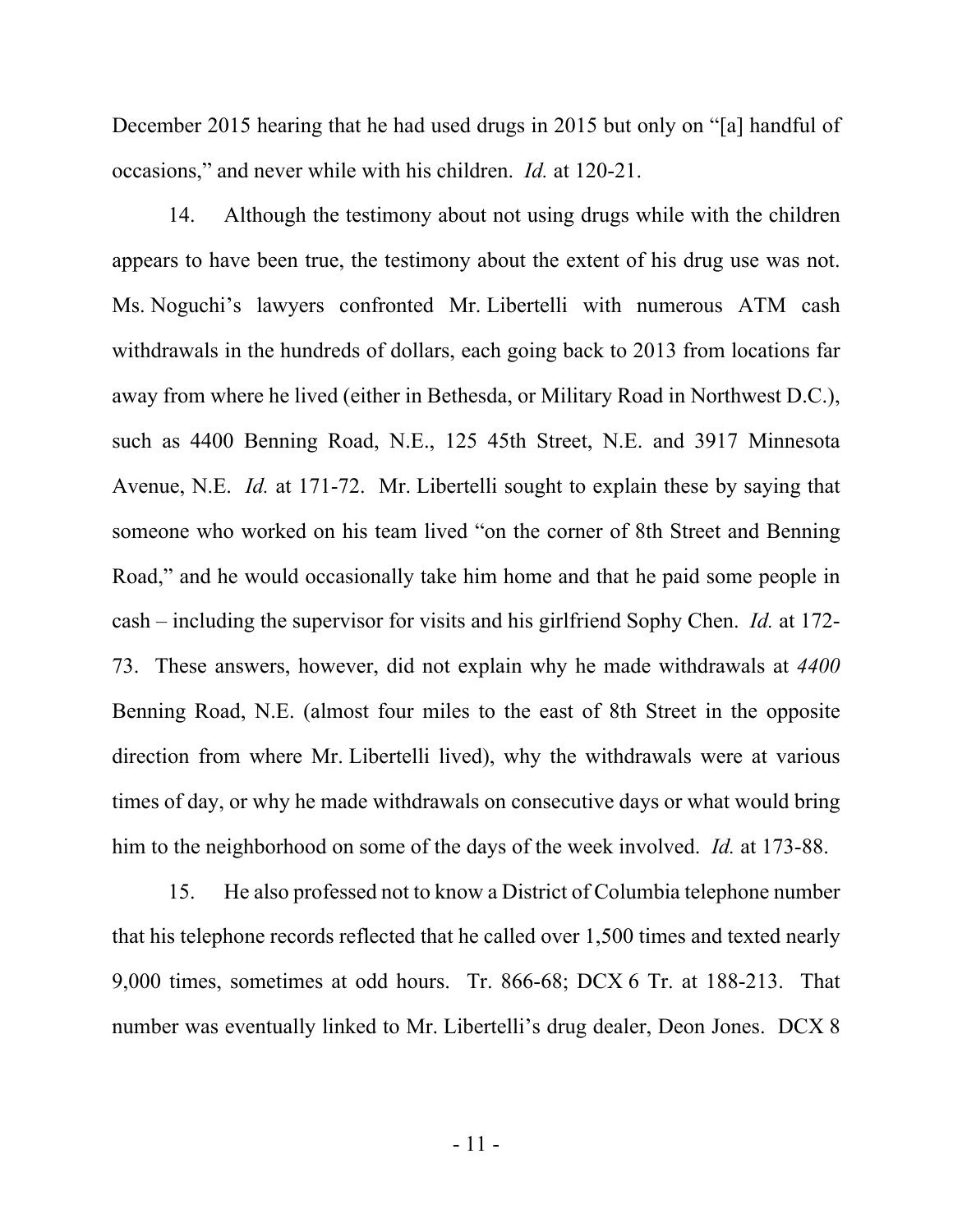Tr. at 15. Mr. Libertelli lied when he professed not to know to whom he made these communications. Tr. 127-29.

16. He said that he would not continue to use drugs and was willing to continue drug testing. DCX 6 Tr. at 121. At one point during the December 2015 hearing, he said that at the time of the interim agreement, he thought he "had developed a dependency on painkillers," *id.* at 109, but at another he denied having a "chemical dependency," and said instead that he had "a problem" in that he "couldn't be pain free without them," and needed them "to be okay." *Id.* at 127-28.

17. Before the December 2015 hearing concluded, the parties entered into a consent agreement and *pendente lite* order approved by Judge McGann that superseded the interim agreement under which the parties had previously operated. DCX 8 Tr. at 15. The order continued to require that visitation be supervised but expanded the list of supervisors to include Mr. Libertelli's parents and Ms. Chen, increased the visitation and reduced the frequency of drug tests. *Id.* at 15-17; *see also* DCX 7 Tr. at 99-100. The drug testing results went to Mr. Libertelli who was to send them to Ms. Noguchi's counsel either through counsel, or, when he was *pro se*, directly. DCX 7 Tr. at 102-03.

## **The 2016 Hearings and November 2016 Custody Order**

18. Eleven days after the Court entered its order, Ms. Noguchi filed an emergency motion to modify the order because Mr. Libertelli continued to have failed drug test results. DCX 8 Tr. at 17. Judge Storm denied the emergency motion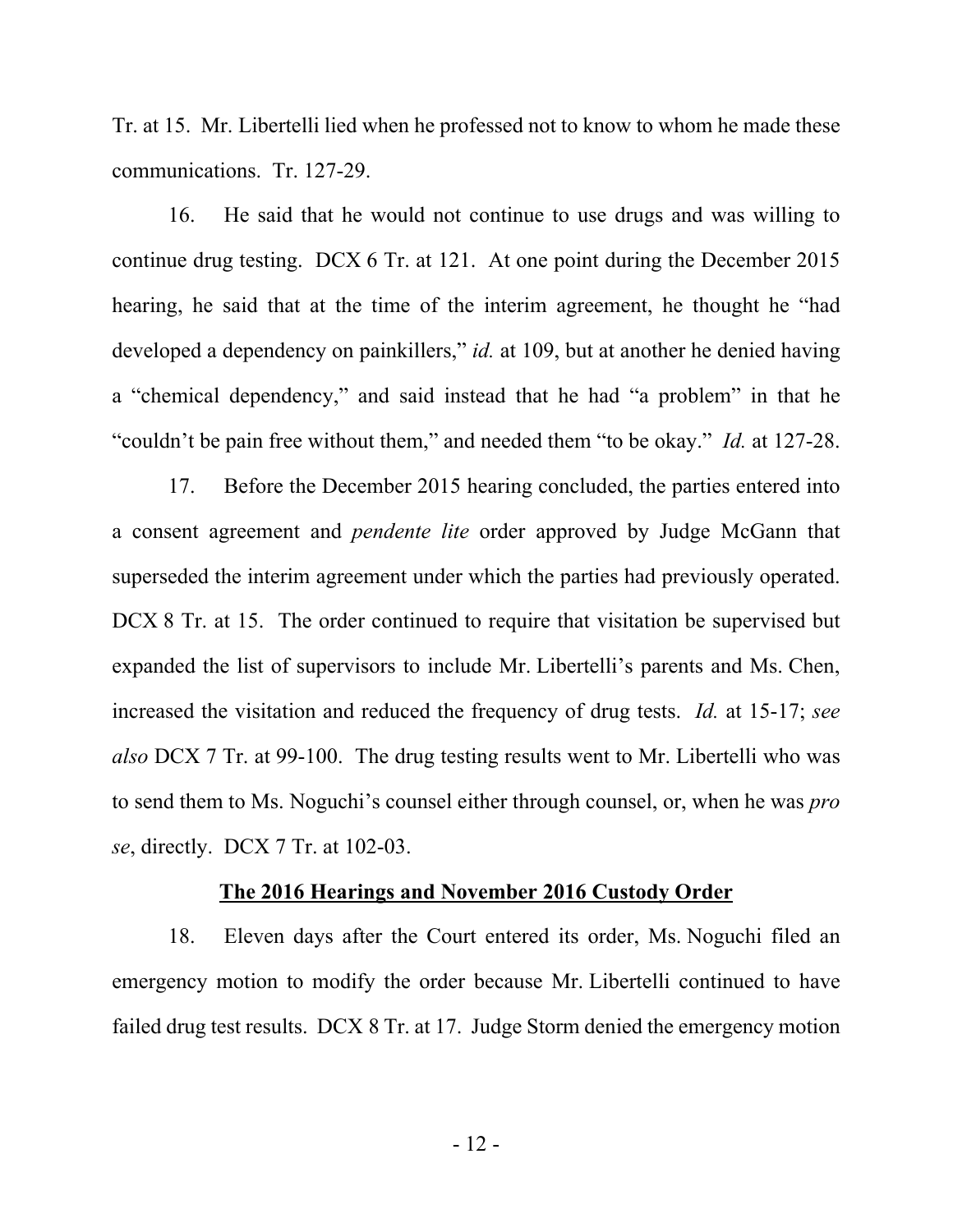(finding no emergency), then conducted a three-day hearing in March and May 2016, after which he declined to modify his previous order denying the motion. *Id.*

19. In July 2016, Judge Storm conducted another five-day hearing to address how custody should proceed. At this hearing, Mr. Libertelli admitted that he had relapsed. He testified that he had adhered to the drug testing protocol, DCX 7 Tr. at 103, but that he still misused drugs: he had a positive test for opioids two weeks before. He testified that he needed to take opioids to avoid withdrawal symptoms. *Id.* at 133-36, 184-86. He said that he obtained opioids through Mr. Jones and could not say whether that occurred more than 150 times. *Id.* at 180-83.

20. Mr. Libertelli also testified that he believed it was necessary for him to continue drug testing to demonstrate his sobriety. *Id.* at 104-05. He said that it was reasonable for the Court to be concerned because his recovery was "ongoing," *id.* at 111, and that it was in the best interest of the children to order that he not drive with them until he could demonstrate that he had three months of clean drug tests. *Id.* at 131-32. He added that he intended to continue treatment and looked forward to it. *Id.* at 109-10.

21. Again, while this part of the testimony was true, other parts were not. At the July 2016 hearing, Mr. Libertelli testified that he started out in 2009 taking 5 milligrams of opioids two or three times a day and that by that July 2016, he needed 10 milligrams of opioids once or twice a day to avoid withdrawal symptoms: "so I don't feel like I have the flu" (*i.e.*, start to suffer withdrawal). DCX 7 Tr. at 133-36,

- 13 -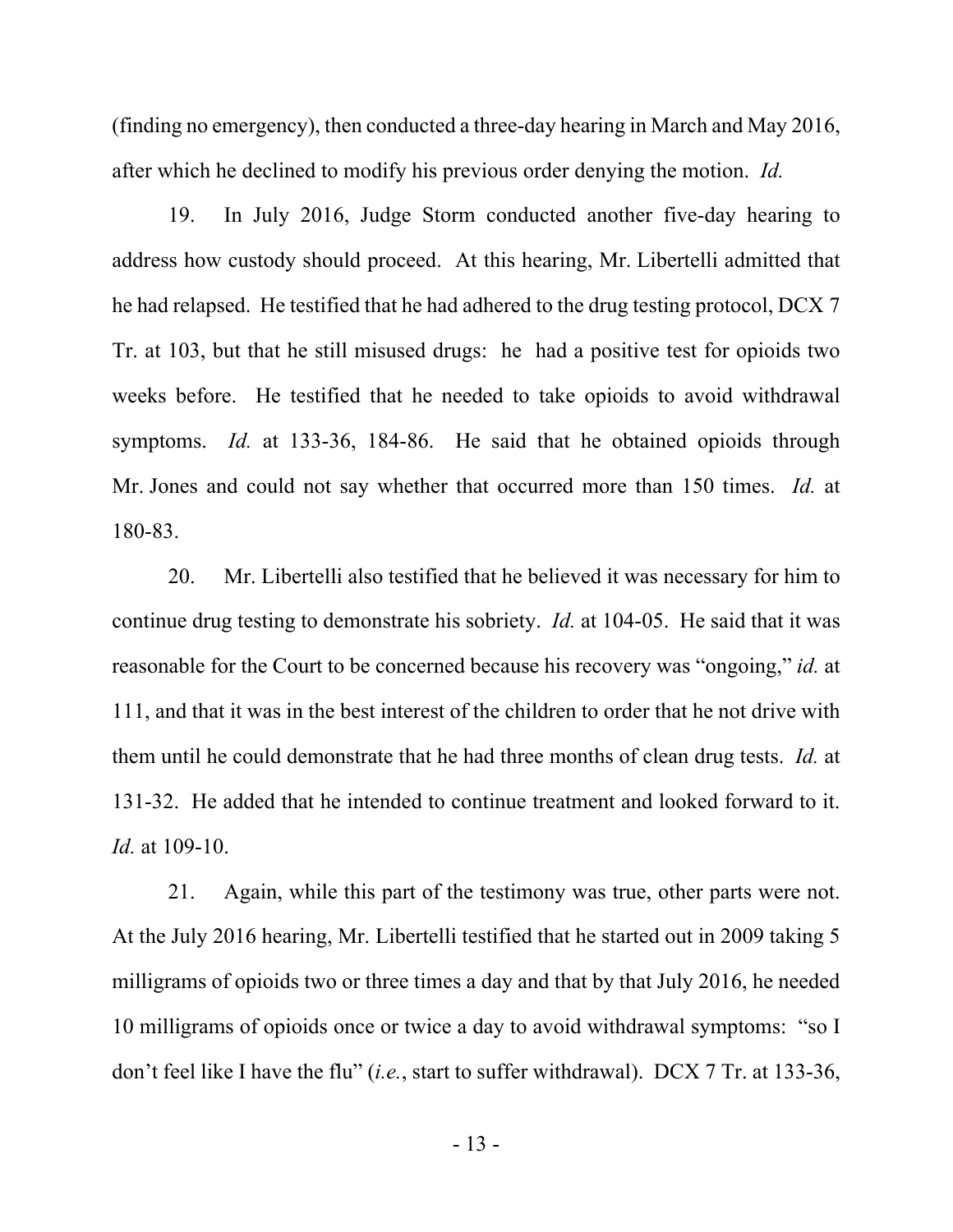184-86. But, as explained below, from his testimony in the disciplinary proceeding, his actual usage was much greater – at some point around this period growing to 400 milligrams a day, which Mr. Libertelli called "an insane amount."Tr. 387.

22. Mr. Libertelli testified at the July 2016 hearing that he had not used marijuana in over a year, that he said he had also been offered and taken cocaine only twice in the preceding six months, DCX 7 Tr. at 109, 174-76, and had not used cocaine for months since, *id.* at 108-09. This was not true. Tr. 135-37.

23. When asked at the July 2016 hearing about some drug tests that reflected dilution, Mr. Libertelli agreed that he did not have a medical condition, like diabetes or a kidney disease that would lead to drinking water for medical reasons, but denied taking steps to dilute his urine. DCX 7 Tr. at 141. Being as how he had no basis for why the tests indicated dilution, this testimony is not correct.

24. When asked to identify the people from whom he bought illegal opioids, he said that there were many people from whom he got drugs and one, in particular from whom he received drugs fewer than five times in the last year, but he did not know anybody's name. *Id.* at 166-73. He testified that he still could not identify that Deon Jones's telephone number was the one he had called and texted so many times. *Id.* at 176-77. In fact, the numerous contacts reflected that he purchased drugs much more frequently, and if he did not know Mr. Jones's phone number it was only in the technical sense that he could not recite it  $-$  he must have known who it was he had contacted so many times.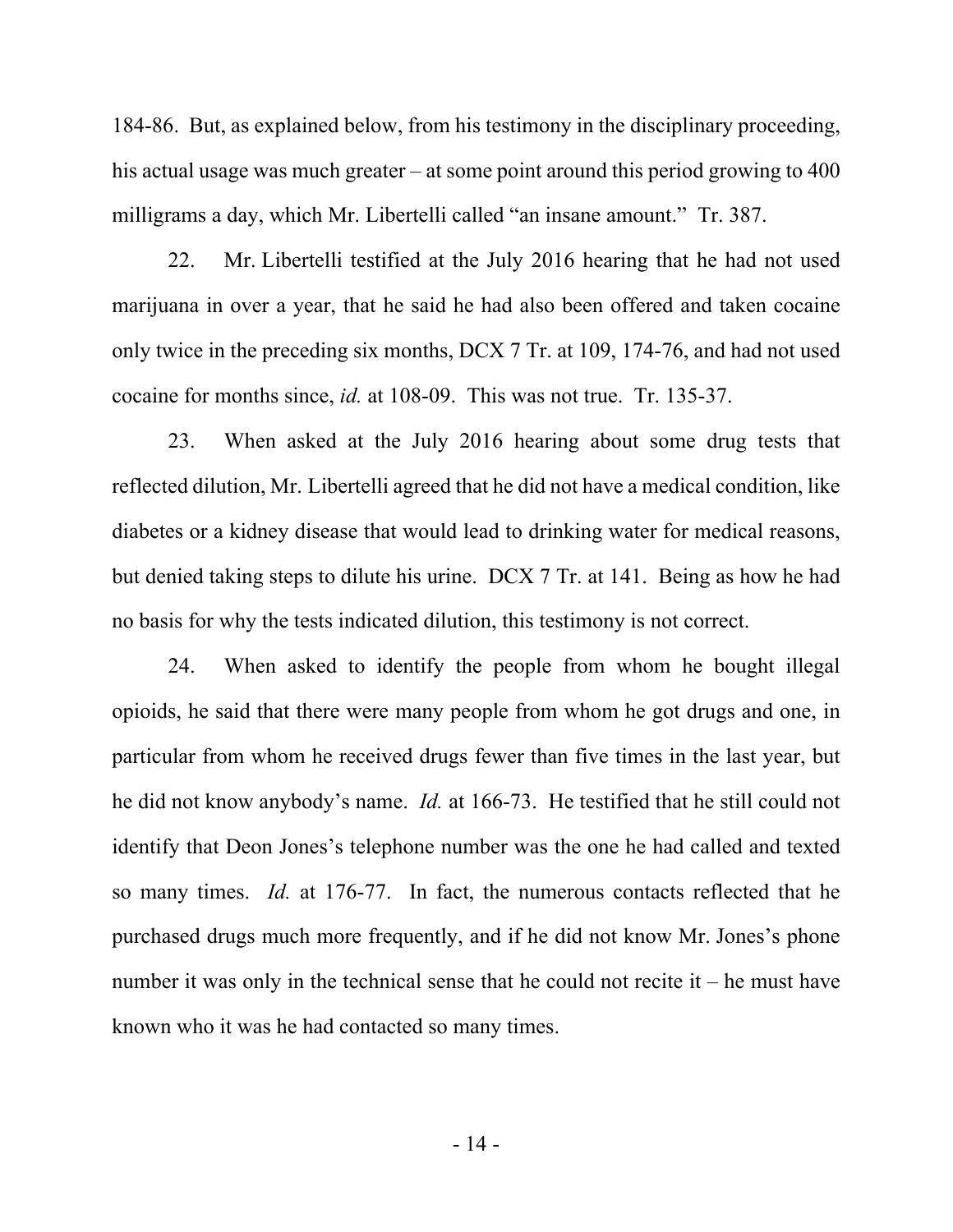25. As explained below, in April 2016, Mr. Libertelli had begun taking medically-prescribed Suboxone. Tr. 92-93, 407-08, 463; DCX 18 Tr. at 167-68. Although classified as an opioid itself, Suboxone is oral treatment for opioid addiction that combines two medications – buprenorphine and naloxone. Tr. 625. The buprenorphine operates as a "partial antagonist" against opioid receptors  $-$  a cup-shaped receptor – that (unlike "full antagonists" like morphine and heroin) partially blocks the brain's receptors for physical and emotional pain. Tr. 625-26; *see also* Tr. 809-11, 816-17, 1223. Because the medication partially blocks the receptors, other full antagonists cannot get to the receptors and do not produce an effect. Tr. 626-27, 944-45; *see also* Tr. 93. Suboxone is accordingly used to allow addicts to taper off their addiction without going through full withdrawal, in the hope that, one day, the patient will taper off Suboxone itself. Tr. 627.

26. At the July 2016 hearing, Mr. Libertelli testified that it had been "extraordinarily hard" to get Suboxone, and there were four of five times he did not have any prescription. DCX 7 Tr. at 96-97, 183-84. But he said that the problem had been resolved and he was taking the drug "without interruption." *Id.* at 96-97.

27. Since then, Mr. Libertelli has said that this testimony about being able to obtain Suboxone was untrue. At a November 26, 2018 hearing in a divorce case, Mr. Libertelli testified that, in fact, "[m]y access to Suboxone during this [2016] period was always difficult." DCX 19 Tr. at 24. During the disciplinary hearing, he testified there were always difficulties obtaining Suboxone because of the controls that applied to its sale and that he had lied during his 2016 testimony so as not to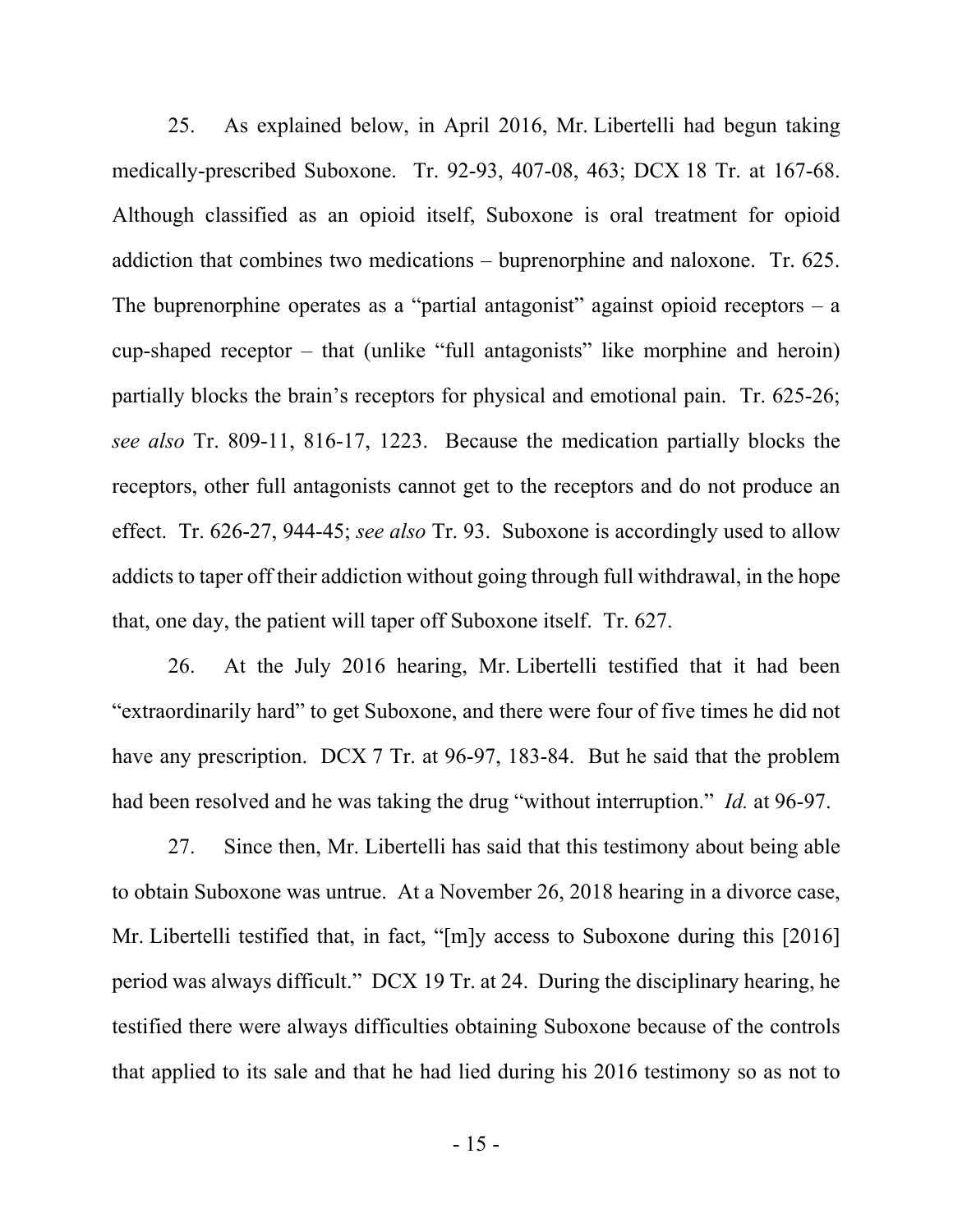suggest to the Court that there was a problem with his recovery. Tr. 93-96, 145-48, 408-10, 463-64. Mr. Libertelli testified during the disciplinary case that he was going through withdrawal as he was attempting to obtain the medication; and added that Ms. Chen spent time helping him try to obtain Suboxone pills and would be "a great person" to speak with about the difficulty he encountered. Tr. 463-64; *see also id.* at 147, 409-10.

28. Mr. Libertelli testified during the disciplinary hearing that "I said a lot of things to keep my kids intact with me. I would say anything to Judge Storm to keep my kids around." Tr. 121-22; *see also, e.g.*, Tr.123, 132-34, 143-44, 185, 463- 64, 465-67, 487, 559-60.

29. On November 1, 2016, the Court issued an oral opinion finding that Mr. Libertelli had been untruthful about his drug use, the source of his drugs, his water loading before urine tests, and his claimed inability to obtain Suboxone, which he was using to treat his opioid addiction. DCX 8 Tr. at 17-20. As the Court put it: "Contrary to Mr. Libertelli's testimony in December of 2015, the evidence showed that he in fact continued to use drugs and that he continued to have contact with Mr. Jones and to make large cash withdrawals. Indeed, the evidence showed that during his first week of overnight access [to his children] December 19th and 20th [2015], he withdrew \$1,900 in cash and had 24 contacts with Mr. Jones." *Id.* at 17- 18.

30. Judge Storm nevertheless believed, based on Mr. Libertelli's representations, that he had made progress in getting his addictions under control.

- 16 -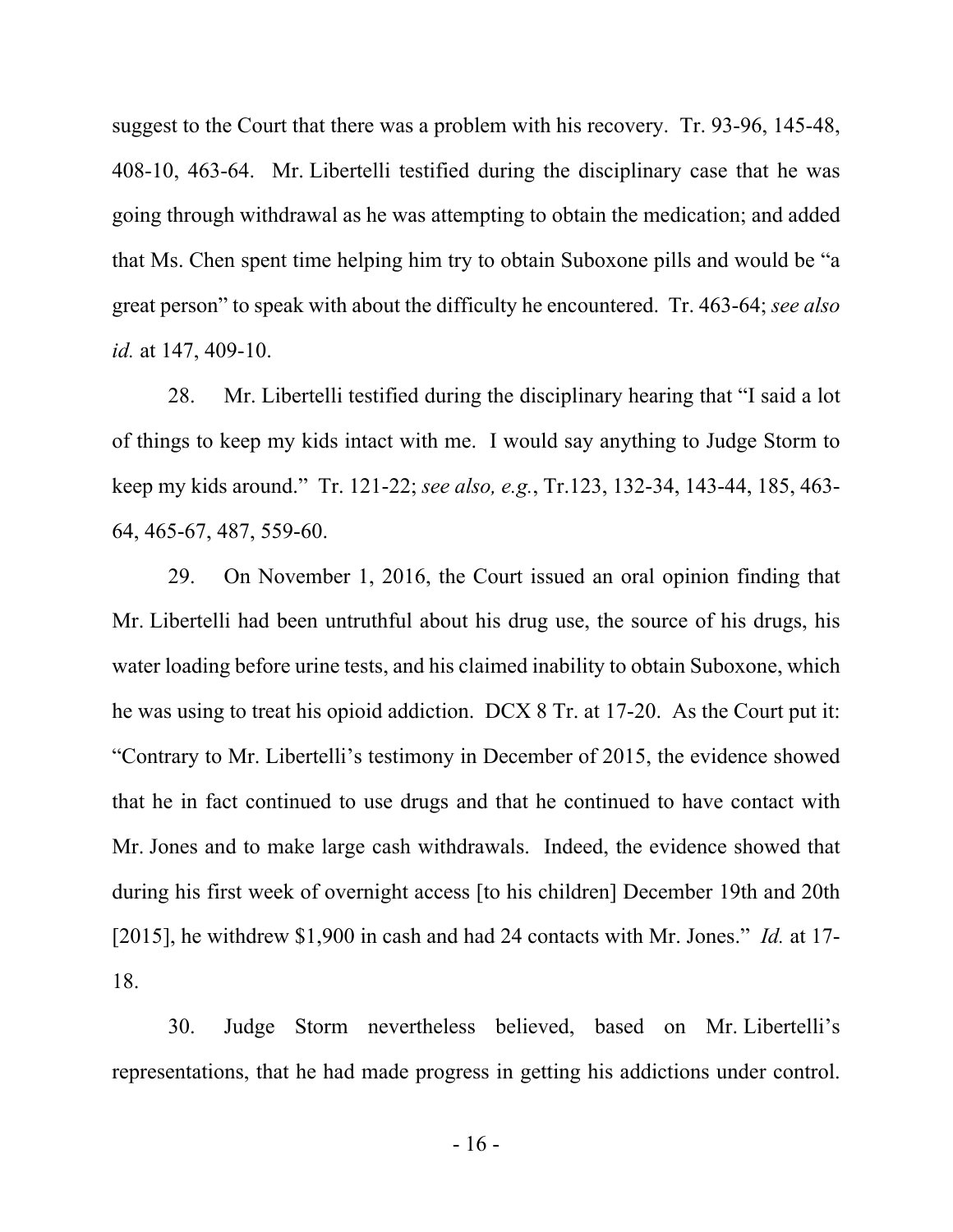Citing expert testimony, he concluded that Mr. Libertelli was among the "minority" of addicts, "who function and are relatively stable," and "are able to maintain good jobs," and "able to be good parents." DCX 8 Tr. at 21. He concluded that "[t]here was no evidence that [Mr. Libertelli] has ever driven impaired," and that even Ms. Noguchi's private investigator could not find any evidence of impairment in his dealings with the children. *Id.* at 22. Judge Storm also agreed with the expert that "Mr. Libertelli has the ability to make reasonable and rational decisions about the children." *Id.* at 23.

31. Judge Storm concluded that legal custody should be shared jointly – meaning that both parents were responsible for decisions about the children, DCX 8 Tr. at 29 – and that Mr. Libertelli's physical access to the children should continue without requiring paid supervision (as opposed to Mr. Libertelli's parents or Ms. Chen or the children's nanny, Ara Guzman). *Id* at 31-32. Judge Storm noted that he had "also weighed" Mr. Libertelli's "lack of credibility," and his decision "should not be interpreted as in any way rewarding his behavior," but expressed his "belief that the boys should not be punished by having [Mr. Libertelli's] access restricted any more than necessary under the circumstances." *Id.*

32. In the November 9, 2016, custody order, the Court granted Mr. Libertelli joint legal custody of the two children but granted primary physical custody to Ms. Noguchi. DCX 9. The Court further ruled that Mr. Libertelli's access to his children would be monitored and supervised until he had four consecutive months of clean urine tests. During this initial four-month phase (phase

- 17 -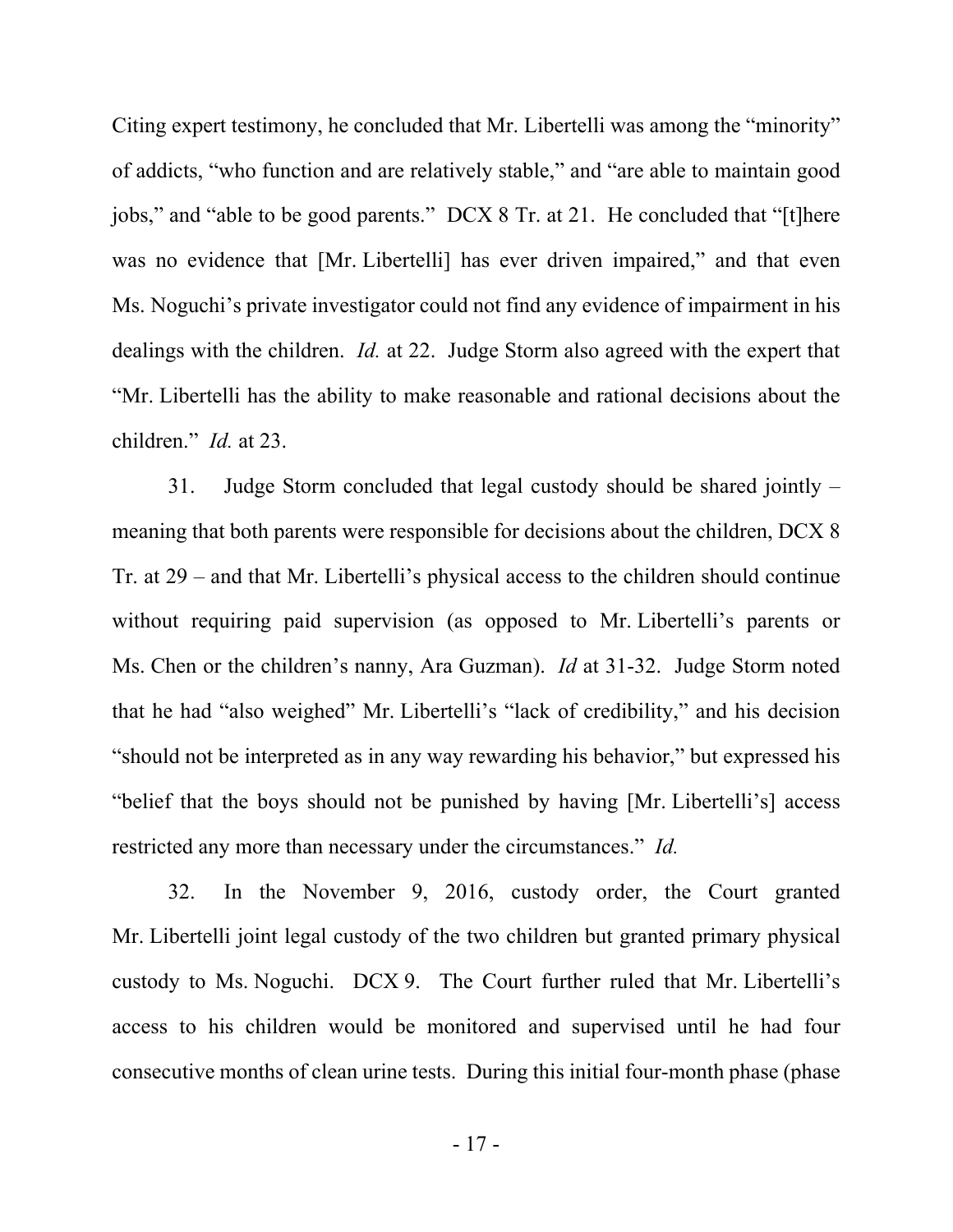one), Mr. Libertelli had to undergo random urine testing once a week, with the tests to occur within 24 hours of notification to Mr. Libertelli. Mr. Libertelli was required to provide the test results to his wife's counsel within 48 hours of their receipt. *Id.*  If Mr. Libertelli failed a urine test during the four-month period, then phase one would continue until such time as he completed four consecutive months of clean urine tests.<sup>7</sup> *Id.* After successfully completing phase one, Mr. Libertelli could have unmonitored access to his children and an additional overnight stay with them during the week. *Id.*; *see also* DCX 8 Tr. at 31-33.

33. The Court closed the oral order by telling Mr. Libertelli that "you have an incentive to stay clean  $\dots$  [U]nsupervised time with the boys if everything goes as expected will occur by the end of February [2017] in four months . . . so the prospect of resuming a normal relationship with them I think it is on the horizon and don't mess it up." DCX 8 Tr. at 49.

34. During his testimony in the disciplinary hearing, Mr. Libertelli disparaged Judge Storm for approaching addiction as something that can be addressed by creating incentives to be clean and particularly for leaving Mr. Libertelli's lawyers, and later (when he became *pro se*) Mr. Libertelli, in charge of forwarding the drug test results. Tr. 220-21 ("[Y]ou should never put a drug addict in charge of his other drug tests. Like that is crazy. This is nobody in the

<sup>&</sup>lt;sup>7</sup> Under the Order, a urine test could be considered failed if (1) there was water loading or other tampering of the tests, (2) Respondent missed a test, or (3) he failed to report for testing within 24 hours after notification.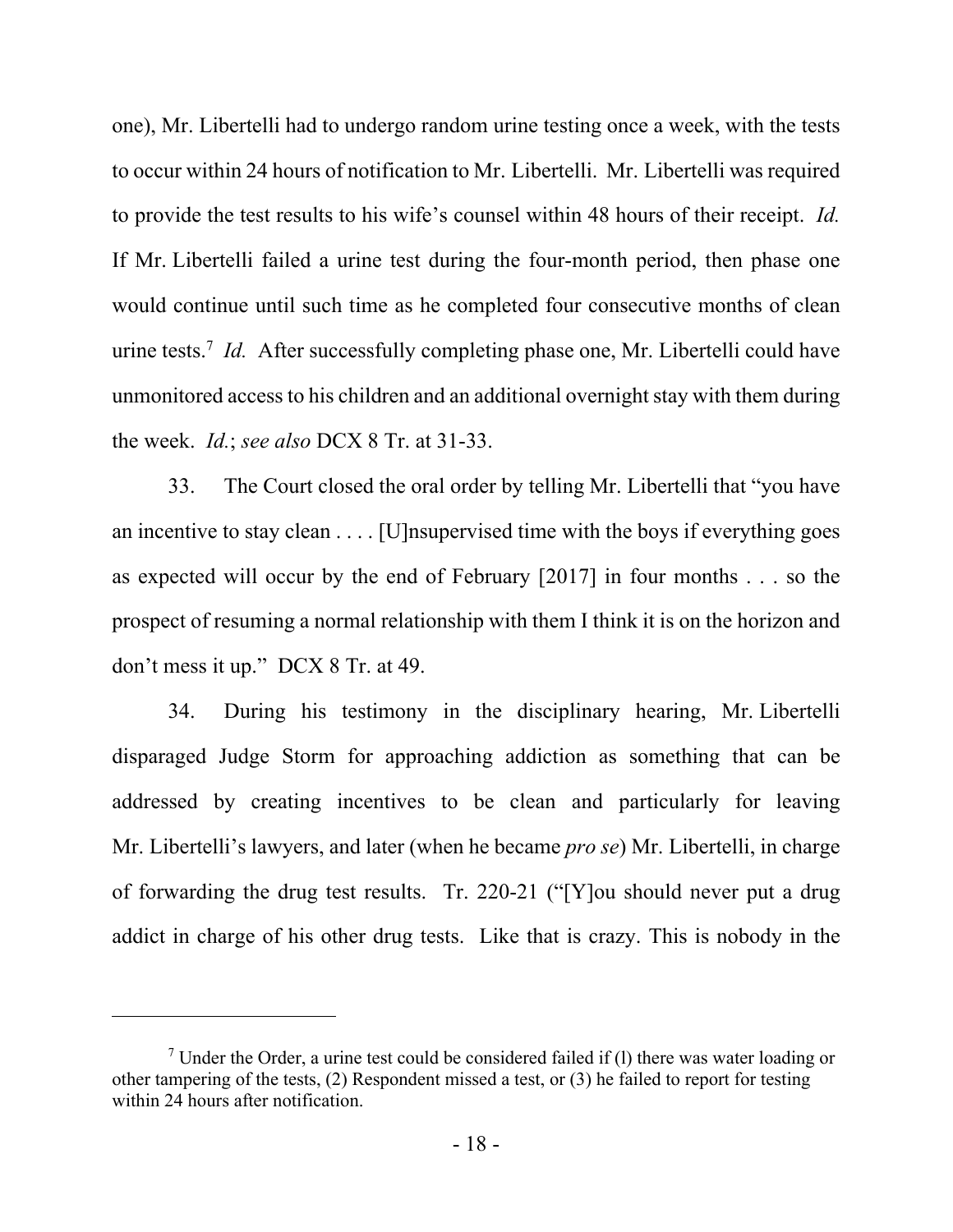recovery community that will say that is the legitimate thing to do. That is the position my lawyers put me in. I don't mean to say that that shifts responsibility at all. Like I did this. This is my problem. This is my making. But it was in the context.").

## **The Falsified Drug Test Results**

35. In fact, as of the time of this November 2016 decision, Mr. Libertelli was already falsifying drug tests. Mr. Libertelli began fabricating drug tests in connection with a scheduled vacation with the kids in July 2016; he received a positive drug test and believed that, if disclosed, the test would prevent him from taking them on the vacation. Tr. 410-11.

36. Between August 2016 and November 2017, Mr. Libertelli falsified at least 62 of his drug tests and five times presented drug test "results" as if he had taken a test that he did not take. Tr. 181-84; DCX 19 Tr. at 38-45 & DCX 20, 21. The actual records showed that he tested positive for and concealed use of oxycodone (Percocet); hydrocodone (Vicodin); oxymorphone (Opana), hydromorphone (Dilaudid), morphine, cocaine, marijuana and on one occasion methamphetamine. DCX 49 at 10, 23; *see* Tr. 1249-50.

37. Mr. Libertelli altered the drug tests to eliminate the results reflecting that on 47 occasions he tested positive for cocaine. DCX 19 Tr. at 45-47 & DCX 20, 21. He also altered the drug test results by switching results for oxycodone in 36 tests and oxymorphone in 42 tests from positive to negative. DCX 19 Tr. at 46-47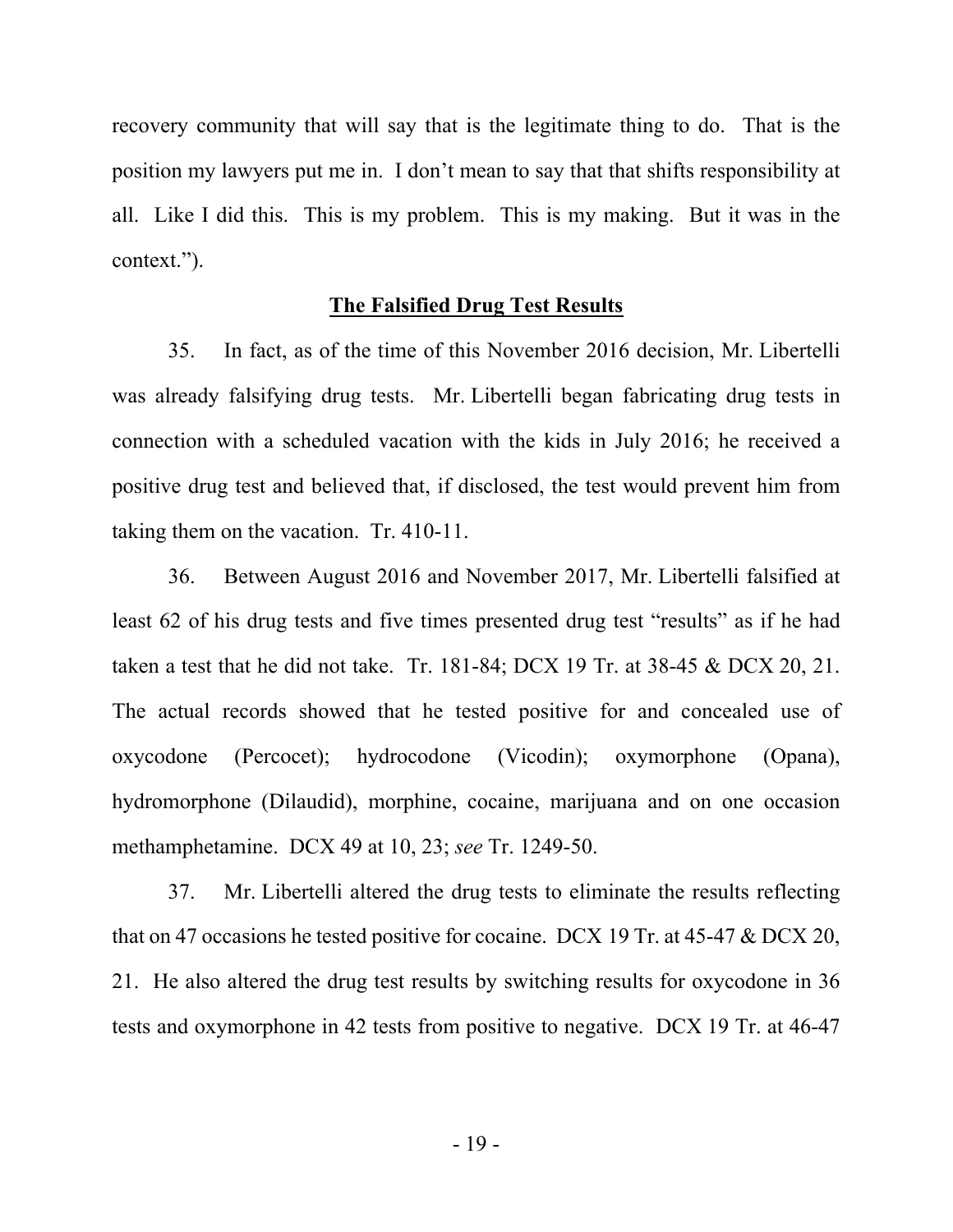& DCX 20, 21. He described the process of making the changes as being as "simple" as '"save as,"' '"cut,"' '"paste."' Tr. 182.

38. Mr. Libertelli knew he was falsifying drug tests and knew that it was "absolutely dishonest," and a "wrong thing to do to lie to a court." Tr. 465-66. He said that, at the time, he thought of it as "choosing my role as a father over my role as a lawyer," and in what he called his "addled state" perceived the benefit of "preserving consistent access to my boys," as outweighing the cost. Tr. 465-67. He said that "looking and sitting here . . . there were so many things wrong with that decision as well as the things that led to it." Tr. 467.

39. During that August 2016 to November 2017 period, he also intentionally invalidated some test results by drinking large amounts of water to dilute the sample, DCX 18 Tr. at 249-52, and altered the relevant date in the report to make it appear that the sample had not been diluted.

40. Between November 28, 2017 and January 18, 2018, Mr. Libertelli did not undergo any testing. Yet, during this time, Mr. Libertelli submitted what purported to be test results by changing the dates on other test results, including for those he had altered to remove positive results. DCX 13; DCX 14 Tr. at 34; DCX 15 at 2; DCX 20 at 76-81.

## **The March 2017 Merits Trial**

41. On March 20 and 22, 2017, the Court held a merits trial for the divorce in which Mr. Libertelli represented himself. DCX 5 at 38 (Dkt. Nos. 285, 286); DCX 10, DCX 19 Tr. at 29. During the trial, Mr. Libertelli told the Court that he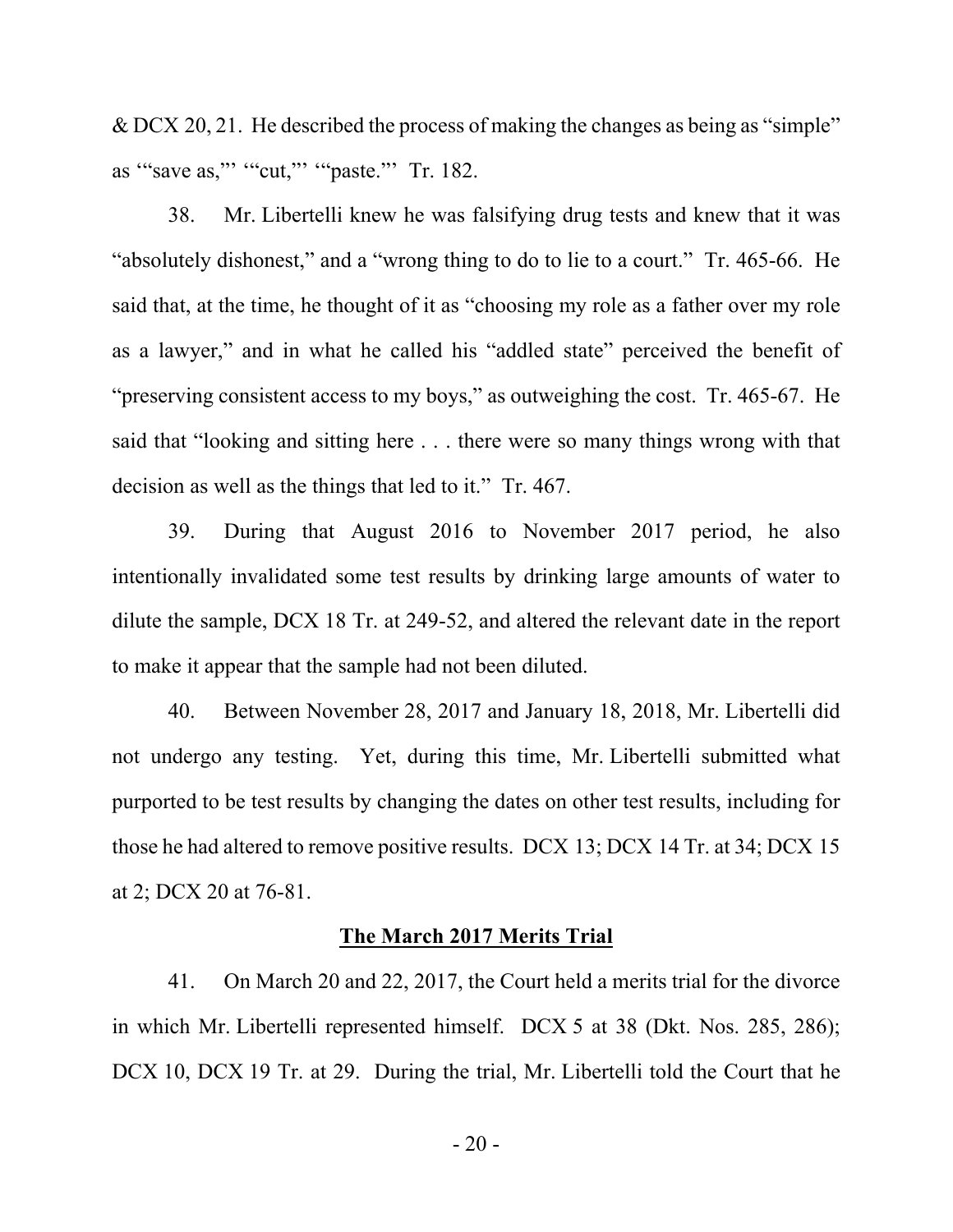had been hitting his marks and would be able to demonstrate that at trial; introduced purportedly clean drug tests into evidence; offered a summary chart of falsified exhibits; and testified that his drug tests demonstrate that he had moved from Phase one to Phase two in the custody order – entitling him to unsupervised access to the children. DCX 10 Tr. at 184-85 (Mr. Libertelli stating under oath, "[t]he other exhibit of significance is Exhibit 30, which is a description of the test results, as well as the testing calendar, which demonstrates that we've moved to phase one to phase two under" the custody order); *id.* at 207 (the calendar (DCX 11) "gives the Court confidence that I'm hitting my marks on the phase one part of the order, as well as the back-up"); DCX 19 Tr. at 29-31.

42. These statements, testimony and evidence were all false: as Mr. Libertelli put it during the disciplinary hearing "[t]here was no recovery happening while I was in the middle of this custody case." Tr. 137-38; *see also* Tr. 897-98 (Stafford).

43. At this March 2017 divorce hearing, Mr. Libertelli admitted that the telephone number that appeared so frequently on his phone was that of Mr. Jones. DCX 10 Tr. at 240. But he still relied on evidence created by falsifying drug tests to mislead the Court and lied under oath and in argument about what the tests really showed. Tr. 141-44. *See also* DCX 12 Tr. at 25 ("I have done everything in my power to meet the requirements [of the Court's drug testing custody order]. I have prioritized my recovery and drug testing over my job and other obligations that [have] arise[n] throughout this case.").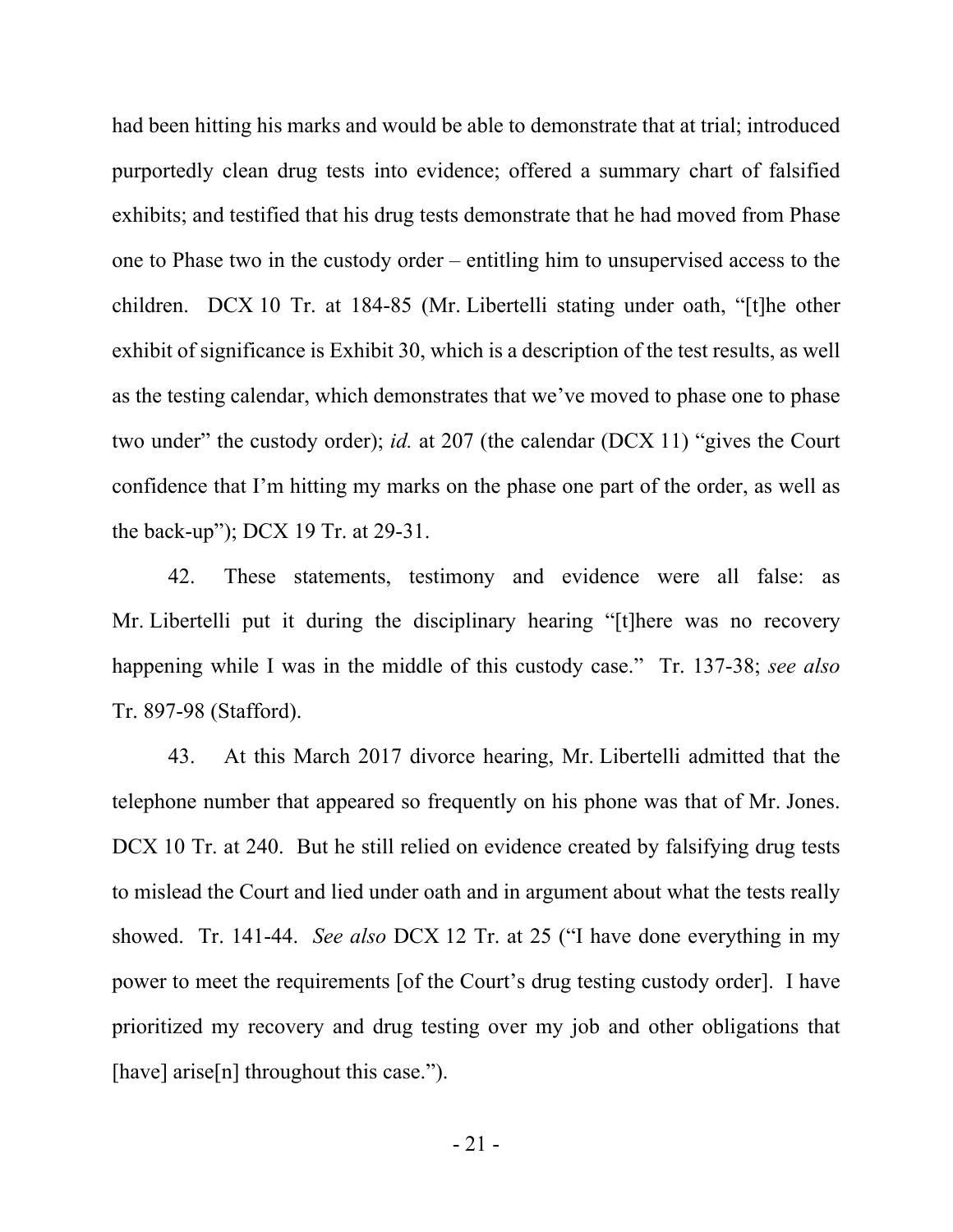44. One of the issues that arose at this March 2017 divorce hearing and in later divorce proceedings was whether Mr. Libertelli had dissipated marital assets by spending them on drug purchases – an issue that affected how the assets would be divided between the parties in the divorce decree. DCX 10 Tr. at 20. Mr. Libertelli asserted at this hearing that Ms. Noguchi did not have a cognizable claim that Mr. Libertelli had dissipated marital assets by spending them on drug purchases because under Maryland law, "[d]issipation is a doctrine that's applied where one spouse has the intent to hide or transfer away from the marital estate assets that would avoid this Court's equitable distribution power." *Id.*

45. In addition to arguing this legal point, however, Mr. Libertelli also provided conflicting testimony concerning significant payments he said he made to his girlfriend Sophy Chen. *See* Tr. 864-66. As the Court would later put it, Mr. Libertelli testified that "[s]he gave him money. She loaned him money. There was no promissory note. There is a promissory note. She gave him money to buy the house that went into the bank account. It didn't go into the bank account." RX 9 Tr. at 19.

46. At least some of this testimony had to be false. Unlike almost all of the other false testimony and evidence Mr. Libertelli provided concerning his drug use, this false testimony did not concern his drug use or money he used for drugs or his fitness for custody and visitation. There was no dispute that Mr. Libertelli paid money to Ms. Chen and no allegation that money given to Ms. Chen was used for drugs. *See* Tr. 124. The effect of lying about the purpose for which this money was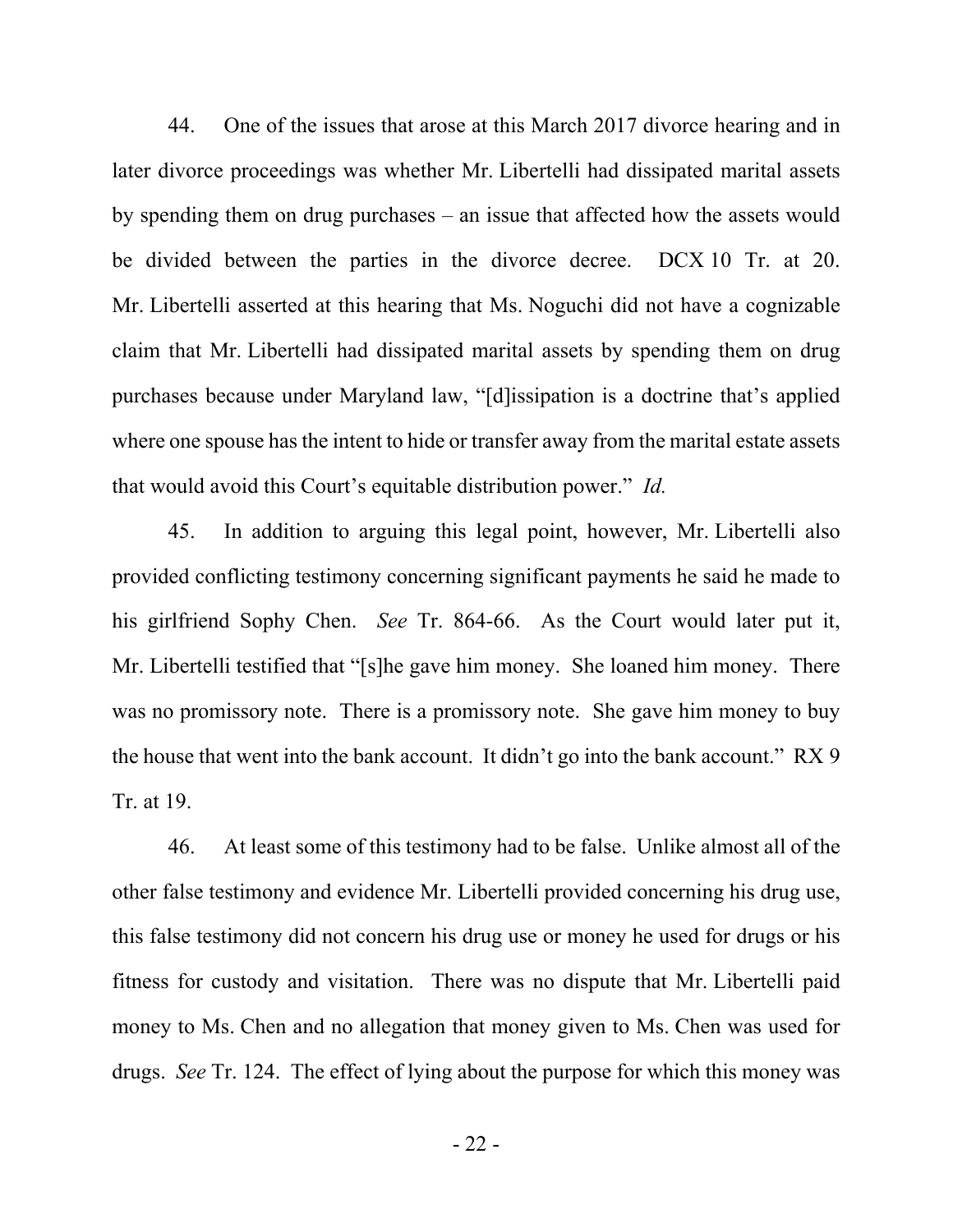paid was to obscure or conceal whether there was a dissipation of assets that should affect the property disposition between Mr. Libertelli and Ms. Noguchi.

# **The Fabrication of Financial Records**

47. Subsequently, Mr. Libertelli both concealed and falsified records concerning how much he had spent on drugs. In April 2017, Mr. Libertelli learned he was losing his job at Netflix. DCX 19 Tr. at 36-37. He sought to reopen the evidence to report the change, arguing that it affected the financial situation upon which the Court could rely. *See id.* at 36-38.

48. When Ms. Noguchi served a second set of subpoenas to obtain financial information, Mr. Libertelli moved to quash, ultimately reaching an agreement to provide documents himself, rather than have Ms. Noguchi obtain the financial institutions' copies. Tr. 180-81, 188-89 ("Q: So you were trying to prevent Ms. Noguchi and her lawyer from seeing the actual financial records from the banks? A: 100%."); DCX 5 at 42-43 (Dkt. Nos. 318-324); *see* DCX 19 Tr. at 37 (Representation by Ms. Stafford); Tr. 858-62.

49. Mr. Libertelli then produced financial documents in September 2017, in which Mr. Libertelli had photoshopped bank, investment account and credit card records by cutting and pasting entries, largely to conceal his withdrawal of funds to buy drugs and his purchases from a marijuana delivery service. Tr. 173-74, 175-78, 187-91, 199-201, 207-20; DCX 19 Tr. at 59-76 & DCX 22 through 32. *See generally* Tr. 164-66 (describing the issue); 178-80 (describing how Mr. Libertelli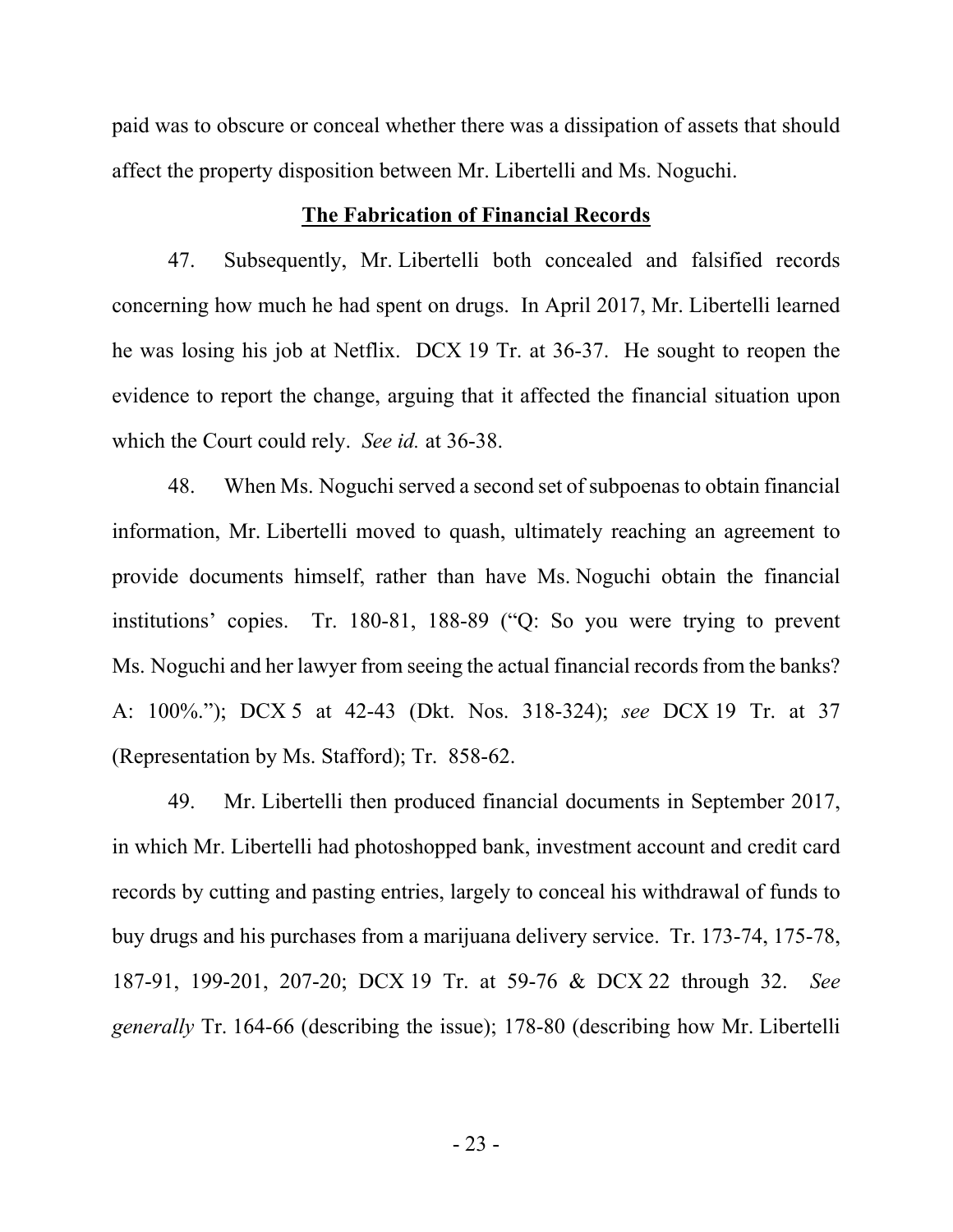made the alterations before providing documents either to his lawyers or Ms. Noguchi's lawyers).

50. For example, Mr. Libertelli altered the monthly statements for a Citibank account by changing many of the ATM cash withdrawals for hundreds of dollars each, to debit card purchases to vendors for much smaller amounts. Tr. 190- 91. In one statement alone, he replaced 23 ATM withdrawals and one teller withdrawal totaling almost \$14,200 with purchases ranging from \$7.92 to \$29.95 from Apple iTunes, CVS, Rite Aid, Rodman's and other vendors. *Compare* DCX 26 at 2-5 *with* DCX 27 at 2-5. He changed a \$75.45 debit card purchase from Redeye Delivery (a marijuana delivery service) into a \$7.92 purchase from a bagel shop. *Compare* DCX 26 at 2 *with* DCX 27 at 2; Tr. 191. He changed the record of an ATM withdrawal of \$803.50 made on July 20 at 9:53 pm (DCX 27 at 40) into an online transfer of \$800 on July 20 (DCX 26 at 39). In order to conceal that he had made some ATM withdrawals on one of his E\*Trade accounts he altered not only the ATM entries, but also entries reflecting a refund of ATM fees to appear as interest or interest rate changes. *Compare* DCX 28 at 1 *with* DCX 29 at 1; Tr. 215- 16. In other instances, when he was charged ATM fees, he altered them to be balance inquiry or parking meter fees. *Compare* DCX 30 at 13-16 *with* DCX 31 at 13-16.

51. Thus, while Ms. Noguchi and the Court knew by this point that he had used money to buy drugs, Mr. Libertelli concealed how much money he had spent. A summary exhibit later admitted during a November 2018 hearing in the divorce proceeding (after the fabrications had come to light) reflected that, between February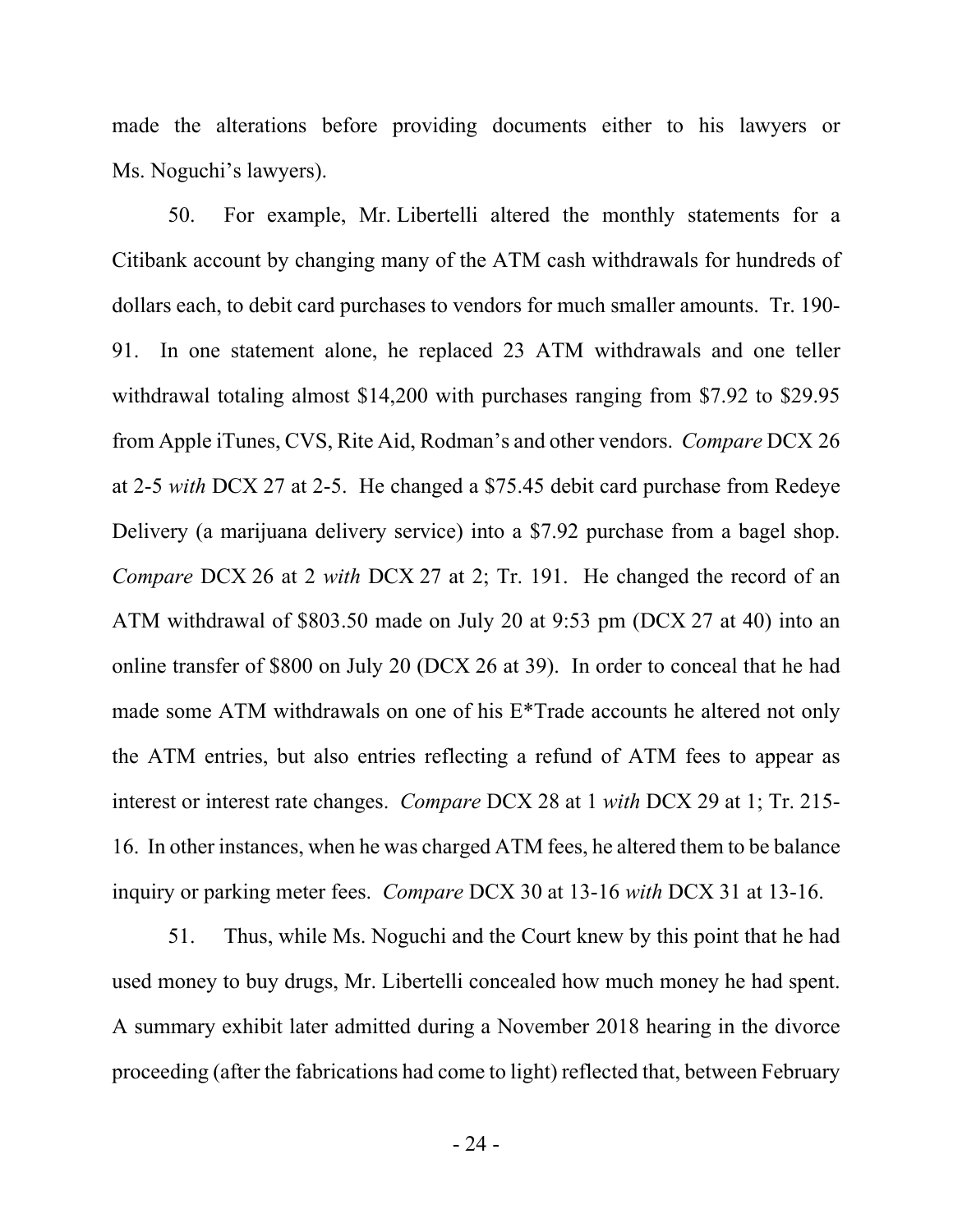1 and December 31, 2017 alone, Mr. Libertelli made almost 400 cash withdrawals from his accounts (almost all in amounts ranging from \$200 to approximately \$800), totaling over \$184,000. DCX 19 Tr. at 76-78 & DCX 32. Often, he made cash withdrawals many times in a month, and while he asserted that he paid people for non-drug-related services in cash, some of those people were "also" paid by check. Tr. 862-64. $8$ 

52. In at least one instance, Mr. Libertelli concealed more than just a drug purchase. Judge Storm had put a freeze on one of Mr. Libertelli's accounts – E\*Trade Account No. 1386. Tr. 164-65 (Libertelli) 868-69, 901-02 (Stafford). The February 2017 statement from this account reflects that there had been two "withdrawals" from the account, totaling \$9,200 (one \$8,000 and another \$1,200) and that with other adjustments the balance in the account had gone down from \$48,574.57 to \$39,272.88. DCX 23 at 6-7. Mr. Libertelli, however, had photoshopped an altered version of the statement that deleted the two "withdrawals." DCX 22 at 6-7; Tr. 166-68, 171-72.

53. Mr. Libertelli maintains that these were not really "withdrawals," but rather transfers that show up in another account, and he personally believed that there was nothing improper in transferring money from a frozen account without court approval so long as the money was not spent. Tr. 165, 169-70, 172-73, 195. The

<sup>&</sup>lt;sup>8</sup> Eventually, Mr. Libertelli also argued that not all of the cash he took out of ATM machines was used to buy drugs. Tr. 124-27, 138-40, 192-93, 216-17, 308-09. But he never provided an accounting for what was and was not drug money.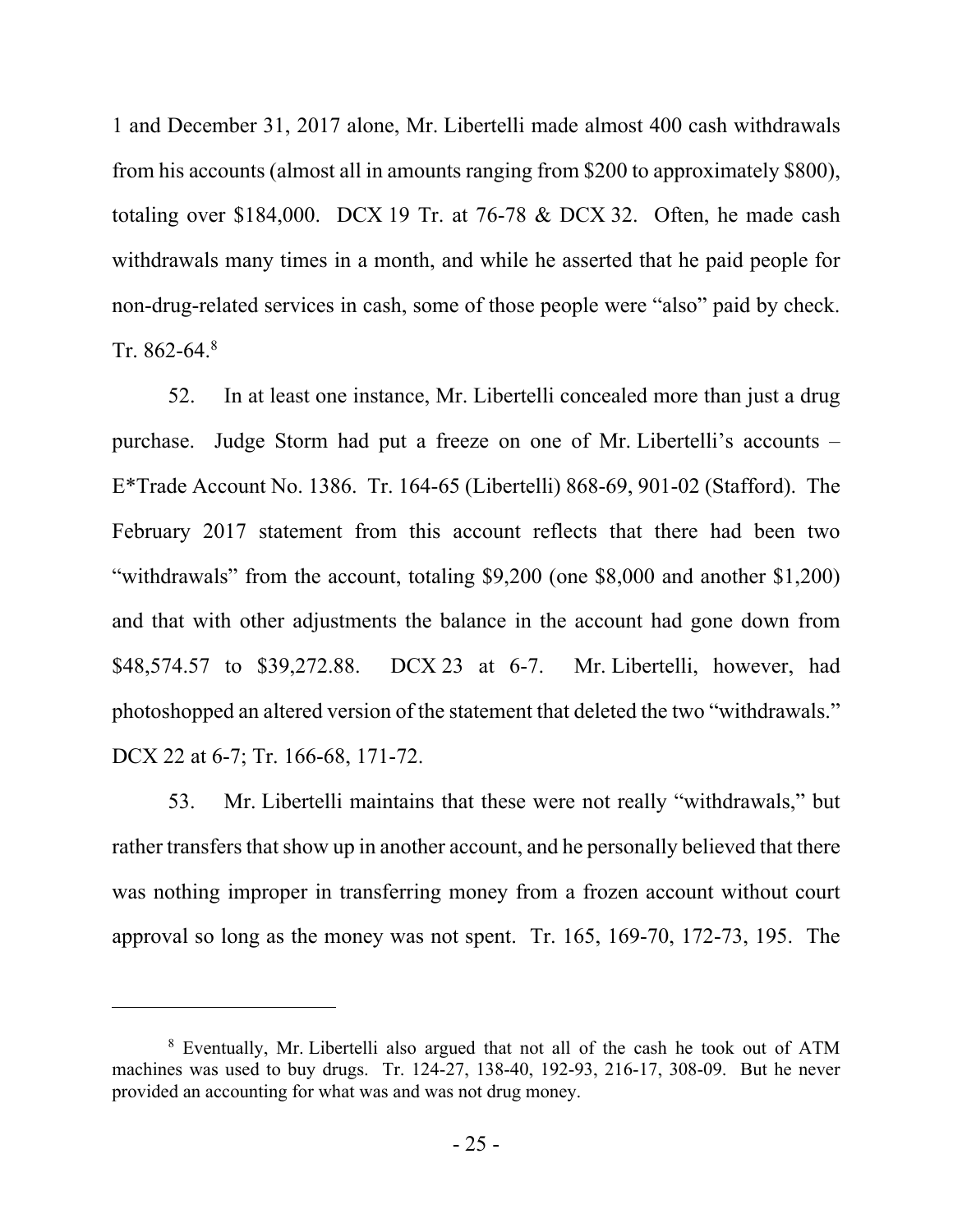Court, however, found him in contempt twice for these transfers. Tr. 195-96; 868- 69; DCX 19 Tr. at 57-58. Mr. Libertelli acknowledges that the Court found the payments out of the account to be "improper," but asserts that Judge Storm had "strict liability" in his mind and that it was "absurd" to think he "would do this for \$8,000," which is "not even a single-digit percentage" of all of the assets. Tr. 173- 74; *see also* Tr. 193-96 (expressing "astonish[ment]" that he was held in contempt).

54. In the divorce proceeding, however, Mr. Libertelli went beyond arguing that the transfers should be viewed as proper; he concealed the evidence that the transfers had occurred.

55. As with the testimony concerning why Mr. Libertelli made payments to Ms. Chen, this falsification did not conceal a drug purchase. It changed the facts that bore on his compliance with financial requirements. Indeed, these falsified records became the basis of a financial settlement the parties reached in late 2017. Tr. 206-07, 905-07; DCX 19 Tr. at 37-38, 69-76 & DCX 26-31. Eventually, Ms. Noguchi's lawyers obtained the accurate financial statements, with numbers from the banks and other financial institutions, DCX 23, 25, 27, 29, 31, but Mr. Libertelli never disclosed to them that he had falsified the documents. Tr. 221- 22, 902-04, 908-09.

### **Discovery of Altered Drug Tests and the January 11, 2018 Hearing**

56. On January 5, 2018, Mr. Libertelli had produced results for a drug test that was ostensibly performed on December 29, 2017, even though Mr. Libertelli's appearance for the test had not been requested until January 5, 2018. DCX 13 at 3.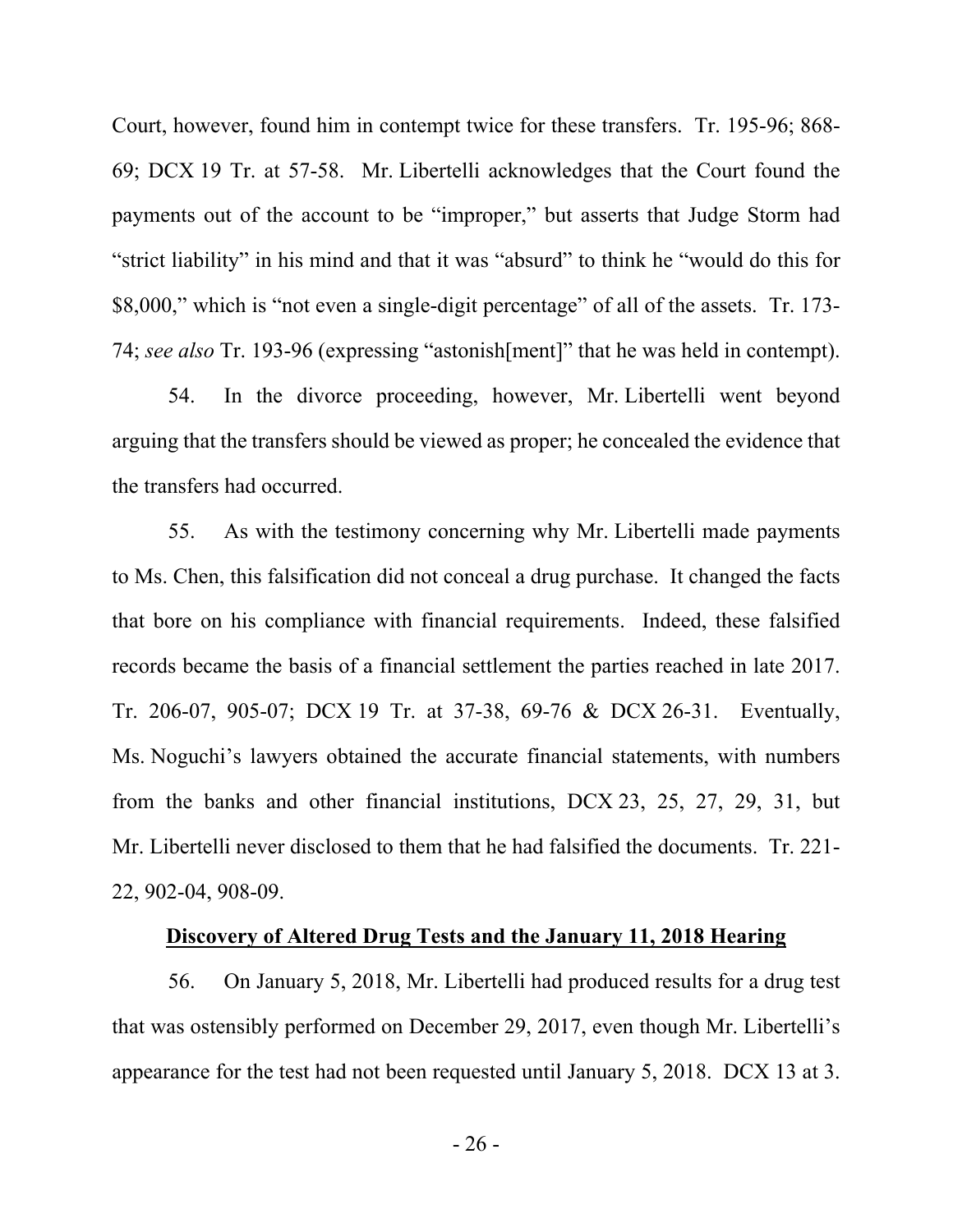When Ms. Noguchi's attorneys examined Mr. Libertelli's drug test results, they noted other evidence of fabrication. Tr. 878-81 (Stafford). For example, reports contained identical requisition, accession and specimen IDs numbers, in samples with the same dates and time, save that the reports appeared to be exactly one year apart; or reported on an assessment of dilution that would not have been done based on other data that seemed to be in the report. DCX 13 at 3-4; RX 9 Tr. at 35-38.

57. On January 11, 2018, the morning of a scheduled appearing in which the Court was to render the divorce decree, Ms. Noguchi's counsel filed an "emergency" motion "To Modify Access & Drug Testing Regimen," based on the discrepancies they had found to that point. DCX 13; Tr. 881-82.

58. The January 11, 2018, hearing began with the divorce decree. The parties had already stipulated to several matters, including child support and the division of real and personal property, leaving only the division of certain accounts and Ms. Noguchi's claim for dissipation and attorney's fees for the Court to decide. RX 9 Tr. at 5-6. The Court said that it was treating Mr. Libertelli's opioid addiction "as an illness," and was not "punish[ing] Mr. Libertelli for his addiction." *Id.* at 15. However, based on a comparison of cash withdrawals after the parties' separation to those before the separation, *id.* at 16, it ruled that Mr. Libertelli had dissipated almost \$320,000 based on unexplained cash withdrawals. *Id.* at 16-19. The Court also found Mr. Libertelli's "conflicting explanations" of why he gave money to Sophy Chen to be "unconvincing," and ruled that the money purportedly paid to Ms. Chen dissipated \$114,230 from the marital estate. *Id.* at 19-20.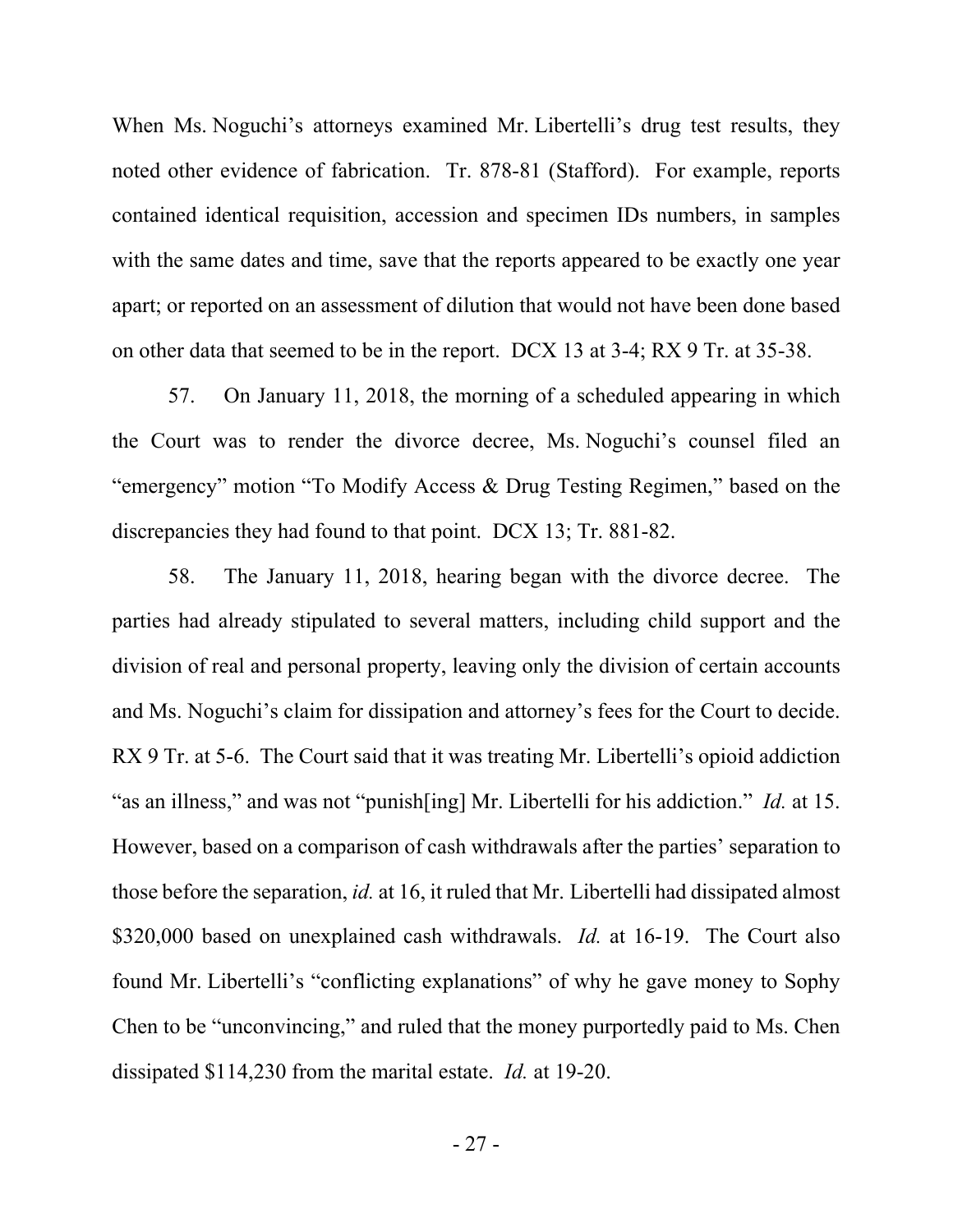59. The Court also ordered Mr. Libertelli to pay \$100,000 out of the over \$300,000 that Ms. Noguchi incurred in attorneys' fees. RX 9 Tr. at 29. The Court ruled that Mr. Libertelli's "drug use and the need to trace cash" increased the costs. The Court found that some fees were appropriate, as Mr. Libertelli had been in contempt for failing to comply with the Court's order, but "on the other hand, there were times when I felt that [Ms. Noguchi] was taking unreasonable positions and pushing things more than things needed to be pushed." *Id.*

60. Counsel then discussed the emergency motion, RX 9 Tr. at 30-41, and at a follow-up hearing that afternoon, Mr. Libertelli's counsel stated that Mr. Libertelli was "agreeable" to going back to the beginning of phase one (supervised visitation for four months) and will "agree to authorize the test facility to release the test results directly to" Ms. Noguchi's counsel. *Id.* at 79.

61. The Court, however, ruled that "I've given Mr. Libertelli every single benefit of the doubt, throughout the course of this proceeding, over the last two years. I'm going to suspend all of his access [to the children], and we're going to set a hearing date in a couple of weeks." *Id.* at 80.

62. Mr. Libertelli was represented by counsel at the afternoon hearing but did not personally attend. RX 9 Tr. at 80. He testified that he went to see one of his treating physicians, Dr. Bogrov, and that he considered suicide. Tr. 425-28. He credits Sophy Chen with being "able to save me" from doing that. Tr. 427, 468.

63. Even after Ms. Noguchi's lawyers and the Court had learned that Mr. Libertelli had altered at least some testing results, however, Mr. Libertelli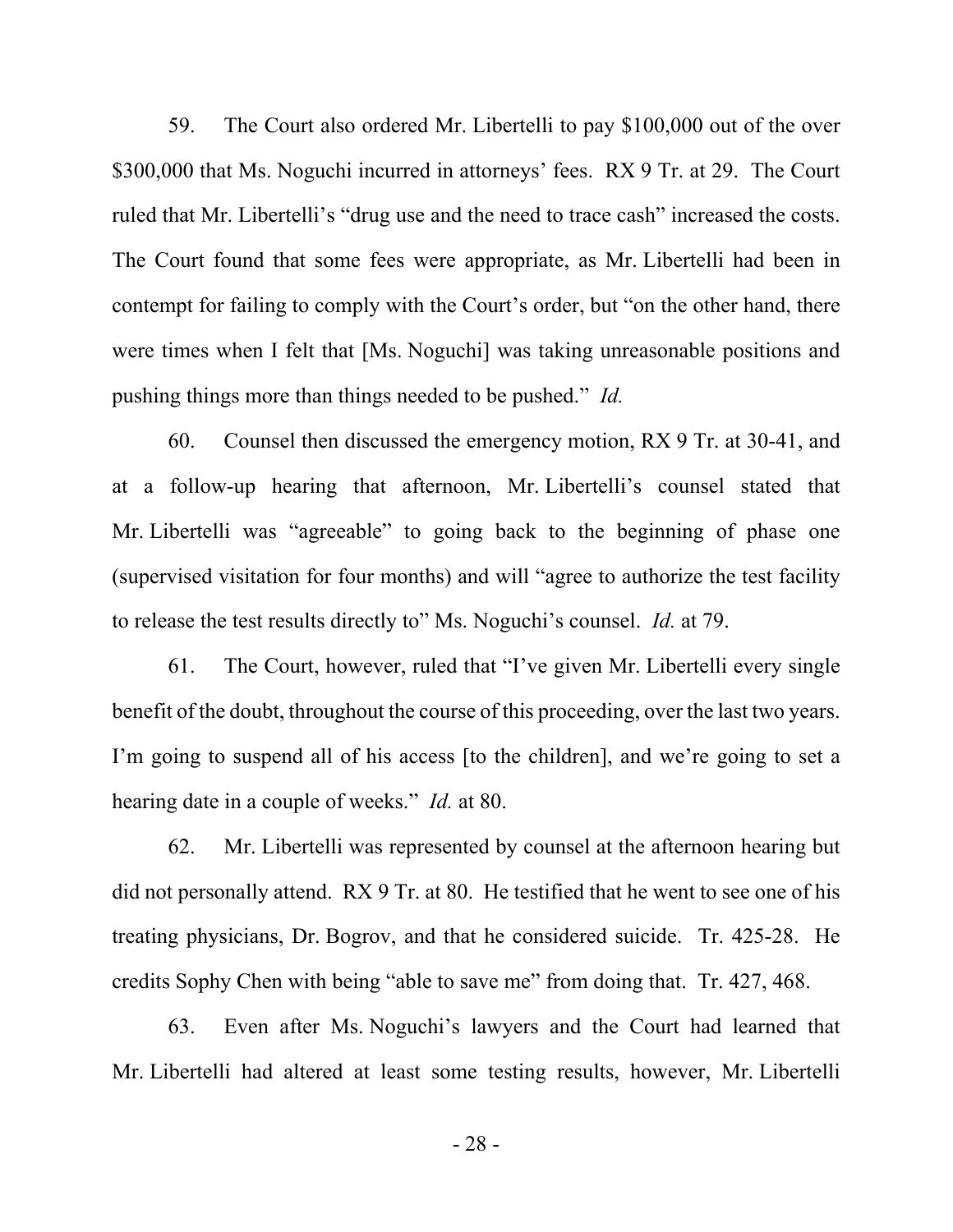neither provided them with the accurate documents, nor ensured that his lawyers would provide them. Mr. Libertelli testified in the disciplinary hearing that he told his then attorneys to be "maximally transparent," about providing this information, Tr. 226-30. According to his testimony during the disciplinary hearing, these lawyers said that there was an ethics opinion that required them to withdraw from the case, and they did eventually withdraw, over his objection. Tr. 226-27, 229-31.

64. But the withdrawal of counsel does not explain Mr. Libertelli's continued failure to provide the accurate information. To begin with, he was without counsel for only a brief period. His then counsel moved to withdraw on January 17, 2018, and new counsel entered an appearance on January 22, 2018, DCX 5 at 47-49, and represented him at the February 13, 2018 hearing the Court scheduled. DCX 16. And in any event, there is nothing that prevented him, or his subsequent counsel, from providing all of the accurate drug test results and financial records immediately. Instead, he promised to, but never did, sign a release making the tests available, and opposing counsel obtained accurate drug tests by subpoenaing the testing company, Quest Diagnostics. Tr. 883-84 (Stafford), Tr. 226-27 (Libertelli), DCX 15 (¶¶ 10-11). The accurate tests showed that Mr. Libertelli had not had a negative drug test since September 30, 2016, and had falsified 67 of the 72 reports he provided. DCX 15  $(\P 11)$ .

65. Ms. Noguchi's counsel did not obtain accurate financial statements until sometime later (it appears to be months) and did so subpoenaing the financial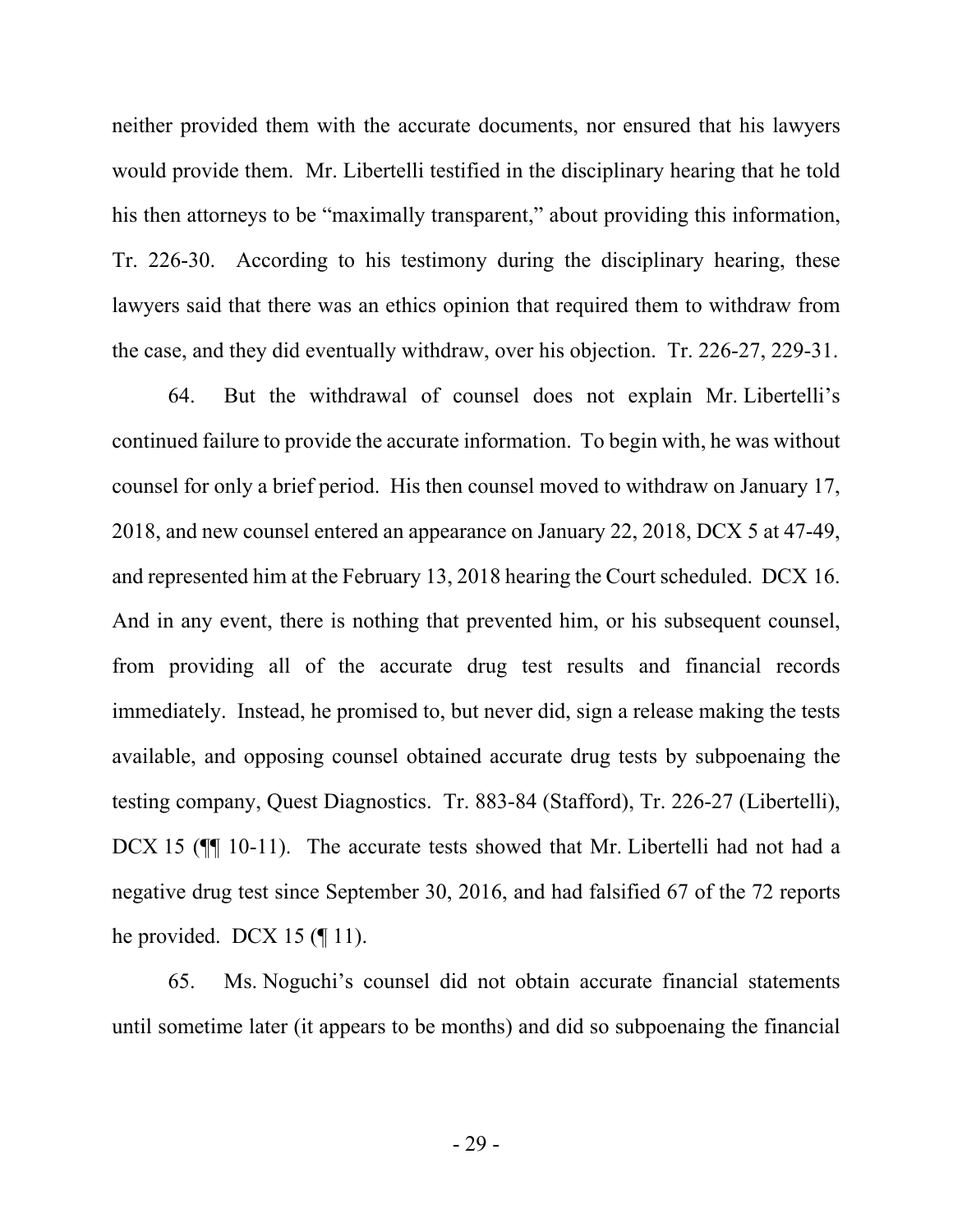institutions. *See* DCX 16 Tr. at 5-7 (noting that some of the earlier motions to quash were moot); Tr. 903-04 (Stafford).

66. Thus, regardless of whether Mr. Libertelli told his lawyers to be "maximally transparent," the fact is, he was not.

# **The February 13, 2018 Hearing**

67. On February 13, 2018, the Court conducted a follow-up hearing. During that hearing, the parties discussed some of the motions to quash financial institution subpoenas having been rendered "moot." DCX 16 Tr. at 5-6. But there was no discussion suggesting that either Ms. Noguchi's lawyers or the Court had been made aware that Mr. Libertelli had been fabricating financial records as well as drug tests.

68. Instead, the discussion focused on the falsified drug tests, about which Ms. Noguchi's divorce attorneys now had the proof. *Id.* at 7-15. Mr. Libertelli's counsel stated that "[t]he why of why Mr. Libertelli did what he did is complex. But breaking it down to its simplest form, his fear for losing his kids outweighed his fear for being caught. I know this is backwards thinking . . . and while I have not known Mr. Libertelli for that long, I'm hopeful that he realizes that now." *Id.* at 15.

69. Mr. Libertelli also directly addressed the Court, saying that

I wanted you to know that the decision I made . . . to alter these test results, was an appalling one, and I am deeply sorry to you and to everybody who's been affected by this case. I've prolonged these proceedings and I've taken the focus away from my boys, where it should properly be. I recognize that I have to earn this trust back incrementally, in a steady way. After losing my marriage and my job, I just couldn't bear the idea that I would lose my kids. I hope you can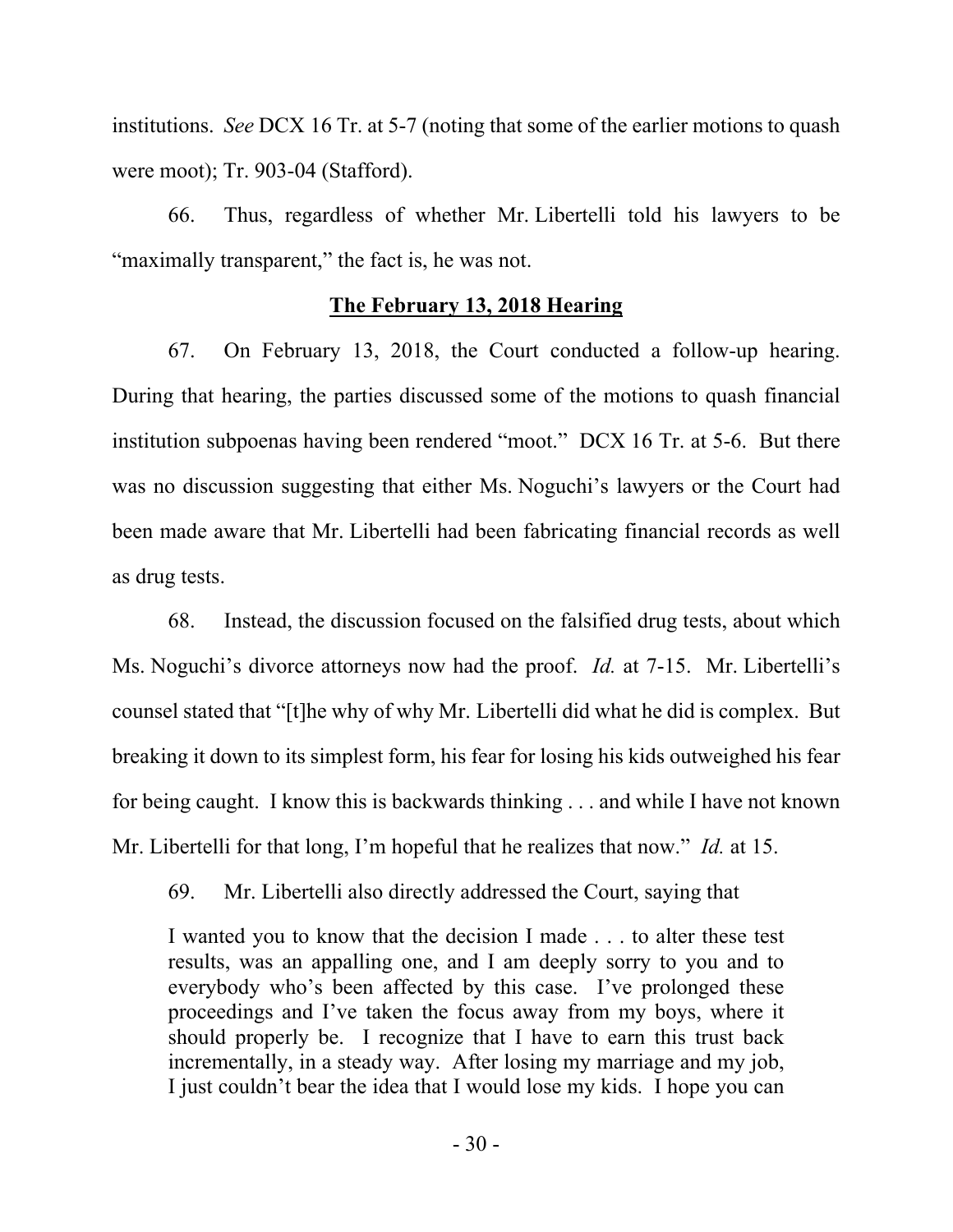understand this as a choice to be a consistent father. As silly as it is and reckless as it is, it was a decision to be a consistent force in their life. And I recognize that that's not sober thinking, but I've made enormous strides in the last 30 days, and I hope you can allow me to earn this Court and your trust back.

DCX 16 Tr. at 16-17. He did not mention altering financial statements.

70. Mr. Libertelli's counsel also discussed a recovery program. He said that Mr. Libertelli would continue with Tiffany Movari at Assistance in Recovery, Inc. (AIR) in a program that coordinates with all of Mr. Libertelli's doctors and have drug testing done including an on-demand saliva test performed through an app on his phone. DCX 16 Tr. at 18-19. He reported that Mr. Libertelli was "working with a new doctor" to have an implant so that he would not worry about whether he was taking pills. *Id.* at 19. He would also continue to receive individual counseling at Lamppost Wellness and to attend AA classes at Cleveland Park Unitarian Church. *Id.* at 20. He also reported that Mr. Libertelli had "signed releases for Ms. Noguchi's counsel to be in direct contact with AIR," and to receive directly "every drug test, whether that's a urine test or a saliva test." *Id.*

71. Judge Storm apologized to Ms. Noguchi and her counsel for not insisting that Mr. Libertelli's drug test results go directly to them and instead permitting him to submit the results. DCX 16 Tr. at 44-45. He then said to Mr. Libertelli, "all along you appear to have been deceiving me, deceiving your family, and most, and worst of all, I guess, deceiving your children. . . . [T]he level of deception is staggering and it's a testament to the level of your addiction that you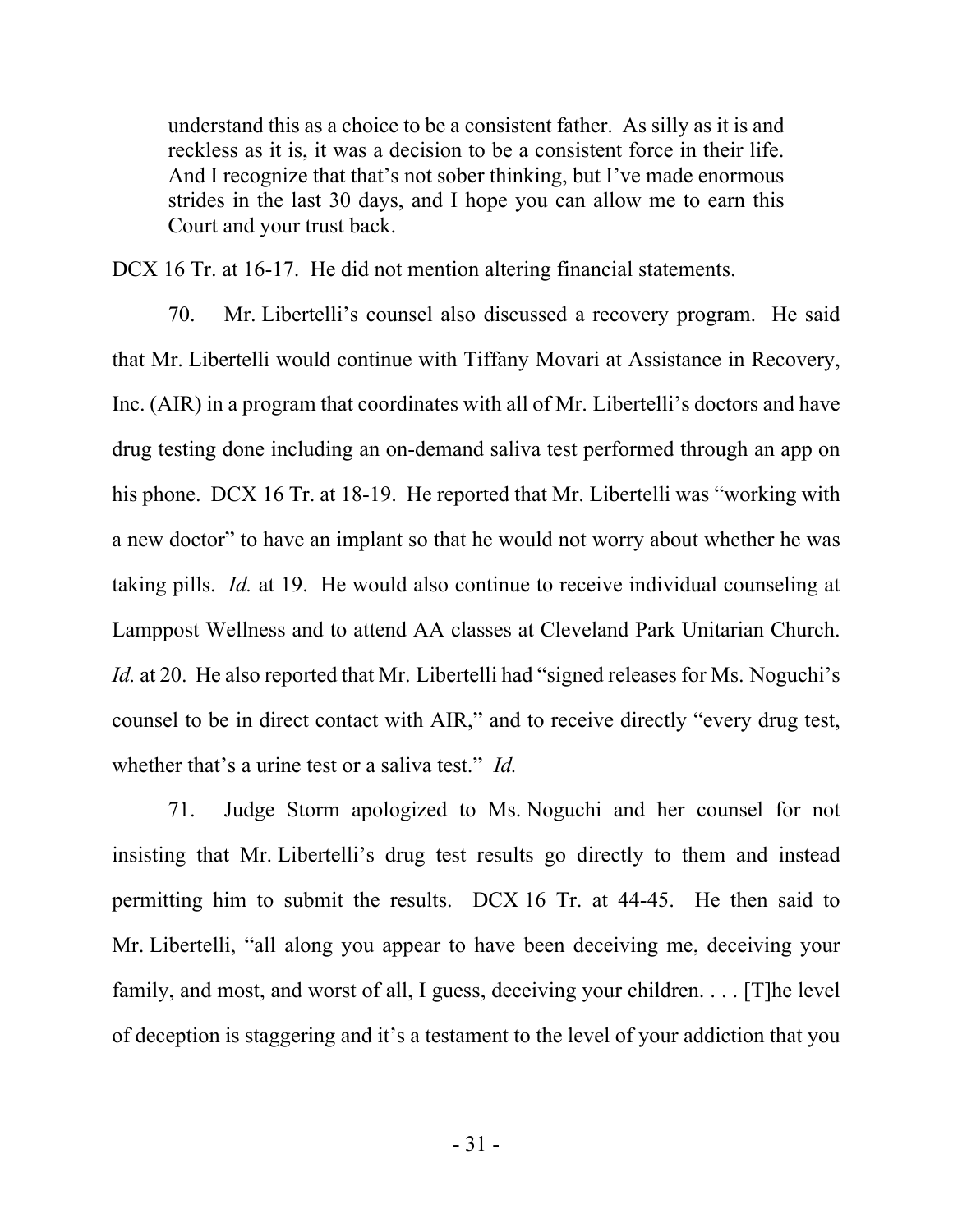could be as brazen as you were, while apparently believing that none of this was going to come to light, and that you weren't going to get caught." *Id.* at 45.

72. However, even then, Judge Storm also expressed "sympathy" for Mr. Libertelli: "I went back and looked at some of what Dr. Teeter . . . had to say, and what he said about addiction, that it hijacks normal thoughts, and that appears to have been what happened here, the hijacking of a good person, someone who worked hard and became phenomenally successful, both professionally and financially, who fathered two beautiful children, but whose normal thoughts and normal thinking was hijacked. Of course, Dr. Teeter also testified that the addiction does not cure itself, and his testimony was that the addict either gets into treatment or he dies. So Mr. Libertelli, I continue to have sympathy for you. You are part of the millions of Americans who have fallen prey to this insidious epidemic. But for as long as the addiction controls you, it really is difficult to have any trust in what you say." DCX 16 Tr. at 46.

73. Although Judge Storm stated that there would now need to be paid supervision for Mr. Libertelli's visits, DCX 16 Tr. at 33, he did not enter an order at the hearing. Instead, he said he would take under advisement how to revise the custody and visitation and encouraged the parties to work out an interim arrangement. *Id.* at 47-48. Our record does not contain the actual order. But the Court appears to have granted a temporary care and custody order on March 14, 2018, *see* DCX 5 at 51 (Dkt. No. 396), and, as described below, there was subsequently discovery and a full hearing on a permanent order. Mr. Libertelli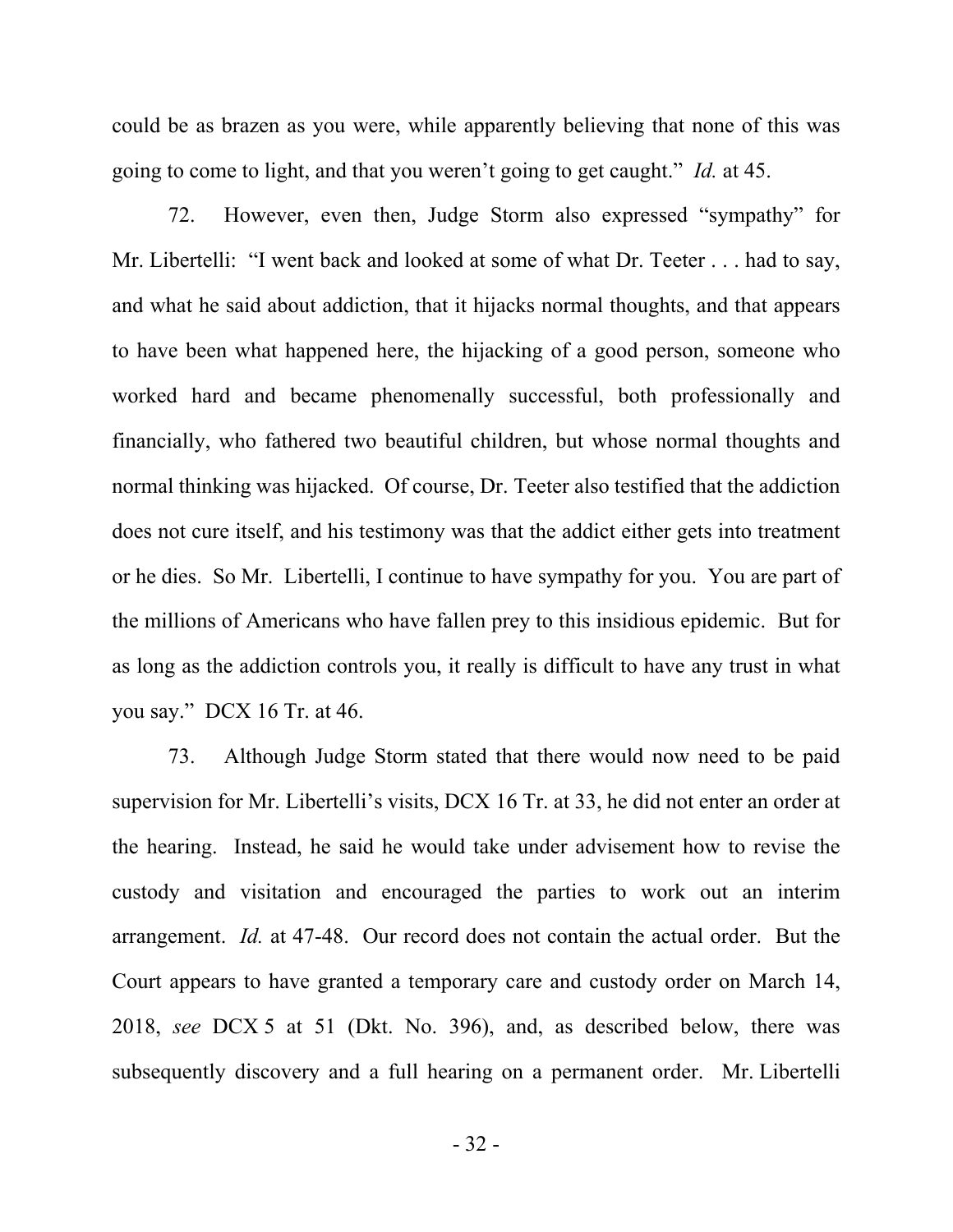continued to have supervised visitation with his children until October 2019. Tr. 255-56.

74. At the February 2018 divorce hearing, Mr. Libertelli's counsel also told the Court that Mr. Libertelli had retained additional counsel, Stanley Reed, to advise him on bar issues, because there may be some "self-reporting requirements." DCX 16 Tr. at 17, 26-27. On inquiry from the Court, counsel said that he could not confirm what action Mr. Libertelli and Mr. Reed were taking, as he was not party to those discussions, but he assumed that Mr. Libertelli was relying on Mr. Reed's advice. *Id.* at 51-52. At the disciplinary hearing, Mr. Libertelli stated that Mr. Reed advised him that there was no reporting obligation, Tr. 239, and it does not appear from the timing of the proceeding that Mr. Libertelli self-reported his conduct to ODC before Judge Storm reported the conduct a year later, on February 26, 2019. DCX 42.

75. At the end of the February 2018 divorce hearing, Mr. Libertelli fainted and required medical attention. DCX 16 Tr. at 49-53. In response to an interrogatory, he stated that he was diagnosed with syncope and released from the hospital later that day. DCX 17 at 5-6 (Resp. No. 13).

### **Changes After January 7, 2018**

76. As discussed below, *see* ¶ 165, there is no evidence that Mr. Libertelli continued to use illegal opioids or that he physically altered drug test results or financial records after January 7, 2018, Tr. 99, 419-20, 483-87, and in the weeks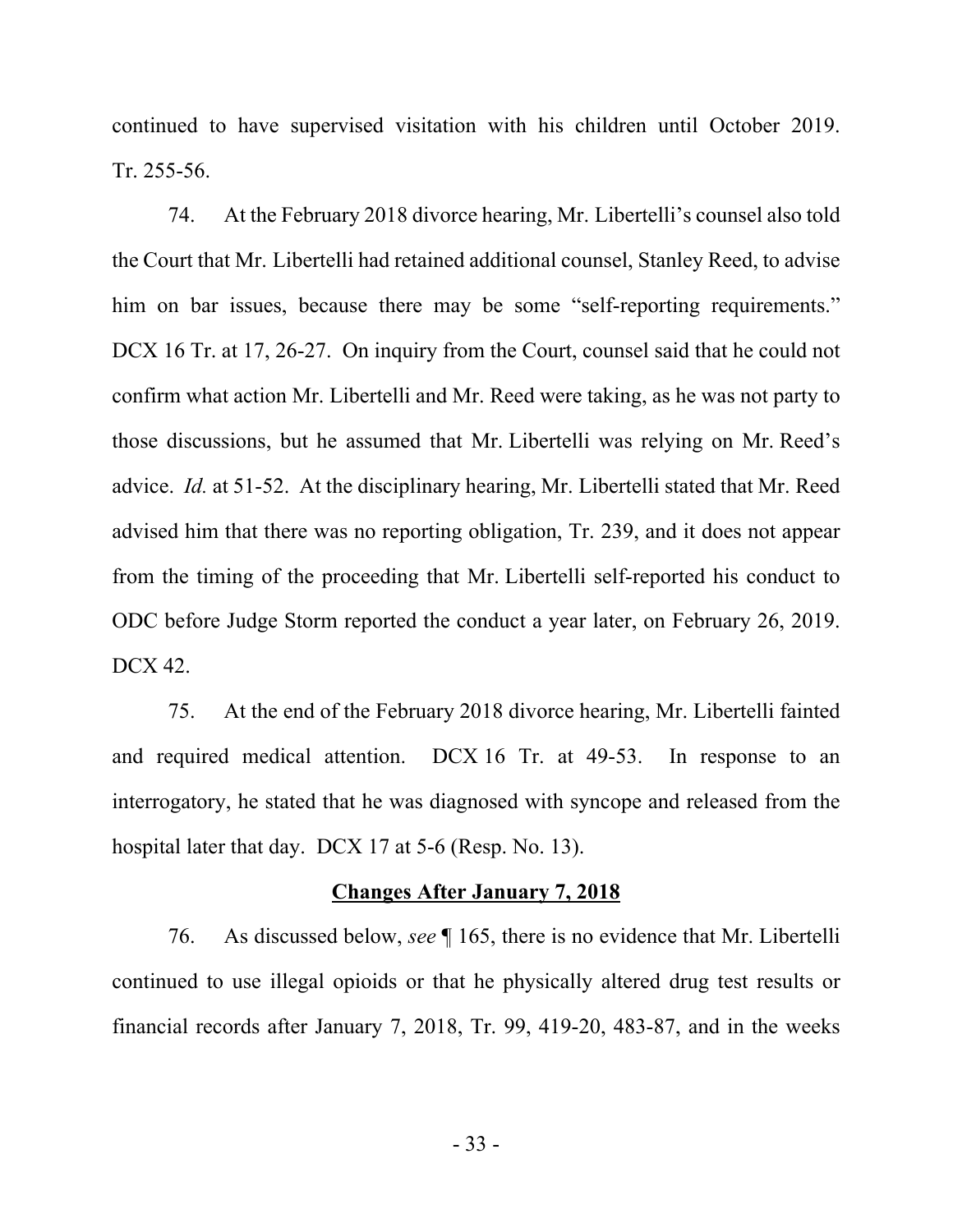after the February 2018 divorce hearing, Mr. Libertelli obtained the Suboxone implant discussed at the February 13, 2018 hearing. Tr. 410.

77. However, he continued to use cocaine and marijuana after February 2018. Tr. 421-22, 487. He tested positive for cocaine in every month between February and August 2018. Tr. 262; DCX 19 Tr. at 88-92. Mr. Libertelli also missed other drug tests in, March and April 2018, DCX 19 Tr. at 90-91, and seven more between June 14 and November 5, 2018. *Id.* at 95-98. And in 2018, he had three other tests that were reported as diluted – although he denied that he waterloaded before taking the test. *Id.* at 98-100.

#### **October 4, 2018 Interrogatory Responses**

78. On October 4, 2018, Mr. Libertelli gave sworn responses to interrogatories sent primarily in connection with the custody issue. DCX 17. The responses objected solely on relevance grounds to much information sought about Mr. Libertelli's obtaining and using drugs and the occasion and manner in which he used drugs. DCX 17 at 4-5 ( $\P$ [ 5-11).

79. When he responded to a request that he "Identify all documents that you altered before submitting them to the Court, Plaintiff, and/or Plaintiff's counsel since November 9, 2016," he attested that "Defendant altered the Quest Diagnostic drug reports from approximately August 2016 through November/December 2017." DCX 17 at6 (¶ 15). He still did not admit to having altered financial documents. *See* DCX 19 Tr. at 64-67.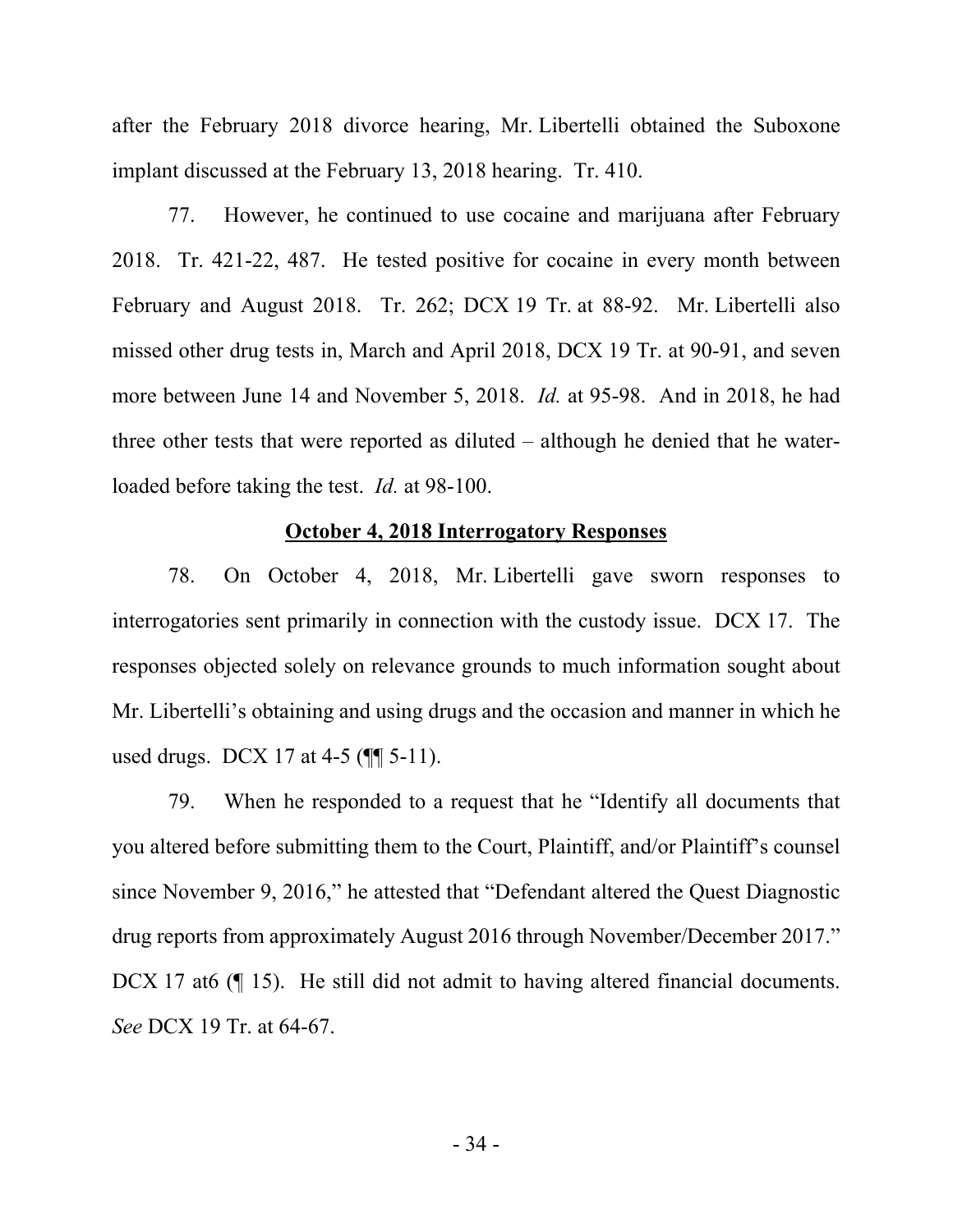80. At the disciplinary hearing, Mr. Libertelli called this response "incomplete," but said that it was not true to say that he made no disclosure of the altered financial records because Ms. Noguchi's "lawyers at this time would have known that I was altering financial records." Tr. 266-67.

81. There is no evidence that Mr. Libertelli ever supplemented this incomplete interrogatory response. Although Mr. Libertelli believed that at some point, his lawyers did submit or file some document disclosing that he had fabricated financial records, he could not identify what it was, Tr. 267-72, and none appears in evidence in the disciplinary hearing. Mr. Libertelli stated that he "rel[ies] on my lawyers to disclose things to the other side and the court. I review those things." Tr. 271.

82. Mr. Libertelli also responded to a request that he "Identify all accounts with any Financial Institutions on which you have or had withdrawal or signature authority at any time since November 9, 2016, whether individually or with another, and for each, state the name and address of the Financial Institution," by objecting in part that certain financial accounts, such as retirement accounts, are clearly not relevant to the issues before the Court, and asserting that

Plaintiff has information regarding all such accounts through January of 2017 at which time this Court rendered its opinion/ruling on the financial merits part of the case and such accounts (of both parties) are delineated in the judgment of absolute divorce. Additionally, Plaintiff has subpoenaed many financial accounts of the Defendant. Defendant has the following non-retirement accounts: [listing four accounts].

DCX 17 at 7 (¶ 17).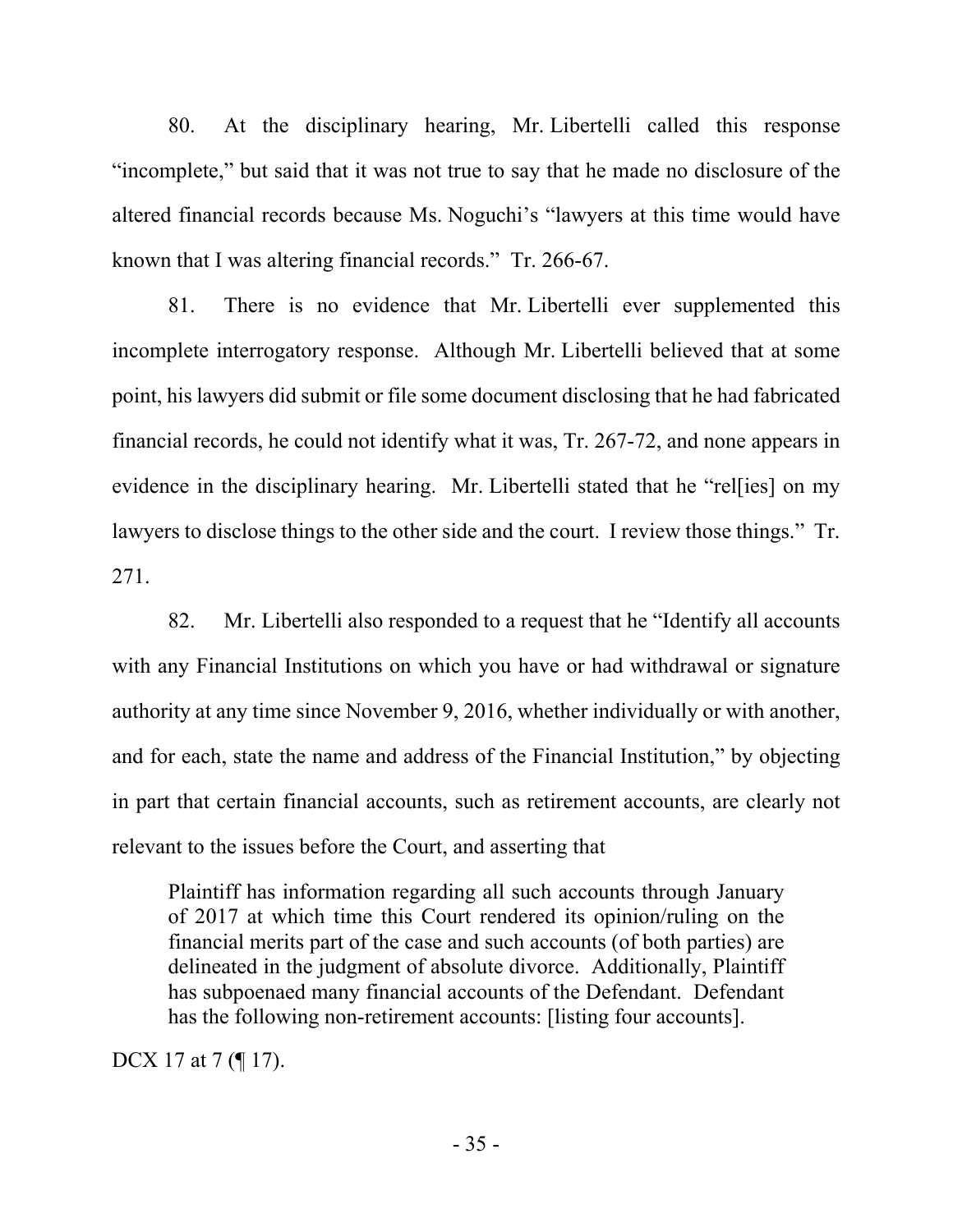83. Although this answer is not literally false or non-responsive, it also does not explain that some of the "information" Ms. Noguchi had about these accounts was false and that the falsity (the fabrication of many records) was relevant not only to the "financial merits" part of the case, but also to the issue of Mr. Libertelli's drug use (and therefore the pending January 2018 "emergency" motion concerning drug testing and custody).

## **October 15, 2018 Deposition**

84. At a deposition in the divorce case on October 15, 2018, Mr. Libertelli testified that he believed that he should be able to have unsupervised visits with the children, including one week a month of continuous visitation, DCX 18 Tr. at 9-14, and that this should happen "starting now," in light of his three months of continuous negative tests. *Id.* at 14-15. He said that there was an October 4, 2018 test that would be coming back negative, and that he "thought" there was one after that. *Id.*  at 15-16. He testified that he did not like to think about what circumstances would necessitate a return to supervised visitation, as he tried to keep in mind a "healthy fear of relapse," and that (beyond the short term – *i.e.*, three more months) he thought it was very important that the accountability come from him, rather than from continued testing. *Id.* at 17-19.

85. He also testified that both his "last positive test" for cocaine and the last time he used that drug was "May or June, I think." *Id.* at 40. In fact, he had tested positive for cocaine on July 17 and August 3, 2018. DCX 19 Tr. at 100-01. At the disciplinary hearing, he testified that he did not know whether his testimony about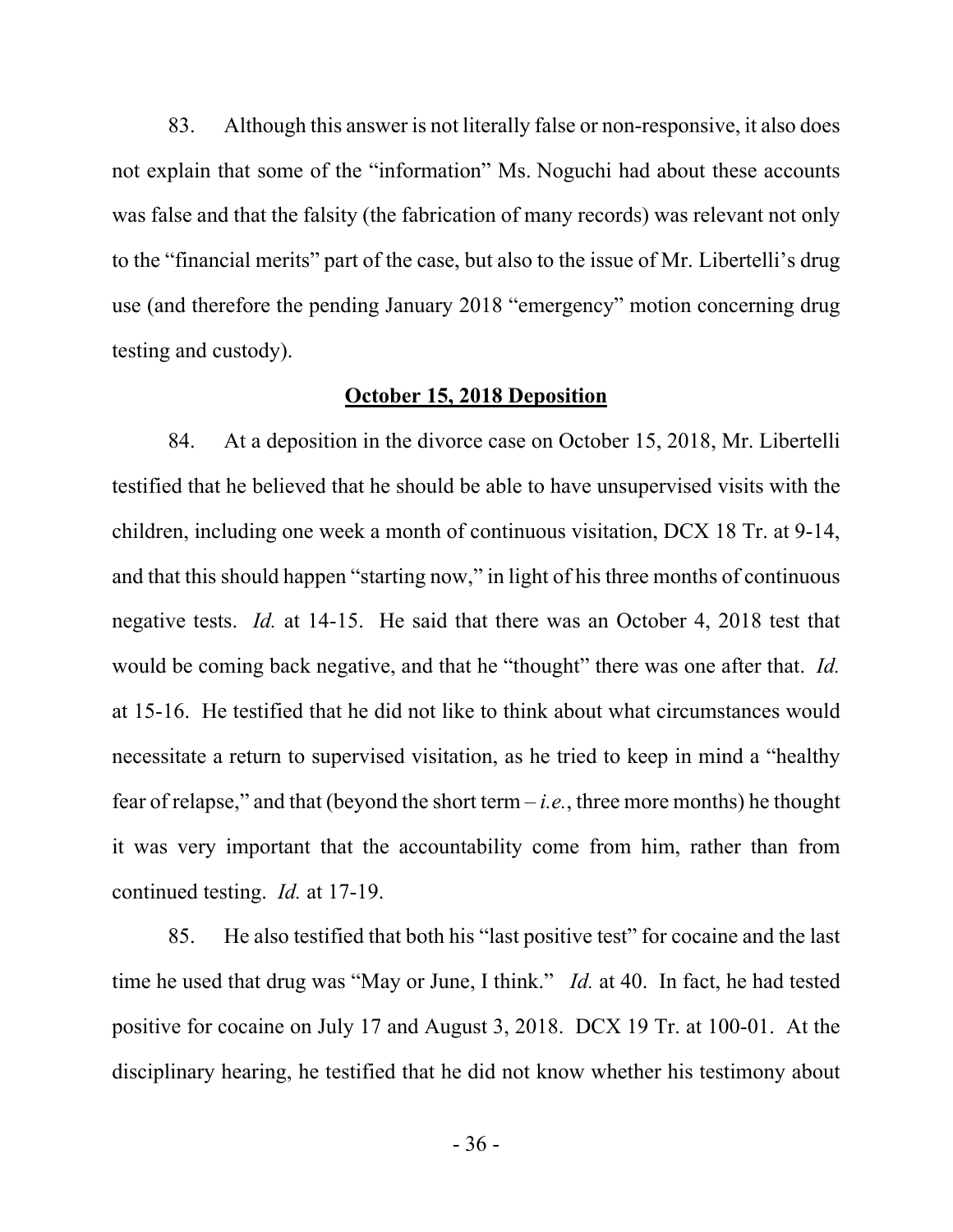cocaine use was inaccurate: "[t]here are periods were I'm doing well and then, because of the external things that are happening in my life and because I am not the strongest person as I should be, I make mistakes. But I don't know that in this case . . . that that was not true." Tr. 273-74. In a briefing, he conceded that his testimony was false. *See* Lib. Br. at 18 (Response to Proposed Finding of Fact ("PFF") 106).

86. At the deposition, Mr. Libertelli also testified Deon Jones sold him all the drugs he obtained since November 9, 2016 (whether directly or through his cousin, Jimmy Singleton). DCX 18 Tr. at 281-82; *Id.* at 63. He always received drugs from Mr. Jones in person at various places in the city, and, with a couple of exceptions (in which he paid by bank transfer), he paid for the drugs with cash. *Id.*  at 44-47. Mr. Libertelli also testified that his last conversation with Mr. Jones was around May or June 2018, and, during that conversation, he told Mr. Jones "to back off" and not to contact him, *id.* at 43-44; DCX 19 Tr. at 200, although Mr. Libertelli's phone records do not seem to reflect the call. *See* DCX 19 at 132- 33. Mr. Libertelli testified that his last conversation with Mr. Singleton was in 2017, but that he spoke with Mr. Jones throughout 2017, when he was buying opioids. DCX 18 Tr. at 63-65.

#### **The November 2018 Hearing**

87. On November 26, 27 and 28, 2018, Judge Storm conducted an evidentiary hearing on what styled "Emergency Motion" that Ms. Noguchi had filed "to Modify Access and Drug Testing Regimen, Motion to Modify Custody, and Motion to Enforce Agreement Regarding Payment of Private School Tuition."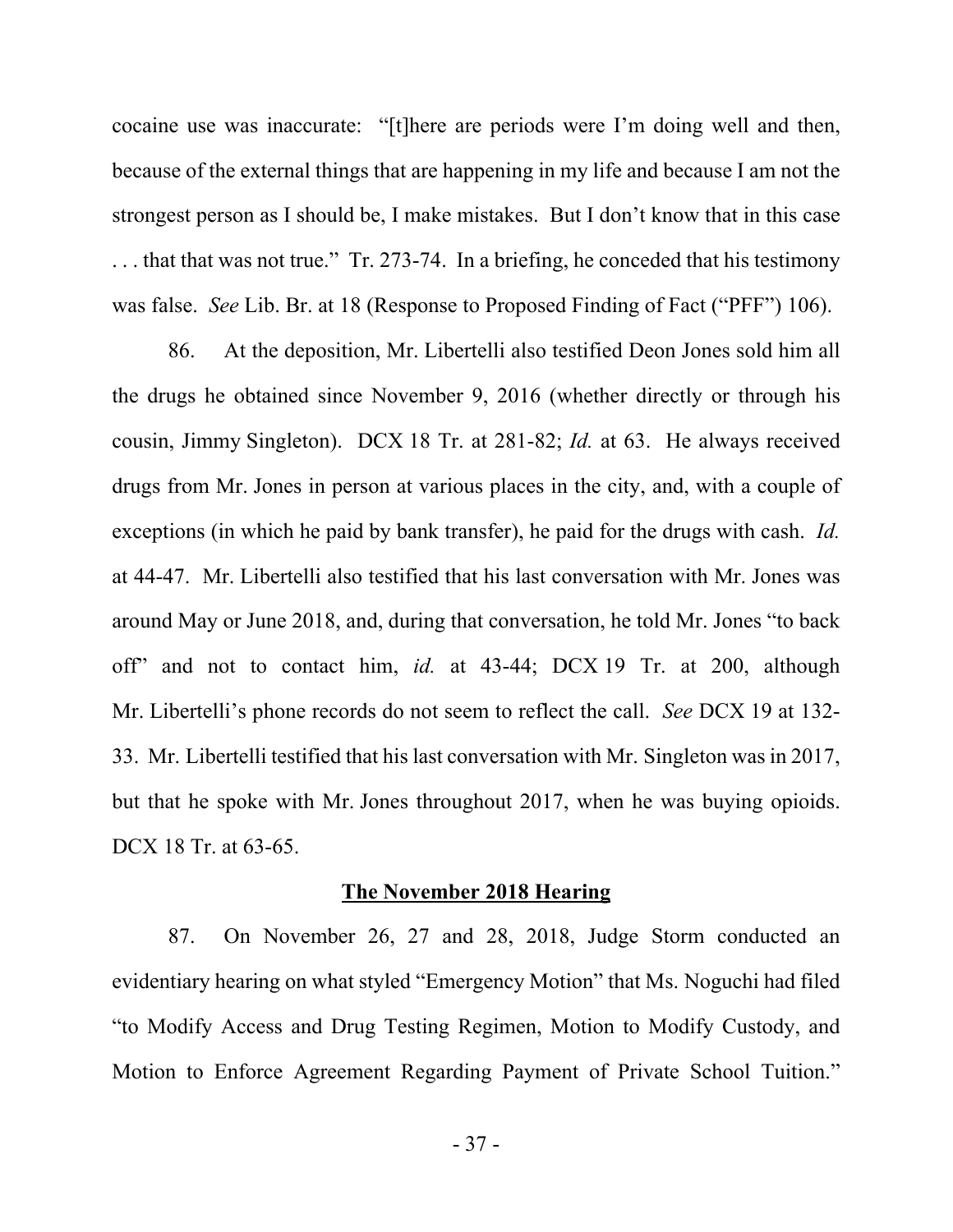DCX 19, 36; *see also* DCX 39 at 1. One of the issues in the hearing was whether Mr. Libertelli's current use of drugs put his children at risk (thereby making it in the best interest of the children to modify the access, drug testing and custody arrangements).

88. At the November 2018 hearing, Mr. Libertelli admitted to falsifying both the pre-January 2018 drug tests and the financial records and that he understood that what he did was wrong. DCX 19 Tr. at 160-61. He said that he "wrongly" chose deception instead of telling the truth because "the truth was going to take my kids away from me and that was a very difficult thing for me to accept." *Id.* at 160. As he put it, "it was not a decision to continue to use drugs," but "was a decision to try to protect the kids from the source of my addiction." *Id.*; *see also id.* at 162 (saying he was "rocked" emotionally by learning that Ms. Noguchi had told the children that he was an addict).

89. Mr. Libertelli also testified in November 2018 that, if given the chance to do it again, he would not falsify drug tests or financial records. *Id.* at 161. When his divorce counsel asked why, given what he had done in the past, the Court had any reason to trust his testimony, Mr. Libertelli testified, "I completely understand the Court's skepticism around my behavior and the inferences it would draw. . . . But I am also asking the Court to look at the objective evidence of my sobriety and these tests." *Id.* Having now been confronted with the evidence that he had tested positive for cocaine on July 17 and August 3, 2018, *id.*. at 100-01, he testified that his last positive cocaine test was in the beginning of August 2018. *Id.* at 168.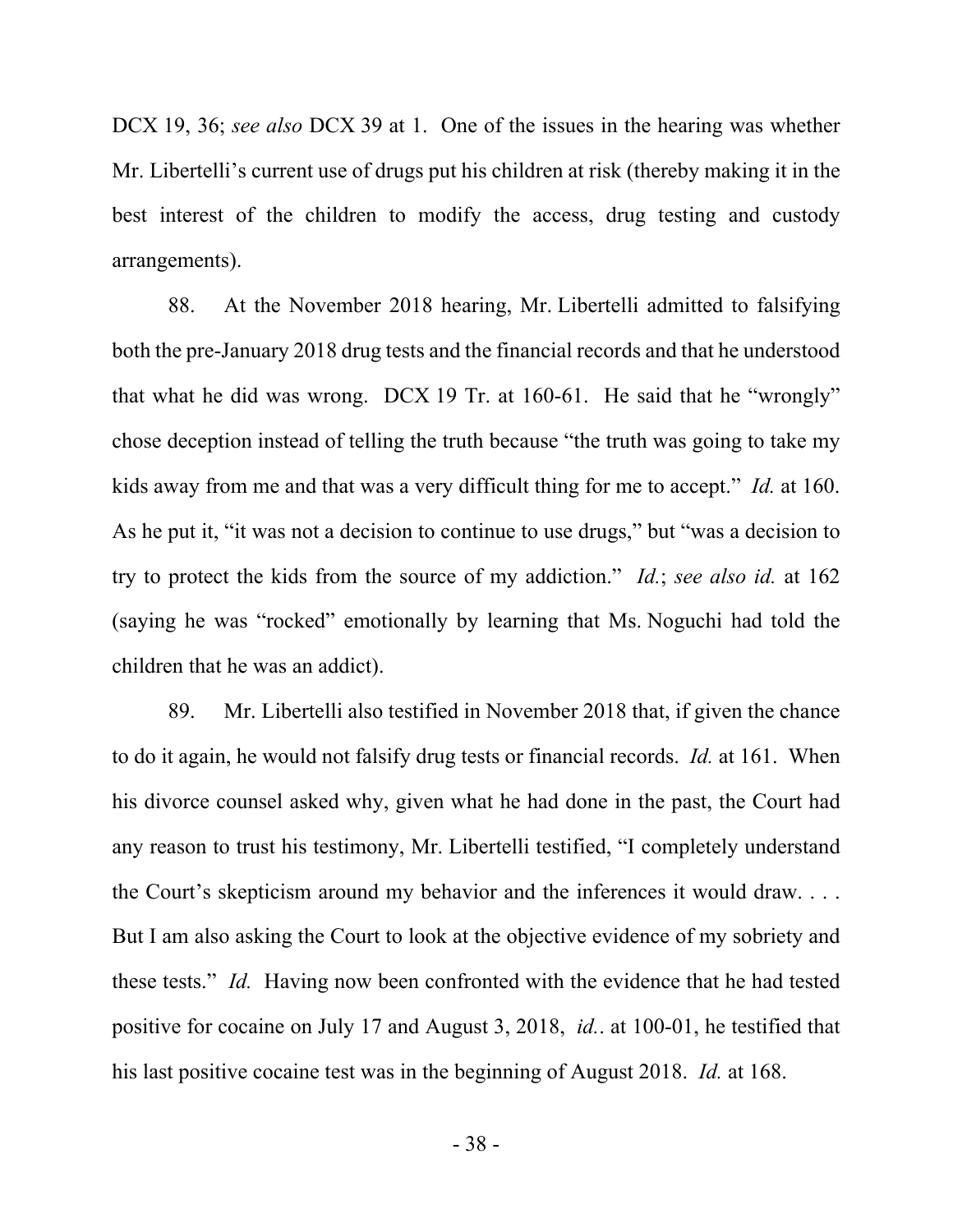90. Mr. Libertelli also offered reasons for some of the missed tests, DCX 19 Tr. at 95-98, 183-87. But some of his reasons did not turn out to be true. For example, he claimed to be unable to take a saliva test on April 24 or 25, because he was with his children, but he was not with his children those days. *Id*.. at 91-92.

91. Mr. Libertelli also testified in the November 2018 hearing that he approached the D.C. Bar Lawyer Assistance Program (LAP), went for three interviews there and was "honest with the person at the D.C. Bar" about his drug use, what transpired in the divorce case, especially in January and February 2018, and the fact that he falsified records. DCX 19 Tr. at 201, 220-21. As discussed below, *see* Finding of Fact (FF) 166-170, this testimony was not true.

92. At his October 15, 2018 Deposition, Mr. Libertelli also testified that he altered "some" of his bank statements to conceal cash withdrawals. DCX 18 Tr. at 143-44. He testified that he submitted them just to Ms. Noguchi's lawyers, not to the Court, and that the alterations were "roughly [coterminous] with the testing." *Id.*  at 144. Before Ms. Noguchi's lawyers discovered he was altering financial documents, Mr. Libertelli did not tell anyone he had been altering them. *Id.* at 147.

93. Resuming his testimony on the last day of the November 2018 hearing, Mr. Libertelli testified again that his efforts to control cocaine over the previous three months had been "successful," because his use of the anti-depressant and antianxiety medication Lexapro had "helped [him] move forward" and that he had not had any cravings for cocaine. DCX 36 Tr. at 87. When asked, "[h]ave you used cocaine in the last three-and-a-half months?," he answered "No." *Id.*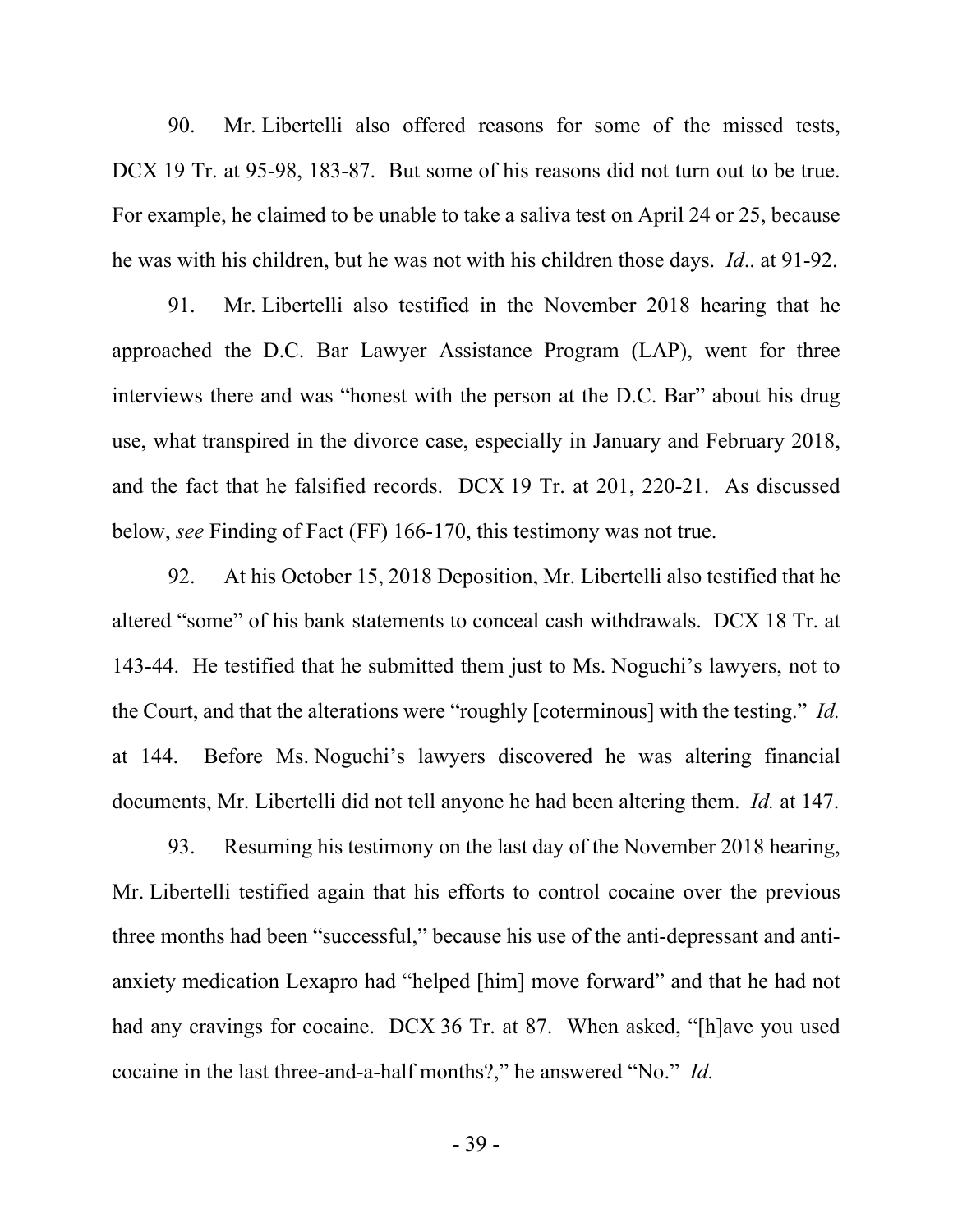94. In fact, Mr. Libertelli had tested positive for cocaine based on a specimen taken on November 20, 2018 – one week before the hearing – and had received notice of the positive result on the morning of the last day of the hearing. DCX 40 at 9.

95. During the November 2018 hearing, Mr. Libertelli also testified that, prior to 2015, he had purchased a device called a "Whizzinator" – a prosthetic body part that can carry either synthetic or someone else's urine so as to defeat an observed urine test. DCX 19 Tr. at 119. We do not have evidence that Mr. Libertelli used this device. Mr. Libertelli testified that he never used it and never brought it with him when he left his house. *Id.* at 181-82. And, as noted above, he did have positive drug tests during this period. However, this testimony is notable because Mr. Libertelli also testified that his then attorneys, Mr. Strickler and Mr. Platnick, "suggested" that he purchase it, *id.* at 181 – suggesting that his lawyers attempted to subvert the legal process.

96. During that same hearing, Mr. Libertelli also testified that "if there's one person that's really helped me get through to a better place," it is his then psychotherapist Michael Labbe. DCX 19 Tr. at 169-70. He added that although he had been falsifying documents while he was seeing Mr. Labbe, what has changed was that he had been honest with Mr. Labbe about all the things he had done. *Id.* at 169. As explained below, *see* FF 164, this too was not true.

97. He also said that his November 2018 behavior was different from his "2016 or 2017 self" because "[o]ne of the hardest things to learn about this is you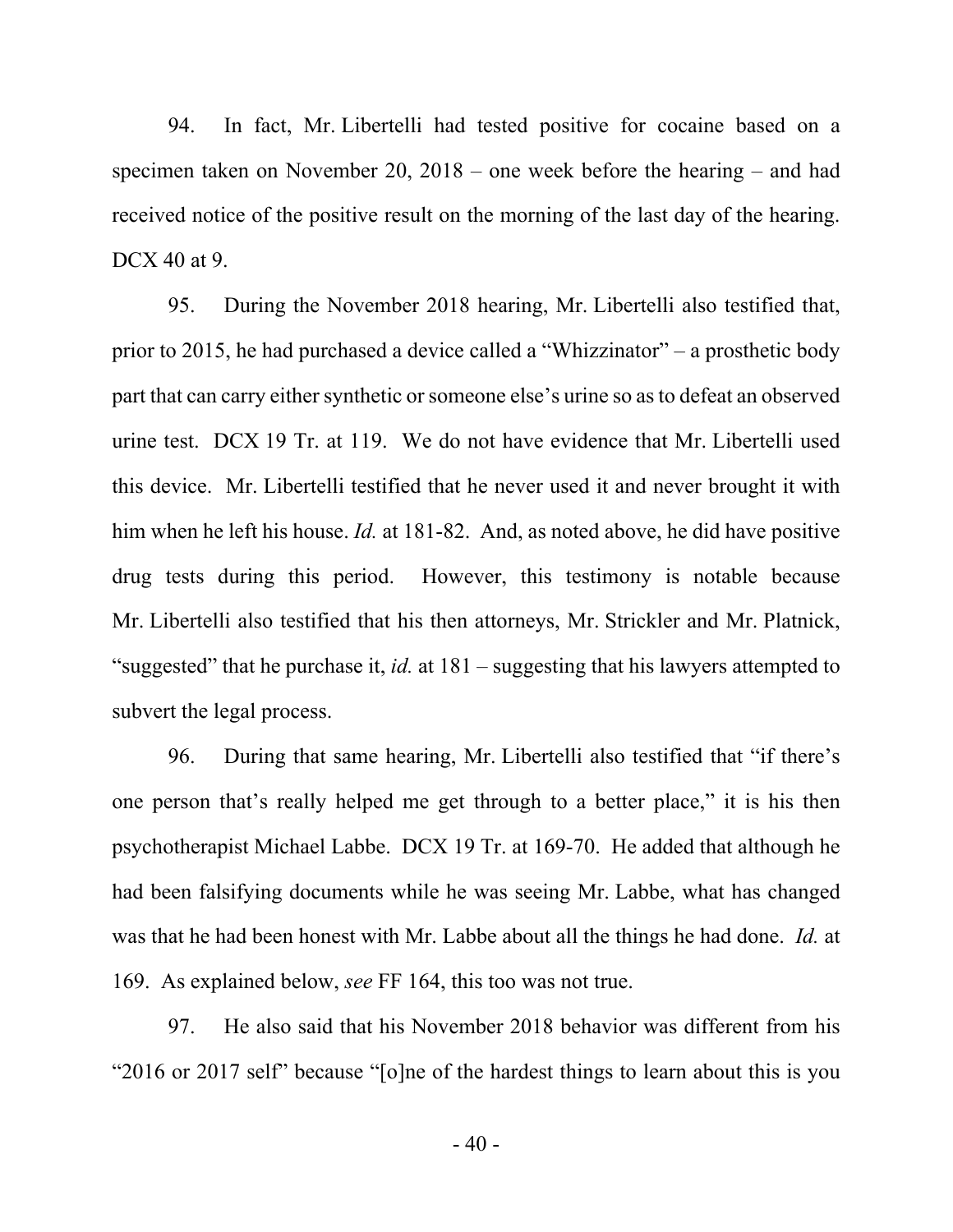have to cop to things that are deeply embarrassing and shameful." DCX 19 Tr. at 173.

98. After the hearing, he also did not show up for drug tests on November 29 and December 11, 2018, and tested positive for cocaine on December 6, 2018. DCX 39 at 2 (\eta 5) & DCX 39 Ex. D (DCX 39 at 5-12).

99. In February 2019, the Court issued an oral opinion in which it found that Mr. Libertelli had "lied, manipulated, and deceived" the Court, his former wife and her counsel. DCX 41 Tr. at 14.

100. On February 26, 2019, after issuing an order further restricting Mr. Libertelli's access to his children, Judge Storm referred Mr. Libertelli's conduct to Disciplinary Counsel. DCX 42; Tr. 893-94. His cover letter explained that his February 5, 2019 oral opinion "summarizes the history of the case, and sadly identifies conduct on the part of Mr. Libertelli that I felt compelled to bring to your attention." DCX 42 at 1.

#### **Mr. Libertelli's History of Drug Use**

101. Although there is no dispute that, at some point, Mr. Libertelli became addicted to opioids and cocaine, when and how this occurred is less clear.

### **Opioid Use and Addiction**

102. Mr. Libertelli first received opioids at age 13 or 14 in connection with oral surgery and believes he took them for about two weeks and received additional brief courses of opioids over the ensuing year. DCX 49 at 16. Although he did not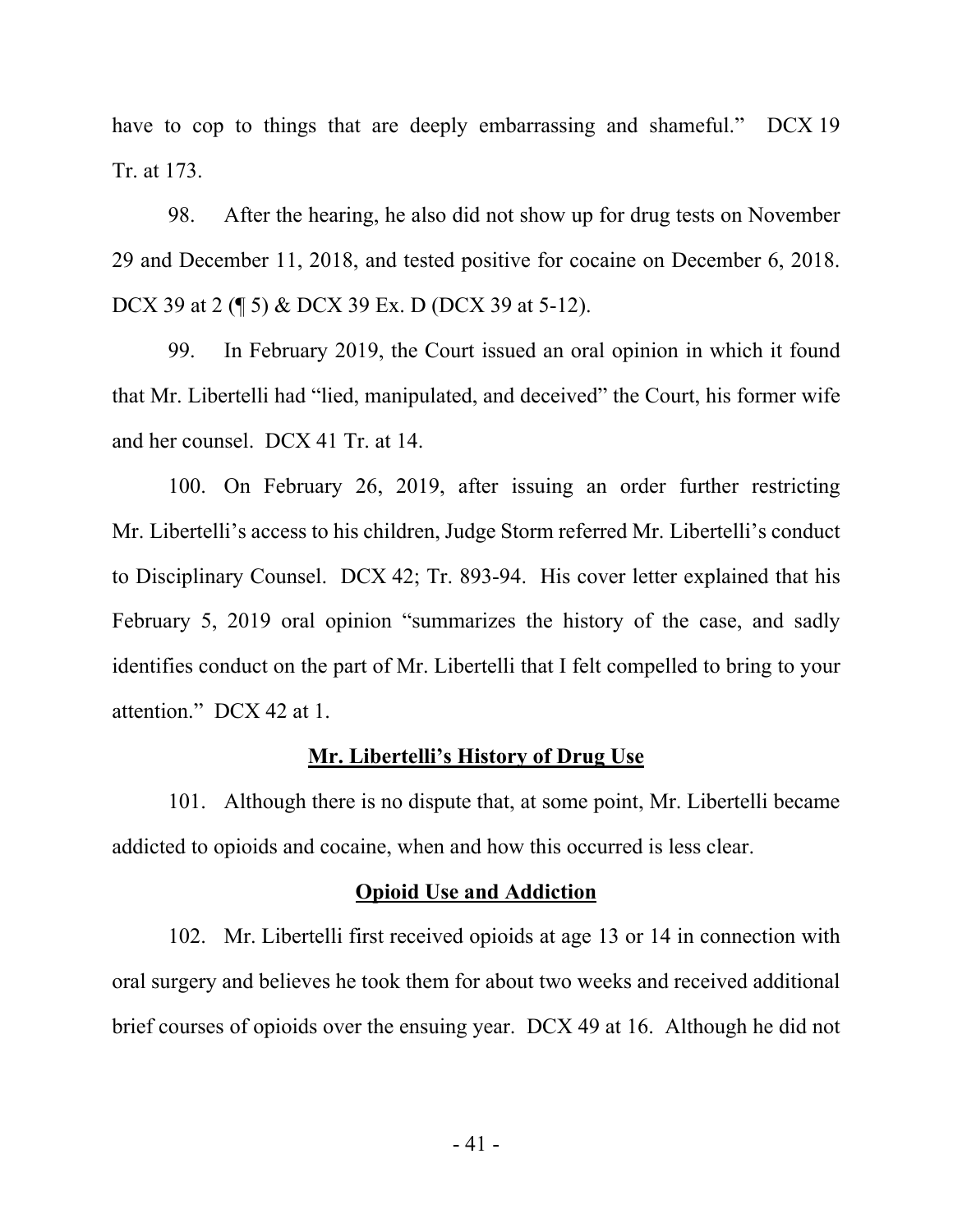become addicted to opioids at that point, he recalls enjoying the experience and thought that it enabled him to make creative paintings. *Id.* 

103. At some point, Mr. Libertelli experienced severe back pain associated with spinal stenosis aggravated by a sports injury. *Id.*; Tr. 507-08 (Agrawal). In his testimony before us, he said in response to a question asking whether he started using opioids because of a back pain, that "[d]irectly before I was married," which happened in 2008, "I was seeking treatment for a very, very painful lower back and upper back condition." Tr. 83; *see also* Tr. 376-77 (placing the sports injury in 2007). The Court in the divorce proceeding concluded based on Mr. Libertelli's July 2016 testimony there, that "the drug use appears to have been ongoing since at least 2009." DCX 8 Tr. at 11. And, as discussed below, in 2008 or 2009, Dr. Anjula Agrawal (Mr. Libertelli's general physician) prescribed one course of opioids to deal with the pain. Tr. 507-09, 520-22 (Agrawal); DCX 7 Tr. at 72-73, 77-79.

104. It is not clear whether and to what extent Mr. Libertelli obtained opioids prescribed for him after this initial course ran out. In the divorce proceeding, Mr. Libertelli testified that, perhaps around 2010, he went to Dr. Kliman, a pain management doctor. DCX 7 Tr. at 82. He testified that Dr. Kliman initially prescribed opioids, but later used other methods, including ice packs, physical therapy and yoga, *Id.* at 79, and he believes that Dr. Agrawal also recommended cortisone shots. *Id.* He testified that then he received Lyrica, but the disease got worse. *Id.* at 83-84.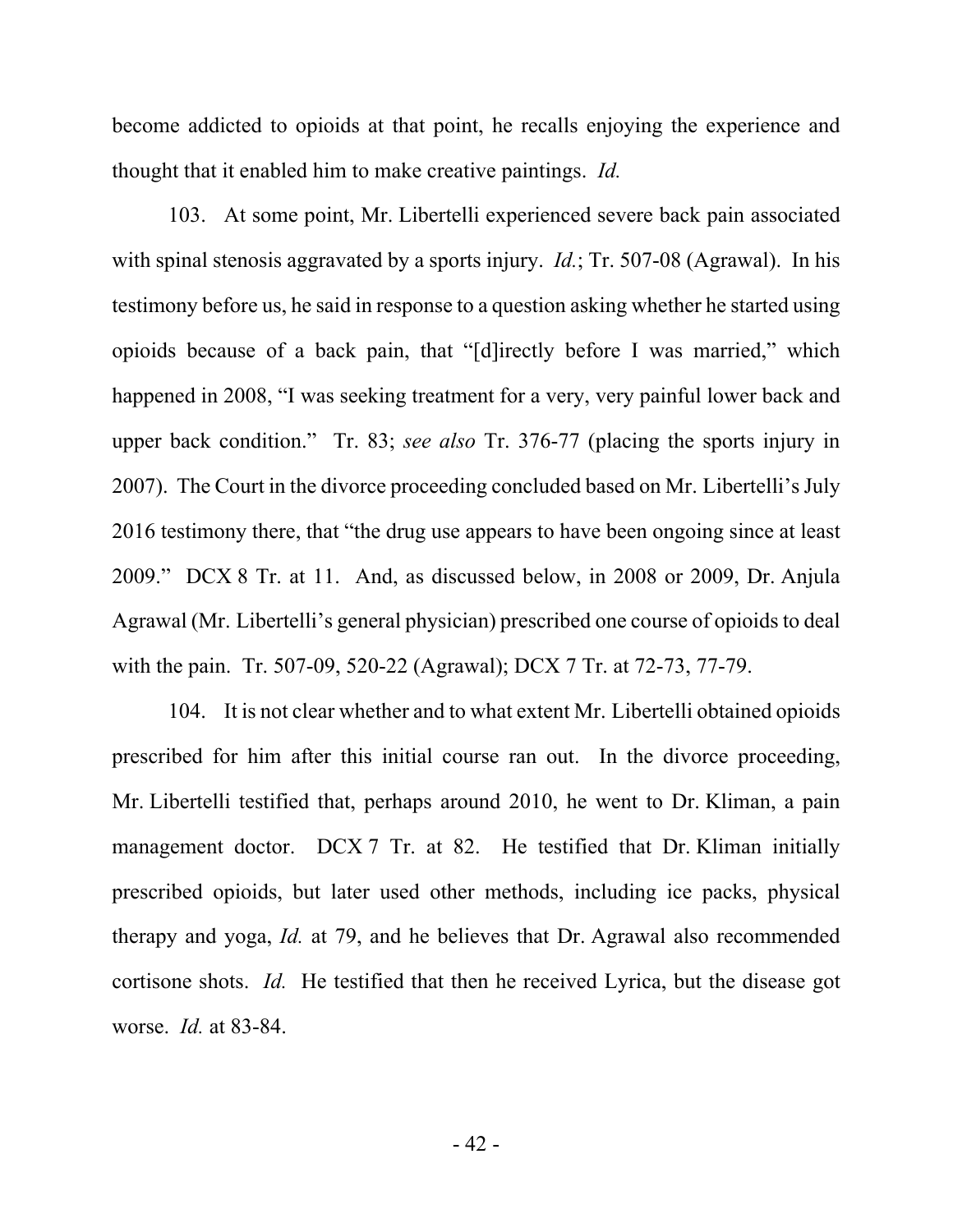105. What is clear is that at some point, Mr. Libertelli started obtaining opioids that were not prescribed for him. In his testimony here and elsewhere, he said that 2011 "sounds about right," for the first time he acquired opioids off prescription. Tr. 83, 87, 454-56; *see also* DCX 6 Tr. at 130 (December 2015 Testimony from Mr. Libertelli stating that he obtained painkillers over and above what was prescribed to him from "approximately 2011 to April of 2015," although as discussed above, in fact, he was continuing to obtain opioids in December 2015 and afterwards); ODC Br. PFF 5 & Lib. Br. Response (admitting that "[b]y 2013, Respondent was purchasing and using illegal drugs – primarily marijuana, cocaine, and opioids").

106. However, some of the testimony is confusing because Mr. Libertelli linked events to the timing of the intervention, which he initially placed in 2010 (instead of 2013), Tr. 392, and linked the start of his taking non-prescription opioids to his first surgery, which, during much of his testimony, he said happened in 2011. *See, e.g.*, Tr. 379, 449, 454-55. During this testimony, he talked about taking nonprescription opioids occurring in the context of other events taking place around 2011 – including his marital relationship and the pressures of caring for young children – that predated the surgery. Tr. 384-85; *see also, e.g.*, Tr. 374-75 (saying that a surgeon, who wrote pre- and post-operative prescriptions was, with Dr. Agarwal, one of the first two doctors in Mr. Libertelli's adult life to write him an opioid prescription); Tr. 449-50 (saying that Dr. Agarwal's prescription, which appears to have occurred in 2008 or 2009, was "like a year" before his first surgery).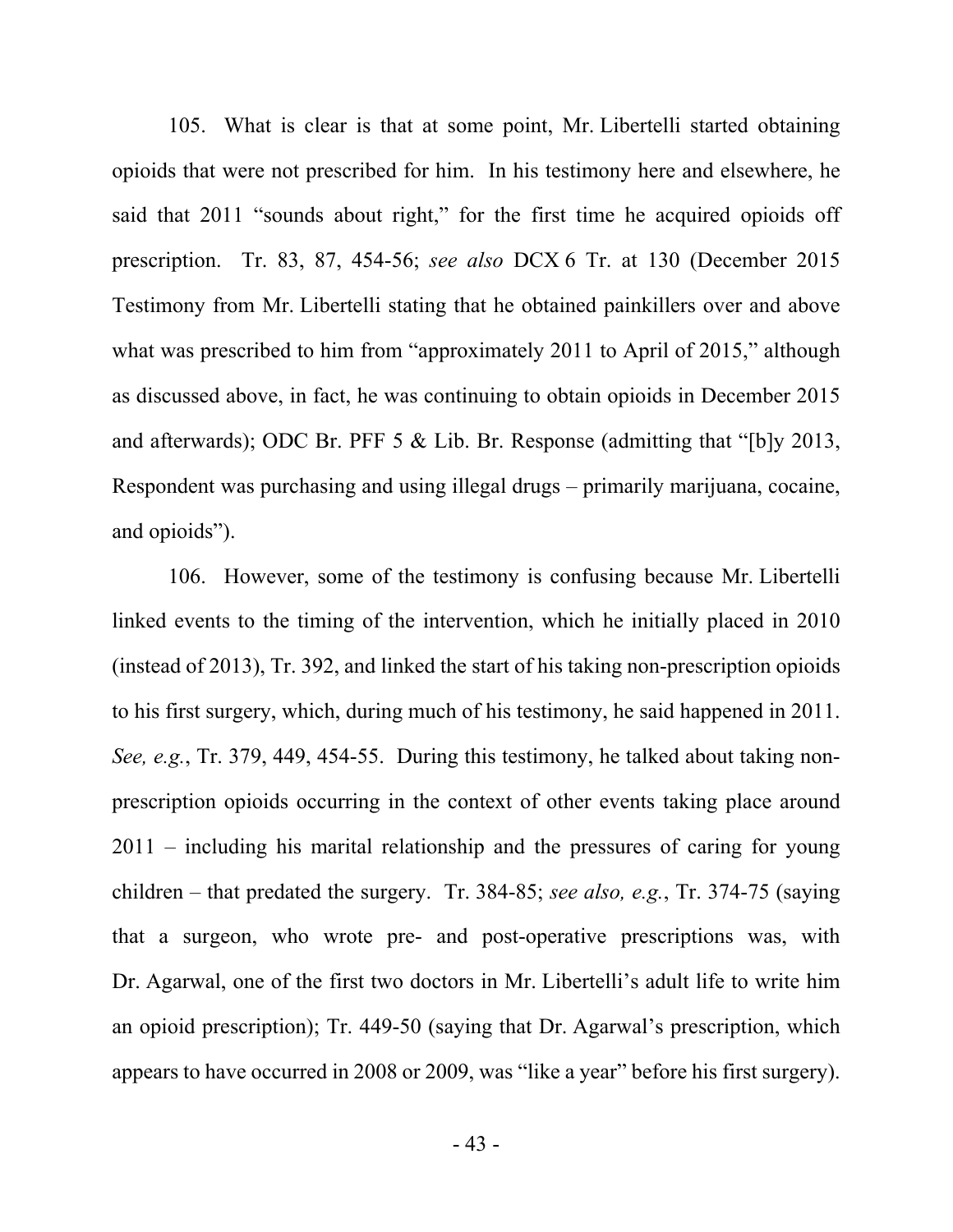107. On questioning from the Hearing Committee and from other evidence, it became clear that the first surgery (on his neck) was actually in March 2014 after he had already moved out of the house. Tr. 481-82; DCX 49 at 19. (This date comes from his intake notes at Aquila Recovery Clinic on April 11, 2016 and seem likely to be the most accurate; testimony during the divorce proceeding placed the first surgery later – in late 2014, DCX 7 Tr. at 87). The first surgery appears to have addressed Mr. Libertelli's chronic pain. Mr. Libertelli testified that his pain "was gone" immediately after the first surgery, but that he was prescribed opioids in connection with the surgery and took them. DCX 7 Tr. at 87.

108. After this first surgery, Mr. Libertelli ruptured his L4 vertebra lifting one of the children up to the top bunk. DCX 7 Tr. at 87-88. This led to a second surgery (on his back) on April 15, 2015. *Id.* at 89. He received opioid medication prescriptions both immediately before and after the second surgery. DCX 7 Tr. at 88. After the second surgery, he no longer experienced significant back pain. *Id.* He took an opioid for pain one more time, he says, when he tweaked his lower back shoveling snow in early 2016. *Id.* at 88-89. He obtained that opioid on the street. Tr. 129. Putting aside the Suboxone pills and the implant he later received as a therapy, the opioid prescription Mr. Libertelli received in connection with his April 15, 2015 second surgery was the last time reflected in the evidence that he obtained opioids from a prescription issued to him. DCX 7 Tr. at 88, 91; DCX 6 at 106.

109. The confusion about timing of the intervention and first surgery means that, when Mr. Libertelli began using non-prescription opioids by 2011, it was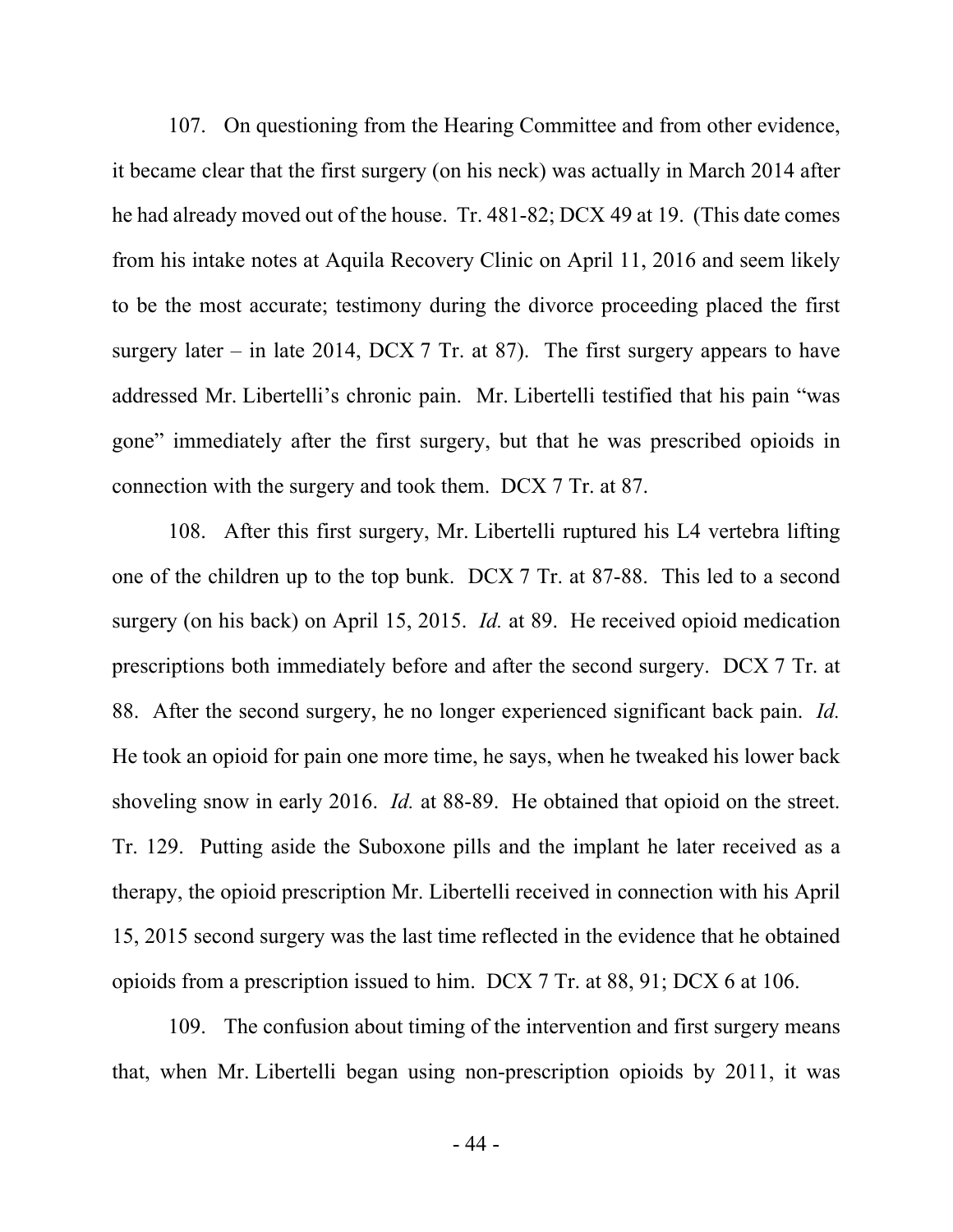approximately three years before he may have received opioids prescribed in connection with his first surgery. Thus, it was not the opioids he received in connection with surgery that led to the non-prescription use. Indeed, by the time he received opioids in connection with surgery, doctors already viewed him as medication "seeking." DCX 49 at 16-18.

110. That said, the only evidence on the point indicates that his use of opioids began with a lawful prescription, but that legal prescriptions were not a major source of his supply. In addition to the one week's worth of medication Dr. Agrawal prescribed in 2008 or 2009, Tr. 507-09, 520-22, there was possibly another in 2013 or 2014. Tr. 530-31. It is possible he received another course from Dr. Kliman and eventually from the surgeon, Dr. Jacobson. Tr. 387-88, 449-53. He may, as he and Dr. Ratner suggest, Tr. 384-85 (Libertelli); 935-39 (Ratner), have been predisposed to addiction and, in any event, found the medication effective in dealing with pain (both physical and in personal, in connection with his deteriorating marriage, the pressures of having young children and his demanding work schedule). Tr. 384-85.

111. By 2011, Mr. Libertelli went off-prescription to continue to obtain opioids (mostly Oxycontin pills diverted from prescriptions). *See* Tr. 384-88. In the beginning, he used the pills once or twice a month. Tr. 387. Then, over a period of months it became more regular and more milligrams, and eventually grew to 400 milligrams a day, which Mr. Libertelli called "an insane amount." *Id.* Gradually, over time, he became more dependent on opioids, and, at least once he had recovered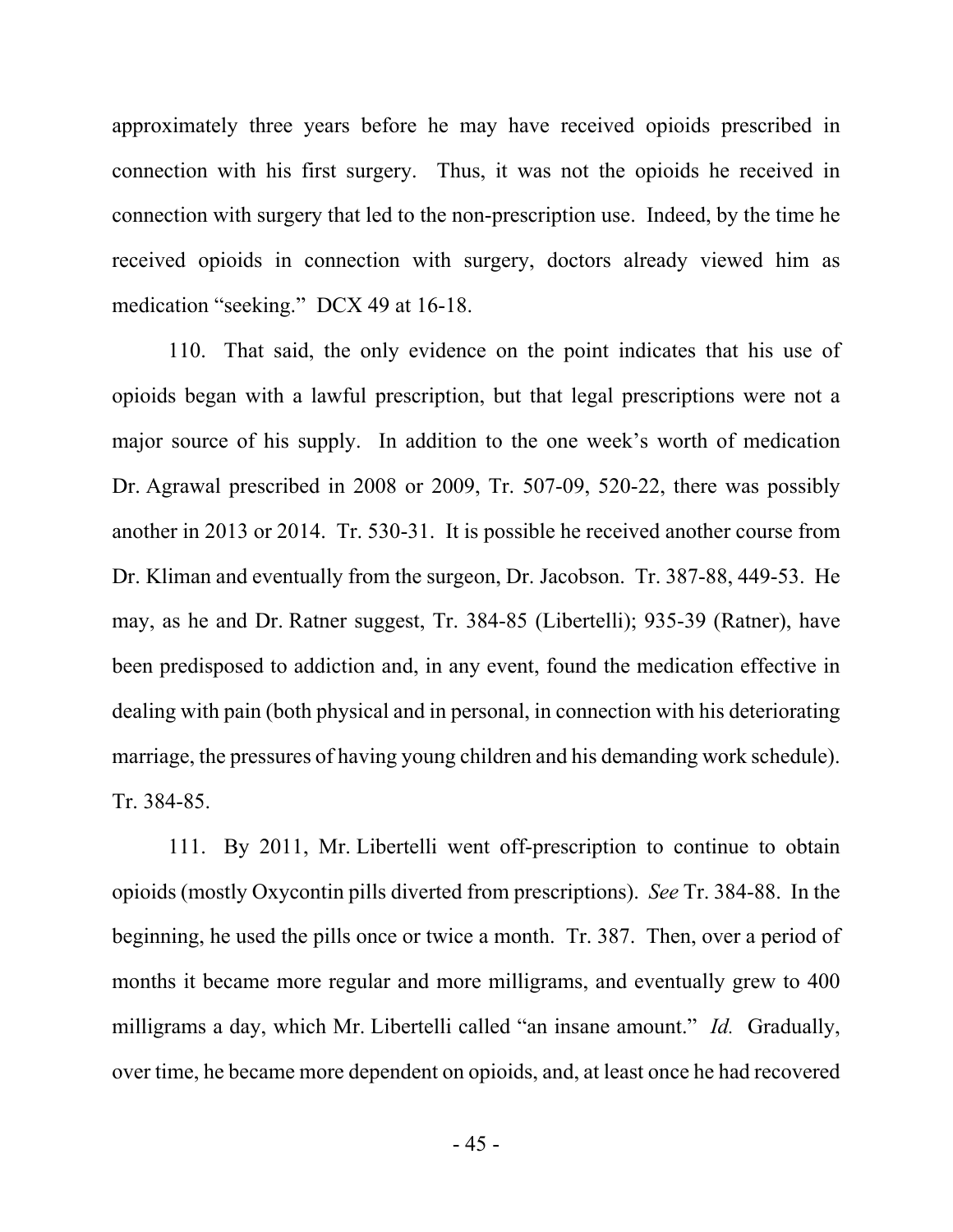from his first surgery in 2014, he was taking opioids regardless of whether he was in pain. *See* Tr. 384-85.

112. Mr. Libertelli acquired the non-prescription drugs in a variety of ways. In his July 2016 testimony, Mr. Libertelli said that "early on" he purchased opioids online on the dark web. DCX 7 Tr. at 86. In the disciplinary hearing, however, he said that this only occurred once or twice. Tr. 84.

113. In 2016, Mr. Libertelli testified that, after the condition worsened, he started "to self-medicate" by getting a prescription from Ms. Noguchi's obstetrician for the opioid oxycodone. DCX 7 Tr. at 84-85. Then, Mr. Libertelli said there was "one part of me," that thought that the doctor was giving him the drugs to "call him off" instigating a malpractice action arising from Ms. Noguchi's difficult childbirth. *Id.* at 85. In a heavily-redacted transcript of a voluntarily recorded 2020 police interview, however, Mr. Libertelli said that seven years before (presumably 2013), he obtained six months of opioid prescriptions for free from a doctor (outside the normal prescription process) by "screaming about suing the doctor." DCX 63 Tr. at 20-22, 28; *see also* DCX 49 at 17-18. At the disciplinary hearing, Mr. Libertelli testified that the prescription did not last for that long a period, Tr. 311-12, and denied that he threatened the doctor. Tr. at 312-13. However, the United States Attorney's Office considered the statement sufficiently clear to refer what it called his "admi<sup>[ssion]</sup> to having used the threat of litigation to obtain prescription medication from a medical professional at no cost," to Disciplinary Counsel. DCX 63 at 1.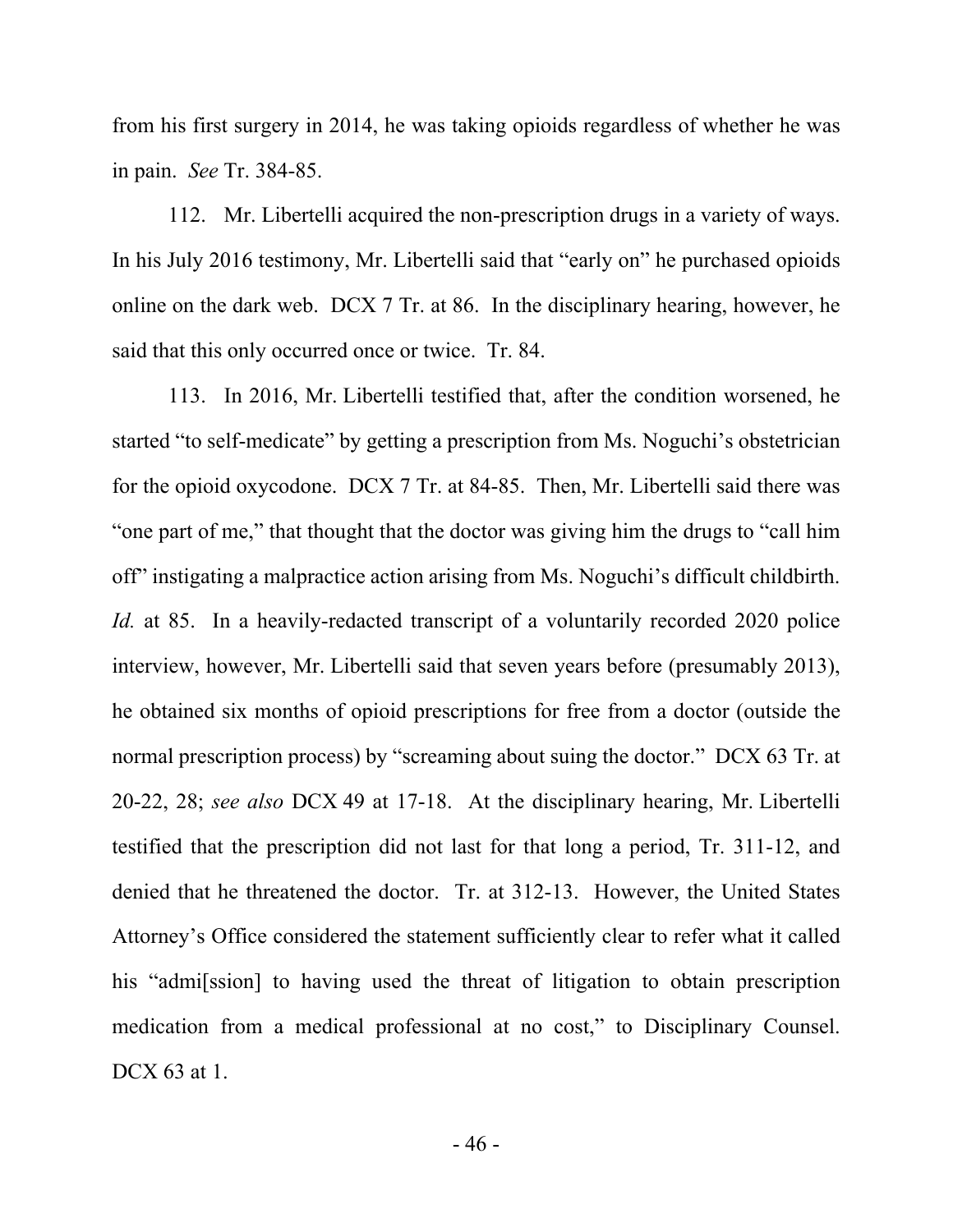114. However, the most common way he purchased opioids and other illegal drugs was through a dealer – Deon Jones. Tr. 85, 87-88, 386; DCX 18 Tr. at 281- 82. Sometimes, Mr. Libertelli made payments to Mr. Jones or Mr. Singleton. Tr. 88; DCX 18 Tr. at 63.

115. It is difficult to declare an exact moment when someone began to have a substance abuse disorder or began to be addicted to a substance. A substance abuse disorder involves meeting a set of criteria the major component of which is "essentially continuing to use despite negative consequences." Tr. 801-02. The term "addiction" usually connotes physical withdrawal, craving, a focus on obtaining the drug that leads to forgetting other aspects of life, doctor shopping or other "seeking behavior," and developing a tolerance that leads to increased dosage. Tr. 802-09, 931-34. The time it takes for use to result in addiction varies from person to person and has a strong genetic component – some people can get addicted to opioids in less than two months; others may never get addicted. Tr. 811-12.

116. Mr. Libertelli testified that he was never addicted to opioids before he began taking opioids by prescription to deal with pain in 2007 or 2008. Tr. 375-77. However, he provided different testimony about the timing afterwards.

117. At one point, he testified that the pain that initially led to him taking the opioids was occurring at the same time as he was "getting married," again 2008, "and so the addiction and the marriage are really coterminous." Tr. 378. He testified that "at some point the use of opioids is not only masking pain but masking you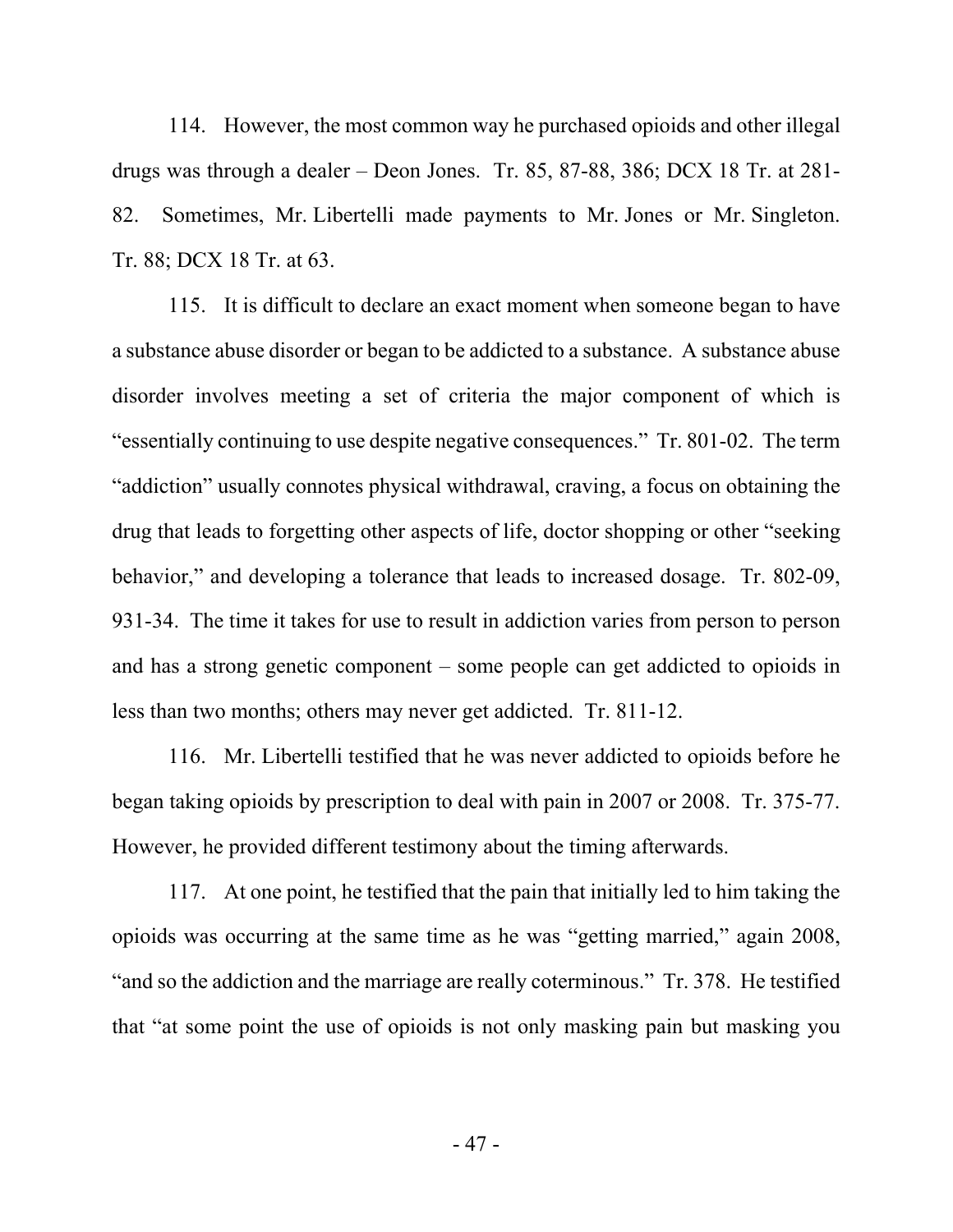know, sort of the disappointment with my marriage." *Id.* He placed this transition

early in the marriage. He explained that

I'm the only couple that I know that went to a marriage counselor before we were married. So it was already a bit challenged, but, you know, the kids arrived [which occurred in 2009 and 2010] and that was great on one level and challenging on another. That stresses the marriage. And I think at the same time that this is happening, I think it would be sort of the demands of young fatherhood and all the work that I was doing, I was trying to remain active while managing this pain. I think [Ms. Noguchi] experienced me as moody, because I was. I was in incredible pain. And the opiates that I used then were like I said a prescription and very frequent. But as I moved forward in my addiction and as the marriage deteriorated, those two things went together and in a way it was the use of opiates not only addressed the pain but also some of the emotional issues I was having in the marriage.

Tr. 378-79; *see also* Tr. 389-91 (to similar effect and also noting use of opioids to deal with sadness associated with long travel and "self delusions" that it made him a better parent).

118. Some of his testimony seems to place the addiction sometime later, but before the intervention. *See* Tr. 391-93 (discussing a moment before the intervention when he said to himself that he needed the opioids – although placing the intervention in 2010 instead of 2013).

119. In the July 2016 testimony in the divorce proceeding, Mr. Libertelli seems to place these same events later – saying that the September 2013 intervention "was at a time when my back pain was acute, and I was in active addiction." DCX 7 Tr. at 72. However, he also testified in the disciplinary hearing that he was able to stop using opioids for a short time after the intervention, noting "I can stop. . . . [L]ater, it would become continuous use." Tr. 396.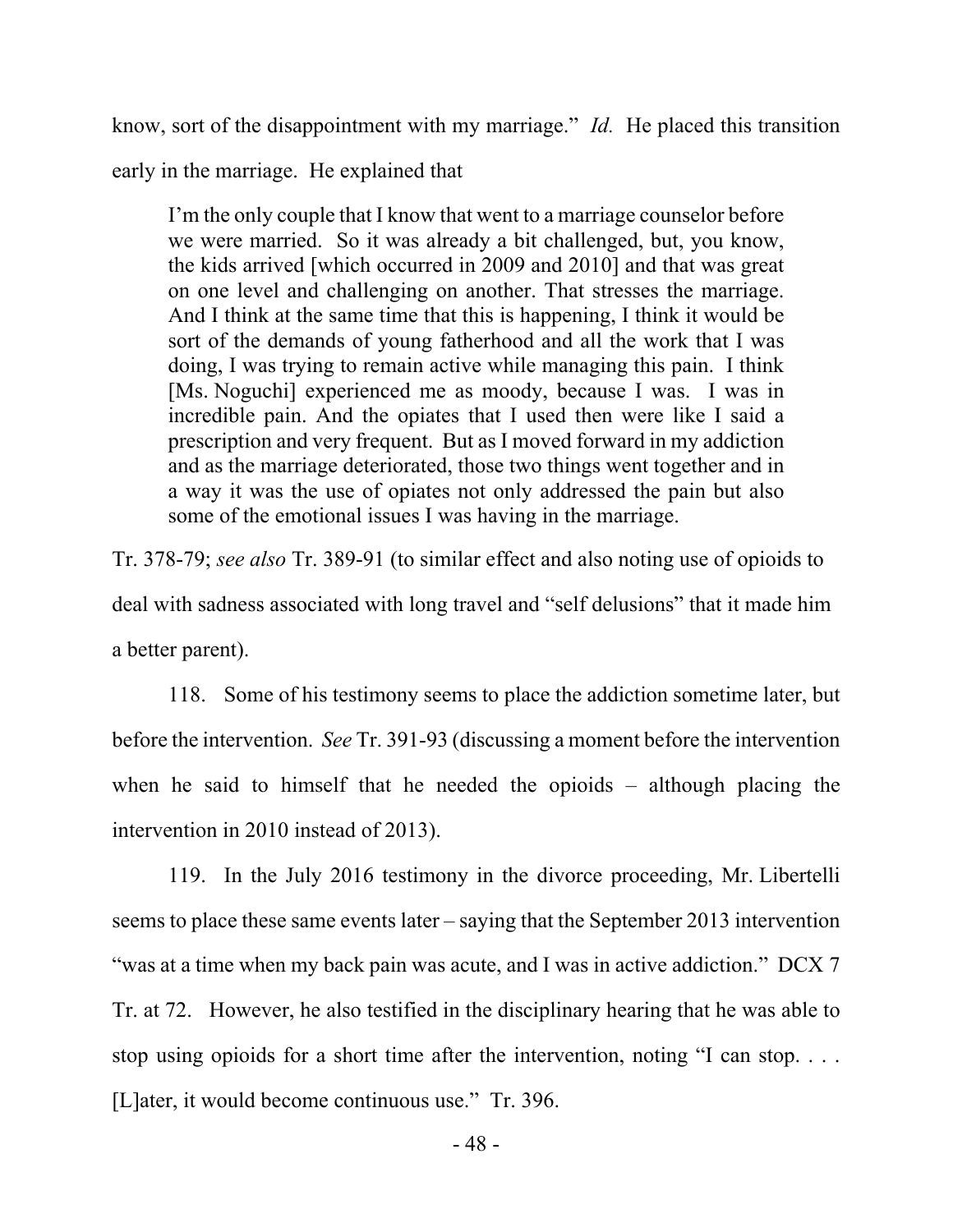120. At other points in the disciplinary hearing, Mr. Libertelli testified that, although there was not "a moment in time when I feel like I glossed over into the addiction category," he does not think he would have gone into withdrawal after the post-operative prescription from his first surgery (which he was placing at the time in 2011, but which actually occurred in 2014). Tr. 452-53. He testified that it was after the second surgery in 2015 that "I [was] *becoming* an active addict." Tr. 92 (emphasis added); *see also* Tr. 384-85 ("And that's where reliance on the drug is, you know, a predisposition to addiction, and it becomes an active addiction over time. So if you were to chart it, it would begin right after the surgery and it would grow.").

121. Mr. Libertelli elsewhere suggested that the continuous use did not occur until "nine months to a year" after his second surgery, which he placed in 2015. Tr. 396-401. He attributes his use to conflating the pain-relieving effects of the surgery with the effects of the opioids. Tr. 401. "If I haven't taken opiates continuously in say . . . during my travels in the 2015 period, I would have gone through withdrawal. And so that's one way to think about whether you're addicted or not, do you go through a significant physical withdrawal, and I definitely would have." Tr. 402.

122. Finally, Mr. Libertelli said that the group therapy at Aquila (which began in April 2016), was probably the "sudden realization" he had that he was an addict. Tr. 440-41.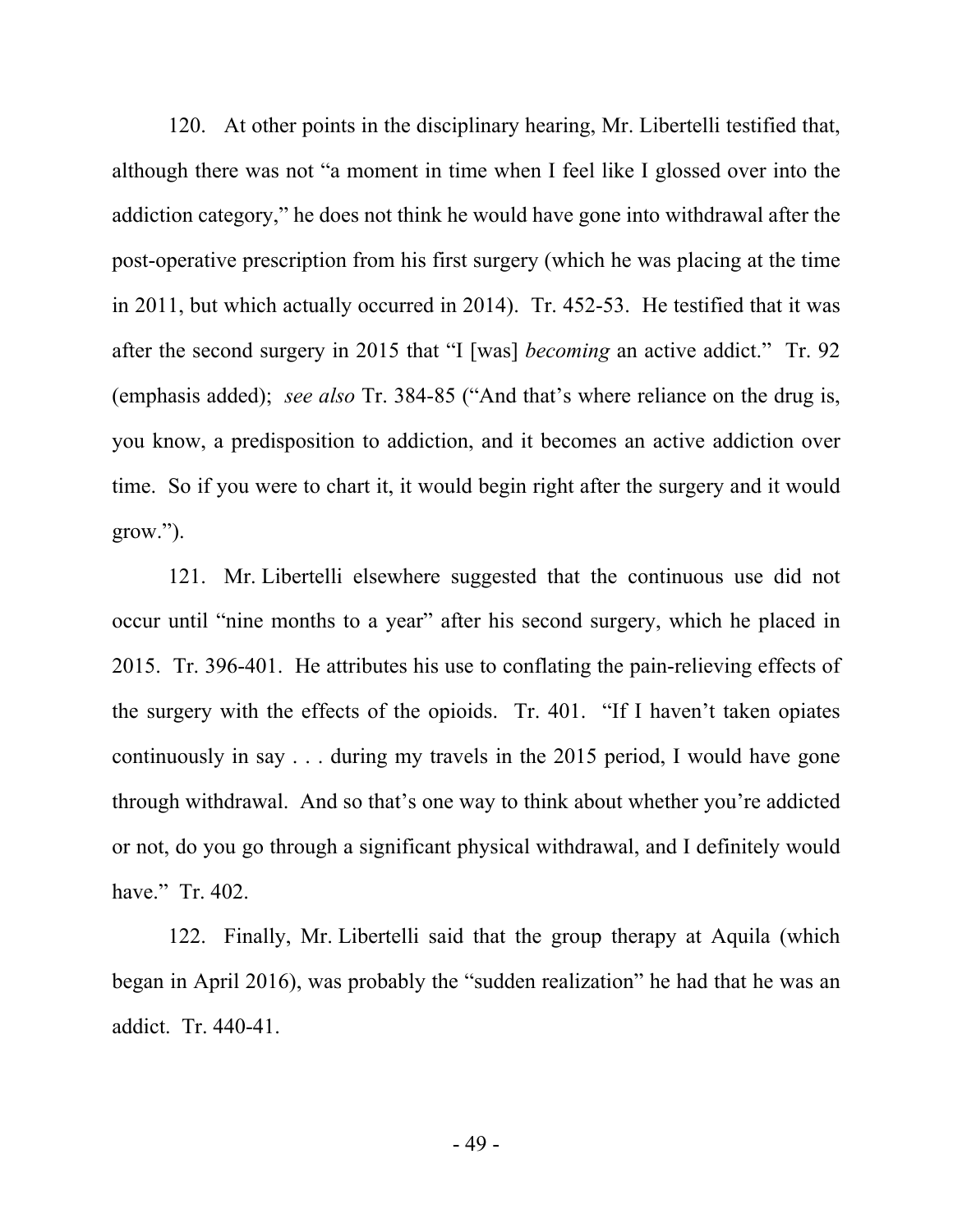123. To some extent, at least, these discrepancies can be attributed to addiction being both a process that does not necessarily follow a straight course and a term whose medical application depends on the observation of some, but not necessarily all of a group of signs. As Mr. Libertelli noted, his "abuse of opioids escalated over time," and one can use similar words to refer to different events in the course of addiction – *e.g.*, taking opioids to deal with pain, needing to take more because of developing a tolerance, taking opioids after "it was no longer about treating pain," and taking opioids specifically to avoid withdrawal. Tr. 92; *see also* Tr. 939-41 (Ratner).

124. Ms. Noguchi did not testify in the disciplinary hearing and none of her prior testimony from the divorce was included in exhibits. However, two of the Court's orders summarize Ms. Noguchi's testimony. In his November 1, 2016 Order, Judge Storm references Ms. Noguchi's testimony from a July 25-29, 2016 hearing. There, the Court says that Ms. Noguchi believed the intervention was "necessary at the time after coming to the conclusion that her husband had a drug problem." DCX 8 Tr. at 3, 8-9. But this opinion suggests that Ms. Noguchi was unaware of other drug use until the month before the intervention:

Prior to her scheduling the intervention, Ms. [Noguchi] had not discussed her concerns about the drug use with her husband. She testified that it was shortly before the intervention that she came to realize that her husband was using drugs other than marijuana. Until a family trip to Maine in August of 2013 [one month before the intervention], she testified she was unaware of his drug use notwithstanding that the drug use appears to have been ongoing since at least 2009. Mr. Libertelli testified that the drug use had started when he was prescribed medication following a sports injury. During all of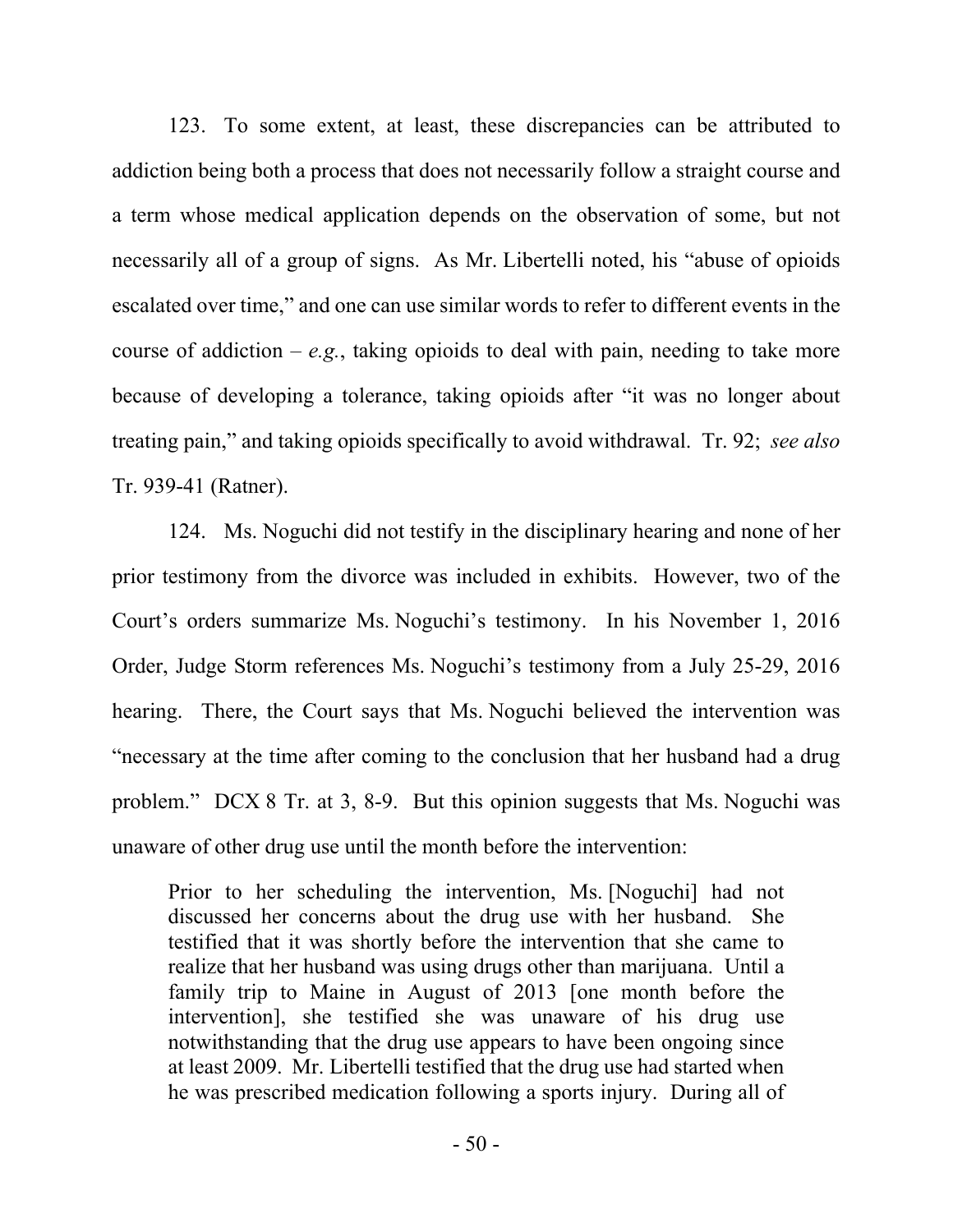that time, 2009 through '13 the evidence showed that Mr. Libertelli was high functioning despite the drug use.

*Id.* at 10-11.

125. Even this summary, however, suggests some additional history: "[w]hile Ms. [Noguchi] never saw her husband use drugs in the children's presence[,] several months prior to the intervention she fished an orange pill – she described as a muscle relaxant – out of [one of the children's] mouth," and there was "also an incident later on when she found a loose Percocet in the bed in which Mr. Libertelli had been playing with the children," DCX 8 Tr. at  $9 -$  an incident Ms. Noguchi called "an example of his carelessness and his bad judgment." *Id.* at 10.

126. The Court's January 11, 2018 decision granting the divorce suggests a longer history. It says that

[a]ccording to [Ms. Noguchi], by late 2011, early 2012, Mr. Libertelli was exhibiting increased incidents of moodiness with periods of anger that were disproportionate to the offense. She testified to incidents of darkness with him being unable to articulate the issue. Although she testified that he later admitted to her that it was from an inability to get drugs . . . and from drug withdrawal.

RX 9 Tr. at 9; *see also* Tr. 379 (Libertelli) ("I think [Ms. Noguchi] experienced me as moody, because I was. I was in incredible pain. And the opiates that I used then were like a prescription and very frequent."); RX 9 Tr. at 16-17 (noting for purposes of calculating the extent of dissipation that "we know that during some, if not most of [the time between January 2010 and September 30, 2013], Mr. Libertelli was using drugs").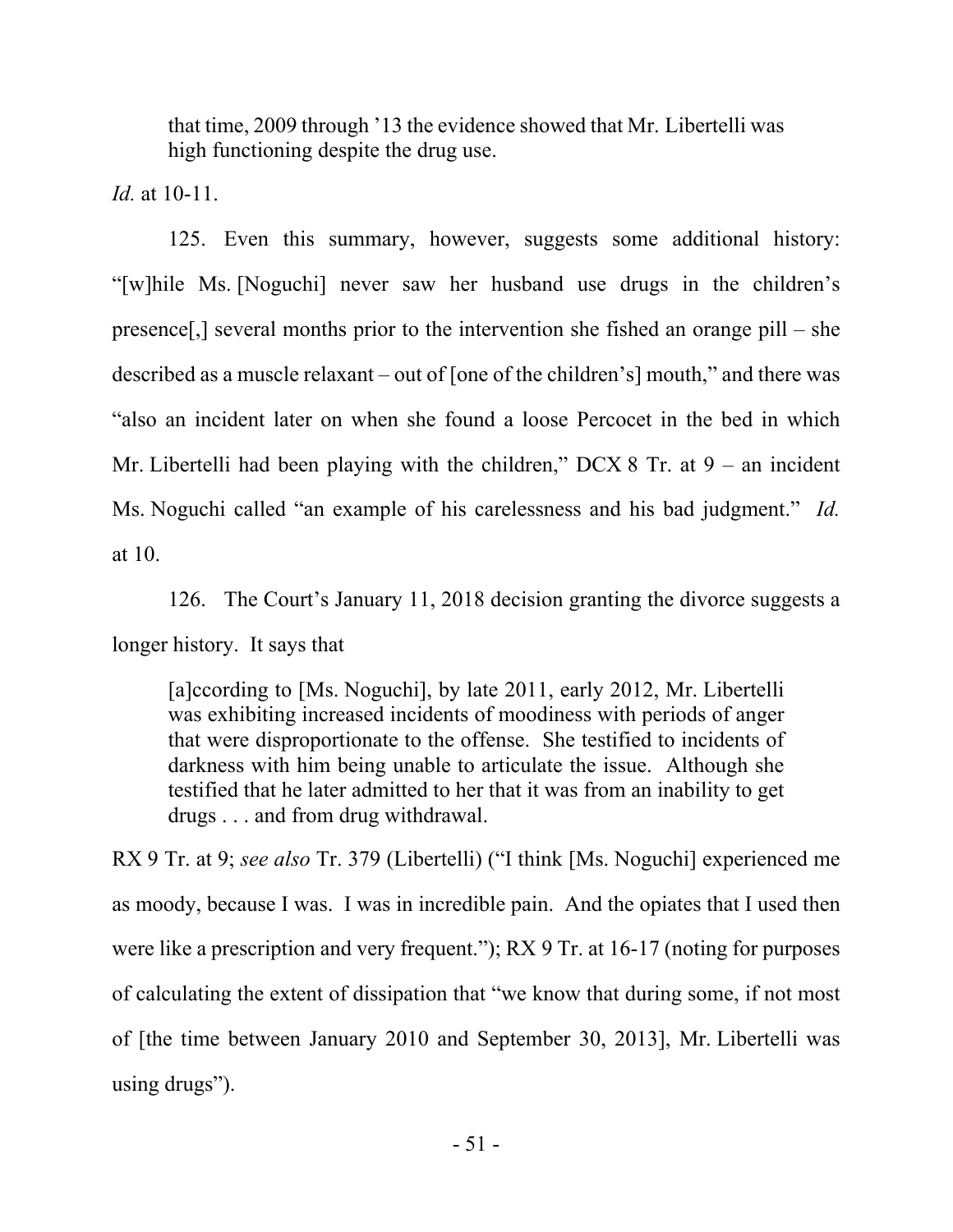127. The 2018 decision continued,

[i]t was 2013 when the issue of Mr. Libertelli's drug use came into clear focus. [Ms. Noguchi] first found eight small baggies of cocaine, which defendant claims he was holding for a friend. In August of that year, while in Maine, she discovered drug paraphernalia. Upon their return from Maine, she discovered Percocet and other controlled substances in his desk. She started tracking things, went to Al-Anon, and then planned an intervention for September 14th of 2013.

*Id.*<sup>9</sup>

# **Cocaine and Other Stimulants**

128. Mr. Libertelli first used cocaine at age 17 or 18. DCX 7 Tr. at 73; RX 14 at 373; Tr. at 81; *see also* ODC Br. PFF 8 & Lib. Br. Response (admitting to one use of cocaine at age 18). Exactly when he next used cocaine is unclear. Dr. Shugarman's notes of a January 7, 2021 interview with Mr. Libertelli, RX 14 at 373, and the portion of his report apparently based on those notes indicate that Mr. Libertelli told him that after first using cocaine at age 17 (in or around 1986), Mr. Libertelli used cocaine again in 2004, and then continued to use cocaine with a friend two or three times a year. *Id.* at 378; *see also* DCX 49 at 11-12. At the disciplinary hearing, Mr. Libertelli testified that after the first use at age 18, he never used cocaine again until after he was married in 2008. Tr. 81-82.

<sup>&</sup>lt;sup>9</sup> ODC's expert Dr. Shugarman reports that in a 2021 interview with Ms. Noguchi, she said she staged the intervention after she repeatedly found Mr. Libertelli with opioids, laxatives, muscle relaxers and powder residue among his belongings. She reported that he was taking between 10- 15 Vicodin or oxycodone tablets a day from zip lock bags – not prescription bottles. DCX 49 at 5, 17.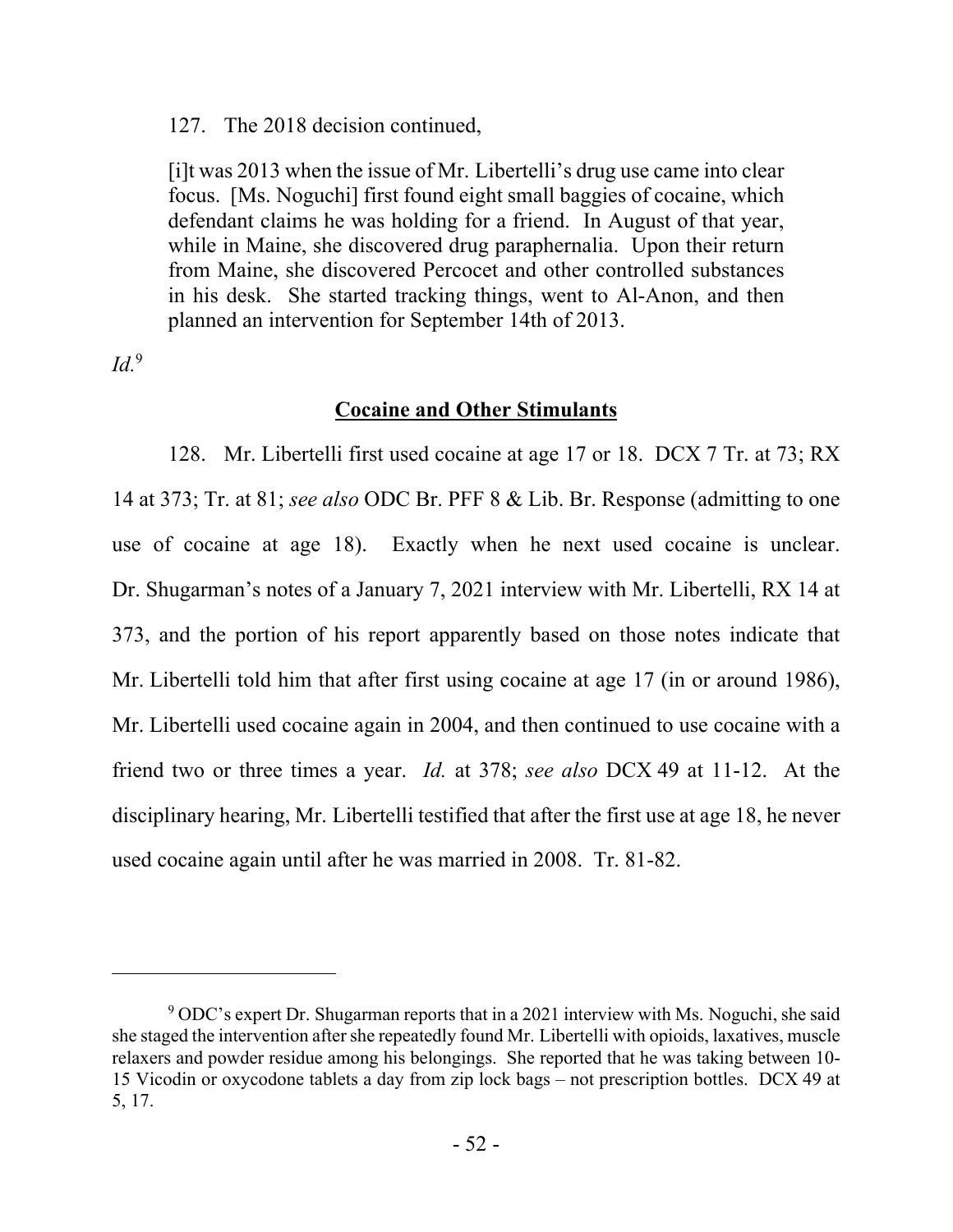129. The evidence is also unclear about the timing of Mr. Libertelli's continued use of cocaine. At a July 2016 hearing in the divorce, Mr. Libertelli testified that his use of cocaine "roughly tracks my opioid use of 2009," DCX 7 Tr. at 89, and Judge Storm's January 11, 2018 oral opinion says that Ms. Noguchi found eight baggies with cocaine in 2013 – although Mr. Libertelli said that it was for a friend. RX 9 Tr. at 9.

130. At the disciplinary hearing, however, Mr. Libertelli testified that his addiction to opioids started gradually after 2011, and that "at this point I'm not using cocaine. I'm just using opiates. That would come later." Tr. 384-85. And in other testimony, he placed the use of cocaine as beginning gradually after the September 2013 intervention. Tr. 459-60.

131. There are also some differences in the way Mr. Libertelli characterizes the relationship between opioids and cocaine. In the July 2016 divorce proceeding, Mr. Libertelli testified that "[o]pioids made me tired, and I have a demanding job, and it was part of my polysubstance abuse to use both so I could, you know, stay up and work." DCX 7 Tr. at 89.

132. At another hearing in November 2018, Mr. Libertelli testified that in 2016 and 2017, he took cocaine, at least in part, because of the pressures from his job at Netflix as a way of dealing with jetlag from international travel. DCX 19 Tr. at 173-74. He also testified that "[t]here are lots of reasons why I was making bad decisions, not just alienation from the kids and the job and the loss of my marriage." *Id*. at 176.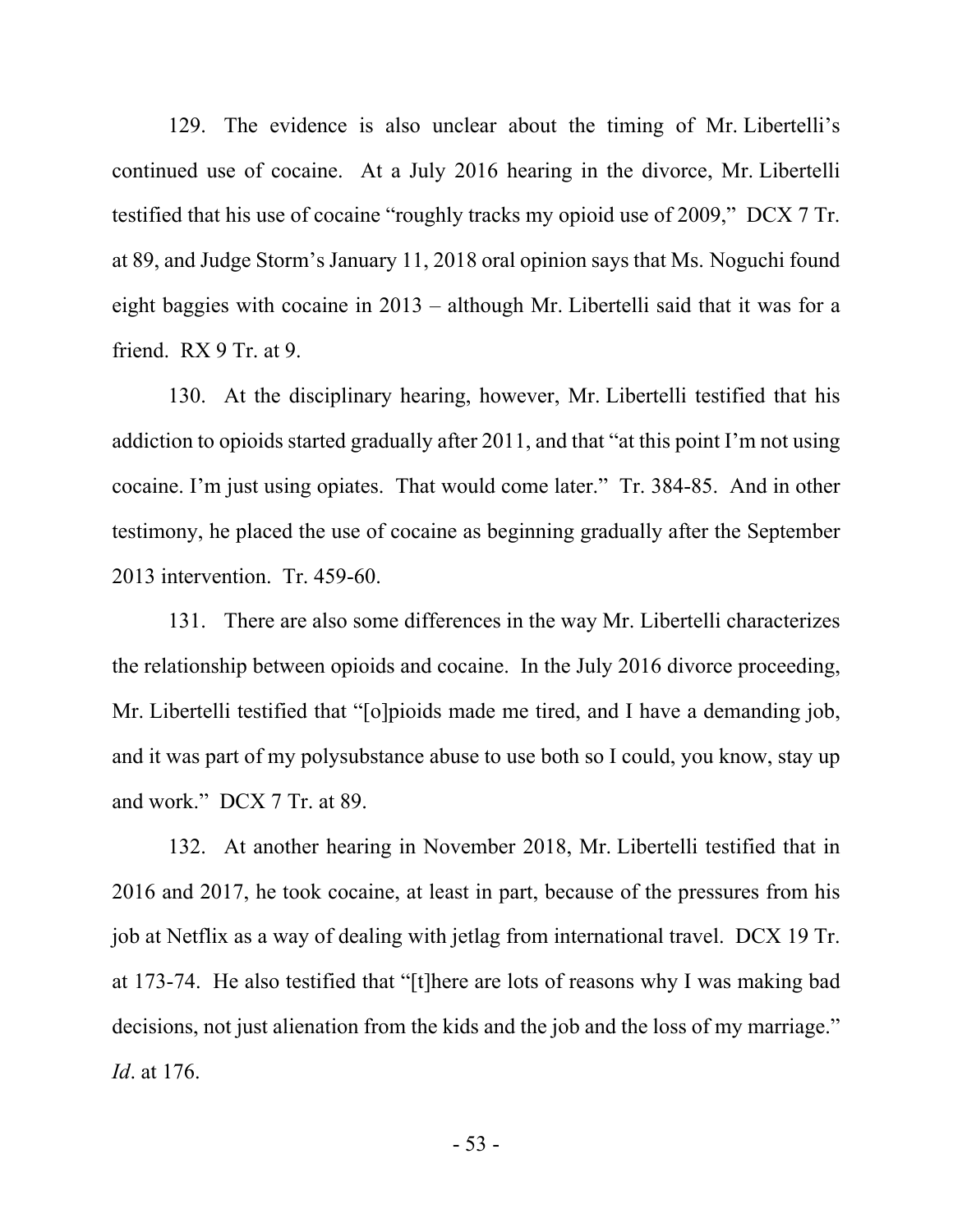133. At the disciplinary hearing, however, Mr. Libertelli attributed the cocaine use more directly to his opioid use. He testified that his drug use "began as opiates and then later, to counteract the sedative effects of the opiates, I was using cocaine." Tr. at 72, 412-13, 565; *see also* Tr. 385 (stating that he was not using cocaine at the beginning of his developing addiction to opioids because "that would come later"); Tr. 422-24 (suggesting that Opioid Use Disorder has been by far his central problem, that "other drugs have not captured me the same way" and that he could choose to stop using cocaine but could not choose to stop using opioids).

134. There was, however, no testimony on why the stimulant Mr. Libertelli used to counteract the sedative effects of opioids needed to be cocaine. Mr. Libertelli did not suggest he sought to obtain a prescription for lawful stimulants or to use stimulants available over the counter or offer evidence that they were or would have been ineffective.

135. Mr. Labbe testified that cocaine "entered the picture" (in the sense that Mr. Libertelli first raised it to him in his therapy sessions) in early February 2018 when Mr. Libertelli "returned from a two-month absence from treatment." Tr. 630.

136. In addition to cocaine, Mr. Libertelli was also using Adderall "which is a stimulant medication used for people with attention deficit disorder and certain other conditions. It is similar . . . in some ways to cocaine having an upper kind of an effect." Tr. 963. Although Adderall can be prescribed, Mr. Libertelli appears to have obtained it on the street. *See* Lib. Br. PFF 74 (citing without contradiction Dr. Ratner's understanding on this point).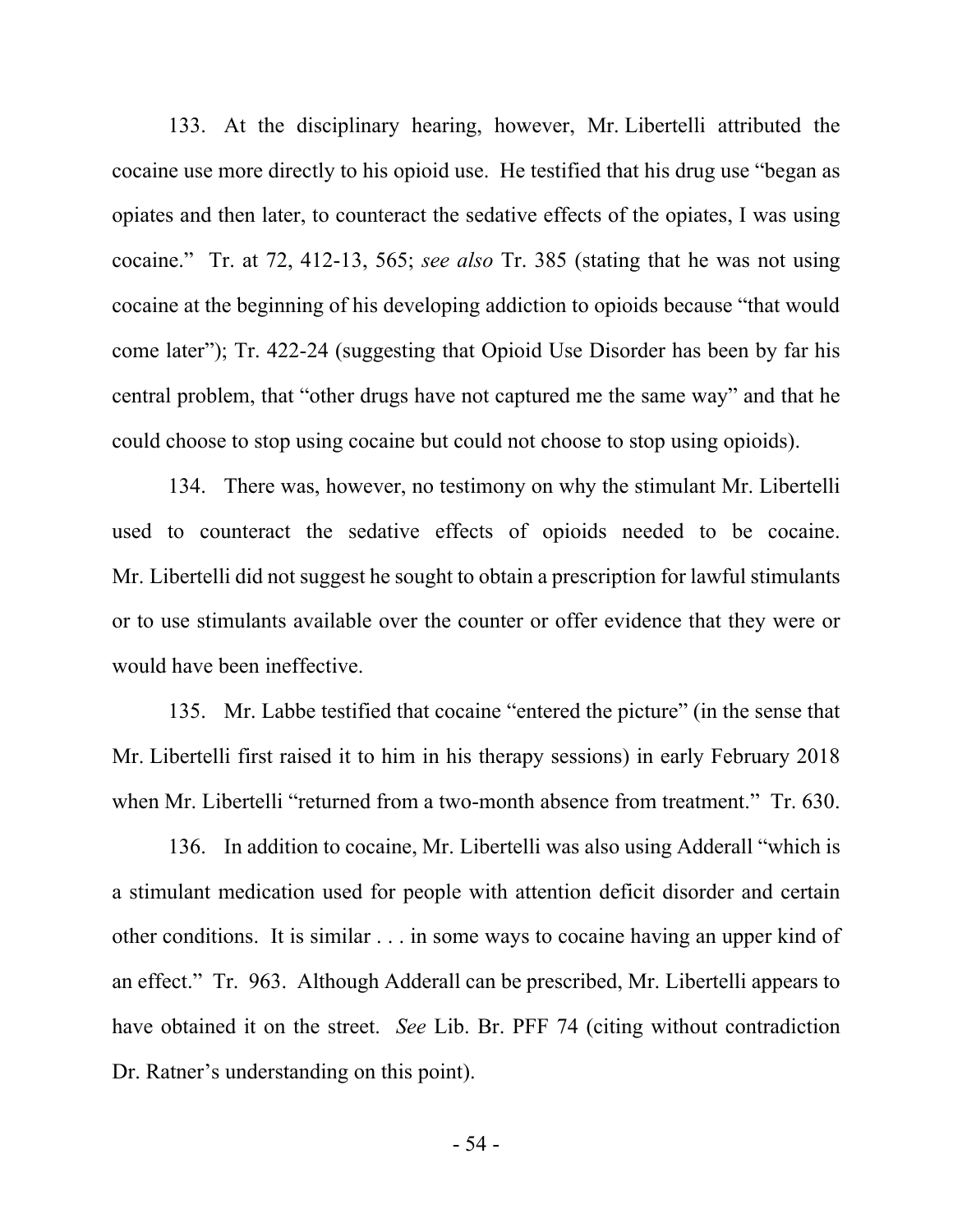137. As we discuss in connection with the expert testimony below, in addition to being unclear how Mr. Libertelli's opioids and cocaine and other stimulant use relate to each other, it is also unclear how each or both related to his fabrication of evidence and testimony.

138. Mr. Libertelli's cocaine use was, however, significant enough to his life that he continued to take cocaine regularly (and to lie about it) even after the January and February 2018 hearings that restricted him to professionally supervised visitation based on his prior fabrication of drug test results, in part, to conceal his cocaine use. Tr. 419-22, 425-26.

139. Mr. Libertelli continued to buy cocaine from Mr. Jones – until at least September 2020 (over 2-1/2 years after he stopped using non-therapeutic opioids), Tr. 109; DCX 49 at 13, and appears to have made a cash payment to Mr. Singleton, at least as late as December 14, 2020. DCX 49 at 58-59.

140. In June 2020, Mr. Libertelli was arrested for cocaine possession with an intent to distribute. Tr. 101. Mr. Libertelli testified that, although he possessed cocaine, it was a small amount, and he was never a dealer. Tr. 101, 432-35. However, Ms. Chen called two false tips into the police. First, she broke into his computer and phones where she could see his attorney-client information and called in a false tip to the police hotline that he had "'lots of money and drugs in the house." Tr. 430-31. The police came and searched the house and left after they found nothing. Tr. 431. Later she called in a second tip that he was dealing drugs. Tr. 432. When the police found a "small amount" of cocaine in his car, they initially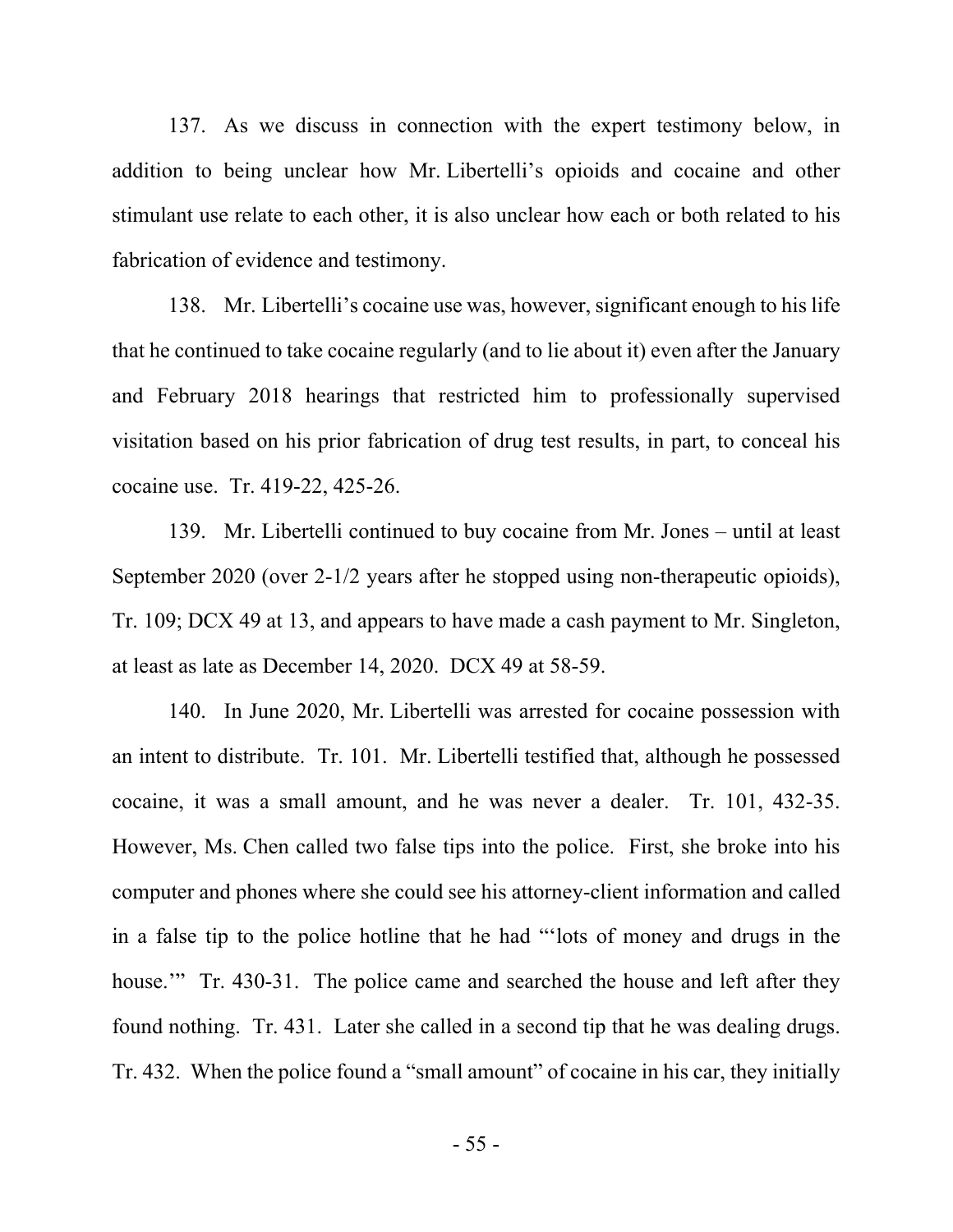charged him with possession with intent to distribute, but later reduced the charge to possession and he pled guilty to that in April 2021 with a deferred sentencing agreement that can lead to expungement if he meets certain conditions. Tr. 101; 433-35.

141. A transcript reflects that Mr. Libertelli told the police during a 2020 voluntary interview that approximately seven years before (2013), he obtained drugs for free for six months from Ms. Noguchi's obstetrician by threatening to sue the doctor for malpractice. DCX 63 Tr. at 20-22, 28; *see also* Lib. Br. Response to PFF 126 (not disputing ODC's PFF 126 asserting that he made that statement). At the disciplinary hearing, Mr. Libertelli denied threatening the obstetrician, and asserted that the period was not six months. Tr. 311-12.

142. Although it appears that Mr. Libertelli's then lawyers may have discussed the arrest with ODC, it is not clear whether Mr. Libertelli separately reported the plea to ODC. Tr. 105-06. Mr. Libertelli asserts that he told both his lawyers at the time, and his current lawyers to be "maximally transparent" about what was happening, and argues that given "the fact that my ex-girlfriend had lied to the police" about him being a dealer, keeping the information that he pled to a lesser charge was "the last thing," he would have wanted to keep from ODC. Tr. 104-05. *See generally* Tr. 101-07, 306.

## **Marijuana**

143. Except for the years he attended law school, Mr. Libertelli has used marijuana continuously (apart from during law school) since he was 16 (in or around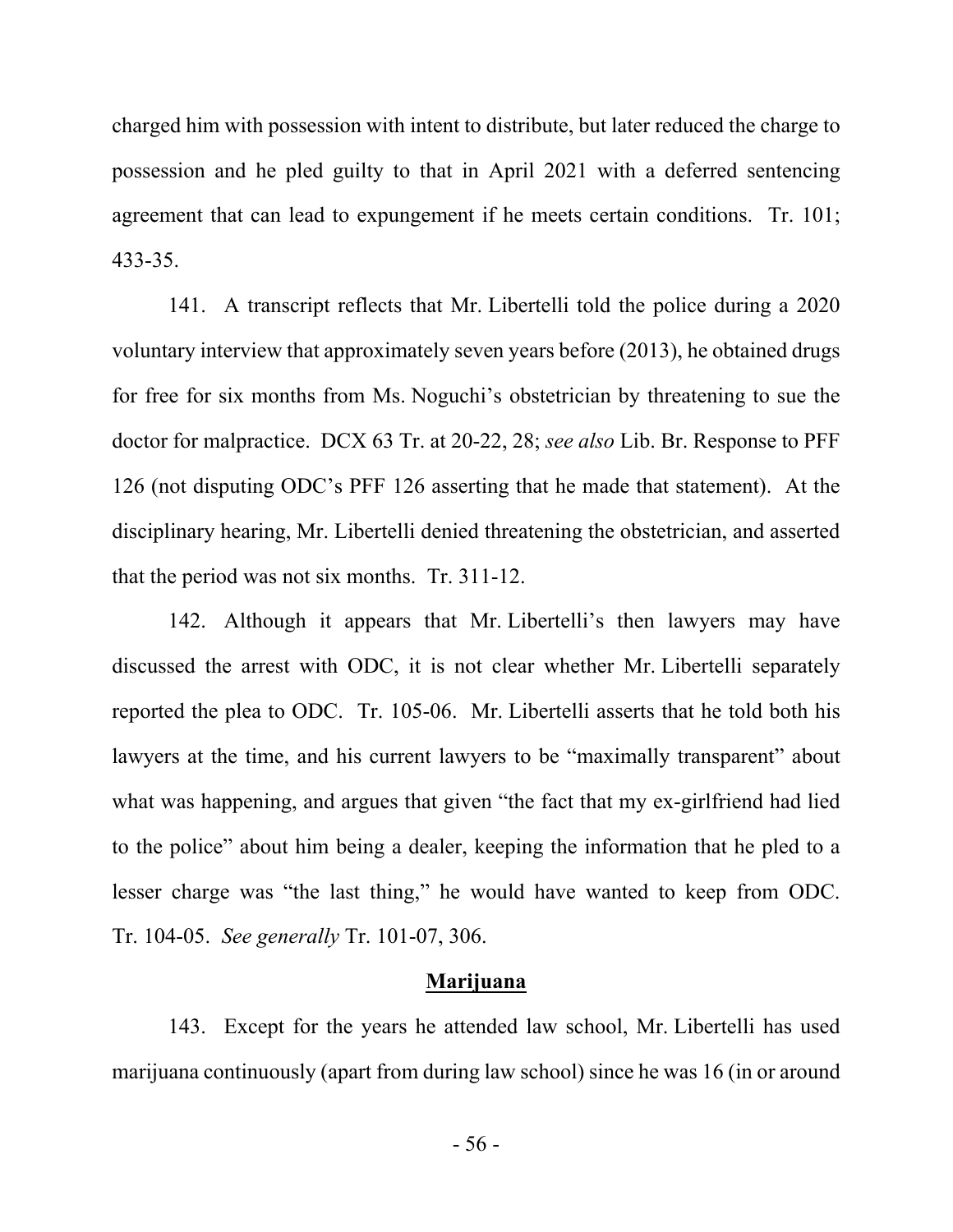1985), Tr. 72, 107, 367, 460, and still uses it. Tr. 321-22, 420-21; *see* ODC Br. PFF 7 & Lib. Br. Response (so admitting). At times his use has been sporadic, at other times, regular. Tr. 107, 368.

144. During their marriage, Mr. Libertelli smoked marijuana two or three times a week. DCX 7 Tr. at 74. He continued to use marijuana afterwards, into 2021. Tr. 107-08. For example, he tested positive for marijuana four times in October 2020, once in December 2020, and twice in January and March 2021 and once in April 2021, RX 4 at 40-43, 46, 53-58, but tested negative in June 2021. RX 16.

145. Dr. Shugarman concludes that Mr. Libertelli does not meet the DSM-5 criteria for Cannabis Use Disorder. However, he notes that Mr. Libertelli smoked marijuana hours before meeting with Dr. Shugarman even though Mr. Libertelli asserts that he cannot concentrate properly on work when under the influence of marijuana. Tr. 1248-49; DCX 49 at 57; *see also* Tr. 698-99, FF 190 (noting that DSM-5 stems from the Diagnostic and Statistical Manual of Mental Disorder, Fifth Edition).

146. In April 2021, Dr. Agrawal recommended that Mr. Libertelli apply for a D.C. medical marijuana card to assist him obtaining marijuana for treatment of his depression and anxiety. Tr. 524-25, 546.

147. Mr. Libertelli received his medical marijuana card by letter April 27, 2021. DCX 51.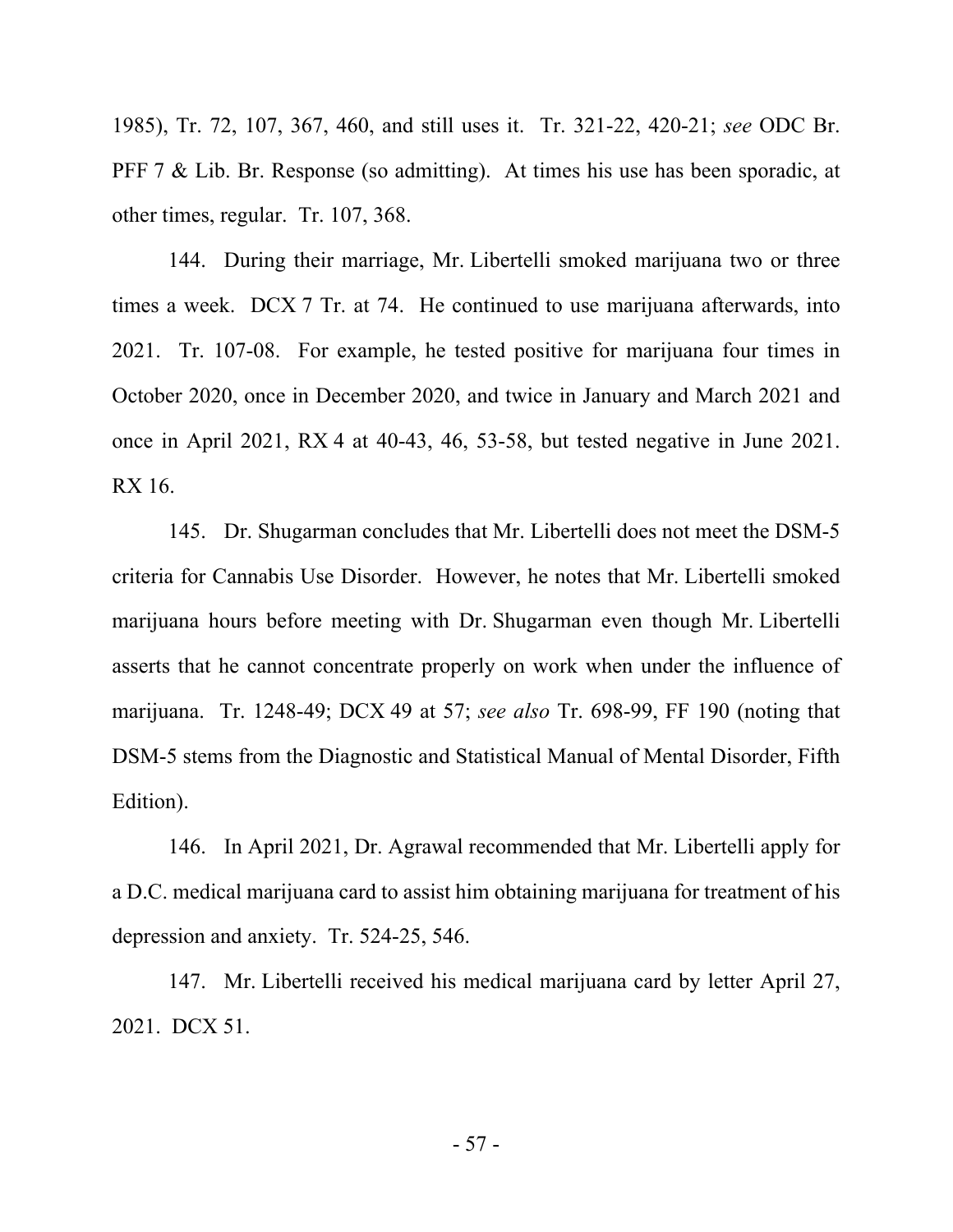#### **Treatment History**

148. Dr. Agrawal is an internist, Tr. 499-500, who has (with a brief interruption) been seeing Mr. Libertelli as his primary physician since 2004. Tr. 506-07. She generally saw Mr. Libertelli every six months but has seen him five or six times between June 2020 and June 2021. Tr. 527-28.

149. However, Dr. Agrawal's knowledge of Mr. Libertelli's drug problems was limited. Dr. Agrawal testified that at some point "maybe 2017, [2016] maybe," she saw that something was "off," with him. Tr. 509-11, 532-33. "A lot of his results were off, more so than in the past that I had records previous to that. He had gained a bit of weight. He had dark circles under his eyes." Tr. 510. However, she was not certain about the timing, and did not at the time know the cause. She asked Mr. Libertelli about what was going on and she doesn't "think he shared much at that time." Tr. 510-11. Also, she "would say" in 2017, Mr. Libertelli was missing appointments "[q]uite a bit." Tr. 511.

150. Mr. Libertelli did not share with Dr. Agrawal that he had a drug problem until February or March 2019, after he had already stopped using opioids. Tr. 512-13, 529-30. By that time, "he [seemed] younger, more positive, just healthier, in general." Tr. 514. He also did not tell Dr. Agrawal that he used cocaine or had been using marijuana on his own before she recommended that he obtain a medical marijuana card in April 2021. Tr. 536.

151. According to the Court's 2018 summary of Ms. Noguchi's testimony "[a]t the intervention, according to [Ms. Noguchi], [Mr. Libertelli] acknowledged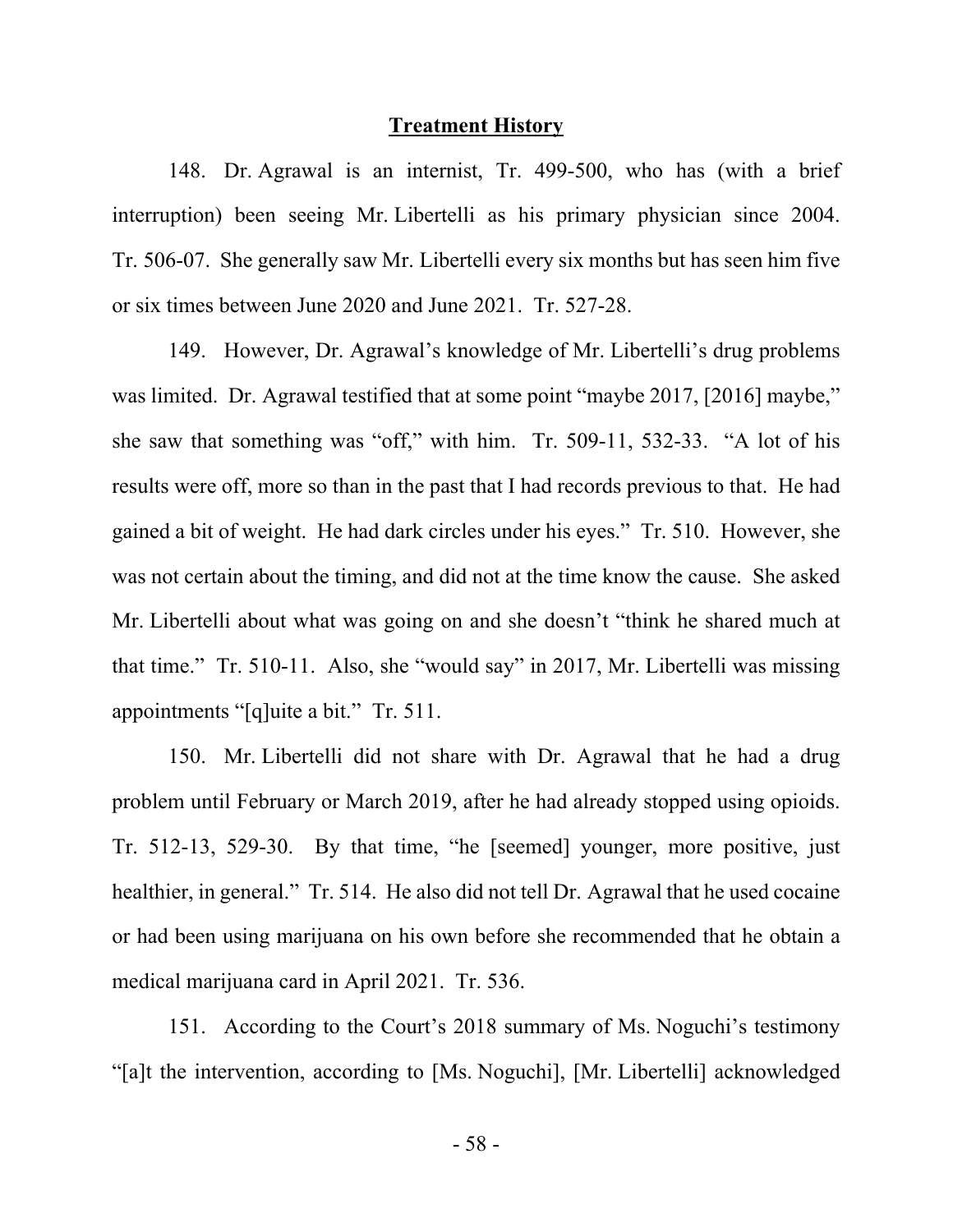his problem [and] said he would go to rehab." RX 9 Tr. at 9. Mr. Libertelli testified in July 2016 that, sometime after the September 2013 intervention, he saw Dr. Ron Smith, a psychologist in Georgetown, for two or three months. DCX 7 Tr. at 90; Tr. 302.

152. In approximately 2015, Mr. Libertelli began going to Tiffany Morvari at AIR, for drug testing and discussions about potential avenues for recovery. DCX 18 Tr. at 180-83.

153. On or around April 11, 2016, Mr. Libertelli began six to nine months of intensive outpatient therapy at Aquila Recovery Clinic, Washington, D.C. DCX 7 Tr. at 93; DCX 49 at 14; DCX 18 Tr. at 171-73. The program is not a 12-step program, but rather cognitive behavioral therapy that mixes group and individual therapy and medical treatment. DCX 10 Tr. at 214-15. Dr. Moira Bogrov, Aquila's Medical Director, diagnosed Mr. Libertelli upon his admission in April 2016 as having "Opioid Use Disorder, Moderate." DCX 49 at 23.

154. Dr. Bogrov prescribed Suboxone, which Mr. Libertelli began taking in April 2016. Tr. 93, 407-08, 463; DCX 18 Tr. at 168.

155. As noted above, *see* FF 26-28, above, Mr. Libertelli has testified different ways about whether he experienced difficulty obtaining oral Suboxone in 2016. At a July 2016 hearing in the divorce proceeding, Mr. Libertelli testified that, although, it had been previously "extraordinar[il]y hard" to get to get the drug, the problem had been resolved and he was taking the drug "without interruption." DCX 7 Tr. at 96-97. In November 26, 2018 testimony in the divorce proceeding,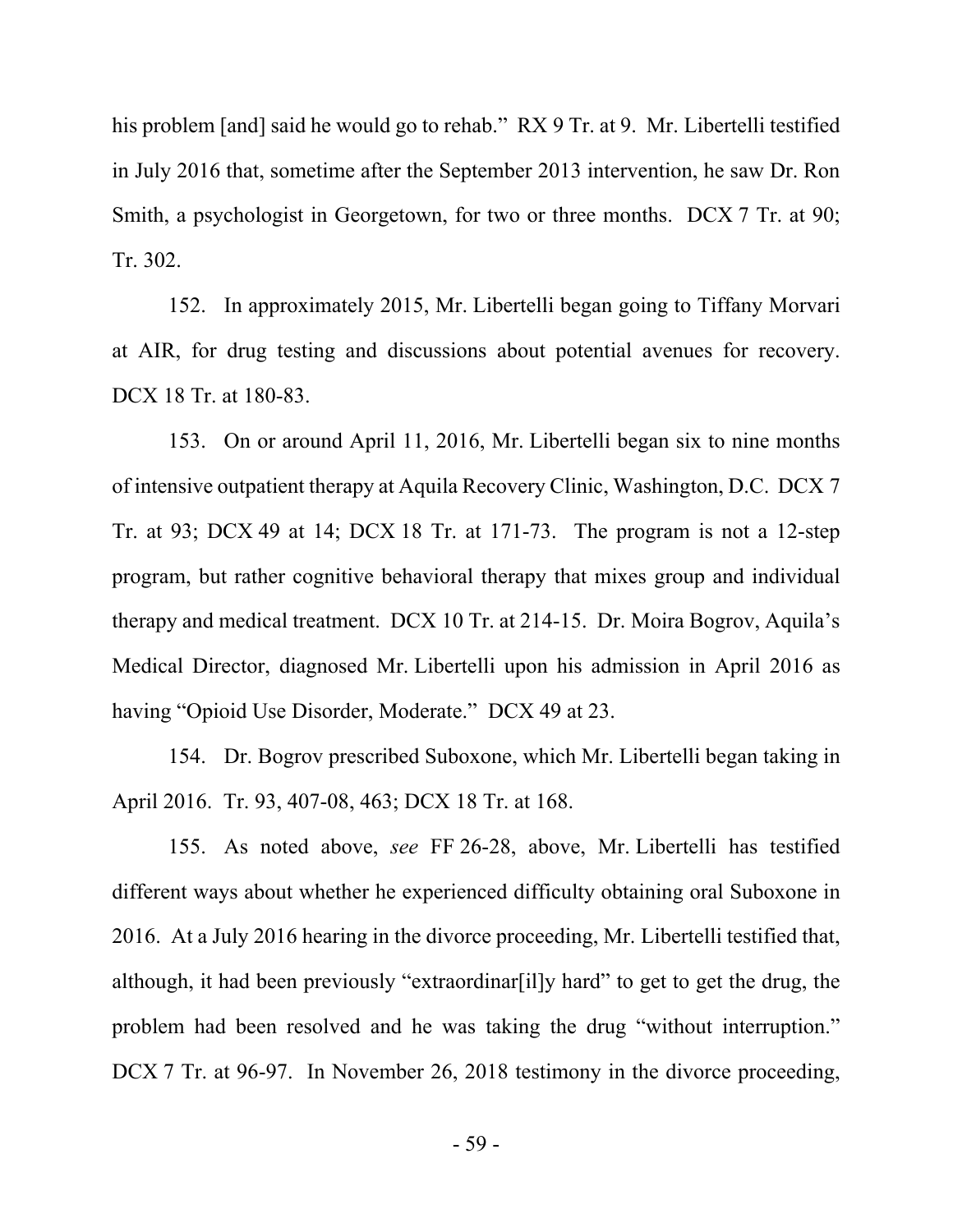DCX 19 Tr. at 24-25, and at the disciplinary hearing, Tr. 93-97, 145-48, 408-10, 463-64, Mr. Libertelli testified that, as Ms. Chen could verify, there were always difficulties obtaining oral Suboxone (including particular problems getting the right DEA codes so the CVS would fill the prescription) and that he had lied during his 2016 testimony so as not to suggest to the Court that there was a problem with his recovery.

156. Also, as noted above, in the November 2016 decision Judge Storm reached based on the July 2016 hearing, the Court stated that, among other things, Mr. Libertelli had "not been truthful about his claimed inability to obtain Suboxone. It was not until the spring of this year that Mr. Libertelli got into the program at Aquila following several failed attempts at other programs." DCX 8 Tr. at 20. However, we do not have the complete record upon which that statement was based, and from the context (which is a passage discussing his false testimony in earlier proceedings), and the second sentence about not getting into the Aquila program until Spring 2016, it does not appear that the Court was saying that his July 2016 statement was untrue. Rather, it appears that the Court was stating that in earlier testimony (either from December 2015 or March 2016), Mr. Libertelli, had professed to be unable to obtain Suboxone when, in fact, he did not meaningfully attempt to do so until he began the Aquila program in Spring 2016.

157. In the disciplinary hearing, two of ODC's witnesses suggest that really Mr. Libertelli was not having difficulties obtaining Suboxone (and that therefore, his original testimony in July 2016 was correct, and it is his later testimony recanting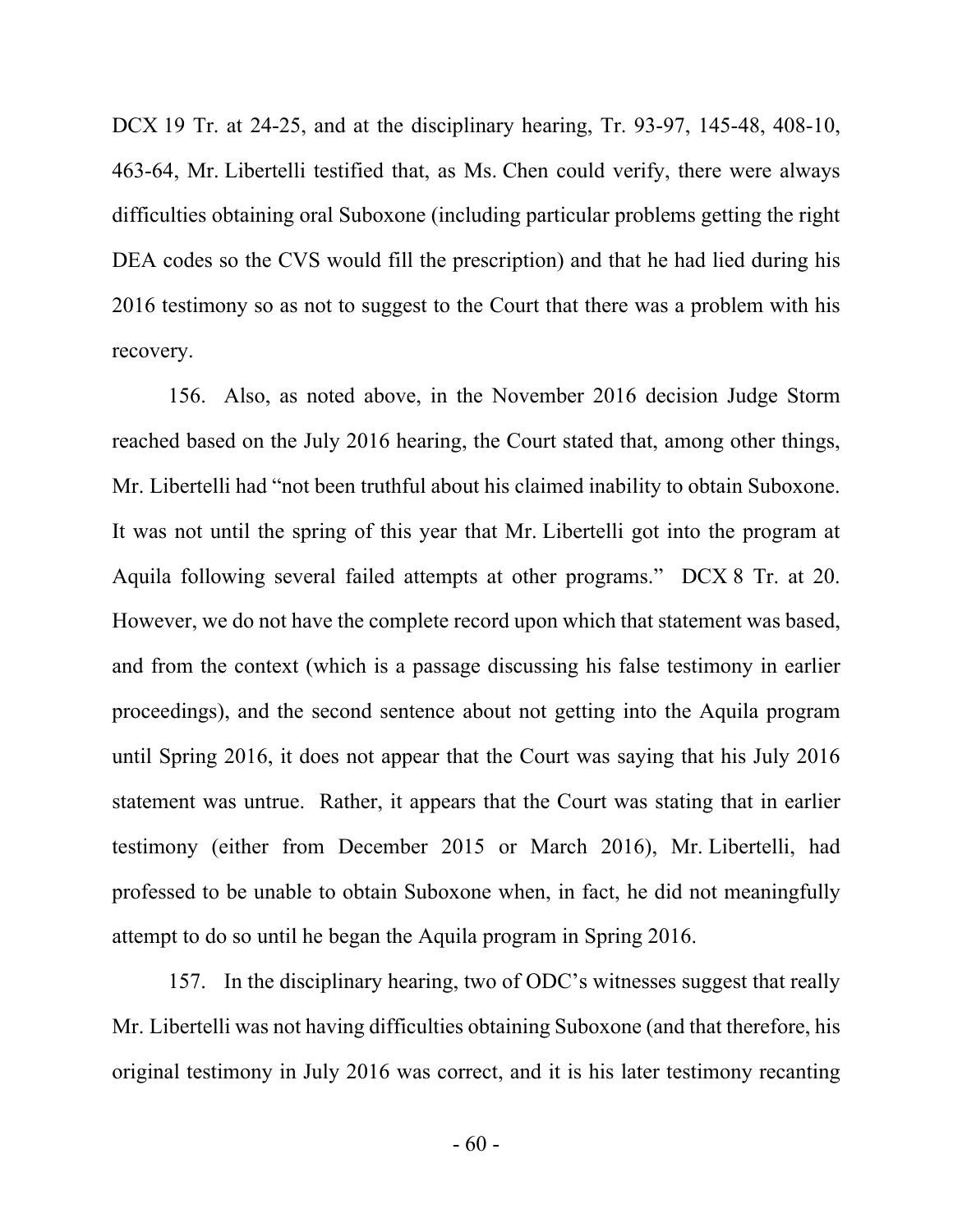that that statement that is incorrect). Mr. Labbe, who began seeing Mr. Libertelli in November 2016, testified that Mr. Libertelli never complained to him that he had experienced difficulty obtaining Suboxone and Mr. Labbe considers it to be a "fairly available" medication. Tr. 628.

158. ODC's expert witness, Dr. Ryan Shugarman, does not believe that Mr. Libertelli had significant difficulties obtaining Suboxone. Tr. 1244-47. He asserts that the accurate version of the drug test results from September 16, 2016 to January 18, 2018 (which, as explained above, Mr. Libertelli falsified), reflect that, while there are a number of occasions on which he tested positive for Suboxone metabolite and negative for other opioids, *see, e.g.*, DCX 21 at 15-16, 19-27, 36-39, there are only five occasions in which Mr. Libertelli tested positive only for the illegal opioids and negative for the Suboxone metabolite, *see, e.g.*, DCX 21 at 32, and 35 occasions in which Mr. Libertelli tested positive for *both* oral Suboxone *and* the other opioids the Suboxone was intended to block. DCX 49 at 21; *see, e.g.*, DCX 21 at 11-14, 17-18, 28-29. He stresses the occasions on which Mr. Libertelli tested positive for both illegal opioids and Suboxone, to argue that Mr. Libertelli was "very frequently using illegal opioids during periods of time when he *did in fact* have access to and was taking his prescribed" Suboxone and to imply that Mr. Libertelli just was not making sufficient effort to coordinate his Suboxone prescriptions with the pharmacies. DCX 49 at 21.

159. How it would have happened that Mr. Libertelli took both illegal opioids and Suboxone is not entirely clear. As Mr. Labbe noted, it "wouldn't make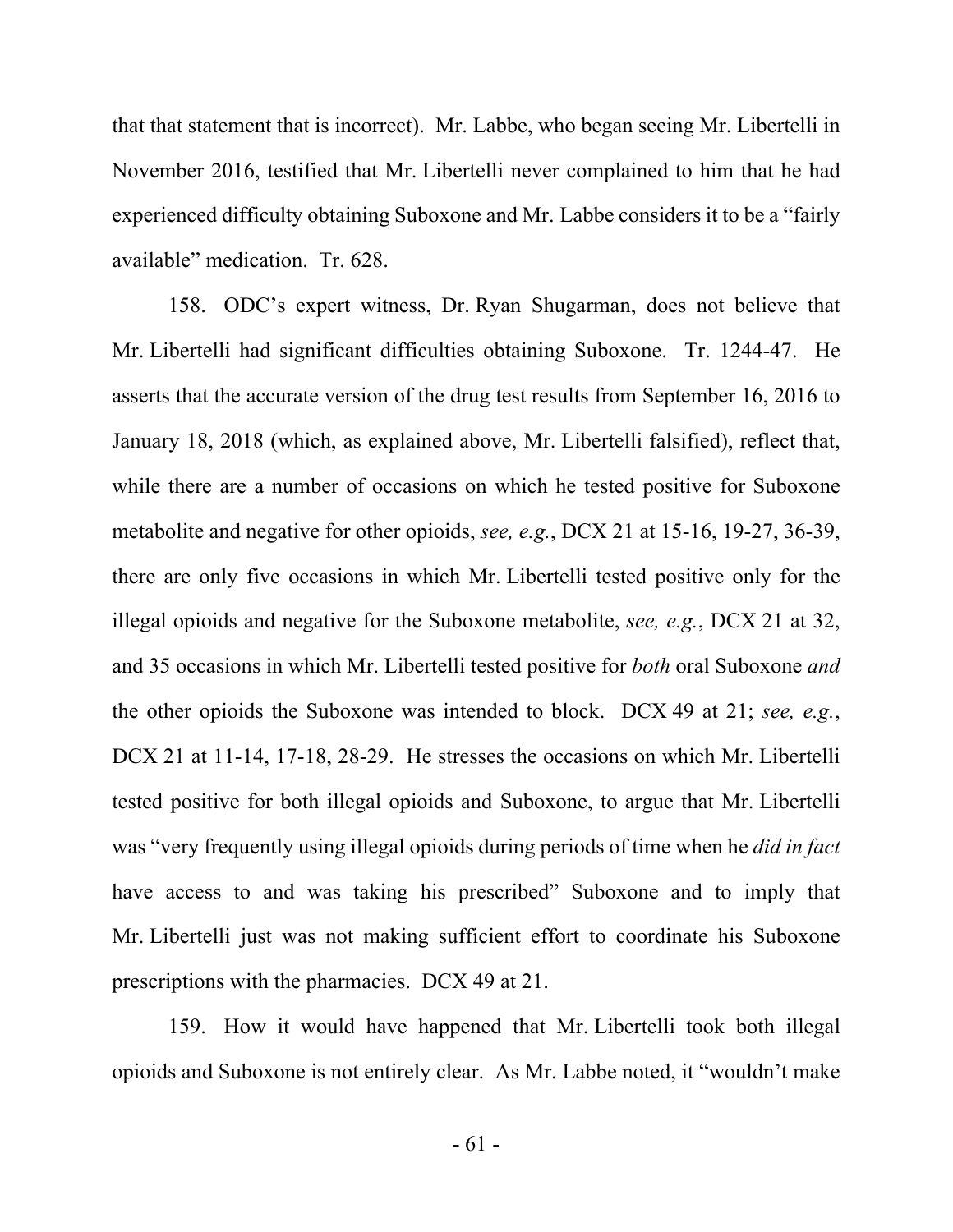any sense" to take opioids while taking Suboxone because Suboxone blocks the effects of the other opioids. Tr. 629-30. There was no evidence about how long Suboxone might remain in Mr. Libertelli's system and Mr. Libertelli suggested that his prior use would trigger a positive test even though there was an interruption in his obtaining the pills. *See* Tr. 97 (a positive test would "indicate that at some point in the past you took Suboxone"); Tr. 974 (Dr. Ratner) ("[I]f [Mr. Libertelli] was receiving [Suboxone] only intermittently it's possible that it would show up and yet not be having the effect at that particular time that [it] is supposed to have."). In briefing, Mr. Libertelli argues that the evidence that he continued to search out and obtain opioids on the street even after he was taking Suboxone is testament to the virulence of his addiction. *See, e.g.*, Lib. Br. PFFs 101-04.

160. It is also difficult to understand why Mr. Libertelli would have initially testified truthfully, but then "lie" in order to say that his own previous testimony was false.

161. The conflict in this evidence, however, may be more apparent than real. Mr. Libertelli testified about having had problems obtaining Suboxone in July 2016. The drug tests Dr. Shugarman cites did not start until September 2016, and Mr. Labbe did not meet Mr. Libertelli for the first time under November 2016. So neither particularly speaks to what problems Mr. Libertelli might previously have had obtaining Suboxone. Mr. Labbe also testified about Suboxone being generally fairly available, not about whether Mr. Libertelli had problems with the DEA Codes.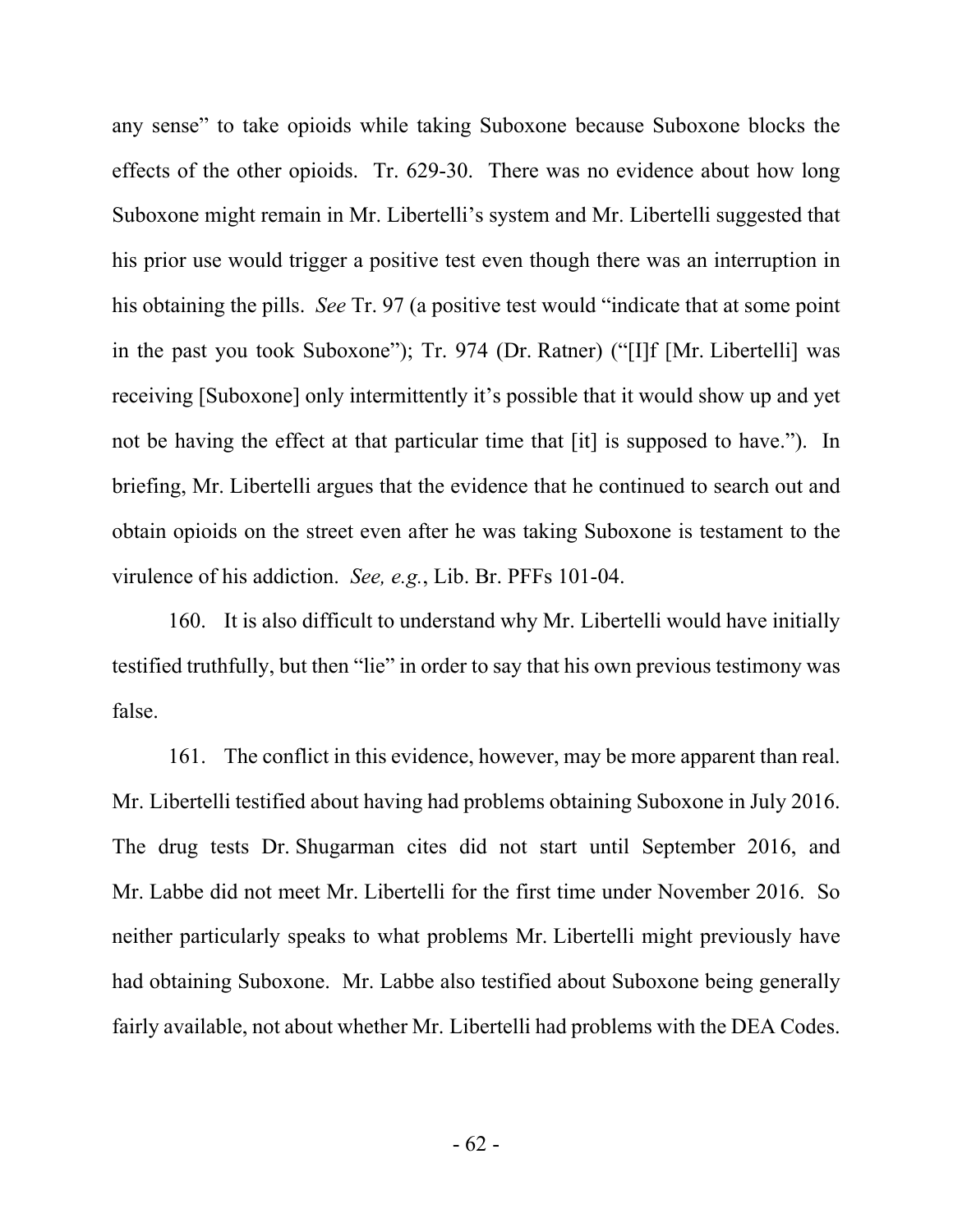162. Also, even putting aside the question of how long Suboxone might remain in Mr. Libertelli's system, Dr. Shugarman's analysis of the drug tests still showed that there were five occasions after September 2016 in which Mr. Libertelli tested negative for Suboxone. And, while he says that he was unable to "verify" whether Mr. Libertelli had difficulty obtaining Suboxone, the actual point on which he says the drug tests differ from Mr. Libertelli's account is whether Mr. Libertelli took unprescribed opioids *only* at the time when he was unable to obtain Suboxone or *also* took them even at some times when he was able to obtain Suboxone. Tr. 1331-32. And on cross-examination, Mr. Labbe also testified that his notes reflect at least one period of time in early 2018 when Mr. Libertelli *was* off Suboxone. Tr. 686-87. So, both of their views are consistent with at least the possibility that he continued to have at least some problems obtaining Suboxone afterwards.

163. In any event, whether and when Mr. Libertelli had difficulty obtaining the oral drug, Suboxone is not critical to our decision. The drug testing information is consistent with a drug recovery program that sometimes worked but often did not: Mr. Libertelli testified in the disciplinary hearing that, although there were weeks during this September 2016 to January 2018 period when he would "go by and be successful," he "could never keep it together and refrain from using opiates for an extended period of time." Tr. 136-37. There were times during this period were he "gave up and didn't try"; he "wasn't succeeding in [his] recovery" and "was despondent about it." *Id.*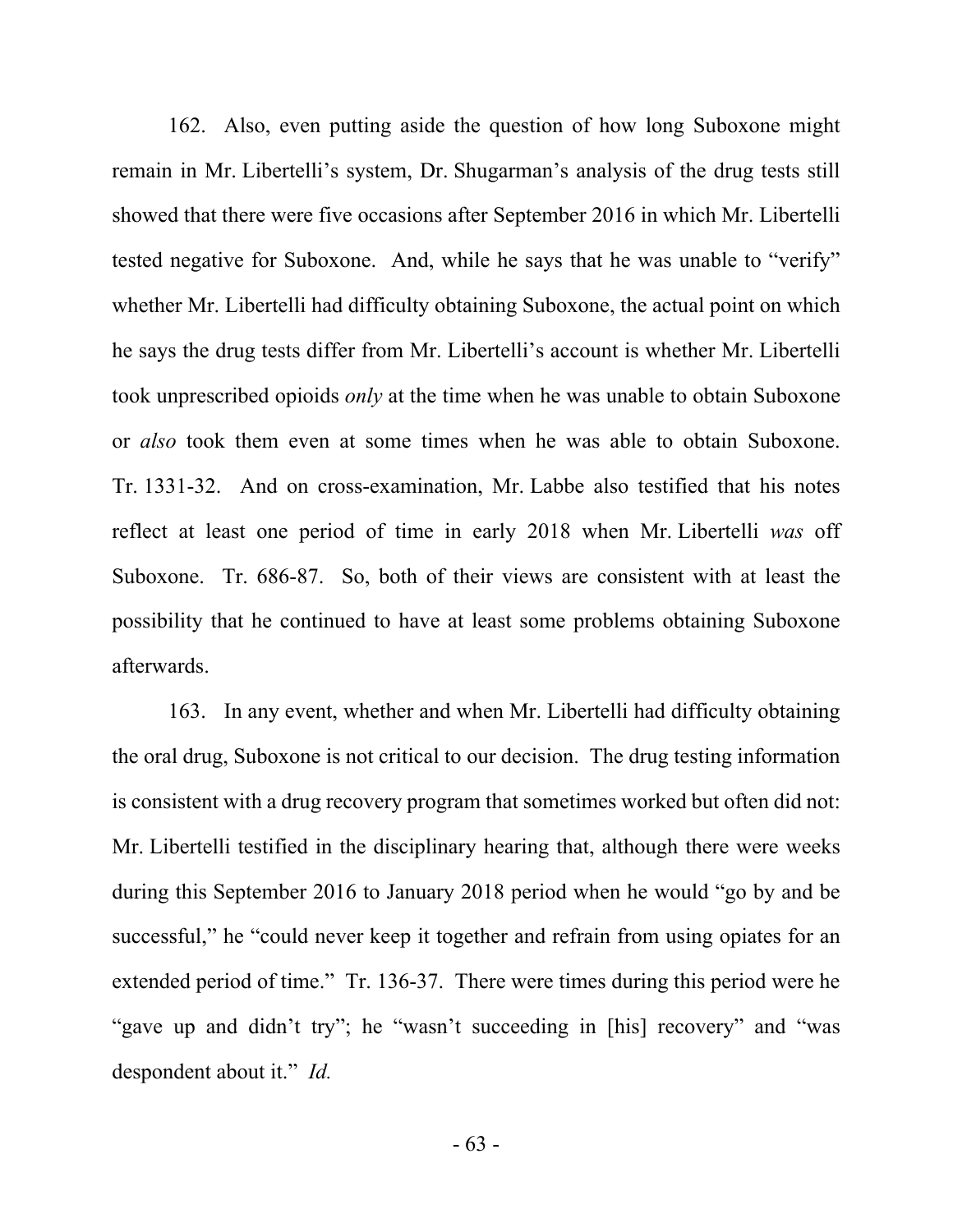164. In November 2016, Aquila began to transition Mr. Libertelli's treatment to Michael Labbe of Lampost Wellness Center in Bethesda, a psychotherapist in Aquila's network. Tr. 145, 622-24; DCX 10 Tr. at 214; DCX 18 Tr. at 173. Mr. Libertelli saw Mr. Labbe for approximately 47 individual and 25 group sessions between November 2016 and 2018. Tr. 633-34. Mr. Labbe testified that, although the two discussed many things about Mr. Libertelli's family history, the divorce and drug use, Mr. Libertelli never told him that he had falsified drug tests or financial records or gave false testimony in the divorce proceeding. Tr. 649-50.

165. Somewhere between February and April 2018, Dr. Minassian installed an implant in Mr. Libertelli's arm that secretes a metabolite of buprenorphine, an active ingredient of Suboxone. Tr. 98-99, 410; DCX 17 at 7 (Resp. No. 16); DCX 18 Tr. at 165-66; DCX 19 Tr. at 123, 163-64, 171, 218-19. In December 2018, Mr. Libertelli testified that he had the implant as a means of providing the Court a "level of assurance" that his opioid use was "off the table." DCX 19 Tr. at 164. The implants last six to nine months, and block the receptor for painkillers, thereby making opioid painkillers ineffective. Tr. 99-100; DCX 19 Tr. at 163-64. But after the first period, Mr. Libertelli said he was doing well enough that he did not get another implant. Tr. 100. There is no evidence that Mr. Libertelli took illegal opioids after January 7, 2018. *See* Tr. 99, 419-20, 562; DCX 49 at 22.

166. Mr. Libertelli's lawyers told him, as part of his recovery program, to speak to the D.C. Bar Lawyer Assistance Program. The Program referred him to Niki Irish, an independent clinical social worker, who at the time was a senior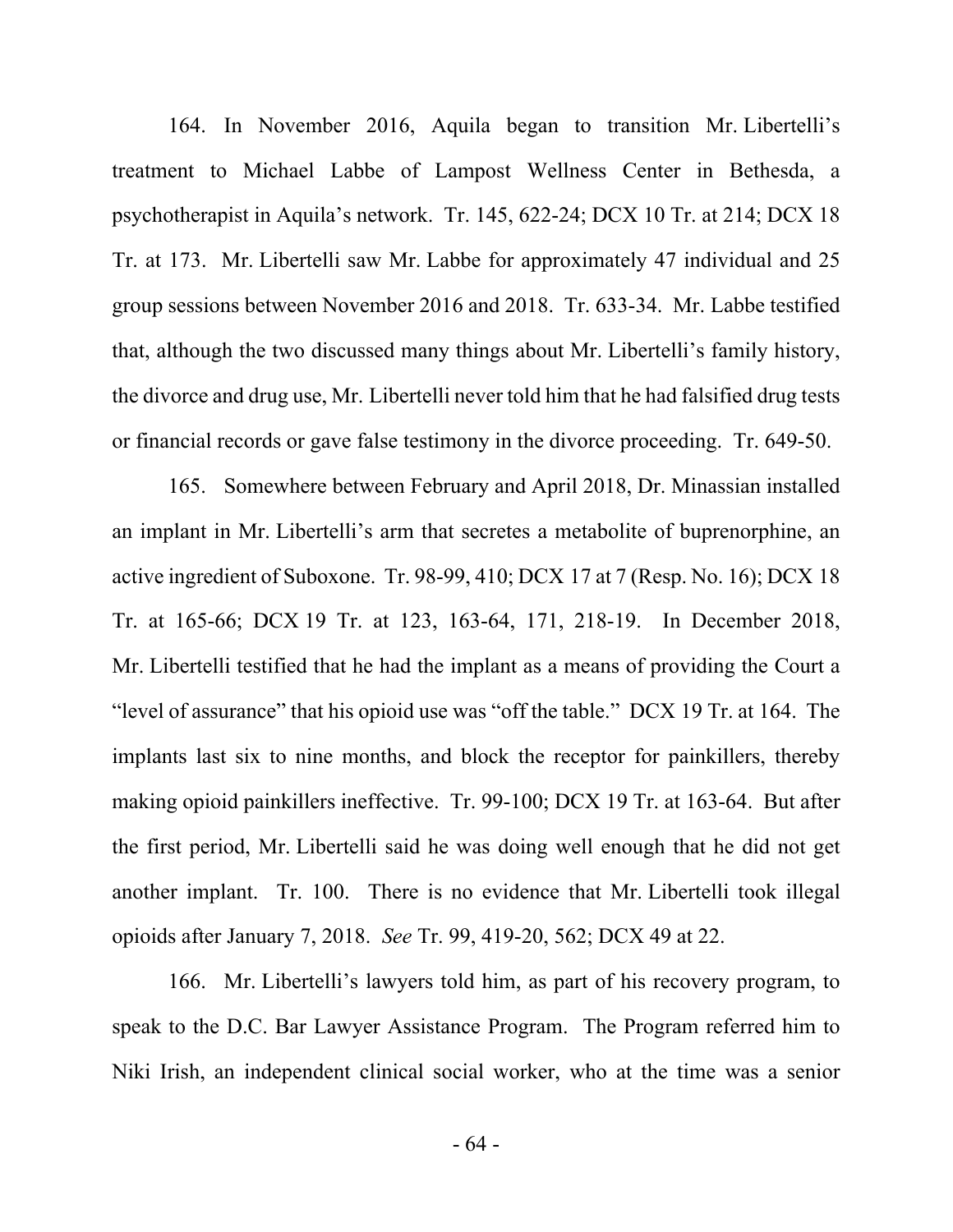counselor with the Program. Tr. 771-73. LAP provides assessment, referral, shortterm counseling, consultation and monitoring on mental health and substance abuse issues. Tr. 771.

167. Mr. Libertelli told Ms. Irish that this was a "proactive" visit to LAP "in case anything was brought to the attention of ODC regarding his divorce and custody case and issues related to his recovery." Tr. 777; DCX 48 at 16. Mr. Libertelli met with Ms. Irish twice in April 2018 and once in June 2018. Tr. 239-40; DCX 48 at 15-16, 17-18, 26-27. Under program rules, the conversations he had with Ms. Irish were to be confidential, Tr. 241-42; DCX 48 at 1; DCX 19 Tr. at 235 (although Mr. Libertelli subsequently waived that confidentiality). Tr. 245-46, 303-04, 772- 73).

168. In addition to discussing what services Mr. Libertelli may need, *see*  Tr. 253-54, Mr. Libertelli also discussed some aspects of his divorce proceedings with Ms. Irish. Tr. 786-87. Mr. Libertelli complained about Judge Storm punishing him for being addicted and sought a referral to father's rights organization that could help with an amicus brief. *Id.*; Tr. 247-48, DCX 48 at 19-23.

169. On his intake form, Mr. Libertelli reported to LAP that he was "currently in recovery from a painkiller addiction," DCX 48 at 3, and that he has "past oxycontin use w/back pain." *Id.* He also said that he was currently using, or had used, cocaine and marijuana. *Id.*; Tr. 799. In meeting with Ms. Irish, he denied currently engaging in substance abuse. Tr. 780-81.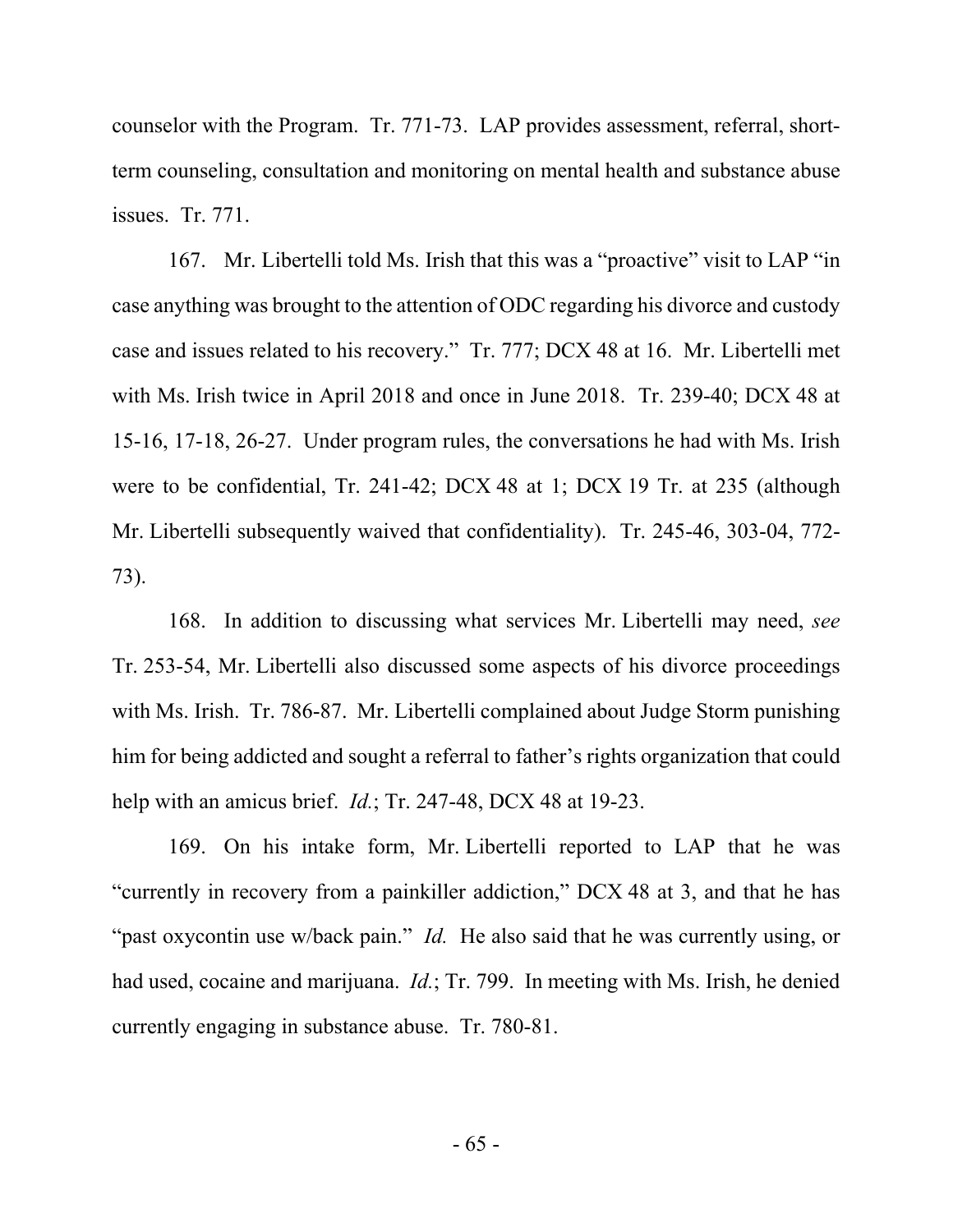170. Although he indicated that these "proactive" visits in case matters were brought to ODC's attention, he did not provide further information about what matters those might be. Tr. 781. He did not disclose to Ms. Irish that he had falsified drug testing or financial records. Tr. 782-83, 785-86, 791-92; DCX 48; Tr. 248-53 (Libertelli – not recalling having made those disclosures).

171. In 2018, Mr. Labbe referred Mr. Libertelli to Lorraine Carleo, a psychiatric nurse practitioner with a specialty in addiction therapy. DCX 18 Tr. at 184-85; Tr. 674-75. She prescribed the antidepressant and anti-anxiety mediation Lexapro, DCX 18 Tr. at 185; DCX 49 at 38, a drug that Mr. Libertelli continued to receive through Dr. Agrawal until September 2020. Tr. 522-24, 543-45; DCX 49 at 38; *see also* Tr. 945-46; DCX 18 Tr. at 185.

172. Mr. Libertelli stopped seeing Mr. Labbe in November 2018 without providing a reason. Tr. 648-49.

173. Mr. Libertelli and Ms. Chen began seeing Dr. Nicholas Kirsch as a couple between March 2018 and May 2019. Tr. 1138-40; DCX 18 at Tr. 188-89; DCX 19 Tr. at 171-72; DCX 49 at 4. Somewhere around the end of 2020, Mr. Libertelli began seeing Dr. Kirsch for individual therapy. Tr. 1155, 1181. Dr. Kirsch has a PhD and license in clinical psychology and has been practicing for about 30 years. Tr. 1126-31.

## **Effects of the Drug Addiction on Other Aspects of Mr. Libertelli's Life**

174. There is conflicting evidence and interpretation about the extent to which Mr. Libertelli's drug addiction or use affected other aspects of his life. During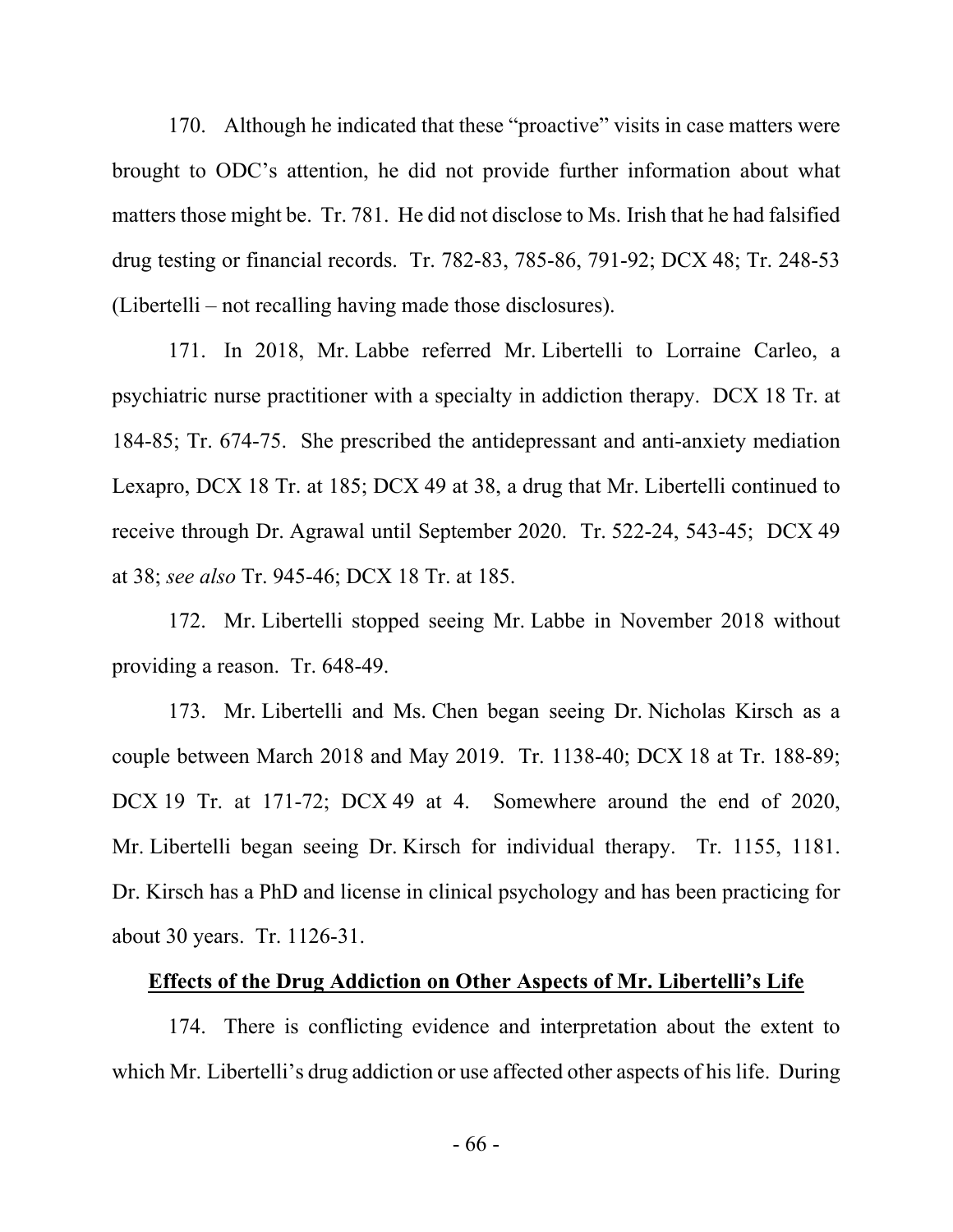his testimony in the divorce proceeding, he testified that his drug use did not impair his work. *See* Tr. 122; *see also* DCX 6 Tr. at 14 (counsel for Mr. Libertelli arguing in December 2015 that "[h]e has never had an issue with drugs and work"); *id.* at 97 (as of the 2013 intervention drug use "was not impacting my work"). And some of Mr. Libertelli's witnesses who know him from his work all praised Mr. Libertelli's competence. *See, e.g.*, Tr. 588-93 (Erickson); Tr. 1088-92 (Sridhar); Tr. 1428-30, 1436-39, 1446-48 (Levin).

175. However, Mr. Libertelli testified that his own prior testimony about no work-related problems was something else he lied about in an effort to keep his visitation with his kids and that, in fact, his drug use "absolutely" had an effect on his job. Tr. 122; *see also* Tr. 417 ("[T]he role of addiction in my life is to change my judgment across various different contexts: kids, work, Yuki."). He also testified that he was "asked . . . to leave" Netflix. Tr. 66.

176. Mr. Labbe testified that Mr. Libertelli shared work problems at Netflix with him during his session. Tr. 640-41. Dr. Shugarman reported that during his interviews, Mr. Libertelli acknowledged "the adverse impact that his substance use had upon his productivity at work", DCX 49 at 12, and that Mr. Libertelli "reportedly shared [with Dr. Barbara Wood, discussed below] that 'the need to acquire [opioids] has at times dominated his thinking and degraded his performance at work.'" *Id.* at 26; *see also id.* (Mr. Libertelli told Dr. Shugarman that he would "have to say" that opioid use had "adverse occupational effects" that would "affect [him] cognitively"); *Id.* at 7 (Ms. Noguchi maintaining that Mr. Libertelli had "lost"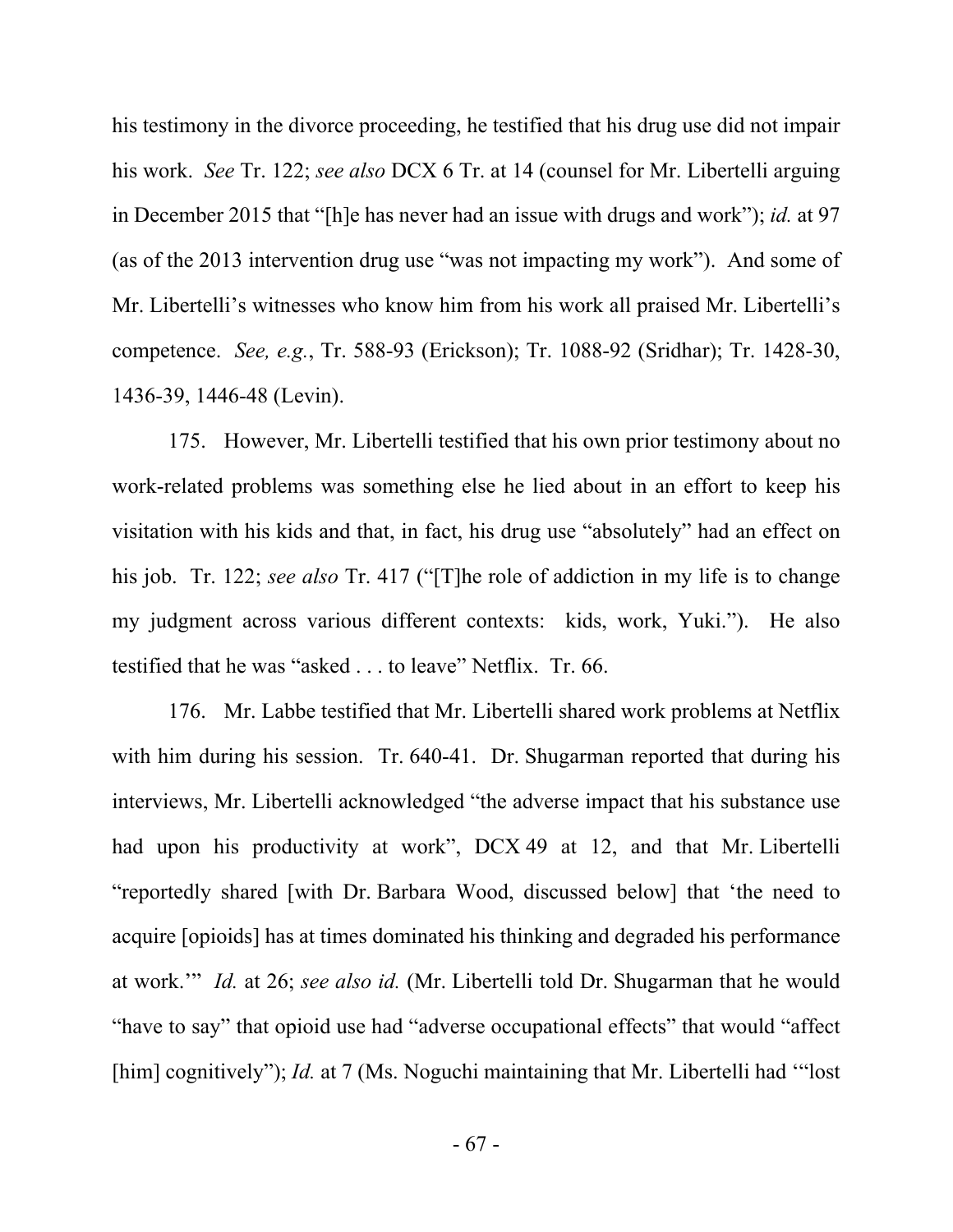jobs pretty frequently"' and that one of his positions '"end[ed] catastrophically"'); Tr. 1277, 1324-25 & RX 14 at 370.

177. Here again, the conflict in the evidence, and its significance, may be more apparent than real. To begin with, as noted above, there is no dispute that Mr. Libertelli had a severe opioid addiction and, at least, a serious cocaine addiction. The witnesses who praised his general competence did not generally work in his office, did not see him all the time and cannot speak to whether he was *ever* impaired by what we now know to be his addiction. To the contrary, they generally testified that there was something "wrong," with Mr. Libertelli, but attributed the problem to the divorce proceedings. *See, e.g.*, Tr. 1096-1100 (Sridhar); *see also* Tr. 1435 (Mr. Levin noting that while Mr. Libertelli was at YouTube, "the divorce was very much in the top of his mind"), Tr. 596-97 (Mr. Erickson explaining how work was probably a "refuge" for Mr. Libertelli, as the divorce was a "painful experience"). Indeed, as Dr. Shugarman acknowledges, there is evidence that (at least from Ms. Noguchi) suggests that his drug use "could have been a factor in problems that he may have had" at Netflix. Tr. 1277.

178. Although Dr. Shugarman states that he is unable to verify this evidence, Tr. 1277, he does not dispute it. Instead, Dr. Shugarman asserts that "[w]hat I do know is that he held positions . . . [that] were fairly prestigious, [and] was very well compensated and many of those positions he held for years. So I don't have any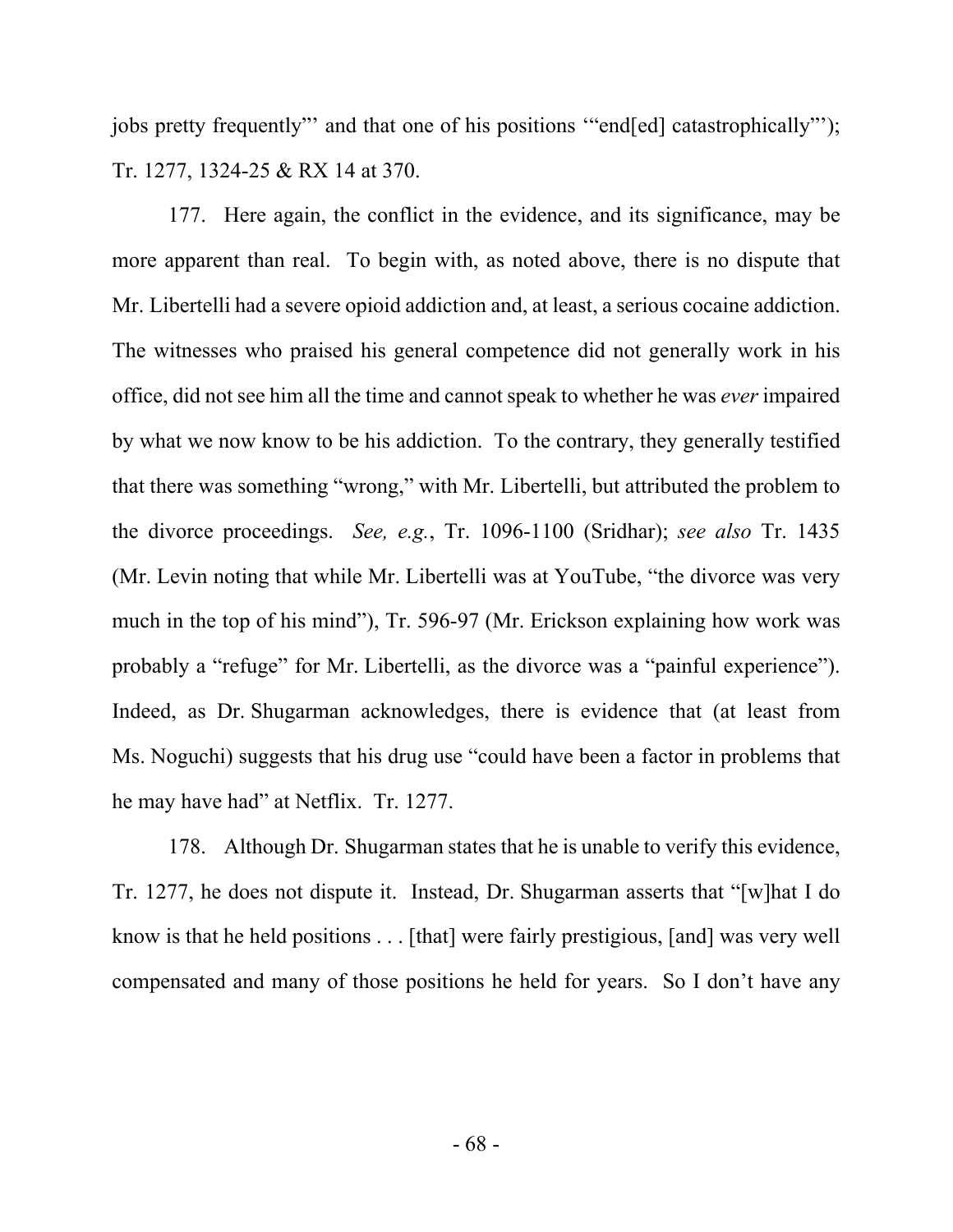evidence that he was incapacitated occupationally or was unable to perform his functions to a high level at least the vast majority of the time." *Id*.<sup>10</sup>

179. Moreover, as Dr. Shugarman notes, although it is often, it is not always, true that drug addiction affects all aspects of someone's life, Tr. 1276, or certainly all aspects in the same way. As noted above, in November 2016, Judge Storm ruled (albeit based in part upon suspect testimony from Mr. Libertelli) that Mr. Libertelli was among the "minority" of addicts, "who function and are relatively stable," and "are able to maintain good jobs," and "able to be good parents." DCX 8 Tr. at 21.

180. Taking all the evidence together, we find that Mr. Libertelli's undeniably serious addiction problems had at least some effect on his work but did not entirely prevent him performing it with significant success. But this statement neither proves nor disproves whether the addiction was a "but for" cause of the lies and falsifications that are at issue in this proceeding.

# **Diagnoses and Expert Testimony**

181. **Opioid Use Disorder.** Every medical or psychiatric professional who testified on the subject in the disciplinary hearing or whose testimony from the

<sup>&</sup>lt;sup>10</sup> As explained below, part of the difficulty of applying Dr. Shugarman's conclusions on this point is that we believe they are based an incorrect legal assumption. He assumes that respondents cannot be "disabled" for purposes of *Kersey* and its progeny unless they would be found to be "disabled" for some other purpose like receiving benefits under the Social Security Disability Insurance or Supplemental Security Income programs or receiving protection under the Americans with Disabilities Act. Because we disagree with this assumption, we do not agree that his ability to function most of the time determines disability for *Kersey* purposes.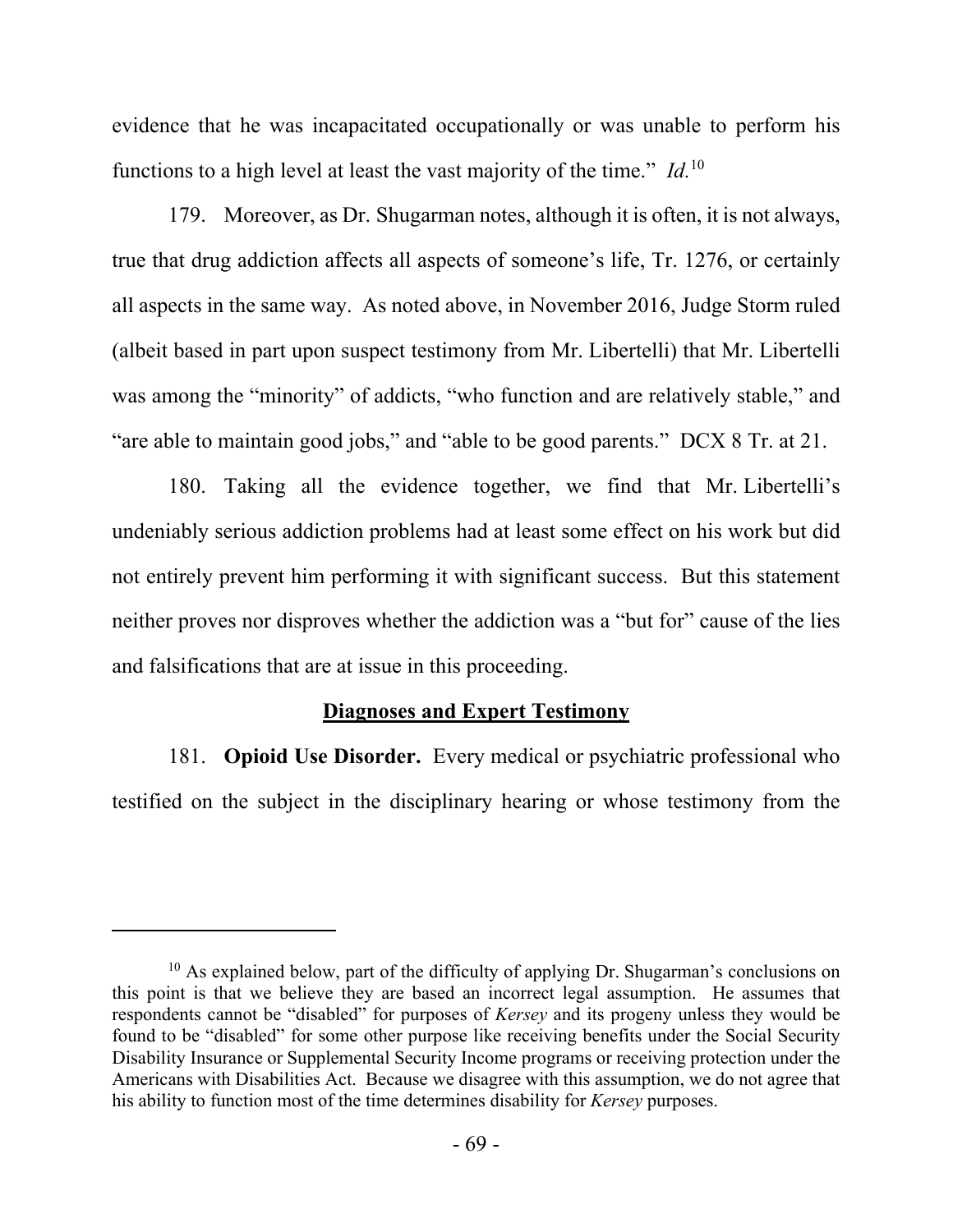divorce proceeding on the subject is referenced agrees that Mr. Libertelli has a severe Opioid Use Disorder and some form of Cocaine Use Disorder.

182. Dr. Ryan Shugarman was ODC's expert witness. He is a licensed physician in Virginia, Maryland and the District of Columbia and is certified by the American Board of Psychiatry and Neurology as a general and forensic psychiatrist. Tr. 1203, 1205-08; DCX 50. In addition to treating patients (currently just under 200), he spends about two days a week doing forensic psychiatric evaluations, mostly for civil litigations and has testified in approximately 60 matters. Tr. 1209-13.

183. Dr. Shugarman concluded that Mr. Libertelli met 10 of the 11 DSM-5 diagnostic criteria for Opioid Use Disorder, DCX 49 at 60-61, and that he met the criteria for this diagnosis by the early 2010s, and continued to meet the full criteria for this condition through at least early 2018. *Id.* at 57, 61; *see* Tr. 1266, 1346-47.

184. Medically, Opioid Use Disorder is considered to be both a disease and a disability, Tr. 506, defined by various criteria in DSM-5. Tr. 501-02, 506, 808. It can have physical manifestations (such as liver toxicity, blood pressure, weight gain or loss, and poor nutrition), Tr. 503, and has psychological symptoms including sedation, drug seeking behavior and "[p]robably not being honest with the issue of the addiction," Tr. 502-03, as well as mood changes. RX 1 at 5.

185. Mr. Libertelli exhibited some of the symptoms associated with Opioid Use Disorder. He gained a lot of weight, did not look healthy, and had circles under his eyes. Tr. 510, 531-32; Tr. 1062. He also developed a tolerance for opioids,

- 70 -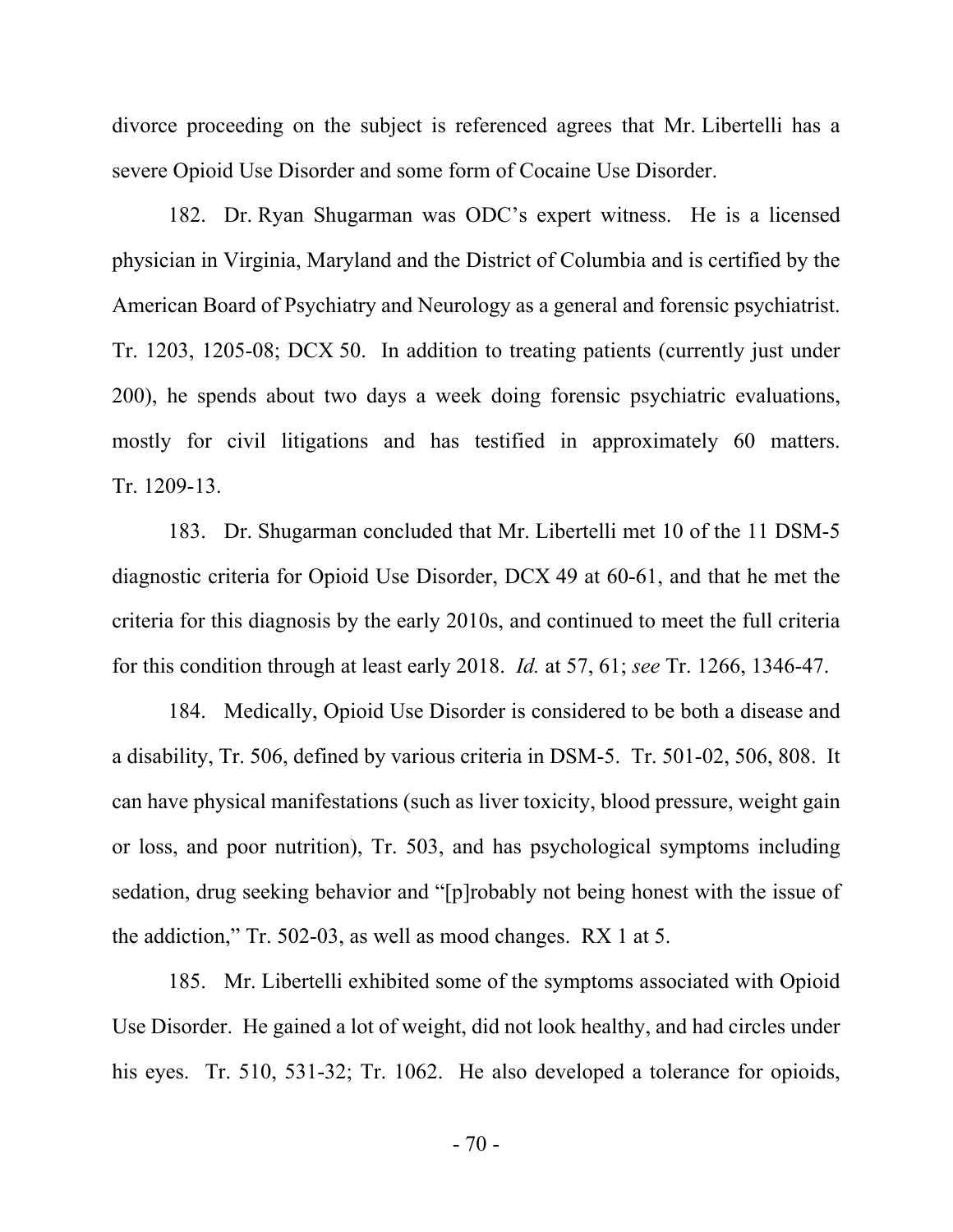increasing his dose to the point that he was using 400 milligrams of Oxycontin a day. Tr. 385-87. He also suffered from withdrawal symptoms when he did not take opioids. Tr. 406.

186. Dr. Shugarman's report also references the report from Barbara L. Wood, Ph.D., MAC, APA-CPP – a forensic psychologist who evaluated Mr. Libertelli in connection with the custody proceedings. DCX 49 at 5, 44. As explained below, we have no direct evidence from Dr. Wood. Her report, testimony, and the information she relied upon were not offered into evidence. However, Dr. Shugarman reports that Dr. Wood also diagnosed Mr. Libertelli with "Opioid Use Disorder, Severe (on maintenance therapy) (304.00)." *Id.* at 13. According to Dr. Shugarman, Dr. Wood concluded that Mr. Libertelli met six DSM-5 criteria for Opioid Use Disorder: (1) unsuccessful efforts to cut down or control use; (2) cravings; (3) continued use despite having persistent or recurrent social or interpersonal problems caused or exacerbated by the effects of opioids; (4) recurrent opioid use in situations in which it is physically hazardous; (5) tolerance; and (6) withdrawal. *See* DCX 49 at 23-24.

187. Mr. Labbe also diagnosed Mr. Libertelli with an Opioid Use Disorder. *See* DCX 47 at 4.

188. Mr. Libertelli's expert, Dr. Richard Ratner, is a psychiatrist and a forensic psychiatrist with close to 50 years of experience. Tr. 924; RX 2. He was not "specifically" asked "to provide a psychiatric diagnosis for Mr. Libertelli," but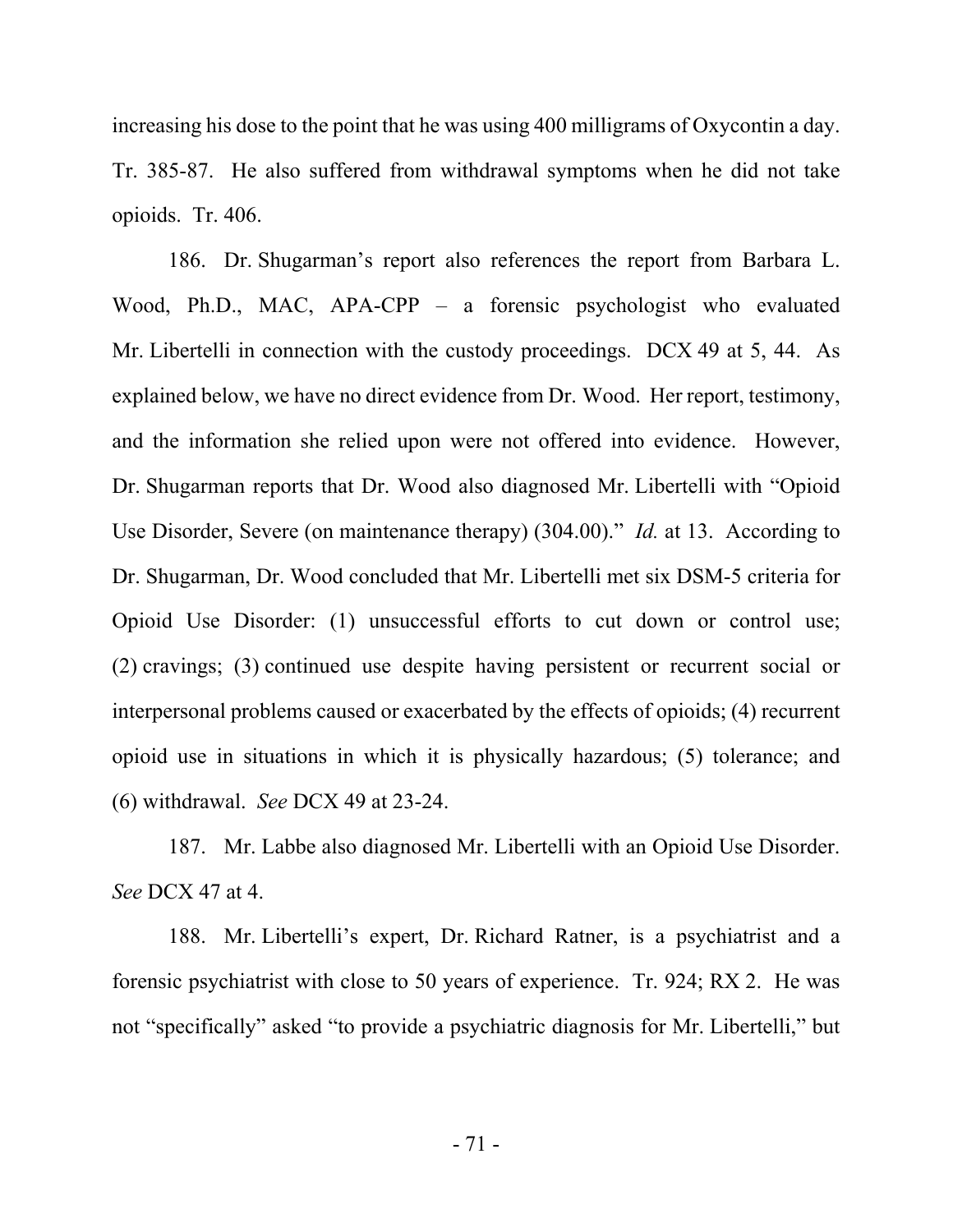accepts Mr. Labbe's diagnosis that Mr. Libertelli suffered from Opioid Use Disorder." RX 1 at 7-8.

189. Dr. Agrawal testified that opioid use is associated with an impaired judgment that would occur "[w]hile they're on the opioids, not necessarily when they're not on it." Tr. 503. There is "almost no patient" that is forthcoming about their addiction. Tr. 504.

190. According to Dr. Agrawal, addiction may not affect all addicts or aspects of a particular addict's life in the same way. For some, addiction "really does affect employment and some not so much. And it depends on the type of employment, on the patient themselves and their education and their ability to sustain just their knowledge base and presence." Tr. 505, 547-48.

191. **Cocaine Use Disorder.** The evidence also established that Mr. Libertelli has a Cocaine Use Disorder. Dr. Shugarman also concludes that Mr. Libertelli meets the DSM-5 criteria for Stimulant Use Disorder, Both Cocaine and Amphetamine-Type Substance, Severe (F14.10 and 15.10, respectively). Tr. 1266; DCX 49 at 57, 62.

192. Dr. Shugarman states that Dr. Wood also diagnosed Mr. Libertelli with Cocaine Use Disorder, Moderate. According to Dr. Shugarman, Dr. Wood relied on four DSM-5 criteria: (1) unsuccessful efforts to cut down or control use; (2) cravings; (3) continued use despite having persistent or recurrent social or interpersonal problems caused or exacerbated by the effects of cocaine; and (4) continued use despite knowledge that it was causing or exacerbating a persistent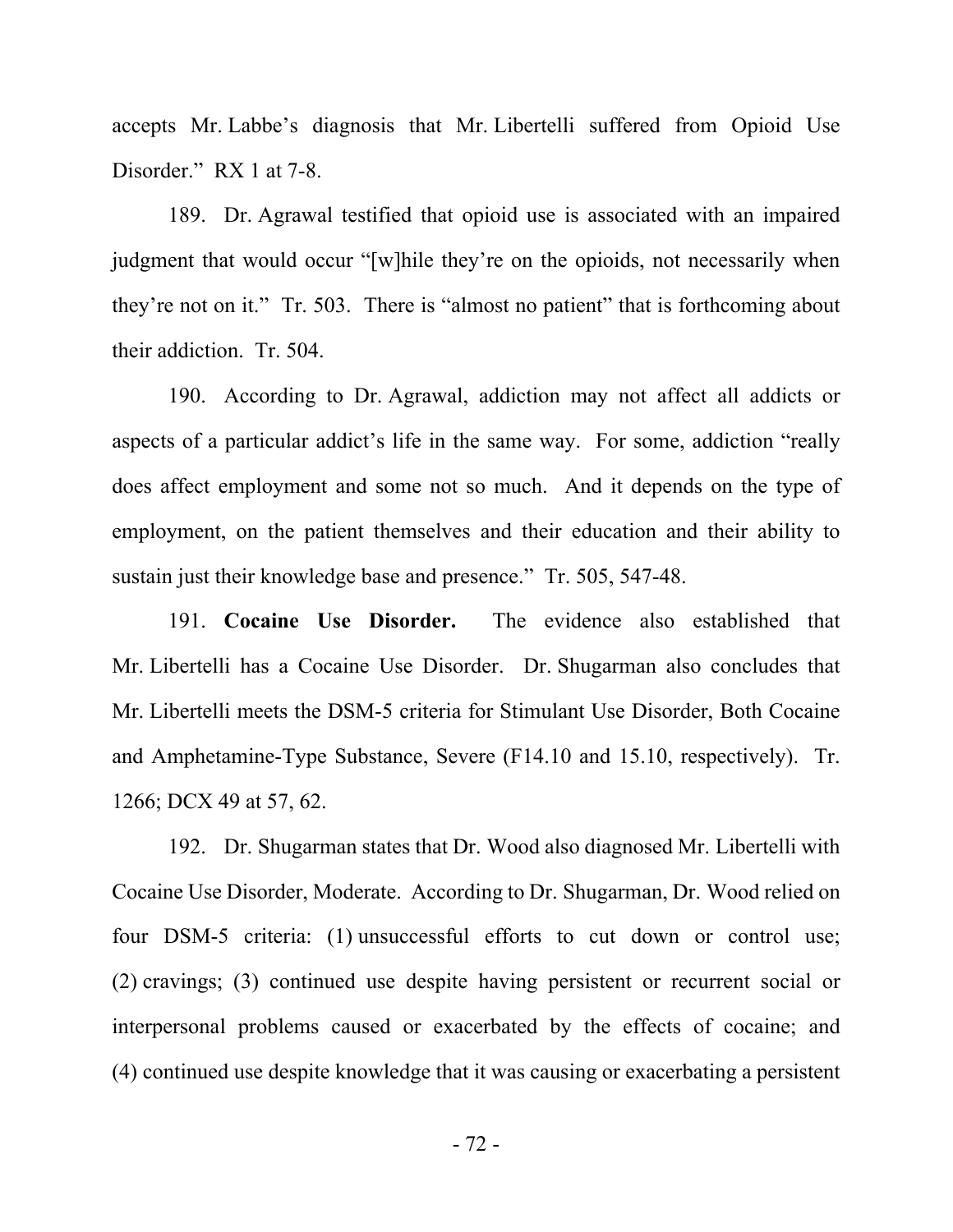physical or psychological problem. DCX 49 at 30-31; *see also id.* at 31-33 (discussing cocaine's adverse effect on Mr. Libertelli); Tr. 1348-49.

193. Mr. Labbe also diagnosed Mr. Libertelli with a Cocaine Use Disorder. *See* DCX 47 at 4.

194. As with the Opioid Use Disorder, Dr. Ratner accepts Mr. Labbe's conclusion that Mr. Libertelli also had a Cocaine Use Disorder. *See* RX 1 at 7-8. He testified that Mr. Libertelli was psychologically addicted to cocaine. Tr. 997-98.

195. The expert testimony, however, did not clearly establish the extent to which the cocaine disorder can be attributed to Mr. Libertelli's opioid use. Dr. Ratner testified that opioid and cocaine use do not "always occur together . . . [b]ut it's easy to see how a person using one might end up using the other," Tr. 941, and noted that Mr. Libertelli told him that he used cocaine to counter the sedating effects of the opioids. Tr. 942.

196. But when asked specifically whether Mr. Libertelli's opioid use led to his cocaine addiction (or whether it is possible to know), Dr. Ratner spoke instead about how people, regardless of opioid use, might be drawn to and become dependent upon cocaine when they are in high-power jobs like Mr. Libertelli's. Dr. Ratner testified that "[g]enerally cocaine addiction . . . is more psychological" and "not quite physical in the same way." Tr. 942-43. He said that cocaine "still has a potent addictive quality," but "what happens is that it has its own benefits . . . in terms of making you sharper . . . more alert, able to maybe get more stuff done in the course of a day, and it is widely used . . . and often for those purposes often by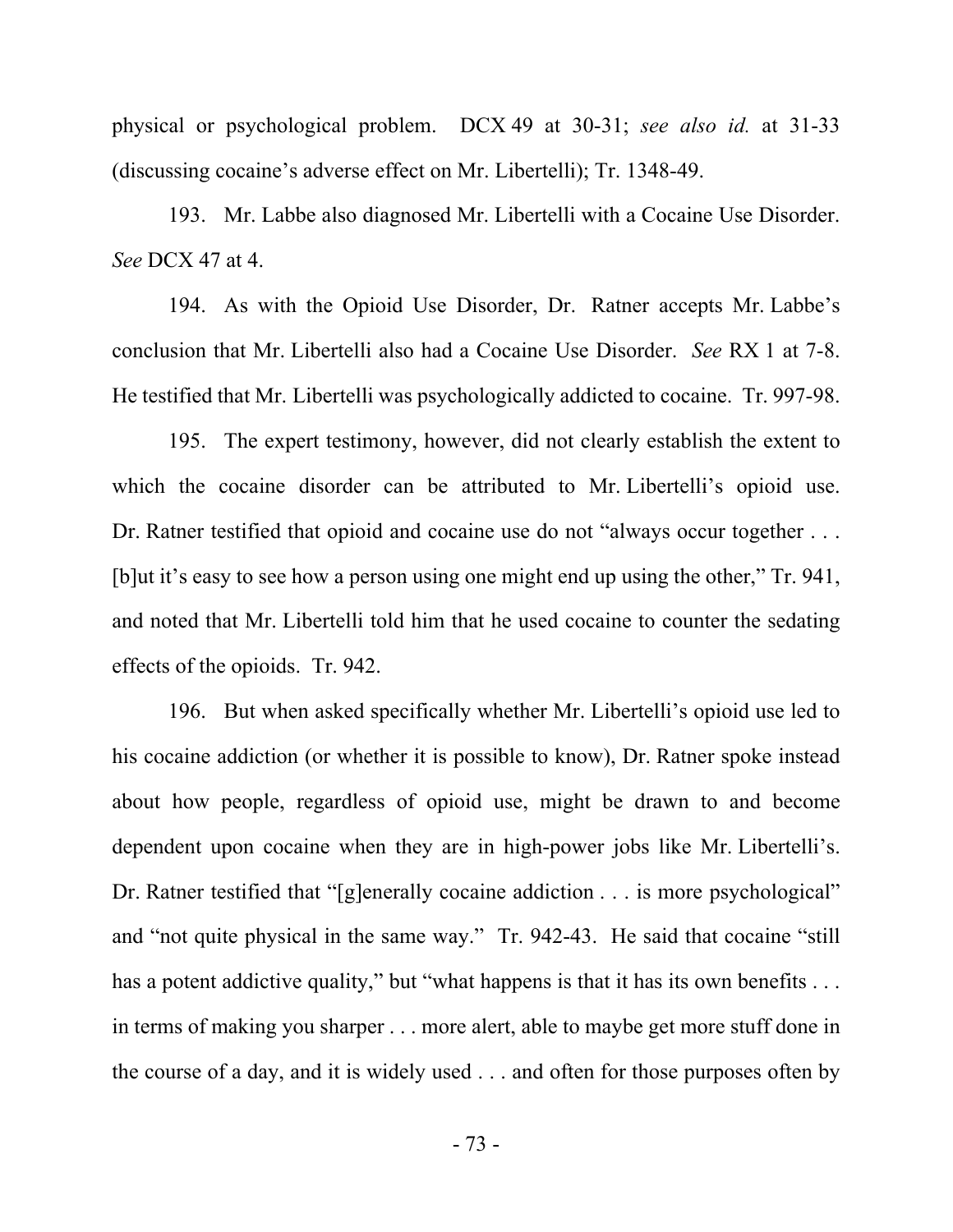people in relatively high-flying professions where they have to accomplish a lot, they have to perform. And so the appeal of that, particularly if you're in the kind of job that demands a lot from you, I think is pretty clear." Tr. 943. He added that marijuana could also be psychologically addictive and used as a way of obtaining anxiety control. Tr. 943-44.

197. This testimony does not actually say there was a connection between Mr. Libertelli's opioid and cocaine (or marijuana) use. At best, it suggests that while (given the fact that he had a high-powered job and some type of predisposition to drug use) it is not surprising that Mr. Libertelli might use cocaine regardless, it is especially unsurprising, given that he was addicted to sedating opioids.

198. **Mood Disorders.** Dr. Shugarman concludes that Mr. Libertelli appears to have a history of a DSM-5 diagnosis of Other Specified Trauma- and Stressor-Related Disorder (F43.8) between November 2016 and mid-2020, with possible periods of time when this was in remission. Tr. 1265-66; DCX 49 at 57, 63-64. Dr. Kirsch opined that Mr. Libertelli has had periodic depression, anxiety, anger and trauma issues. Tr. 1141-46.

199. Dr. Shugarman agrees with Dr. Kirsch's diagnosis, but also believes that Mr. Libertelli's substance use and conditions "played a substantial role in his mood-related symptoms, at least during the periods of time when he was definitely still using illicit forms of opioids." DCX 49 at 57-58. As he put it, "[i]n the context of all known sources of information, it appears that Mr. Libertelli developed clinically significant depressive symptoms in late 2016 in the context of struggling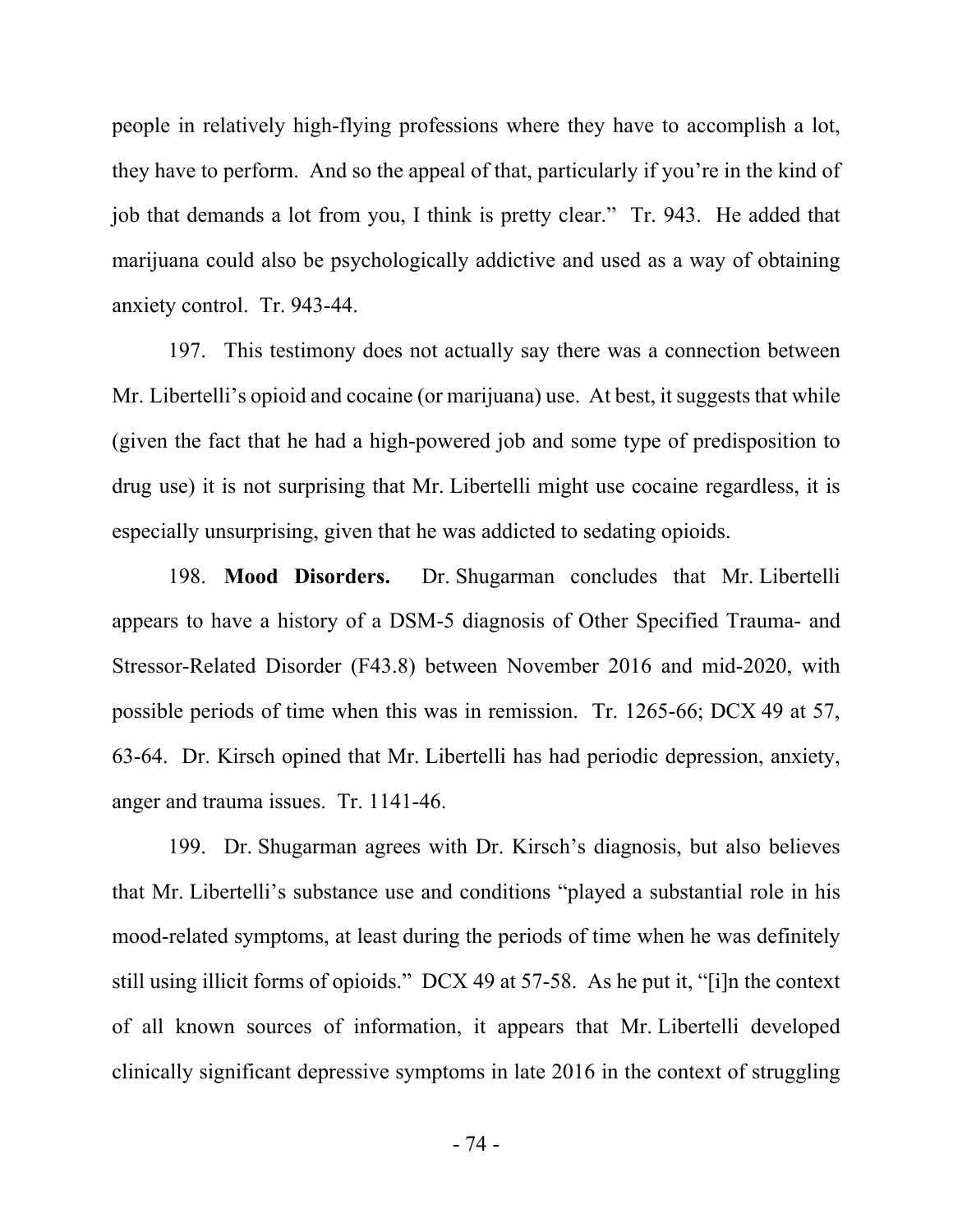with his addiction, the loss of his marriage, and a bitter custody battle at the time," and "[t]here is no indication that Mr. Libertelli has experienced any further symptoms of this condition since mid-2020, and [a]s such, this condition appears to have been resolved since that time." *Id.* at 64.

200. Dr. Shugarman's report also supports the conclusion that Mr. Libertelli's mood swings and irresponsible conduct developed in connection with his opioid use. He reports that Ms. Noguchi said she has no awareness of any mental health or behavioral problems before they were married (in July 2008) and apart from mood lability (changeability), anger and sleep-related problems first observed when she became aware of substance-abuse problems in 2013, she denied ever seeing him depressed or having non-substance/non-personality related mental health conditions. DCX 49 at 38-39.

201. **Personality Disorder.** As noted above, Mr. Labbe also diagnosed Mr. Libertelli with an Opioid Use Disorder, Severe and Cocaine Use Disorder, Moderate. *See* DCX 47 at 4. But Mr. Labbe believes that Mr. Libertelli also has a Narcissistic Personality Disorder. *Id.*; Tr. 636. He asserts that Mr. Libertelli had a sense that he was "special and unique," required "excessive admiration," had a "sense of entitlement," a "general lack of empathy, and was somewhat haughty at times." Tr. 636-67. He suggests that Mr. Libertelli may have used drugs as a secondary condition to mitigate the rage his Narcissistic Personality Disorder caused when he felt violated in some way. Tr. 643-44.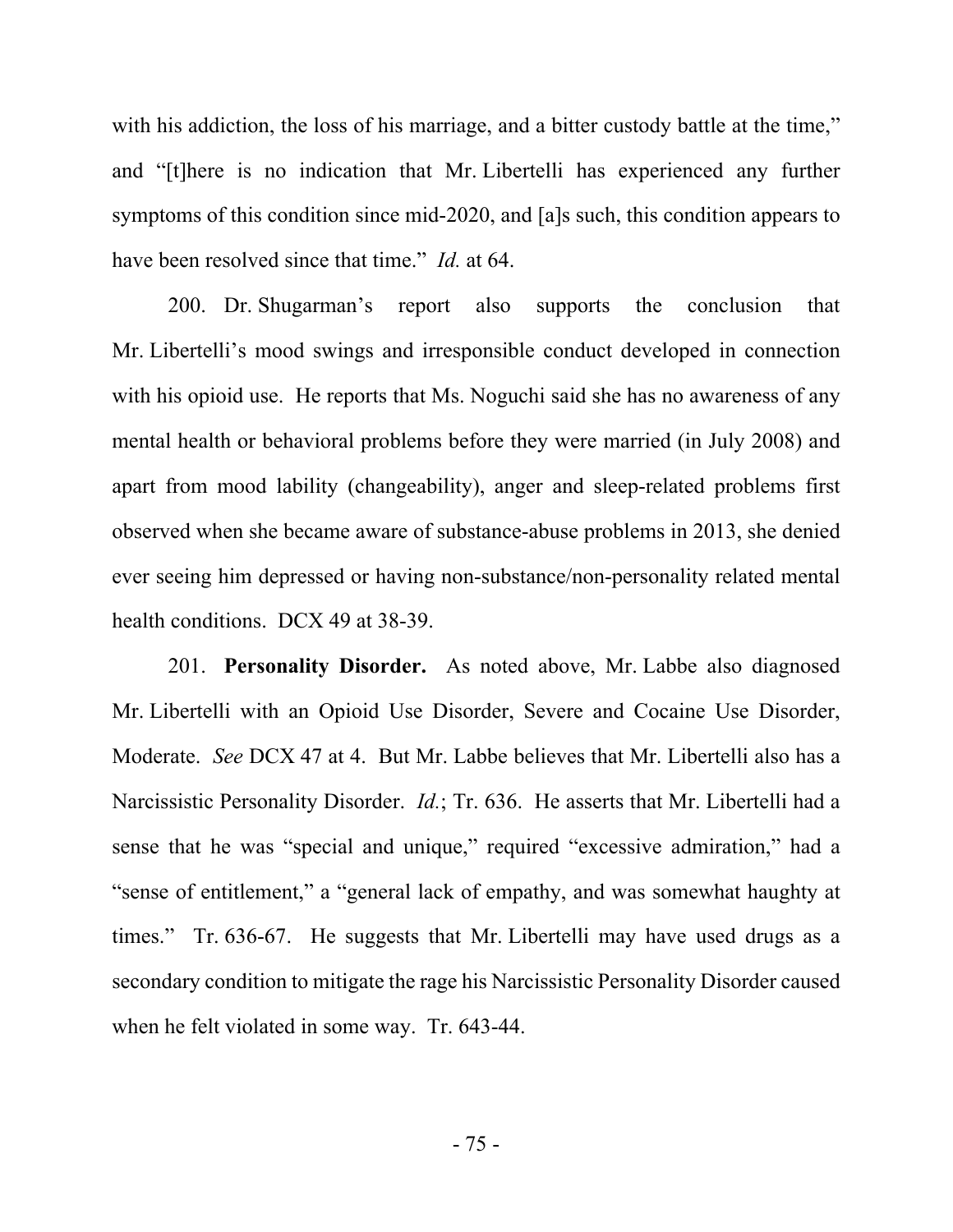202. To the extent that the issue of whether Mr. Libertelli has a Personality Disorder is relevant, professionals called by both sides expressly disagree with the diagnosis, *see* DCX 49 at 43, 58; Tr. 1345-46 (Dr. Shugarman – concluding that such a disorder would have manifested itself much sooner if it existed); Tr. 1146-50 (Dr. Kirsch – urging that Mr. Libertelli displays a capacity for empathy that is inconsistent with the diagnosis), and the evidence as a whole does not support a finding that he has a Narcissistic Personality Disorder.<sup>11</sup> However, one event associated with Mr. Labbe's opinion is significant to the question of Mr. Libertelli's rehabilitation. Mr. Labbe originally provided his report attributing Mr. Libertelli's conduct to a primary Narcissistic Personality Disorder in response to a December 2, 2020 request from Mr. Libertelli's then counsel in the disciplinary proceeding, Stanley Reid. Tr. 650-51, 668-69.

203. On December 28, 2020, after receiving Mr. Labbe's letter, Mr. Libertelli sent Mr. Labbe an email that read:

I say this in the most professional sense of the words: fuck you. This will end my career and law license. Just wanted you to know. And yes, I do not believe it was my behavior and choices that will end my law career. I believe it will be pathologizing exhibits like this.

DCX 65 at 1; *see also* Tr. 665.

<sup>&</sup>lt;sup>11</sup> Disciplinary Counsel does not seem to say that Mr. Libertelli has a Personality Disorder *per se*, but suggests, that Mr. Libertelli's "anger, erratic moods, and his treatment of others," is due to narcissistic tendencies that Mr. Libertelli "had and has." ODC Reply at 13 n.4. The weight of the evidence, however, contradicts this suggestion. As Dr. Shugarman notes, the evidence is that he exhibited this anger and erratic moods *after* he became an addict, DCX 49 at 43, which undermines the premise that the anger and moods were innate to his personality.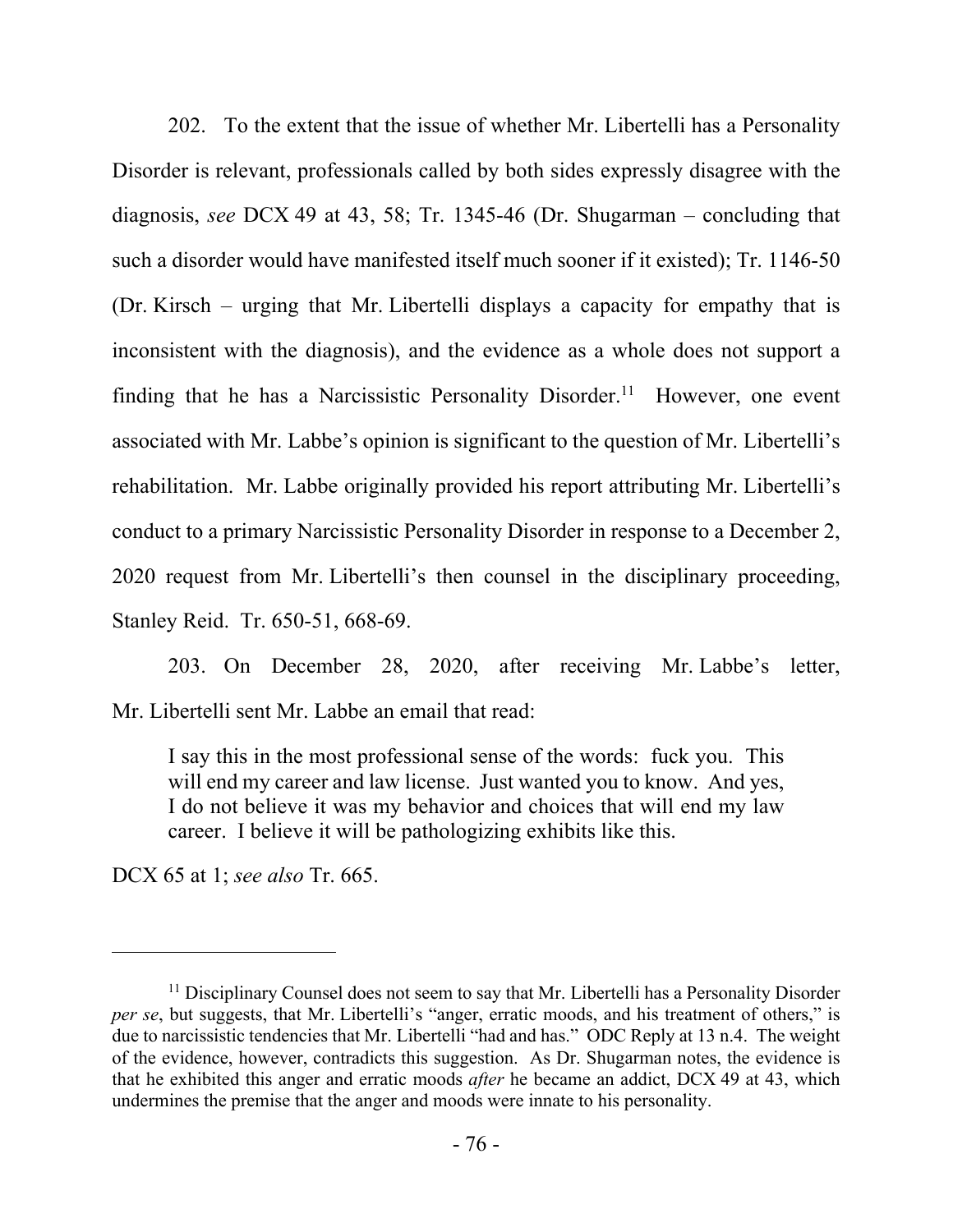#### **Relationship between Mr. Libertelli's Substance Abuse Disorders and His Conduct**

204. There are two points of agreement on the effect of Mr. Libertelli's drug addiction on his conduct. First, Mr. Libertelli himself and all of the experts who testified on the point agree that, when Mr. Libertelli falsified documents and lied to the Court, he was not acting from intoxication or unaware of what he was doing: he was both capable of knowing and, in fact knew, that what he was doing was wrong. *See, e.g.*, DCX 19 Tr. at 160-61; Tr. 184-85 (Libertelli); RX 1 at 8 (Ratner); Tr. 1275-76 (Shugarman).

205. Second, Mr. Libertelli continued to lie after he stopped using nontherapeutic opioids in January 2018 – in his October 4, 2018 interrogatory answers, his October 15, 2018 deposition and testimony during the November 26-28, 2018 hearing. Mr. Libertelli does not believe the medication in his implant affected his judgment in the way that the illegal opioids had. Tr. 276-78. Neither Mr. Libertelli nor any of his witnesses meaningfully explained how these lies were connected to his prior drug use.

206. As noted above, Mr. Labbe questions whether the underlying problem is the substance abuse or what he believes is a Narcissistic Personality Disorder. He concludes that "[w]hile it is true that addictions will lead individuals to deceive and manipulate, there remains a significant question about Mr. Libertelli's mental health. In other words, who would he be without the substance addictions?" DCX 47 at 4. The diagnosis, in addition to being obviously significant for Mr. Libertelli's mental health, is also significant to his recovery. As Mr. Labbe notes, a personality disorder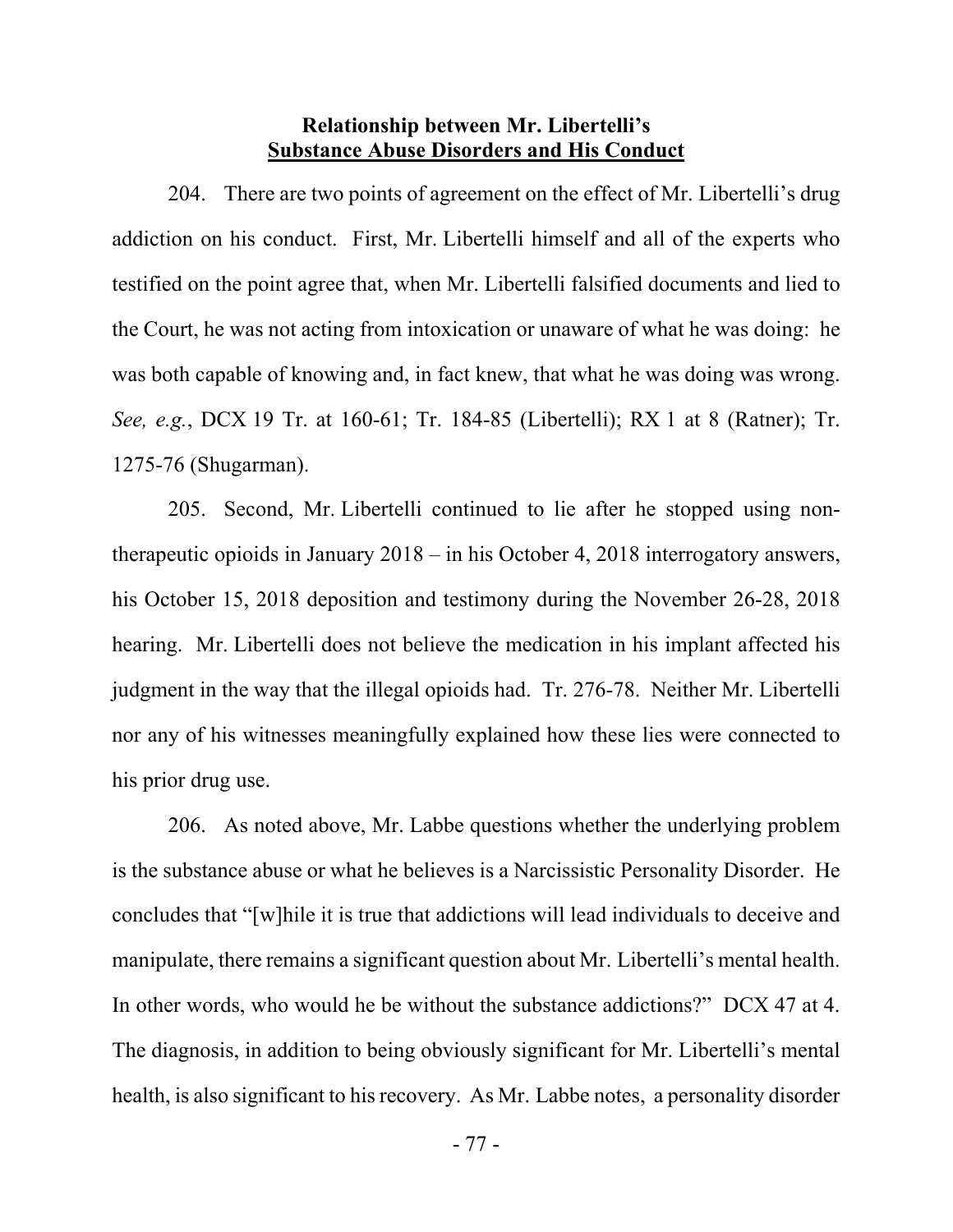of any kind is "more often manageable than it is treatable." Tr. 647. The management involves getting patients to appreciate consequences of their actions. Tr. 647-48.

207. As Mr. Labbe put it, Mr. Libertelli's Narcissistic Personality Disorder, in combination with the opioid or other drug use might possibly "impair his ability to make judgments," but the Narcissistic Personality Disorder "is strong enough that someone might continue the same behaviors without the substance abuse." Tr. 704.

208. Dr. Shugarman, who disagrees with the Narcissistic Personality Disorder diagnosis, nonetheless asserts, that although Mr. Libertelli has an Opioid Use Disorder and a Cocaine Use Disorder, these do not fully explain his conduct.

Dr. Shugarman concludes that

Mr. Libertelli's problematic conduct cannot be attributed solely to the direct intoxicant effects of substances or periods of withdrawal from such. As the majority of his problematic behavior appears to have centered around his drug use, however, it is unclear to me the extent to which he would continue to experience interpersonal difficulties and problems with deceptiveness were he to fully embrace sobriety and refrain from utilizing illicit substances.

DCX 49 at 58.

209. He asserts that Mr. Libertelli

has exhibited a persistent pattern over the last decade-plus (which coincides with his substance-related problems) of blaming others for his conduct and adverse consequences that he has experienced from such, exhibiting entitled behavior, engaging in deceptive behavior concerning his substance use, and engaging with certain individuals (*e.g.*, Ms. Chen and his former court supervisor, Ms. McGrath) in a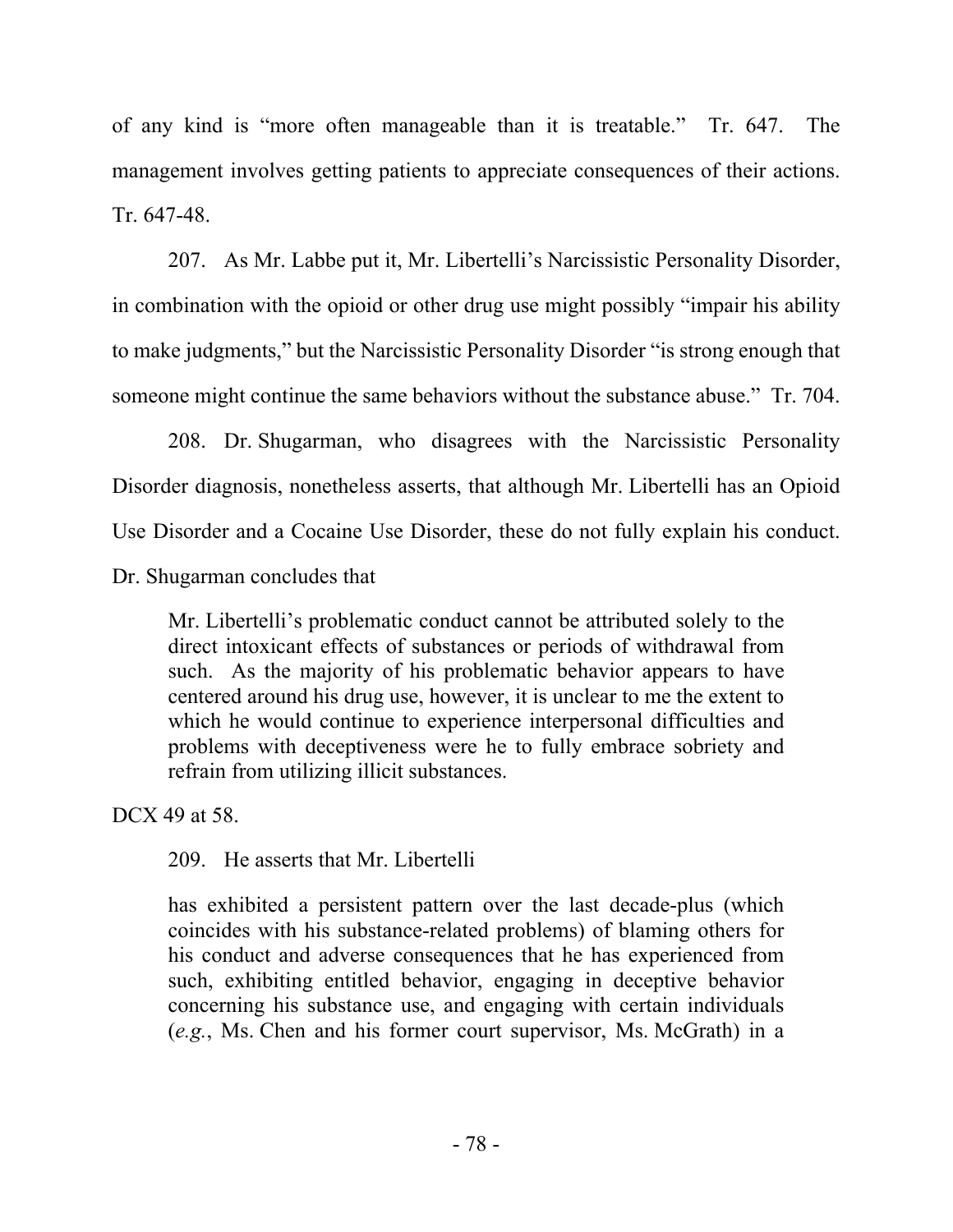manner causing them to fear retaliation from him were they to speak to me.

#### DCX 49 at 58; Tr. 1217-18, 1220-21.

210. Dr. Ratner testified that he perceives Mr. Libertelli's conduct to be "an issue of judgment and did the medication or the medication in combination with each other and also with his preexisting personality cause him to have the kind of bad judgment that would not have occurred had he not been involved with the substances." Tr. 950. Assessed in that way, he concludes that just as someone using cocaine might "fly into a rage," Mr. Libertelli's drug use caused him to have a "distorted view of the utility of doing some of these things, of even the propriety of them or of the overall usefulness . . . whether is this a bad thing, am I only doing this to achieve a certain positive end." Tr. 951. The drugs cause people "to sort of maybe jump to conclusions and not think about all of the negative reasons why some of these conclusions ought not to be jumped to or actions might not be taken." *Id.*

211. Dr. Ratner also suggests that before Mr. Libertelli stopped using nonprescription opioids in January 2018, it is "possible" that the opioids "might actually act as something of a [brake] on the use of the cocaine," but

[o]nce he got into a position where he did not have the benefits of the [opioids], such that they are, then in a sense I think maybe the cocaine kind of ruled the roost . . . and caused him to be more inclined to find these really bad solutions to things and somehow think that he could do it and could get away with it and make it happen.

Tr. 953-54.

212. In his report, Dr. Ratner also frames his opinion about judgment as a question of whether Mr. Libertelli would expect to get caught: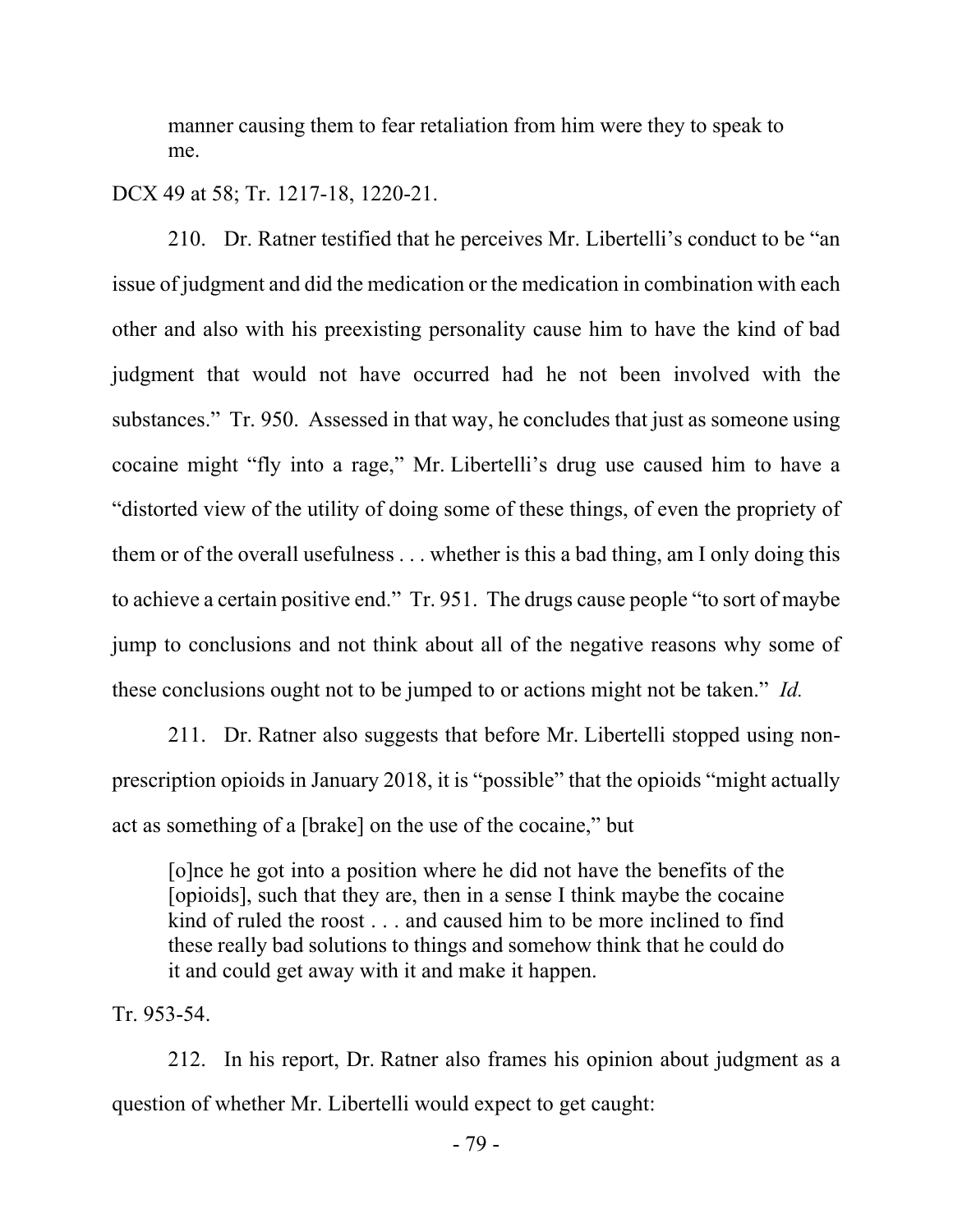[m]ost sensible people, especially a lawyer, would very likely reject [Mr. Libertelli's] course of action out of hand in the correct belief that it would inevitably fail. Yet Mr. Libertelli, despite his intelligence and education, did not do so. This clearly demonstrated a serious error of judgment on his part at the time.

RX 1 at 8. He concluded:

[p]art of this faulty thinking was due to the long[-]term effects of the opiates on him. In addition, part of it, I think, was due to the desperation that he repeated to me time and again that had his actual status come out, he would be farther away than ever from seeing his kids.

*Id.*; *see also* Tr. 989-90.

213. Although Dr. Shugarman agrees that Mr. Libertelli meets the DSM definitions for both a severe Opioid Use Disorder and a Severe Stimulant Use Disorder, Both Cocaine and Amphetamine-Type Substance, DCX 49 at 60-63, he disagrees with Dr. Ratner on several scores.

214. Dr. Shugarman begins by concluding that Mr. Libertelli does not have a recognizable disability. On this point, he notes that "[t]he term 'disabled,' or the associated term 'disability,' has different meanings and definitions in different contexts." DCX 49 at 65. But he does not analyze any definition of disability he attributes to the *Kersey* evaluation. Instead, Dr. Shugarman opines about the definitions of disability in two other contexts – the Americans with Disabilities Act (ADA), and two benefits programs, Social Security Disability Income (SSDI) and Supplemental Security Income (SSI). DCX 49 at 65-67.

215. He concludes that Mr. Libertelli's Opioid Use Disorder does not meet the definition of disability under the ADA because Opioid Use Disorder would be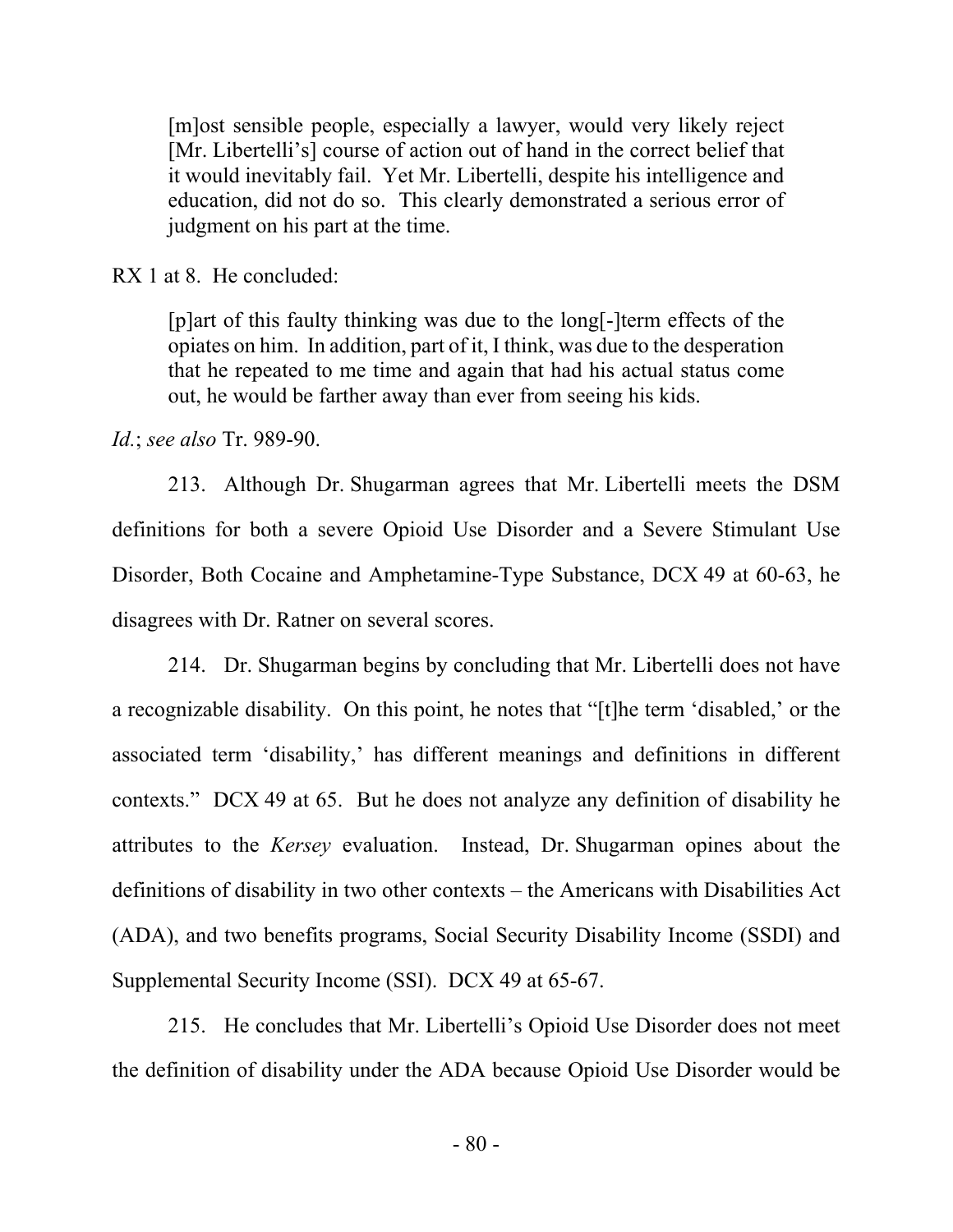"disqualified as constituting a disability under ADA law when an individual is continuing to actively use illicit opioids which, Mr. Libertelli indeed was doing through at least January 2018." DCX 49 at 65. "Furthermore," he asserts, if Mr. Libertelli

has in fact been honest in his consistent representation that he has maintained full sobriety from the use of illicit opioids since January 2018, then there is nothing related to this diagnosis that could have in any way contributed to his deceitful representation to the Court in November 2018 that he was not continuing to utilize illicit substances, when he was in fact continuing to use cocaine.

*Id.* at 65-66.

216. He also concludes that Mr. Libertelli's Opioid Use Disorder does not meet the standard of disability that would be applied to benefit applicants under SSDI and SSI because

while his Opioid Use Disorder may have contributed to his termination from one or more of these positions (the extent to which it did or did not do so is not entirely known), he was not impaired enough . . . so as to be incapable of gaining employment or holding positions that necessitated a high level of productivity for extended periods of time.

DCX 49 at 65-66.

217. Similarly, Dr. Shugarman finds that Mr. Libertelli's Stimulant Use Disorder, which he says, began in the early 2010s and have continued to be present in full form through at least September 2020, and which very likely remain present in full form to date (*e.g.*, rather than being in partial or full remission) are "also disqualified as constituting disabilities under ADA law when an individual is continuing to actively use illicit cocaine or other stimulants, which Mr. Libertelli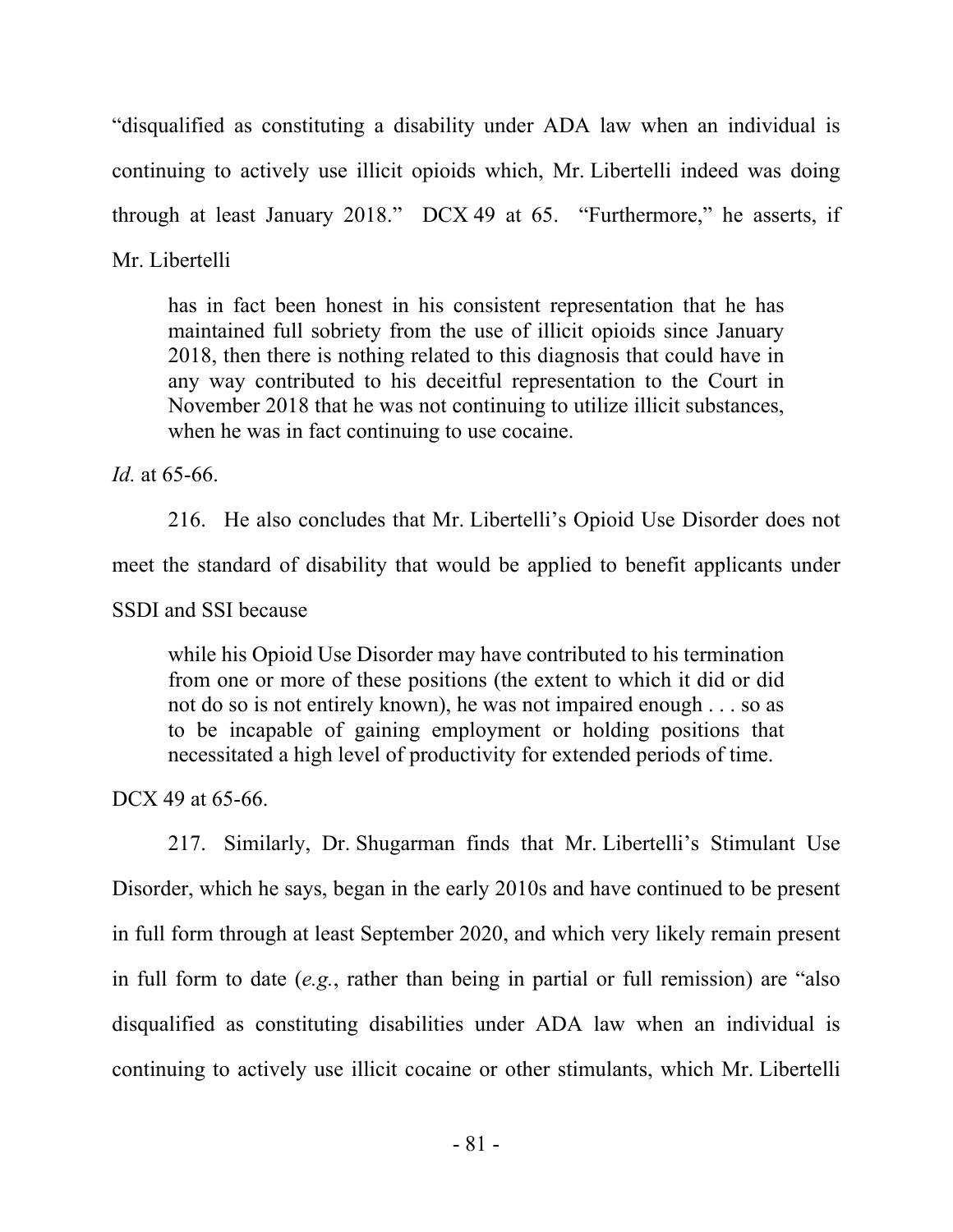was indeed so doing through at least September 2020." DCX 49 at 66. Because of Mr. Libertelli's ability to work, Dr. Shugarman also rejects the conclusion that his Stimulant Use Disorder would constitute a disability for purposes of the SSDI or SSI programs. *Id.* 

218. With respect to both Disorders, Dr. Shugarman concludes that "[a]s such, while Mr. Libertelli undoubtedly experienced numerous adverse effects as a product of his" disorders, "by no definition does he ever appear to have been disabled due to" these conditions. DCX 49 at 66; Tr. 1351.

219. On causation, Dr. Shugarman concludes that because "I have asserted that Mr. Libertelli does not have a disability, and was not disabled, during the period of the misconduct involving the submission of falsified medical and financial records from August 2016 through January 2018, there was no disability that could have substantially caused Mr. Libertelli's misconduct in this regard." DCX 49 at 67.

220. "That said," however, Dr. Shugarman adds:

consideration could be given to the fact that his judgment during the period of misconduct was more likely than not partially compromised during that time period due to his ongoing opioid use and stimulant use disorders, specifically concerning the domains discussed in the preceding paragraph regarding his ongoing use of substances. Additionally, his addictions at that time caused him to experience strong desires to continue to utilize illicit substances (both opioids and cocaine), which, coupled with the desire to avoid experiencing withdrawal symptoms, contributed to his decision to continue utilizing these substances in spite of the known consequences of doing so. Furthermore, he has repeatedly asserted that his desire to maintain regular visitation with his children, as well as to gain greater visitation and custody-related privileges, coupled with his desire to continue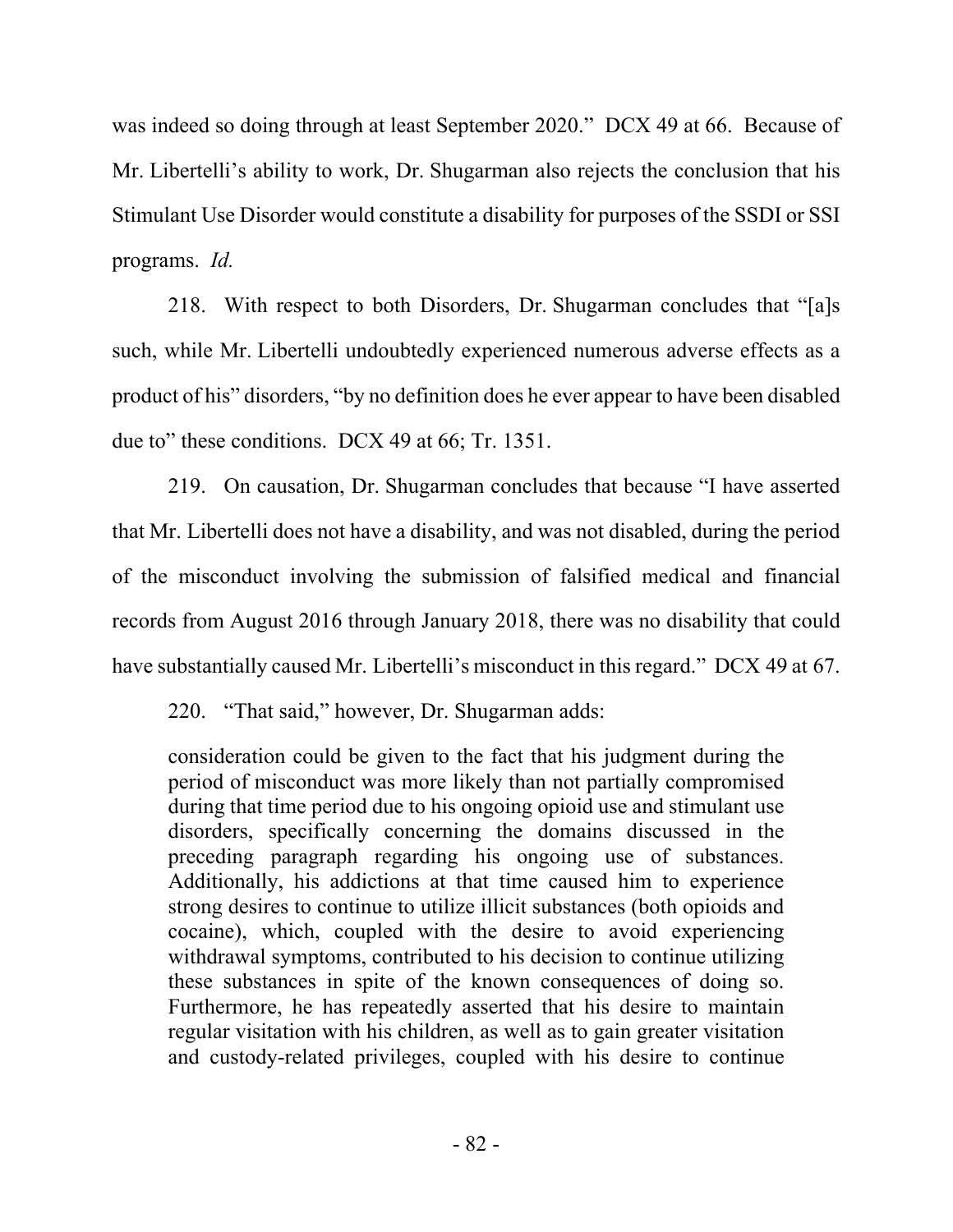utilizing illicit drugs and fear of experiencing withdrawal symptoms, culminated in his decision to falsify data in his custody proceedings.

DCX 49 at 67; Tr. 1352.

221. Much as Dr. Ratner does, Dr. Shugarman reaches two conclusions from these circumstances. First, he concludes that "[t]hese assertions," including that Mr. Libertelli's judgment "was more likely than not partially compromised" "are logical and appear to be genuine rationales for his actions." *Id.* Second, he concludes that Mr. Libertelli knew what he was doing was "improper, unethical, and could potentially result in his disbarment." *Id.*

222. Dr. Shugarman also concludes that Mr. Libertelli has not been rehabilitated from the effects of his addiction. He does not believe that it is clear that Mr. Libertelli is not using cocaine or will not use it; believes that Mr. Libertelli should be working with a substance abuse professional; cites the fact that Mr. Libertelli is not attending Alcoholics Anonymous (AA) or Narcotics Anonymous (NA) meetings, has had, what he calls "very limited drug screening results from 2019," and concludes that "[e]ven if his opioid condition[] is in remission, he's still at risk for relapse and he's not receiving adequate services to either detect a relapse or to help prevent . . . a relapse." Tr. 1288-93; DCX 49 at 68-70.

#### **Evaluation of the Expert Testimony**

223. All of the expert testimony had strengths and weaknesses. We found the testimony of Mr. Libertelli's expert, Dr. Ratner, to be fair and evenhanded. Dr. Shugarman does not dispute Dr. Ratner's basic conclusion – that some part of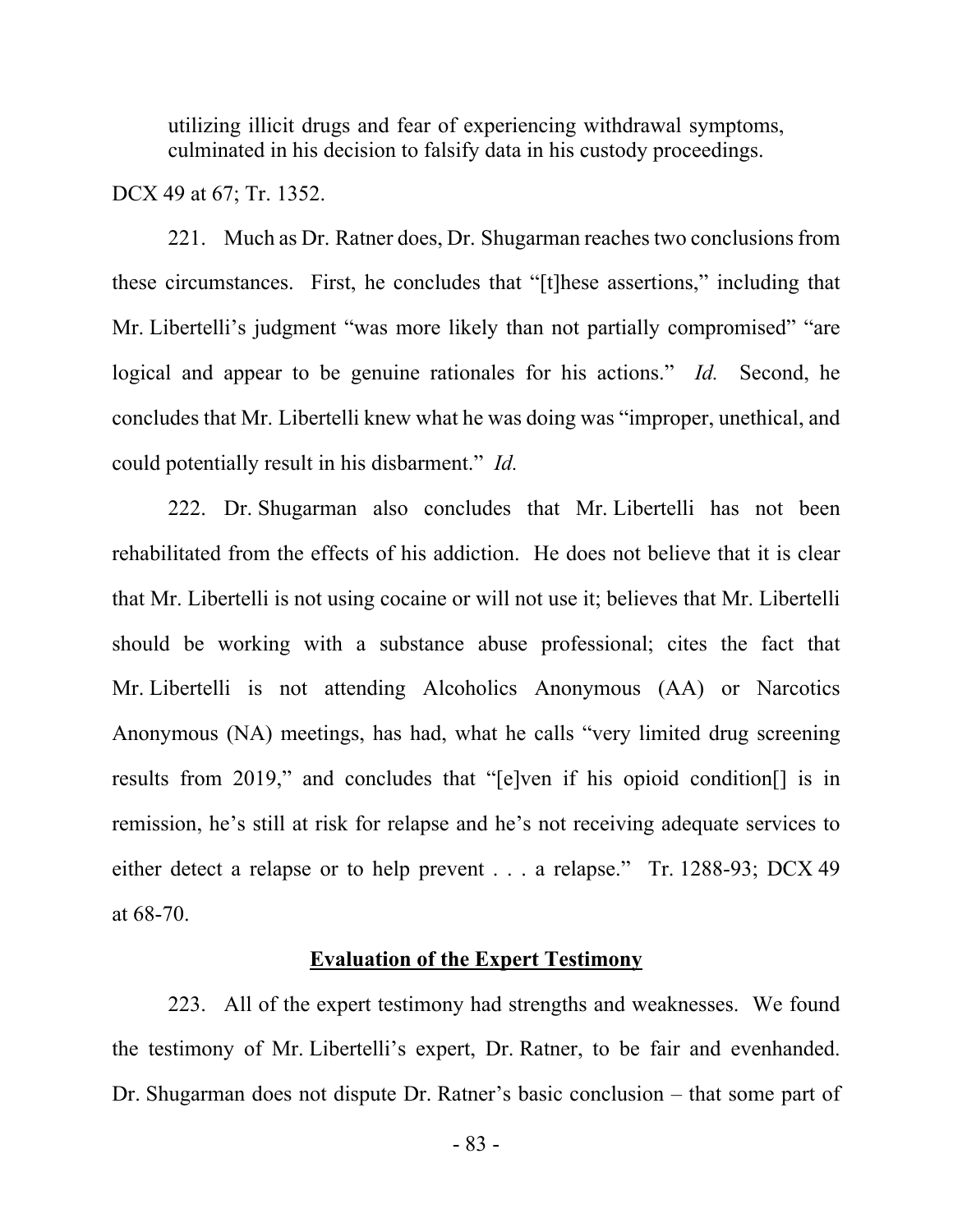the drug use affected Mr. Libertelli's judgment and made him at least less cognizant of his likelihood of getting away with it. In fact, Dr. Shugarman says that the conclusion seems reasonable. DCX 49 at 67; Tr. 1352. This conclusion is also apparently supported by the conclusion Dr. Shugarman quoted to us from Dr. Wood, who testified in the divorce proceeding. *See* DCX 49 at 44 (citing Dr. Wood's report as saying that Mr. Libertelli '"exhibits defects of insight, self-awareness, self-control and judg[]ment commonly seen in individuals with a history of chronic, heavy use of psychoactive substances,"' and "displays a diminished capacity to appreciate important risks associated with his use of opioids and cocaine and a lack of insight into the effects of his use and his repeated attempts to conceal it on his interpersonal relationships"). And it is echoed in Judge Storm's conclusion from other expert testimony about addiction "hijack[ing] normal thoughts." DCX 16 Tr. at 46.

224. However, as explained below, we do not believe that Mr. Ratner's conclusion (if accepted) establishes a *Kersey* defense and find his testimony on some critical points, vague, equivocal and surprisingly uninformed. He appears to have received very limited information: he received a copy of the charges, the Answer, some brief from Mr. Libertelli's counsel, and a small collection of reports, and had five interviews with Mr. Libertelli and a brief conversation with Dr. Kirsch. Tr. 928- 29, 961.

225. As Dr. Ratner put it, "there's a lot that I seem not to know." Tr. 961. He did not know whether Mr. Libertelli's addiction affected his work. *Id.* He thought Mr. Libertelli "was using opi[ods] probably even up to and around the time

- 84 -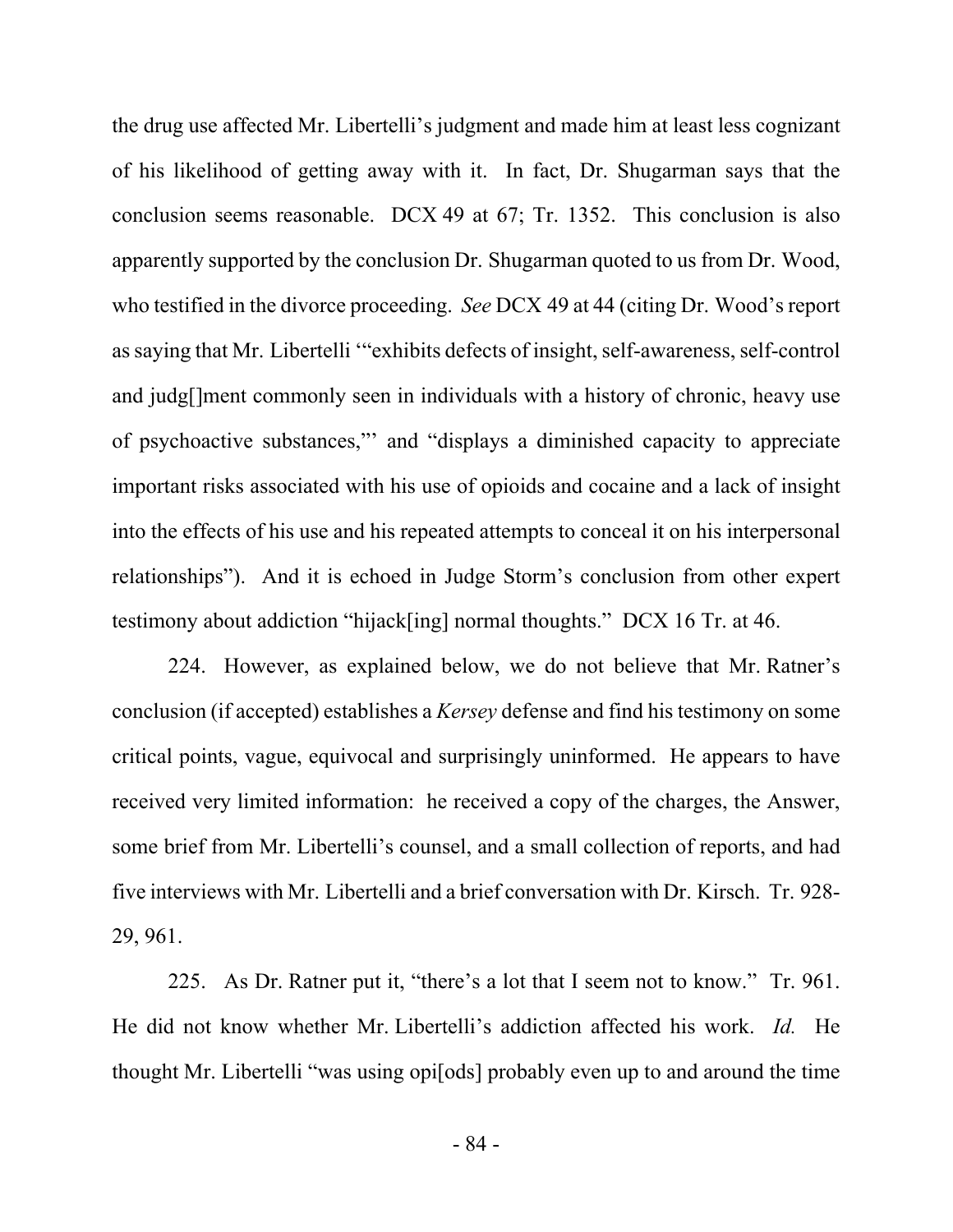of his marriage," in 2008, Tr. 962-63, which is not true by any version of testimony. He thought that Mr. Libertelli was not using cocaine then, Tr. 963, when it appears that he was, at least doing so recreationally. He did not know whether Mr. Libertelli was using marijuana at the time, *id.*, when he clearly was. He was very unclear on when Mr. Libertelli was prescribed opioids and understood that Mr. Libertelli had legally received prescribed opioids during the whole period from 2008 to 2014, Tr. 965-66, which is clearly untrue. He never learned that Mr. Libertelli had bought opioids on the street from 2011 to 2015. Tr. 966-67. He was unclear on how much cocaine Mr. Libertelli was using from 2015 through 2020, Tr. 968, and how much marijuana. Tr. 968.

226. Dr. Ratner was also unfamiliar with the conduct that he was attributing to the drug use. He did not systematically go over Mr. Libertelli's drug tests, Tr. 970-71. He did not know whether Mr. Libertelli had "somehow managed to change numbers" on the drug tests, or how many drug tests were fabricated over what period of time. Tr. 971-72; *see also* Tr. 988 ("I . . . have no clue as to what he did to alter the tests and at what stage he altered it."). He did not know whether Mr. Libertelli altered financial records. Tr. 977.

227. Dr. Ratner also did not know whether after Mr. Libertelli stopped taking opioids, he continued to lie under oath (or continued to take cocaine). Tr. 980-81, 985-86.

228. With all of these limitations on his knowledge, Dr. Ratner's opinion is very limited. He did not say when Mr. Libertelli became an addict to what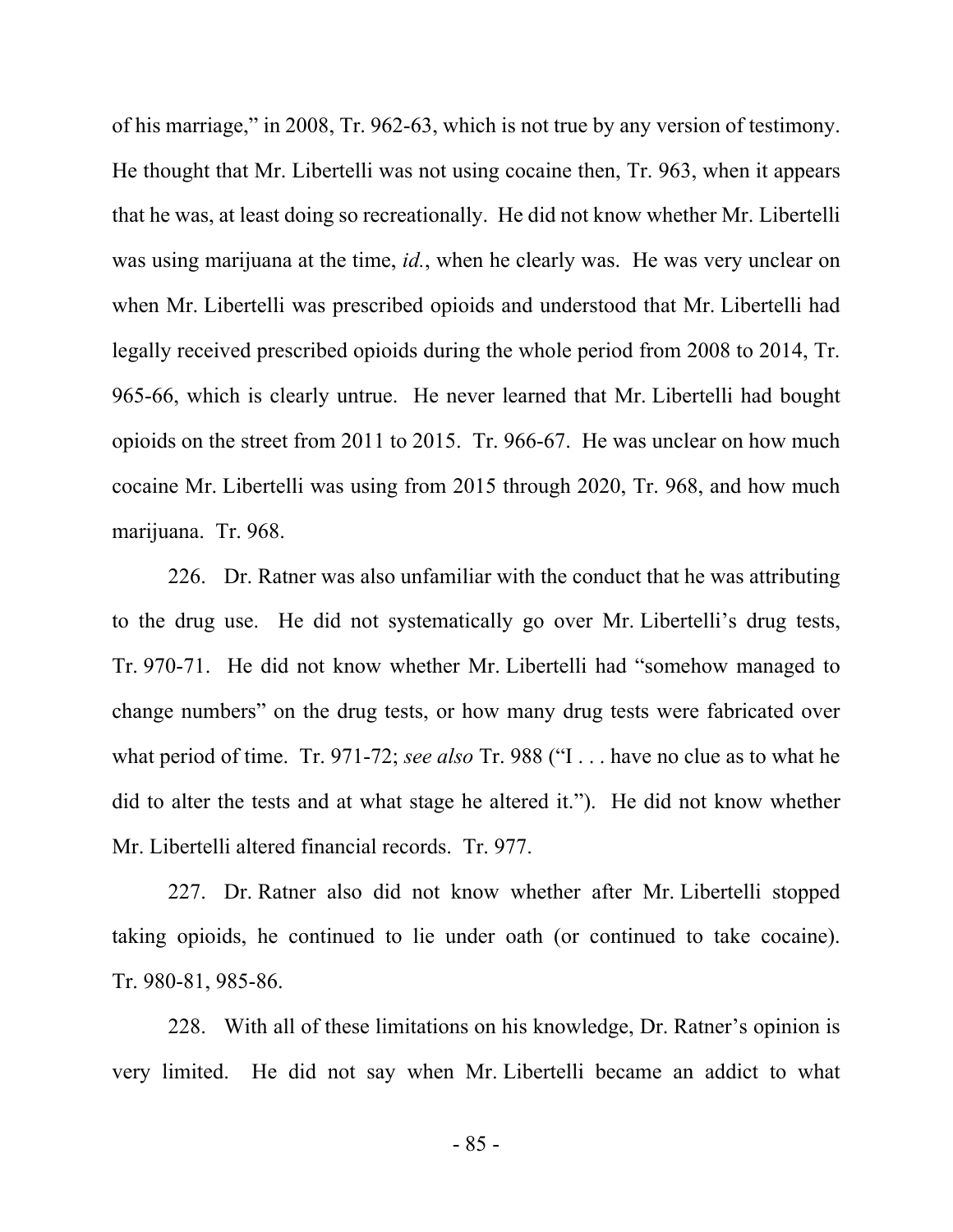substance. He did not say when or how what drug use affected what decisions. He did not say what decisions there were to be affected. As Dr. Ratner put it (in the context of speculating on what it would mean if his drug use affected his work), his overall testimony was "that maybe his functioning kind of fell down as a result of this constant substance use." Tr. 990.

229. Indeed, at some point, Dr. Ratner's opinion becomes almost tautological. He suggests that because any lawyer would be expected to "know[] better" than to engage in Mr. Libertelli's "deviant behavior," it must be that the drugs left him unable to know better. *See* Tr. 1001-02.

230. As Dr. Ratner noted, to decide whether Mr. Libertelli's lying resulted from an Opioid Use Disorder, Dr. Ratner would "have to know a fair amount more about the circumstances and the conditions." Tr. 995; *see also* Tr. 996-97 (noting that he cannot point specifically to the opioid use or the cocaine use, and "[o]f the two I'd say the cocaine use might relate more to the inclination to do this kind of behavior"). When the Hearing Committee asked whether Mr. Libertelli would have responded to the circumstances of his divorce and custody dispute by multiple lies and fabrications if he had not been abusing drugs, Dr. Ratner said that "it's probably a hypothetical basically but I would like to think that the answer to that is yes." Tr. 999; *see also* Tr. 999-1000 (to similar effect).

231. Although Dr. Ratner's report states that he is "persuaded that" Mr. Libertelli "has turned this part of his life around and could no longer consider choices such as these," RX 1 at 8, in questioning from the Hearing Committee, he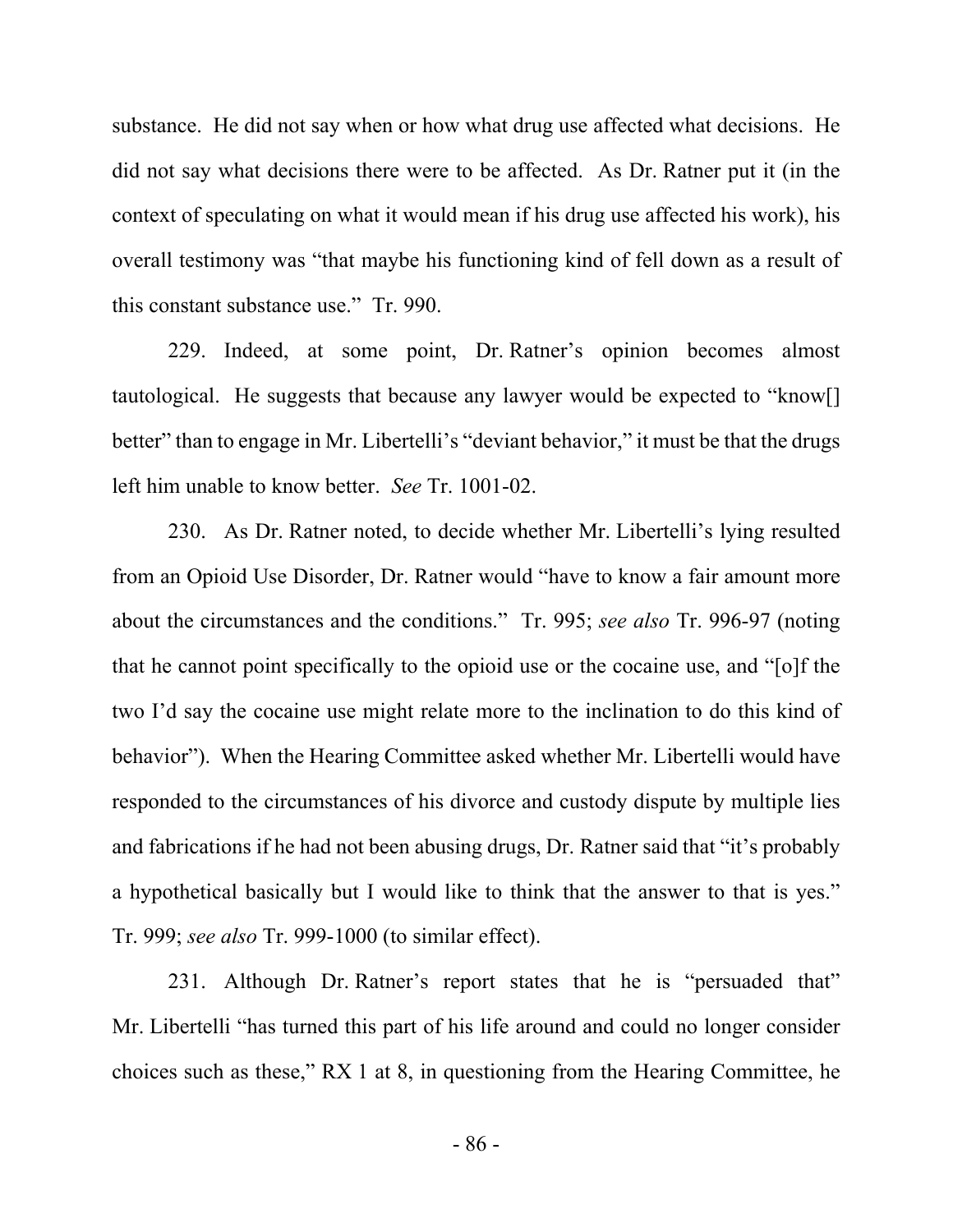acknowledged that Mr. Libertelli "is probably still an addict and that he would have to re[m]ain vigilant, hopefully through treatment, to the possibility that something like that relapse could occur." Tr. 1002.

232. Dr. Kirsch's testimony was thoughtful and balanced and based in much more experience with Mr. Libertelli than Dr. Ratner had. But the testimony also had limitations. Dr. Kirsch is not an addiction specialist. Tr. 1128, 1173, 1192-94. The focus of his work with Mr. Libertelli has been in assisting him to grow emotionally, Tr. 1133, 1193, and not on pinning down facts about Mr. Libertelli's substance abuse. Tr. 1159-60. Thus, for example, Dr. Kirsch knew that Mr. Libertelli became addicted to opioids and "there's been cocaine use," but did not know the specifics of either, Tr. 1150-51, 1177-81, and does not know much about Mr. Libertelli's cocaine use. Tr. 1166. He knew generally that Mr. Libertelli lied about drug use and "covered up a drug test or falsified it," but did not know the details or full extent of the conduct, Tr. 1151-52, and thinks he may have learned about falsifying "just one" test. Tr. 1185-86. He was also not entirely familiar with (or did not recall) what other treatment Mr. Libertelli was receiving. Tr. 1173-75. Accordingly, while his testimony was very generally credible on the points it addresses, it did not address all the *Kersey* elements.

233. By contrast, we found the testimony and report of ODC's expert, Dr. Shugarman, to be extremely thorough and informed by a great number of interviews and review of documents. DCX 49; Tr. 1216-25. But on a number of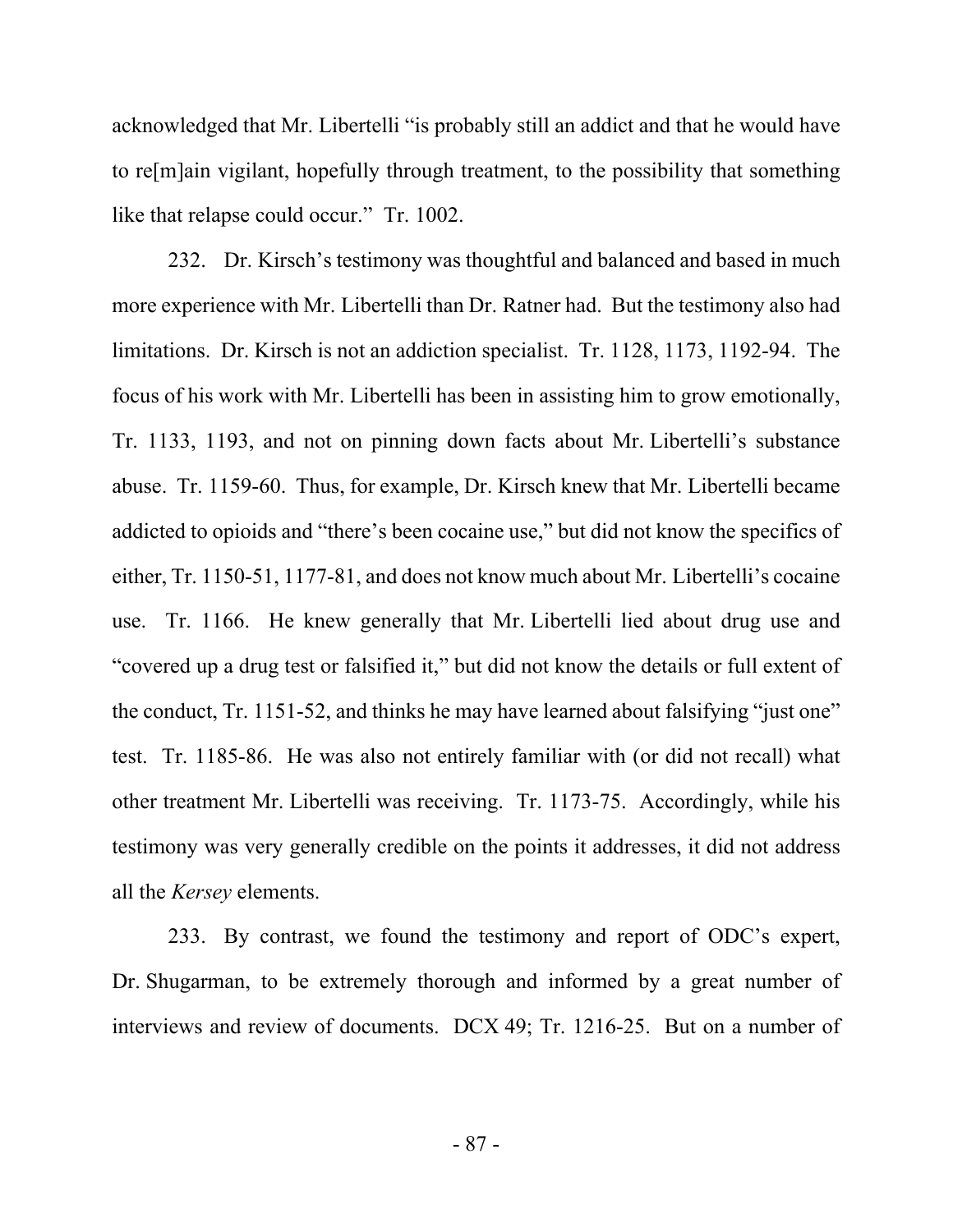points, Dr. Shugarman went beyond providing expertise in psychology to make arguments about fact and law.

234. On the facts, much of Dr. Shugarman's report is directed to summarizing his interviews of witnesses (some of whom did not testify in the disciplinary hearing) and review of documents and transcripts (many of which were not offered in the disciplinary hearing) and expressing views on the evidence. *See, e.g.*, DCX 49 at 5-48; Tr. 1254-55, 1258-59 (expressing opinions about what he knows or does not know to be true or what the sources of evidence are based on his interviews or reviews of the record).

235. Some of his views of evidence rest on multiple-level hearsay. To use one example, Dr. Shugarman relies heavily on testimony and a report (neither of which was offered in the disciplinary hearing) from another expert, Dr. Barbara Wood, who testified in at least one of the hearings in the divorce proceeding. *See*  references on DCX 49 at 5, 7-13, 16-35, 37, 40, 42-44, 50-52, 58; Tr. 1338-42. Among other things, he cites Dr. Wood's report to state that Mr. Libertelli undertook "'numerous, extreme and illegal measures to deceive Ms. Noguchi and her attorneys, various evaluators and the Court as to the nature and extent of his use of psychoactive substances,' with such efforts present from *2008* and persisting through the time of her evaluation." DCX 49 at 44 (emphasis added). In providing his summary, Dr. Shugarman is presenting his understanding of an opinion by Dr. Wood (whose testimony we have had no opportunity to observe), that was, in turn based on what she understood (from other interviews or evidence we have not seen).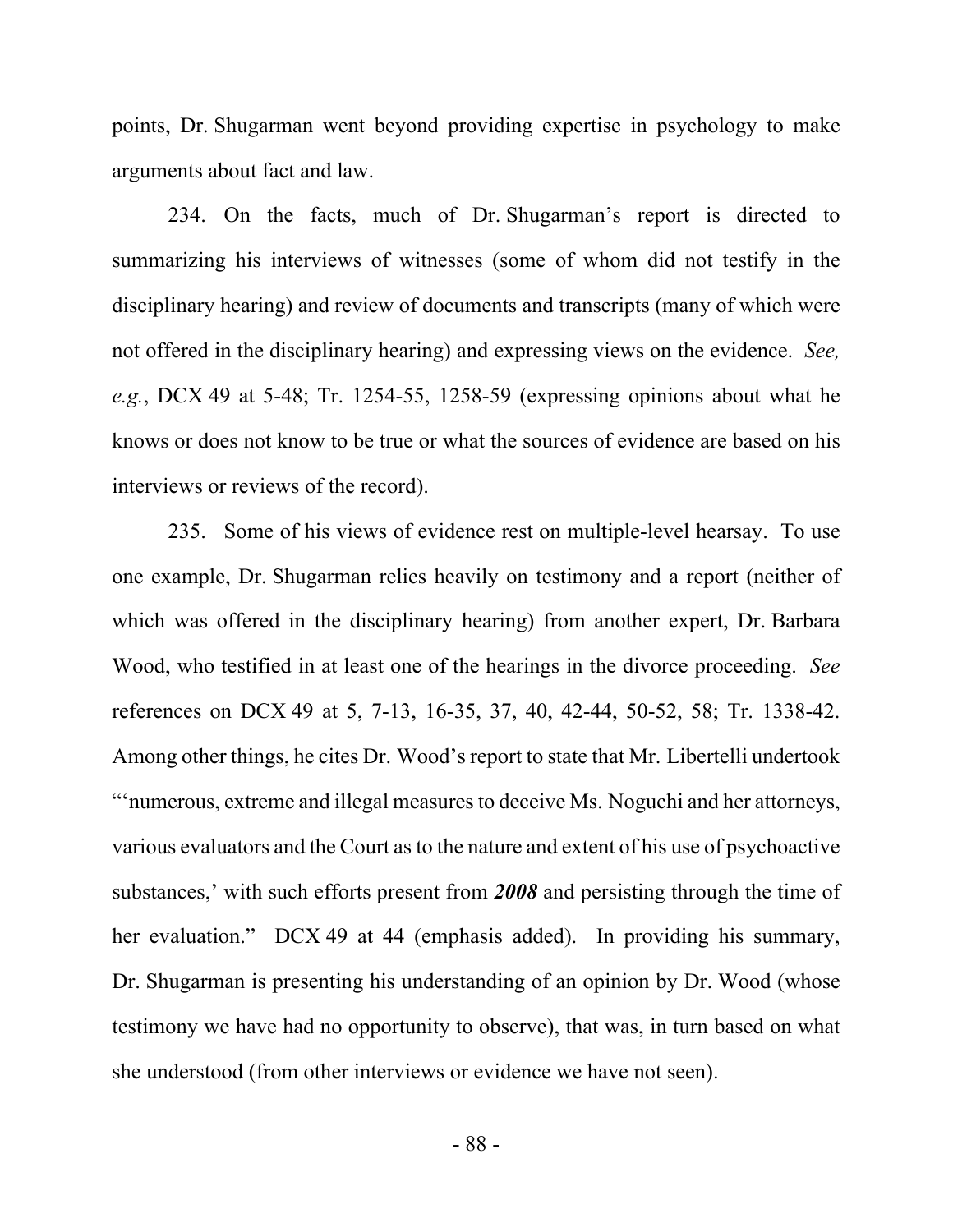236. These multiple levels of interpretation and description can make the evidence extremely unreliable. In our case, for example, Disciplinary Counsel has not charged Mr. Libertelli with (and we have not received any evidence showing) any "extreme or illegal" measures predating 2016. Indeed, Mr. Libertelli could not have been deceiving Ms. Noguchi's attorneys as far back as 2008. That was some six years before the divorce proceeding began.

237. We are particularly reluctant to rely on these summaries because experts are not neutrals. They are paid by one party and there is a natural human tendency to favor versions of facts that support one's own side. For example, Dr. Shugarman discounts very clear statements in interviews from both Mr. Libertelli and Ms. Noguchi that Mr. Libertelli's addiction affected his work, on the theory that he was unable independently to verify them – for example, by asking to see the personnel evaluations that Ms. Noguchi referenced. Tr. 1277, 1288. This conclusion that the effect is "unproven" tends to favor ODC's theory that the addiction cannot be said to be the cause of Mr. Libertelli's conduct.

238. But when Dr. Shugarman receives conflicting statements – one from Mr. Libertelli saying that Ms. Chen owed him money and another from Dr. Kirsch that "Mr. Libertelli actually owed Ms. Chen a substantial amount of money," he does not suggest any need to verify the facts. He credits Dr. Kirsch's third-hand understanding of a situation he never observed as being what is true "in fact," and concludes that, therefore, Mr. Libertelli's version is wrong. Tr. 1262. The version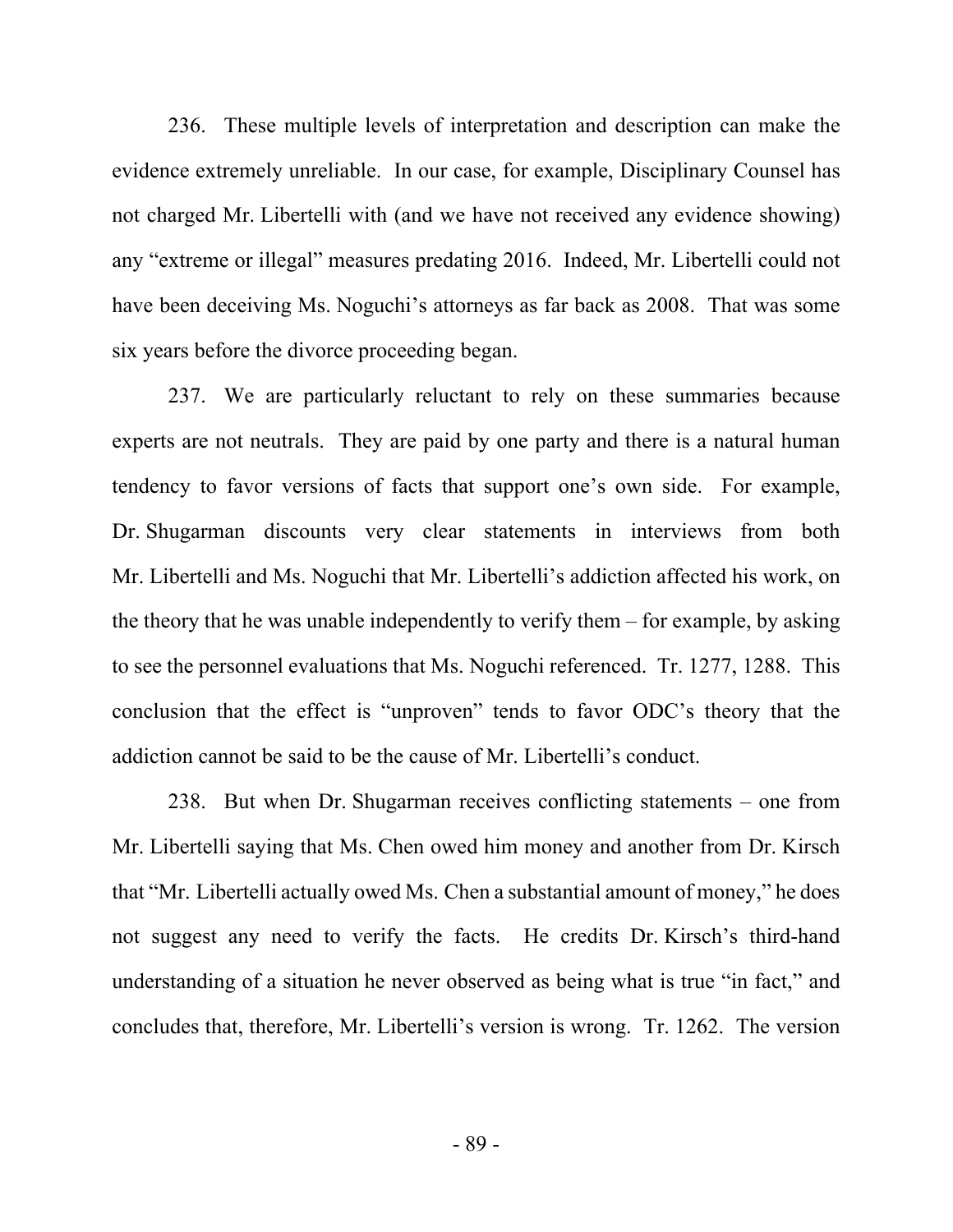Dr. Shugarman adopts tends to support ODC's theory that Mr. Libertelli lies and cannot be trusted.

239. Similarly, Dr. Shugarman asserts that positive drug testing for cocaine from October 2020 makes "patently false" Mr. Libertelli's statement in his interviews months later that Mr. Libertelli had stopped using other substances in September 2020. Tr. 1283-84. He does not mention the possibility that Mr. Libertelli could have misremembered the month. But Dr. Shugarman discounts several negative drug tests for opioid use, by saying that the tests merely "increase[] the likelihood that, at those times, he actually wasn't using," and asserts that "there isn't substantial corroborating evidence of his non-utilization of opioids." Tr. 1291- 92. This is not a balanced assessment of the evidence. It is advocacy. *See also, e.g.*, Tr. 1298-1303 & RX 15 (notes of talking points that Dr. Shugarman consulted during his testimony); Tr. 1134-35 (Dr. Kirsch expressing a similar concern about Dr. Shugarman based on the way in which Dr. Shugarman interviewed him); ODC Br. PFF10 (citing Dr. Shugarman's testimony, Tr. 1242, 1285, as if it were proof that Mr. Libertelli "falsely represented" when he began to purchase opioids).

240. This does not mean that everything Dr. Shugarman states about the facts is incorrect. (For example, as we noted above, we credit Judge Storm's conclusion that Mr. Libertelli made many conflicting statements about the supposed debt between himself and Ms. Chen.) But it does mean that Dr. Shugarman's findings by themselves cannot fairly be used to establish what the facts are. To the extent he relates statements Mr. Libertelli made to him, those are statements of a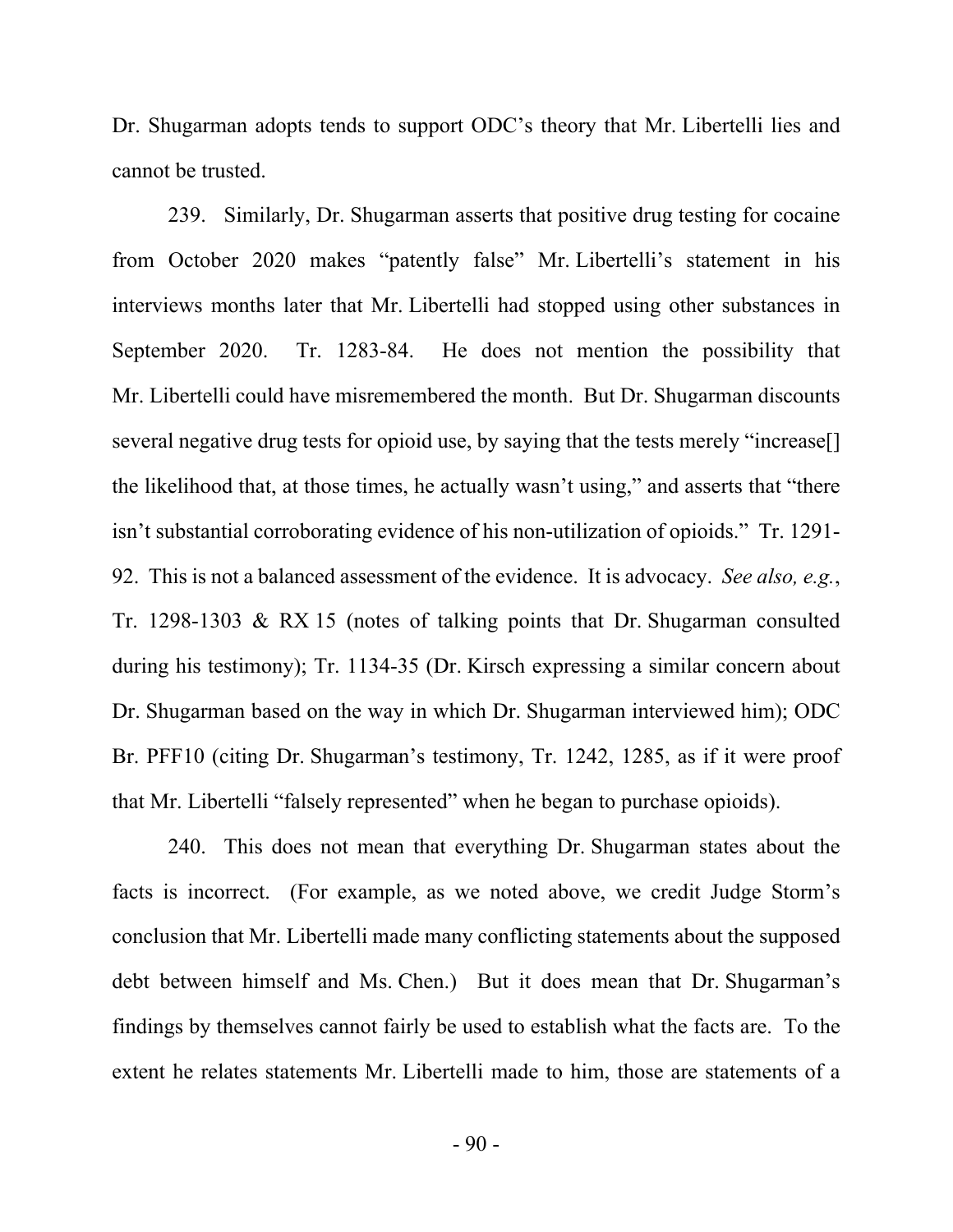party opponent and would be admissible even in a court proceeding. We also view Mr. Libertelli's failure to offer evidence contradicting the serious assertion that he intimidated Ms. Chen and Mr. McGrath as an admission by silence. To the extent Dr. Shugarman relies on the fact that Dr. Wood reached similar conclusions, we have considered that as corroborative of his psychiatric opinion. But we do not find credible as affirmative evidence Dr. Shugarman's summary of facts that we have otherwise been unable to verify through evidence presented to us.

241. We also cannot accept some of Dr. Shugarman's conclusions because they are based not on his expertise in psychology, but on his perception of law. Dr. Shugarman's assumes that the only possible definitions of "disability" are ones used for purposes of receiving SSDI or SSI benefits or ADA protection and that, if Mr. Libertelli's disability does not meet the definition used for those programs there is "no definition" by which he could "ever appear to have been disabled due to" his conditions. DCX 49 at 66. Those are not psychiatric opinions. They are legal conclusions. And as statements of law, they are not correct.

242. As Dr. Shugarman notes, *id.*, "disability" has different definitions in different contexts. This is true because the inquiries have different purposes. The definitions of "disability" under the ADA as opposed to the two benefits statutes (SSDI and SSI) reflect purposes so different that in some sense, they refer to opposite situations. The ADA is a civil rights law that identifies situations in which individuals face unlawful discrimination because of what could be said to be a "disability." One of the ADA's main purposes is to protect people who *can* work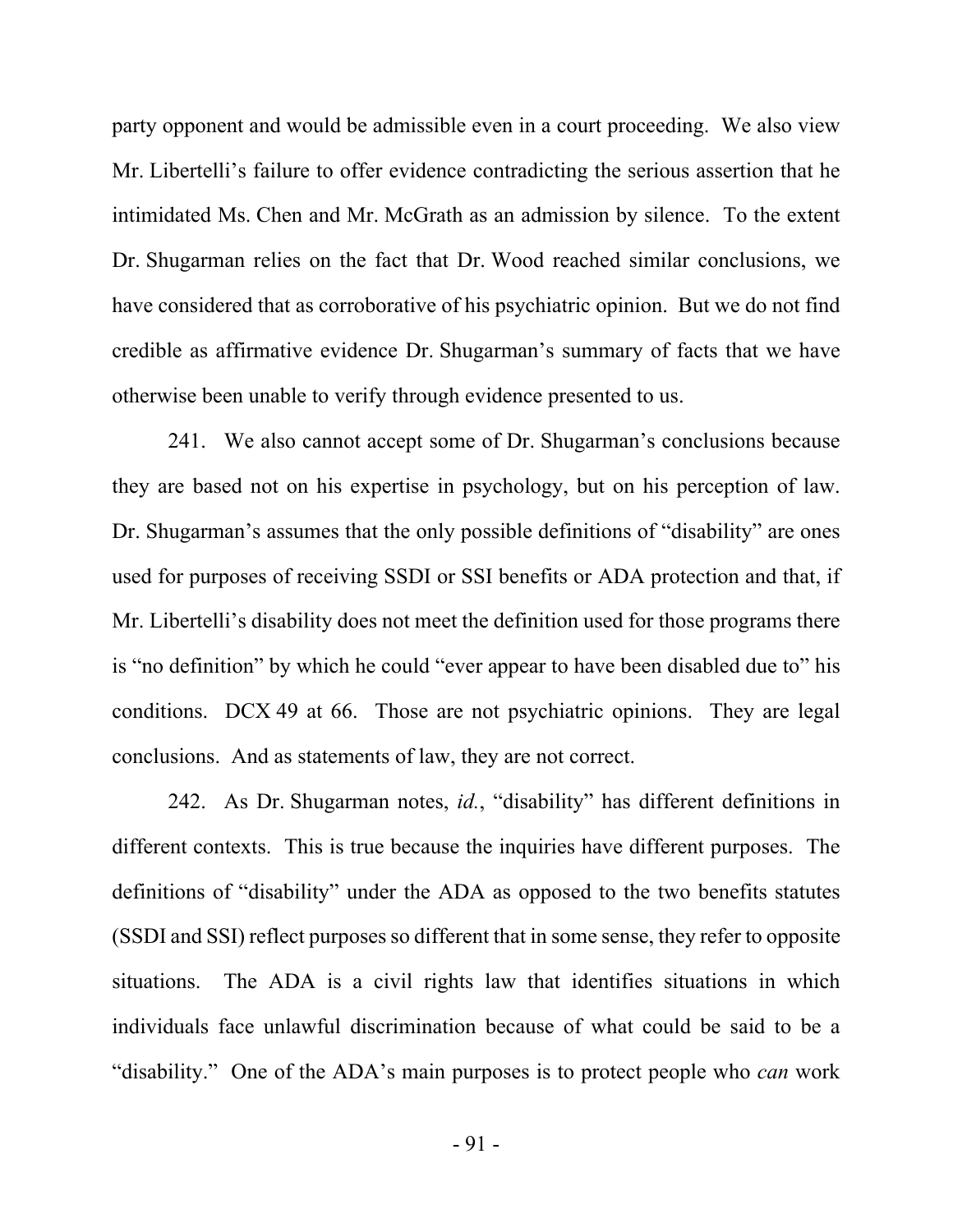and are denied employment unfairly because a "disability" should *not* prevent them from working. Accordingly, in the ADA, "disability" is a legal (not a medical) term that refers to someone who has a physical or mental impairment that substantially limits one or more major life activities – regardless of whether disability played a role in some improper conduct.<sup>12</sup>

243. The two benefits statutes (SSDI and SSI) use the term "disability" to define (and significantly limit) eligibility. As the name reflects, SSDI is a disability insurance program. It addresses a situation not covered by the pension portion of Social Security by providing additional benefits to people who have worked in the past (and made FICA payments into the social security system), but now cannot work because they have become "disabled." SSI is a public assistance program created to provide payments to individuals who are unable to support themselves. It applies *only* to people whose limited resources prevent them meeting needs and whose disability leaves them unable otherwise to earn that money.

244. Because under both SSDI and SSI, eligible applicants must be "disabled" in the sense of unable otherwise to earn real income, the law defines disability (for those who are not blind) as the "*inability* to engage in any substantial gainful activity by reason of any medically determinable physical or mental impairment which can be expected to result in death or which has lasted or can be

<sup>12</sup> *See* https://adata.org/faq/what-definition-disability-under-

ada#:~:text=It%20is%20important%20to%20remember,rather%20than%20a%20medical%20on e.&text=The%20ADA%20defines%20a%20person,or%20more%20major%20life%20activity.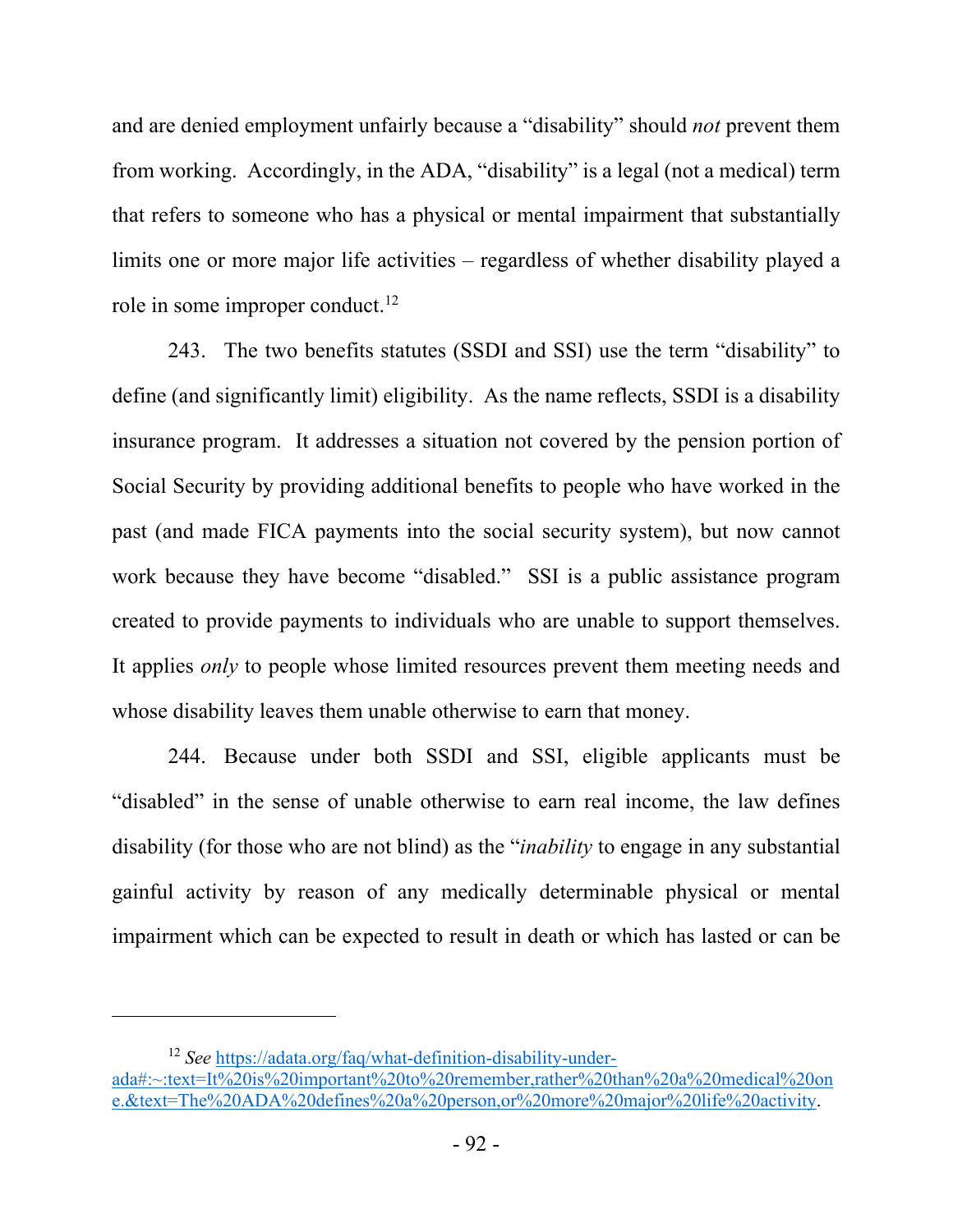expected to last for a continuous period of not less than 12 months." 42 U.S.C. §§ 416(i), 426(a); 20 C.F.R. §§ 416.905, 404.1505 (emphasis added). Thus, people who would be able to demonstrate an ability to perform employment for purposes of an ADA employment claim would *not* be disabled for purposes of these benefit programs.

245. As explained below in greater detail, the purposes of analyzing whether someone is "disabled" for *Kersey* purposes, is different from either of these purposes. The issue for *Kersey* is not whether someone is a victim of discrimination or can earn money at some job. It is whether someone's condition justifies mitigating the sanction that would otherwise apply to a Rule violation.

246. This error of law in Dr. Shugarman's analysis of disability also affects to some extent his conclusion on causation. Dr. Shugarman concludes that, because Mr. Libertelli was not (in his view), disabled under ADA or SSDI/SSI standards, that disability could not be the cause of his wrongdoing. DCX 49 at 67. And as we do not agree with his premise that *Kersey* defines disability in the same way as these statutes, we cannot agree that an inability to meet the standards those statutes impose means that there is no disability that could have caused Mr. Libertelli's misconduct.

247. As we also discuss below, this does not make all of Dr. Shugarman's analysis irrelevant to our conclusions. His point that some of Mr. Libertelli's conduct post-dated his use of non-therapeutic opioids, is relevant to that analysis,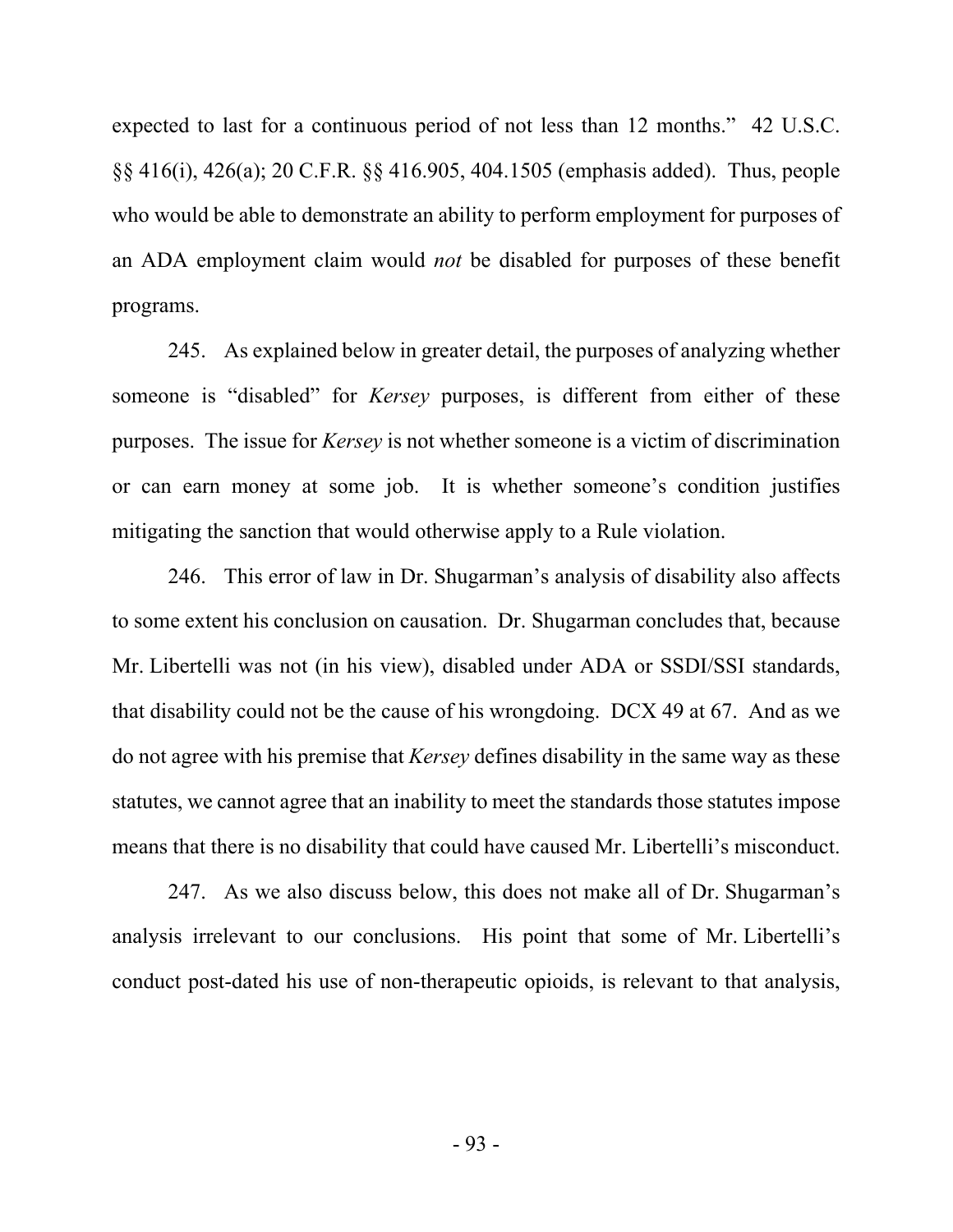and we also consider his independent analysis of causation and rehabilitation to be within his expertise.<sup>13</sup>

248. But Dr. Shugarman's opinion of what the legal requirements for asserting an ADA claim or receiving SSDI or SSI benefits is not relevant to any portion of that analysis. And the fact that he relies on misperceptions about the law as a substantial basis for his conclusions, leaves us in some respects without a clear opinion from him on the analysis that is relevant to *Kersey*.

#### **Mr. Libertelli's Current Status**

249. The evidence on the state of Mr. Libertelli's recovery is also mixed. As noted above, we do not have any reason to believe Mr. Libertelli has taken nontherapeutic opioids since January 7, 2018. Mr. Libertelli is currently being drug tested and test results referring to a sample taken on June 17, 2021 are negative for a series of drugs including amphetamines, cocaine, marijuana, opiates, and oxycodone. RX 16.

250. However, Mr. Libertelli is the one who schedules the dates on which the tests are to take place, Tr. 471-74, and it is not clear how reliable these tests are. Tr. 1228-32.

<sup>&</sup>lt;sup>13</sup> In another proceeding, *In re Rich*, Disciplinary Counsel urged to the Board that it is not an expert's role to reach a conclusion on whether the disability caused the conduct because having an expert testify on whether a *Kersey* element is met constitutes an improper opinion about an ultimate conclusion. *See https://www.youtube.com/watch?v=J15fO4dIfPU* beginning at 54:54. The Board did not address this argument; if it had accepted it, it would have prevented us from relying on Dr. Shugarman's conclusions on these points as well. *See In re Rich*, Board Docket No. 18-BD-042 (BPR Dec. 8, 2021), recommendation adopted after no exceptions filed, No. 21- BG-854 (D.C. Jan. 27, 2022) (per curiam).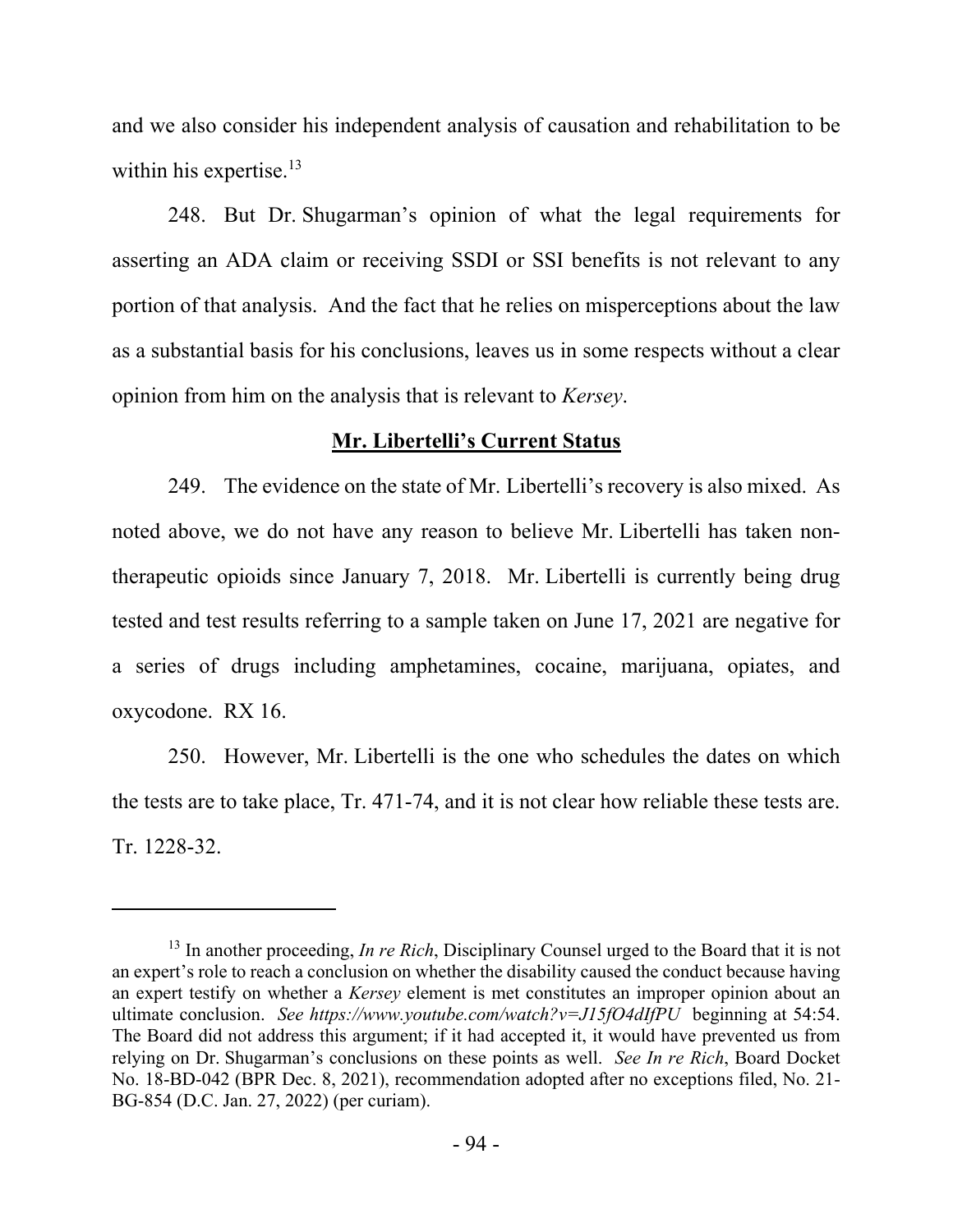251. Although we do not know that Mr. Libertelli has used cocaine since the end of 2020, it is also not clear that he has stopped or that he never intends to use it again. At some points, he testified that his use "decreased to zero beginning in September of [2020]," Tr. 282, 420-21, and that he would "go to [his] grave not understanding" how he had a positive test in October 2020. Tr. 282-83. But he seems to have bought cocaine as late as December 2020, DCX 53 at 68; *see also* Tr. 1286, and at other points he testified in the disciplinary hearing he is "on a slowdown," that continues "until the present day." Tr. 121, 321 ("tends towards zero over time"); *see* DCX 49 at 16.

252. Dr. Agrawal reports that in 2019, he was forthcoming with her about his prior drug use, Tr. 512-14. She also notes his health improved. "[H]e was much slimmer, he was younger, more positive, just heathier, in general." Tr. 514; *see also*  Tr. 525-26.

253. Dr. Kirsch believes that in his current therapy, since approximately December 2020, Mr. Libertelli is no longer lying and is currently being "very open" and "trying to be transparent" about his drug use. Tr. 1154. He believes that, while "no client is fully transparent and some clients are better at disguising things," Mr. Libertelli is "working hard on his recovery" and "doing a good job" with being open. Tr. 1156-57. He is less stubborn and more able to see his mistakes. Tr. 1169, 1170-71.

254. Dr. Kirsch understands from Mr. Libertelli that Mr. Libertelli had a relationship with an informal sponsor (although not a formal one, Tr. 1175), and

- 95 -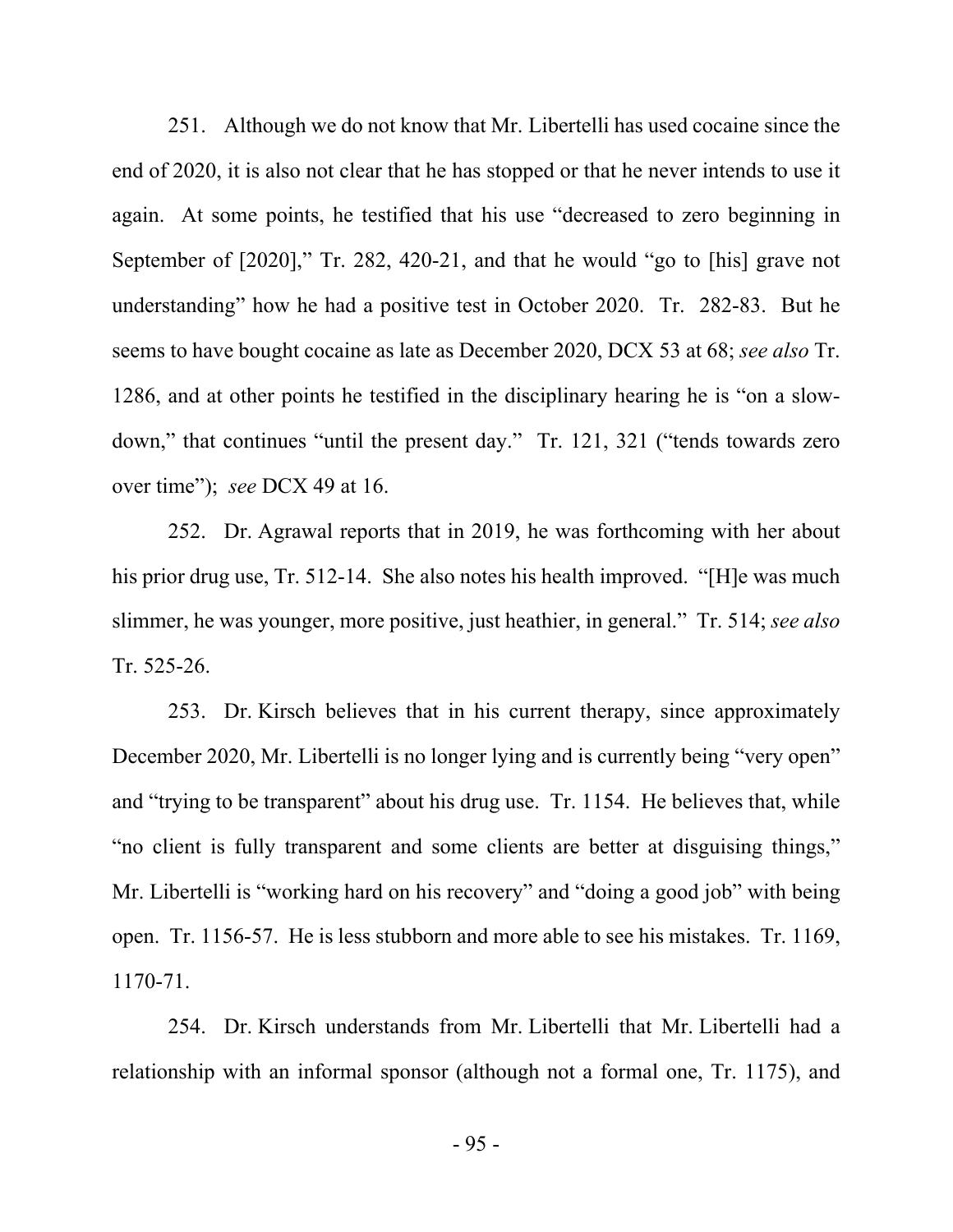went to some AA or NA meetings, but they were at least largely suspended during the pandemic. Tr. 1157-58, 1175, 1187-88. There are a lot of things that can trigger a craving for opioids, including depression and anxiety, feelings of isolation or anger. Tr. 1160-61. Dr. Kirsch's therapy works with Mr. Libertelli to recognize and diminish these triggers. Tr. 1161-62. To this point, Dr. Kirsch is "inspired" by how Mr. Libertelli is managing, Tr. 1163, 1171-72, and reports that he has taken more ownership of the harm he has done to himself and others and is able to contain some of the sadness and have less rage about it. Tr. 1169-70.

255. But Dr. Kirsch also notes that this is "not to say he won't slip." Tr. 1163. He "hope[s]" that Mr. Libertelli would contact his informal sponsor before he slipped. Tr. 1164-65.

256. Dr. Kirsch also believes that Mr. Libertelli could use more support. It is not clear to him that a formal sponsor would work better than an informal sponsor. Tr. 1194-95. But Dr. Kirsch would like Mr. Libertelli to have an addiction specialist with whom he could check in from time to time. Tr. 1193-94, 1198.

257. Mr. Libertelli's conduct also seems to be at times uneven. The December 2020 email to Mr. Labbe discussed above, *see ¶* 203, strongly suggests that he continues to have significant anger management issues that impair his judgment.

258. There are also issues surrounding his visitation with his children. As noted above, Mr. Libertelli repeatedly emphasizes that his (admittedly "addled") thinking about why he lied and falsified documents was based in his desire to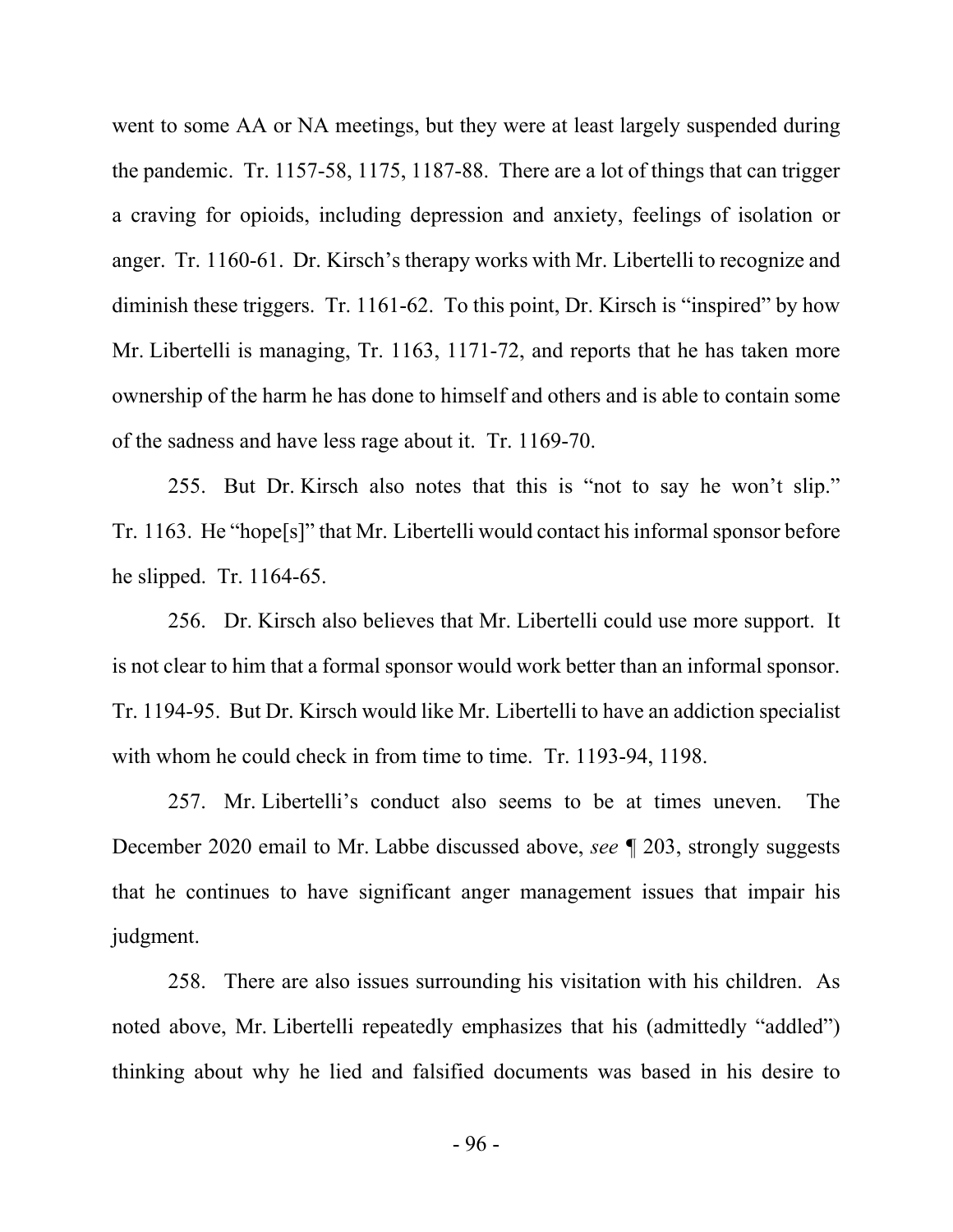maintain visitation with his children. And, apart from a temporary suspension after the Court learned of his drug test fabrication on January 11, 2018, Court orders have continued to provide Mr. Libertelli rights to visit with his children – after February 2018 with paid supervised access. Tr. 289-91.

259. In October 2019, however, Mr. Libertelli ceased to have regular visits. Tr. 256, 258. According to Mr. Libertelli, this occurred because "my ex-wife and my ex-girlfriend and the supervisor engaged in a plan to cancel my visitation," without involving the Court. Tr. 256-58. At first, he said there had been only two visits with the children since then – one in December 2020 for 45 minutes and one visit on June 20, 2021; then he said there was a third. Tr. 256-58. At first, he said he was unable to obtain even FaceTime access the Court had ordered. Tr. 257. Then he said that the FaceTime access was "a decreasing amount." Tr. 258.

260. When asked whether he filed anything with the Court seeking to enforce his visitation rights, Mr. Libertelli said that "I begged my lawyers to file that. Their view was, [t]his judge hates you; why bother?" Tr. 259, 261-62, 291.

261. On further questioning, Mr. Libertelli explained that Maeve McGrath had been paid to supervise his visits since February 2018 and supervised his December 2020 visit. Tr. 259-60. However, she thereafter refused to continue to supervise visits after December 2020 because Mr. Libertelli had told her to get a lawyer and reported her to the FBI about possible violations of the Consumer Fraud Abuse Act or FISA. Tr. 260-61.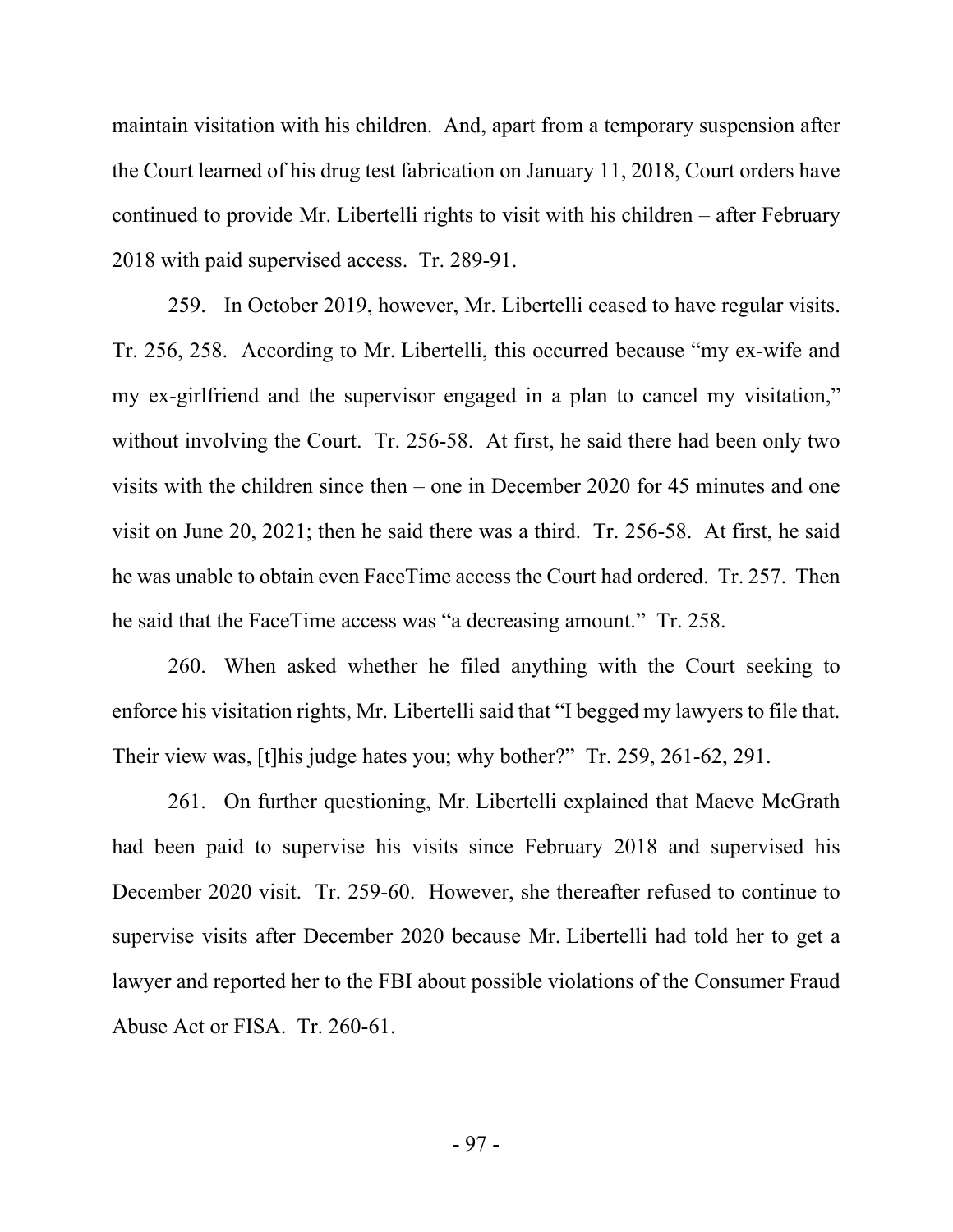262. Ms. Stafford (Ms. Noguchi's lawyer) testified that Ms. McGrath told her that Ms. Chen had called to tell her that Mr. Libertelli was using a lot of drugs including some new form of drug and that, as a result, Ms. McGrath had required Mr. Libertelli to agree to have her inspect the house for drugs and drug paraphernalia, but Mr. Libertelli had refused. Tr. 893. ODC's expert, Dr. Shugarman, reported that both Ms. McGrath and Ms. Chen refused his requests for an interview, expressing concern about possible retaliation from Mr. Libertelli, DCX 49 at 7, 48; Tr. 1217-18, 1220-21 (Shugarman).

263. In his brief, Mr. Libertelli says that he "has no knowledge of Ms. McGrath's" or Ms. Chen's "state of mind and no knowledge of her conversation with Dr. Shugarman," but "disputes any accusation or implication that he would retaliate against Ms. McGrath in any way for cooperating in this manner." Lib. Br. Response PFFs 117, 118. However, at the disciplinary hearing, he offered no testimony or other evidence to support the assertion that he would not so retaliate and conceded that he told Ms. McGrath to get a lawyer and "referred this case to the FBI," and "met with senior officials at the FBI and the DOJ because of the systematic and ongoing violations of federal law that led to" Ms. Chen, Ms. Noguchi and Ms. McGrath "cancelling my visits." Tr. 260-61.

264. Moreover, although he testified in the disciplinary hearing that the reason he was not seeing his children was that "my ex-wife and my ex-girlfriend and the supervisor engaged in a plan to cancel my visitation," without involving the Court, Tr. 256-58, and that he "begged" his lawyers to no avail to enforce his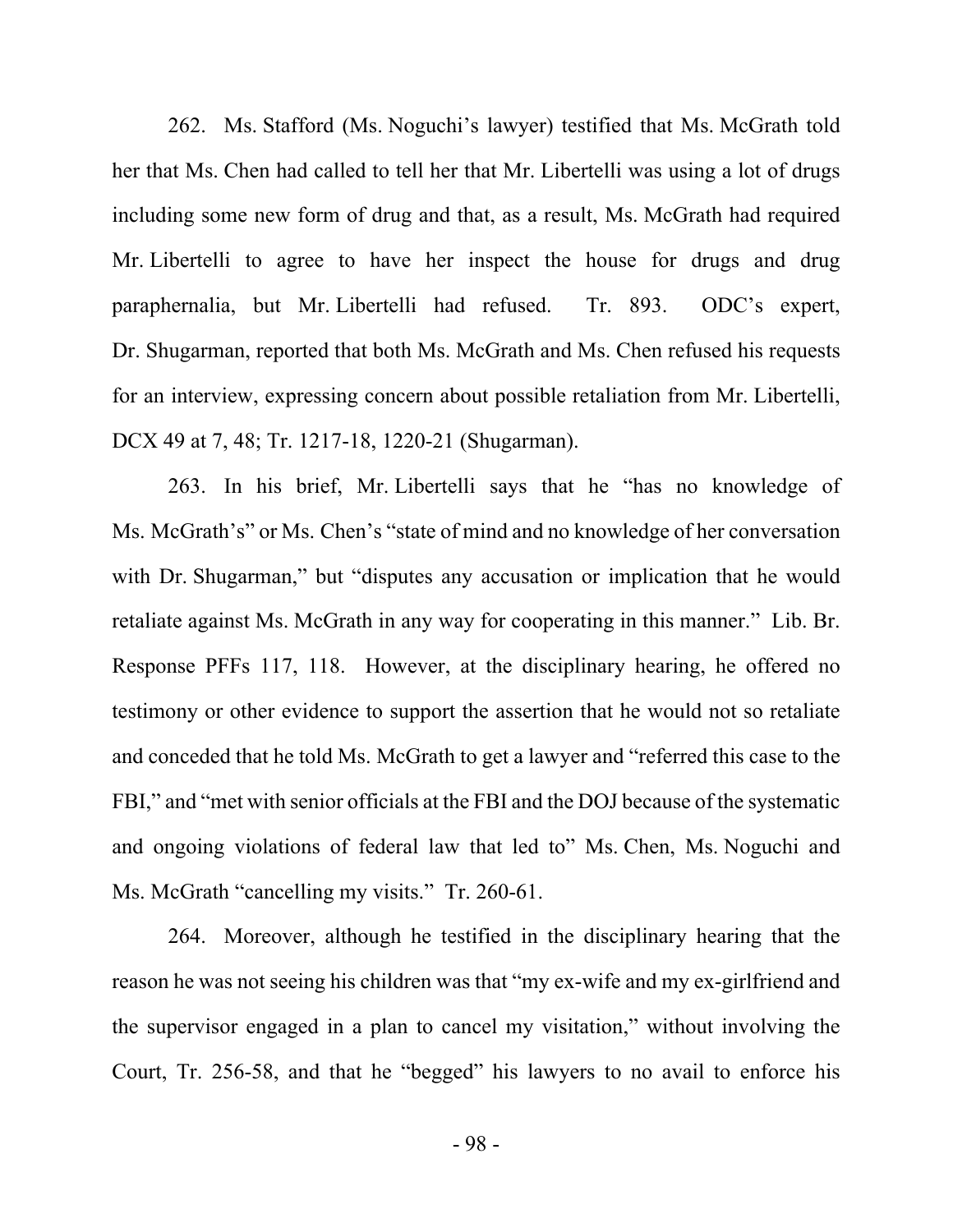visitation rights (Tr. 259), in the briefing he does not dispute that, in fact, he had refused to allow Ms. McGrath to check his house before the children's visit. *See*  ODC Br. PFF 116, 119 & Lib. Br. Responses.

#### **Overall Findings on the Effect and Status of Mr. Libertelli's Addiction**

265. As we discuss further in our conclusions, we are concerned that, while Mr. Libertelli appears to have displayed some level of progress in dealing with his serious (and horrible) addiction, this and other aspects of his testimony before us (including the continued perception that Judge Storm was biased against him, the assertion that almost all of his many lawyers committed at least ethically questionable or even illegal conduct and his inconsistent assertions about the roles of others) lead us to believe that he is not fully recovered.

266. Based on all of the factual and expert evidence, we find as relevant here that:

a. In addition to suffering from Other Specified Trauma- and Stressor-Related Disorder (F43.8) (which is not alleged to be a cause of his wrongdoing), there is clear and convincing evidence that, at the time of the wrongdoing that forms the basis of this proceeding began, in December 2015, Mr. Libertelli was suffering from three addiction disorders recognized by the DSM-5: an Opioid Use Disorder (F11.10) Severe, and a Stimulant Use Disorder, Both Cocaine and Amphetamine-Type Substance, Severe (F14.10 and F15.10, respectively) (which for convenience, we refer to as a Cocaine Use Disorder).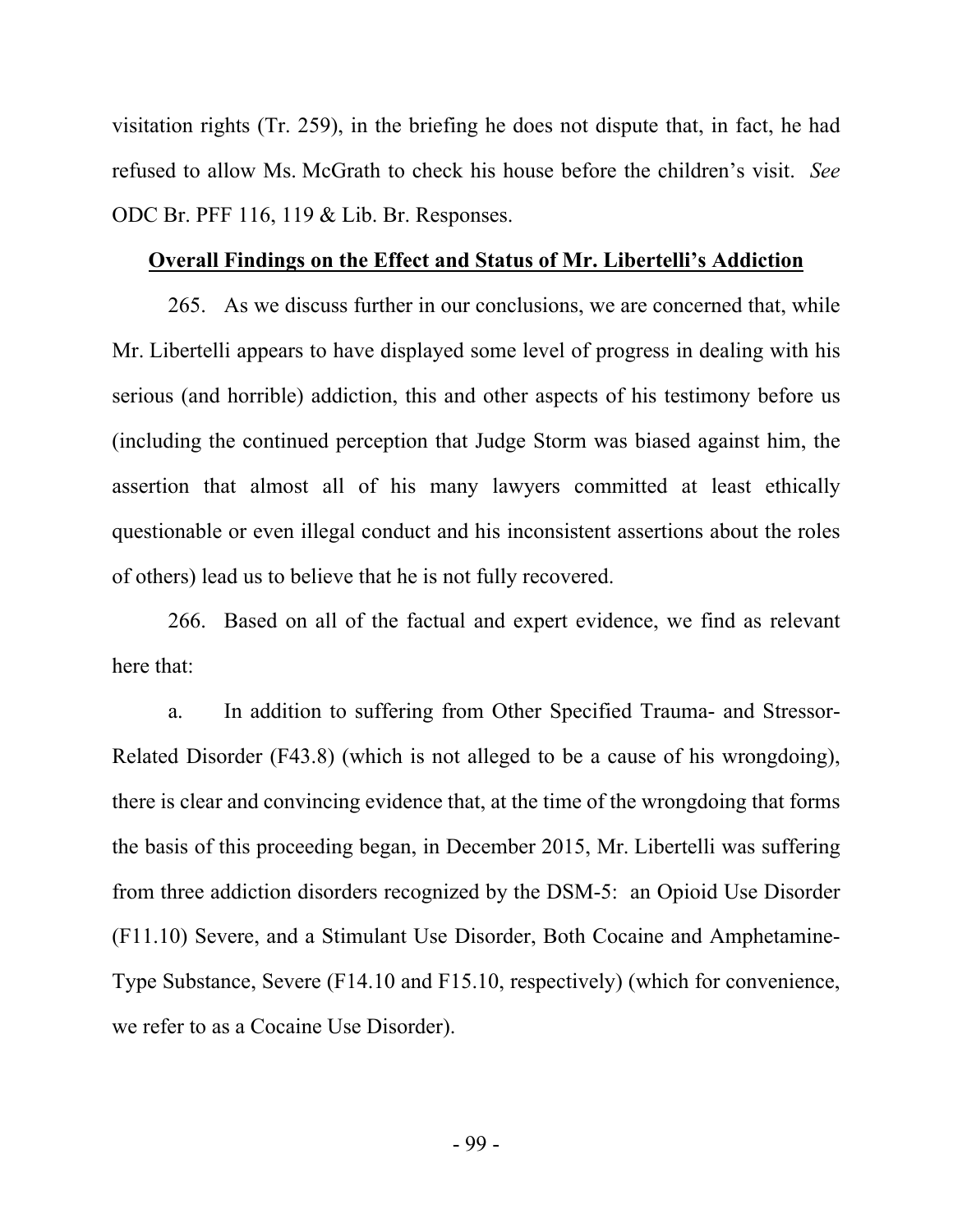b. There is clear and convincing evidence that Mr. Libertelli would not have developed the Opioid Use Disorder had he not received legal prescriptions for opioids. However, equally clear evidence establishes that the vast majority of opioids Mr. Libertelli took, both before the period of wrongdoing and afterwards, were obtained without lawful prescription.

c. Although there is some reason to believe that Mr. Libertelli developed the Cocaine Use Disorder as a result of having taken opioids, Mr. Libertelli did not establish by a preponderance of the evidence that the opioid addiction was a but-for cause of his cocaine dependance. All of the cocaine and other stimulants were obtained illegally.

d. Mr. Libertelli established by a preponderance of the evidence that his addictions impaired him in some way, and it is logical to think that addiction affected his judgment. The evidence, however, does not provide a way to determine the extent to which that impairment was due to opioids, cocaine, other stimulants or the combination of all of them.

e. The evidence is also insufficient to establish by a preponderance that his opioid use (whether singly or in combination with other drugs) caused either any particular or every instance of falsification of evidence or testimony. It might have. But it was not proven and there are significant reasons to doubt it.

f. What is clear is that neither Mr. Libertelli's opioid addiction nor his stimulant/cocaine addiction prevented him from understanding that his conduct was wrong. Also, his decisions both generally, and in particular cases, to falsify evidence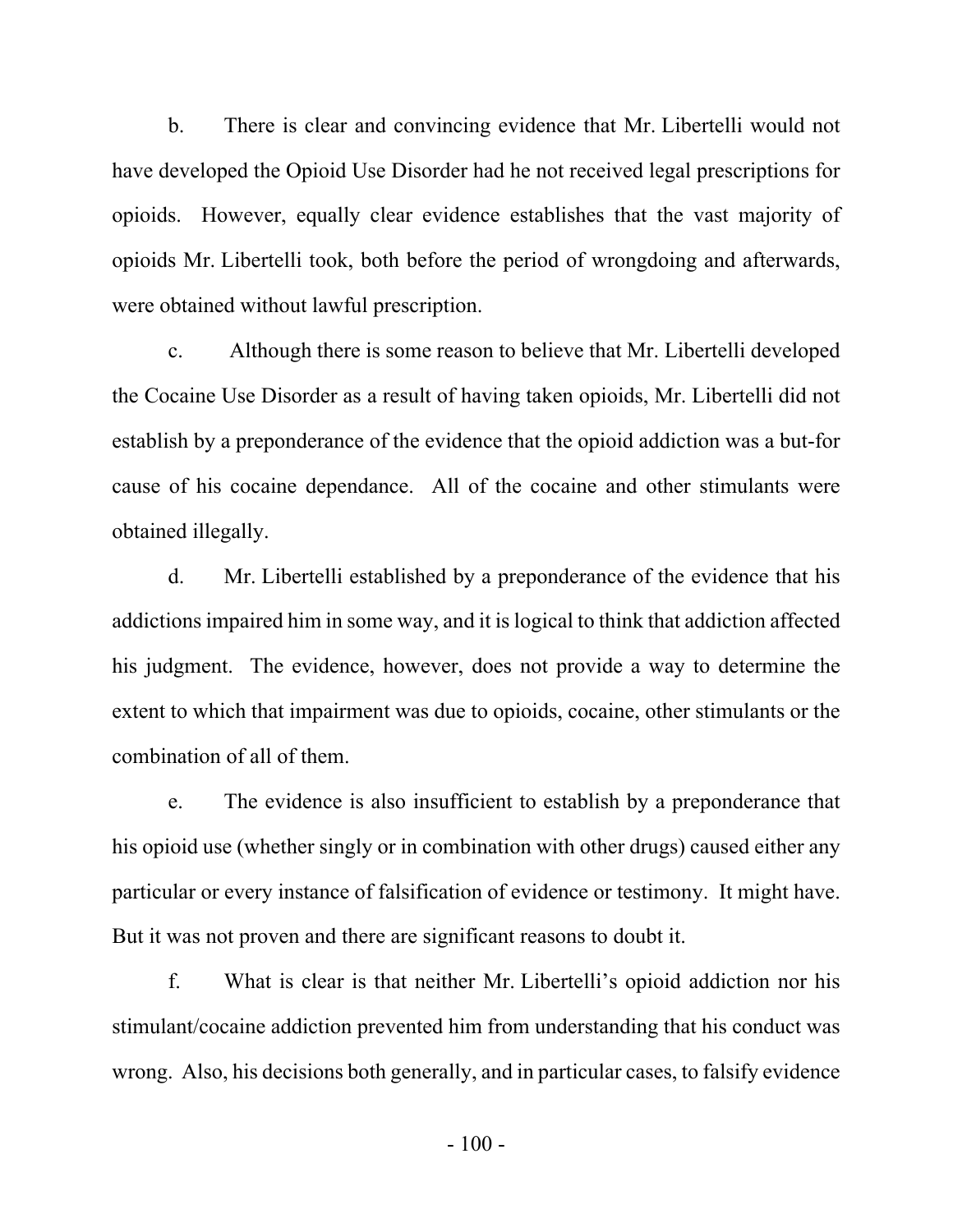and testimony was not the result of drug intoxication at the time he made the falsifications. To the contrary, they were calculated.

g. Also, whatever the initial relationship was between his addiction and active use of opioids and the onset of his falsification of documents and testimony, Mr. Libertelli's misconduct continued after he ceased to use non-therapeutic opioids, although at a time when he continued to use cocaine. Although it is conceivable that whatever effects caused by his history of active opioid addiction might continue in some way after he stopped using non-therapeutic opioids, the evidence was insufficient to establish this fact. Although he did continue to use cocaine after January 2018, the evidence does not establish that his cocaine use was caused by his Opioid Use Disorder, or that it was the cocaine that caused those lies. Therefore, we cannot say that his Opioid Use Disorder was a "but-for" cause of his continued false statements after January 2018.

h. To the extent Mr. Libertelli's addiction is a but-for cause of his misconduct, the evidence does not establish (by a preponderance, and thus certainly not clearly and convincingly) that he is substantially rehabilitated from those effects of his addiction (whether to opioids or cocaine).

#### IV. CONCLUSIONS OF LAW

Disciplinary Counsel charged Mr. Libertelli with violating Rules 3.3(a)(1), 3.3(a)(4), 3.4(a), 3.4(b), 8.4(b), 8.4(c), and 8.4(d) of the District of Columbia and/or Maryland Rules of Professional Conduct (Rules 19-303.3(a)(1), 19-303.3(a)(4), 19- 303.4(a), 19-303.4(b), 19-308.4(b), 19-308.4(c), and 19-308.4(d)), arising from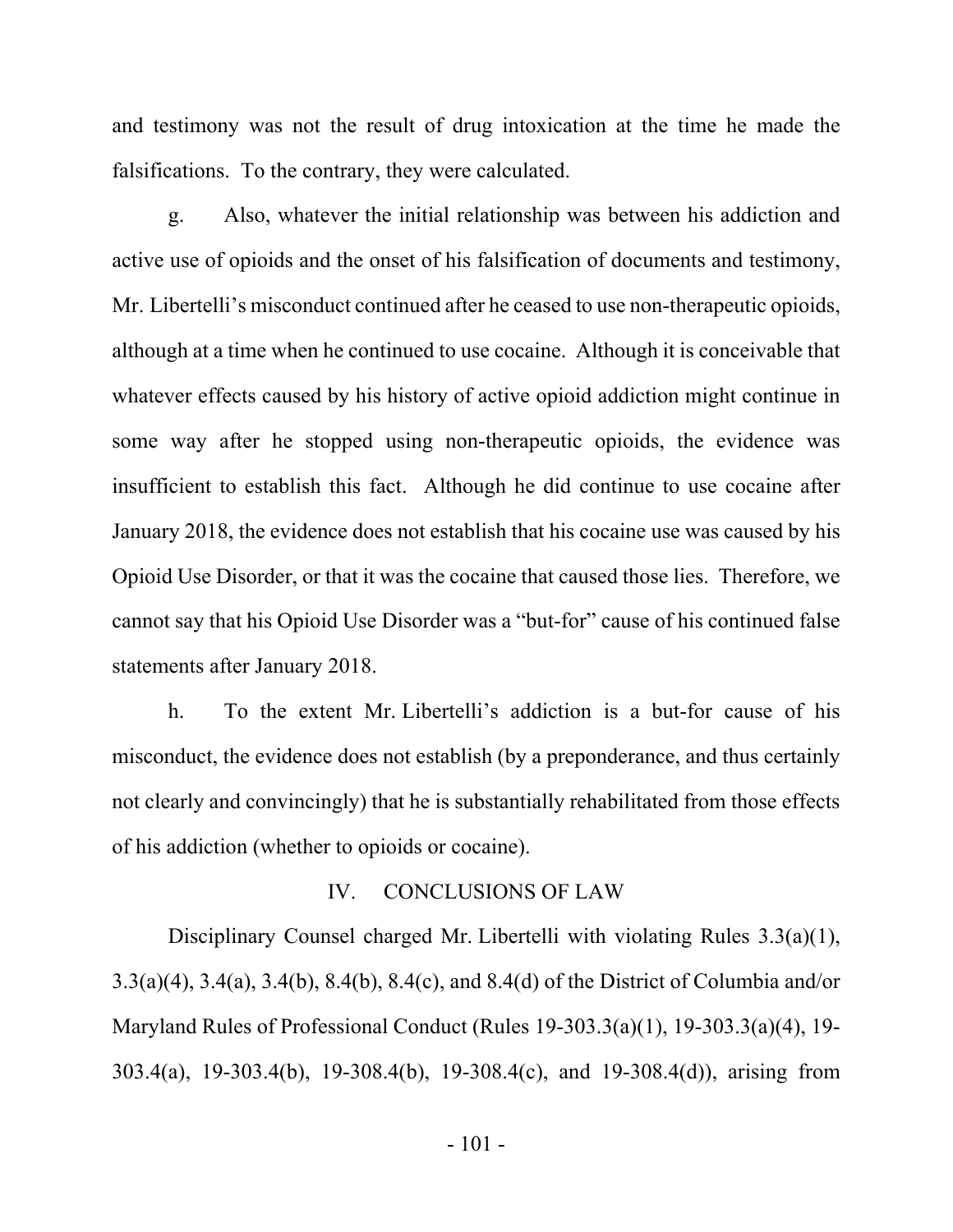Mr. Libertelli's conduct in divorce and custody proceedings in Maryland, both as a party and *pro se* litigant, between December 2015 and March 2019. In brief, Disciplinary Counsel urged that there is no difference in Rules under issue in this proceeding, but that under D.C. Rule 8.5(b)(1), Maryland law applies to the determination of violation. ODC Br. at 56 n.7. D.C. Rule 8.5(b)(1) specifies that "For conduct in connection with a matter pending before a tribunal, the rules to be applied shall be the rules of the jurisdiction in which the tribunal sits, unless the rules of the tribunal provide otherwise." As Mr. Libertelli does not actually dispute any of the violations at this point, Mr. Libertelli also does not dispute the choice of law. Accordingly, we presume that Maryland law applies to the alleged Rule violations.

Although Maryland law applies to determining the violation, in deciding what sanction to apply to a District of Columbia lawyer and the application of mitigation defenses, we apply District of Columbia law. *See, e.g.*, D.C. Bar Rule XI, § 11(c)(4); *In re Ponds*, 888 A.2d 234, 235, 245-47 (D.C. 2005) (looking to D.C. caselaw in determining the appropriate sanction, despite applying the Maryland Attorneys' Rules of Professional Conduct for the misconduct); *In re Zakroff*, 934 A.2d 409, 424 (D.C. 2007) (noting, in a reciprocal discipline case, that D.C.'s *Kersey* standard may lead to a different result than one reached in Maryland). Disciplinary Counsel maintains that the violations justify disbarment, and that Respondent has not met his burden for *Kersey* mitigation. Mr. Libertelli maintains that the violations, while serious, should involve some lesser sanction, and that he has met his burden under *Kersey*.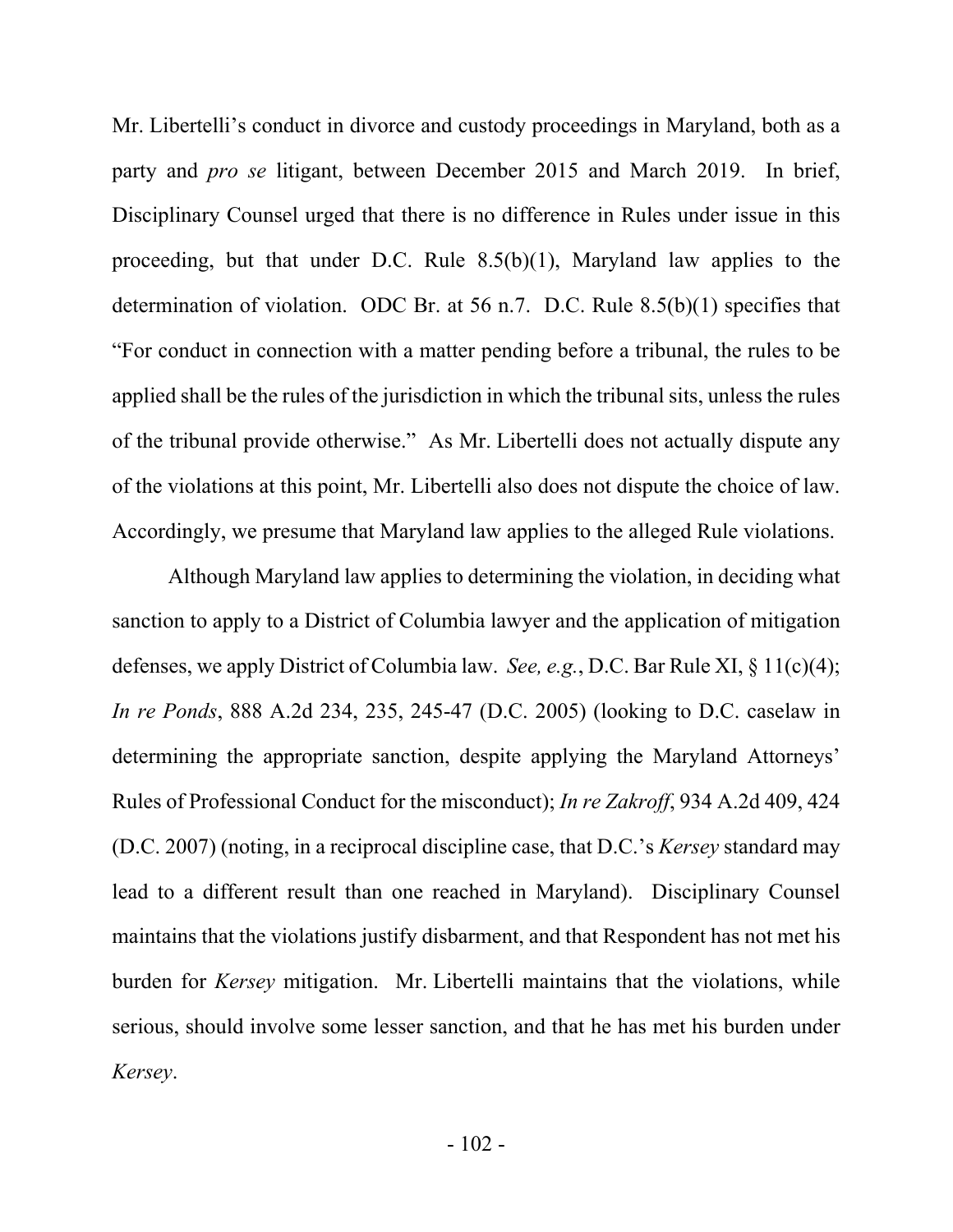# A. Disciplinary Counsel Proved that Mr. Libertelli Violated Maryland Rule 19-303.3(a)(1) by Knowingly Making a False Statement to a Tribunal.

Maryland Rule  $19-303.3(a)(1)$  provides that:

An attorney shall not knowingly . . . make a false statement of fact or law to a tribunal or fail to correct a false statement of material fact or law previously made to the tribunal by the attorney.

Maryland applies Rule 19.303 to lawyers even if they are not representing a client because "candor by a lawyer, in any capacity, is one of the most important character traits of a member of the Bar." *Attorney Grievance Comm'n v. White*, 731 A.2d 447, 457 (Md. 1999) (false deposition testimony by lawyer representing party in lawsuit violated Rule). The Rule applies not only to proceedings before judges, but also "ancillary proceeding[s] conducted pursuant to the tribunal's adjudicative authority, such as a deposition." Rule 19-303 Comment [1].

There is no dispute that Mr. Libertelli knowingly made scores of false statements of fact in the divorce proceedings and failed to correct numerous false statements of fact previously made to the tribunal. Accordingly, we find that Disciplinary Counsel has proved a violation of this Rule by clear and convincing evidence.

# B. Disciplinary Counsel Proved that Mr. Libertelli Violated Maryland Rule 19-303.3(a)(4) by Knowingly Offering False Evidence.

Maryland Rule 19-303(a)(4) provides:

An attorney shall not knowingly . . . offer evidence that the attorney knows to be false. If an attorney has offered material evidence and comes to know of its falsity, the attorney shall take reasonable remedial measures.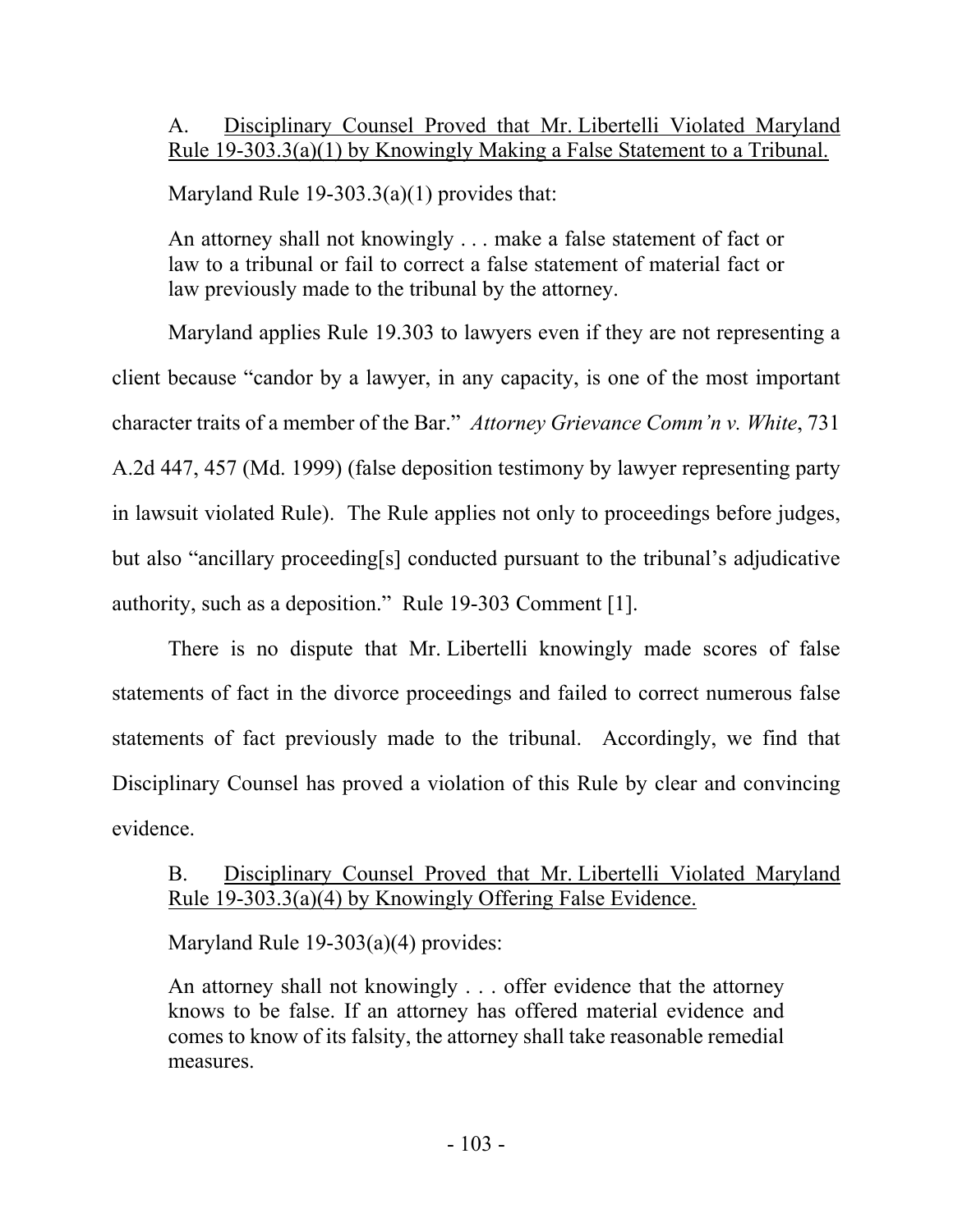Again, there is no dispute that Mr. Libertelli knowingly offered false drug tests, false summaries of drug tests, false financial documents and his own false testimony into evidence and never took reasonable remedial measures to correct this. Accordingly, we find that Disciplinary Counsel has proved a violation of this Rule by clear and convincing evidence.

# C. Disciplinary Counsel Proved that Mr. Libertelli Violated Maryland Rule 19-303.4(a) by Unlawfully Altering Material Having Potential Evidentiary Value.

Maryland Rule 19-303.4(a) provides:

An attorney shall not . . . unlawfully obstruct another party's access to evidence or unlawfully alter, destroy or conceal a document or other material having potential evidentiary value. An attorney shall not counsel or assist another person to do any such act.

To be unlawful, there needs to be some sort of legal requirement. *Attorney Grievance Comm'n v. Bellamy*, 162 A.3d 848, 862 (Md. 2017) (finding that a failure to turn over evidence to opposing counsel was exceedingly unprofessional but not "unlawful" because there was no formal discovery request). But an attorney's action need not be criminal; it merely must violate a court order or other legal requirement. 2 G. Hazard, Jr., W. Hodes & P. Jarvis, THE LAW OF LAWYERING, § 33.03 (4th ed. 2014).

There is no dispute that Mr. Libertelli was under court orders to provide drug tests to opposing counsel that he then altered. Accordingly, we find that Disciplinary Counsel has proved a violation of this Rule by clear and convincing evidence.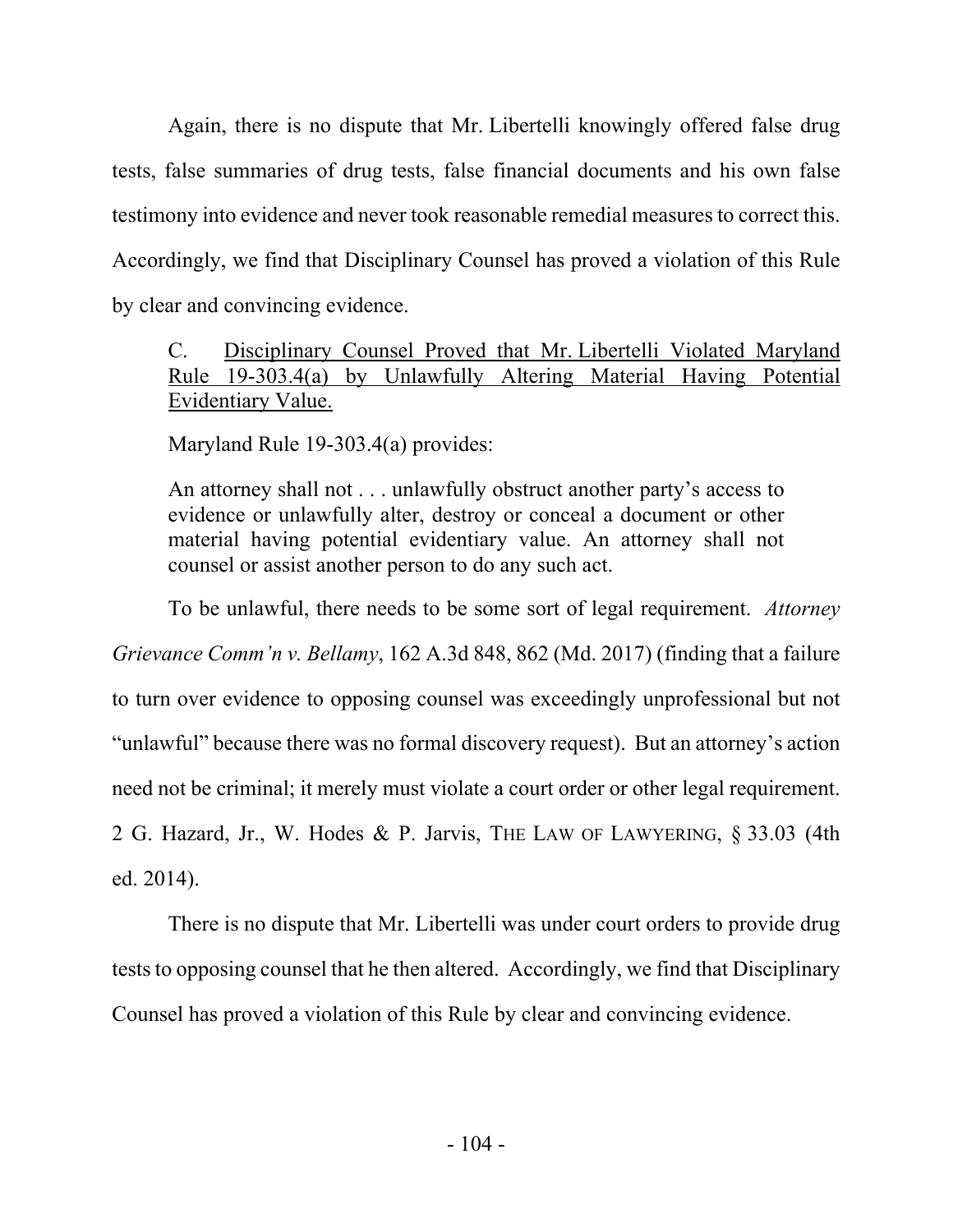### D. Disciplinary Counsel Proved that Mr. Libertelli Violated Maryland Rule 19-303.4(b) by Falsifying Evidence.

Maryland Rule 19-303.4(b) provides that "[a]n attorney shall not . . . [f]alsify evidence, counsel or assist a witness to testify falsely, or offer an inducement to a witness that is prohibited by law." As noted above, there is no dispute that Mr. Libertelli falsified evidence. Accordingly, we find that Disciplinary Counsel has proved a violation of this Rule by clear and convincing evidence.

## E. Disciplinary Counsel Proved that Mr. Libertelli Violated Maryland Rule 19-308.4(b) by Committing Perjury.

 Maryland Rule 19-308.4(b) provides that "[i]t is professional misconduct for an attorney to . . . commit a criminal act that reflects adversely on the attorney's honesty, trustworthiness or fitness as an attorney in other respects."

 There is no requirement that an attorney be charged or convicted of a crime to violate the Rule. Rather, it is sufficient that there be clear and convincing evidence to support the elements of a criminal offense that reflects adversely on the lawyer's honesty, trustworthiness, or fitness. *Attorney Grievance Comm'n v. Garland*, 692 A.2d 465, 471 (Md. 1997); *see also Attorney Grievance Comm'n v. Ndi*, 184 A.3d 25, 36 (Md. 2018).

Disciplinary Counsel argues that Mr. Libertelli engaged in perjury in violation of Maryland Code, Criminal Law  $\S 9-101(a)(1)$ , which provides that "[a] person may not willfully and falsely make an oath or affirmation as to a material fact . . . if the false swearing is perjury at common law." In order to meet the elements of perjury under Section 9-101(a)(1), Disciplinary Counsel needs to show, by clear and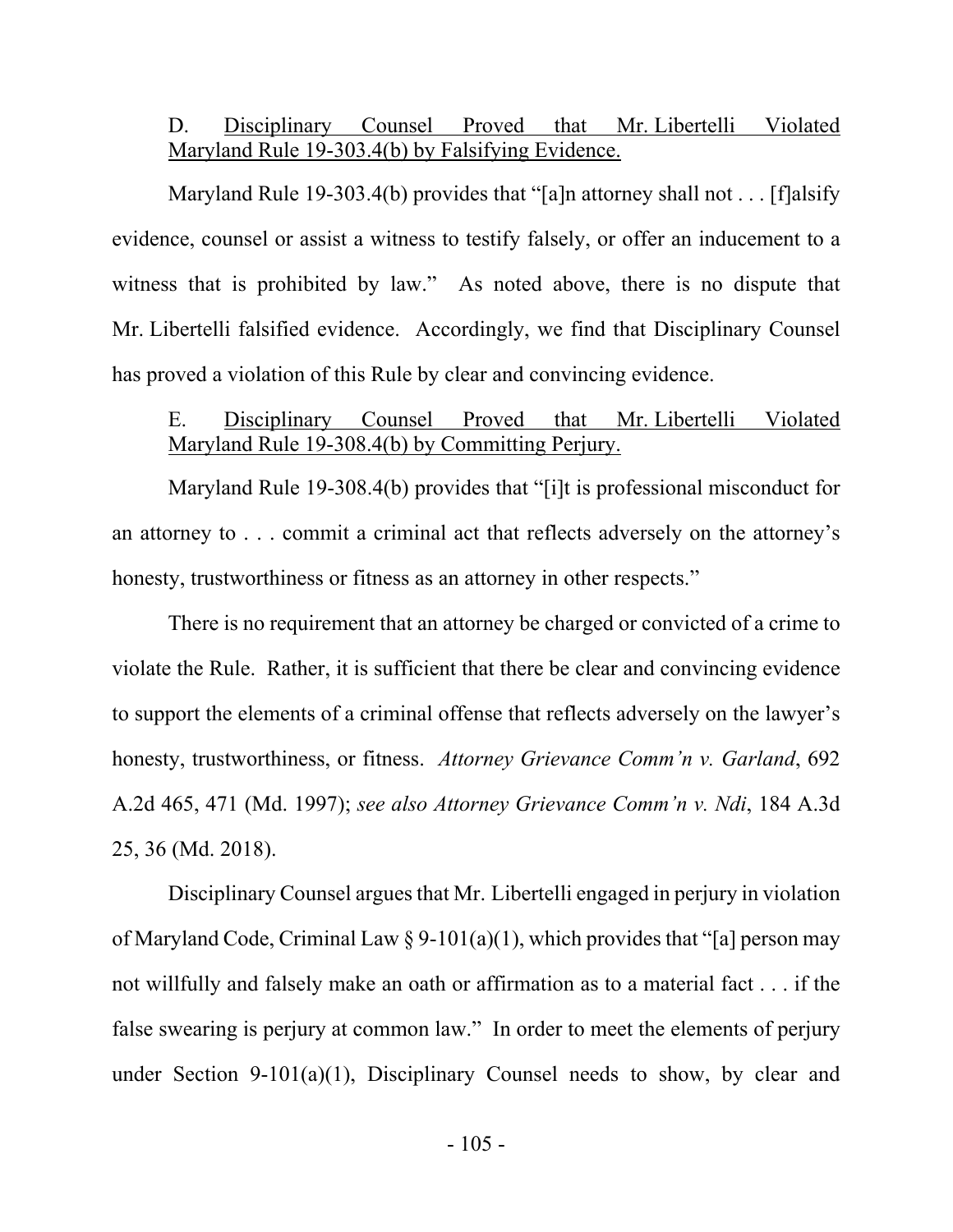convincing evidence that (1) while under oath in a judicial proceeding, (2) Mr. Libertelli willfully made a statement that (3) he knew to be false and (4) the matter is material to the issue or point in question. *Smith v. Maryland*, 443 A.2d 985, 991 (Md. 1982); *see also Maryland v. McGagh*, 244 A.3d 1117, 1127 (Md. 2021).

Disciplinary Counsel has met this burden. In the two most recent incidents, Mr. Libertelli does not dispute that in his October 2018 deposition and at the November 2018 hearing, he testified under oath.

Mr. Libertelli does not dispute that, at his deposition, he testified that he last used cocaine in May or June 2018, DCX 18 Tr. at 40, which he knew was a lie. (He tested positive for cocaine twice in July and once in August 2018, which he knew having received the drug reports reflecting the positive tests, DCX 21 at 187-93). *See* ODC Br. PFF 106 & Lib. Br. Response 106. Although he denies lying in this proceeding, he does not now dispute that he knew he was lying when he testified at the November 2018 hearing that he had not used cocaine since August 2018, claiming he had no more cravings for it and inviting the Court to look at the objective evidence of his "sobriety." DCX 19 Tr. at 161, 168, 219; DCX 36 Tr. at 87; *see*  ODC Br. PFF 111 & Lib. Br. Response 111. He also does not now dispute violating the rule. *See* Libertelli Br. at 93; Lib. Reply at 26, 28.

The Maryland Court of Appeals has defined "willful" as "deliberate and not the result of surprise, confusion or bona fide mistake." *State v. Devers*, 272 A.2d 794, 800 (Md. 1971), *overruled on other grounds*, *In re Petition for Writ of*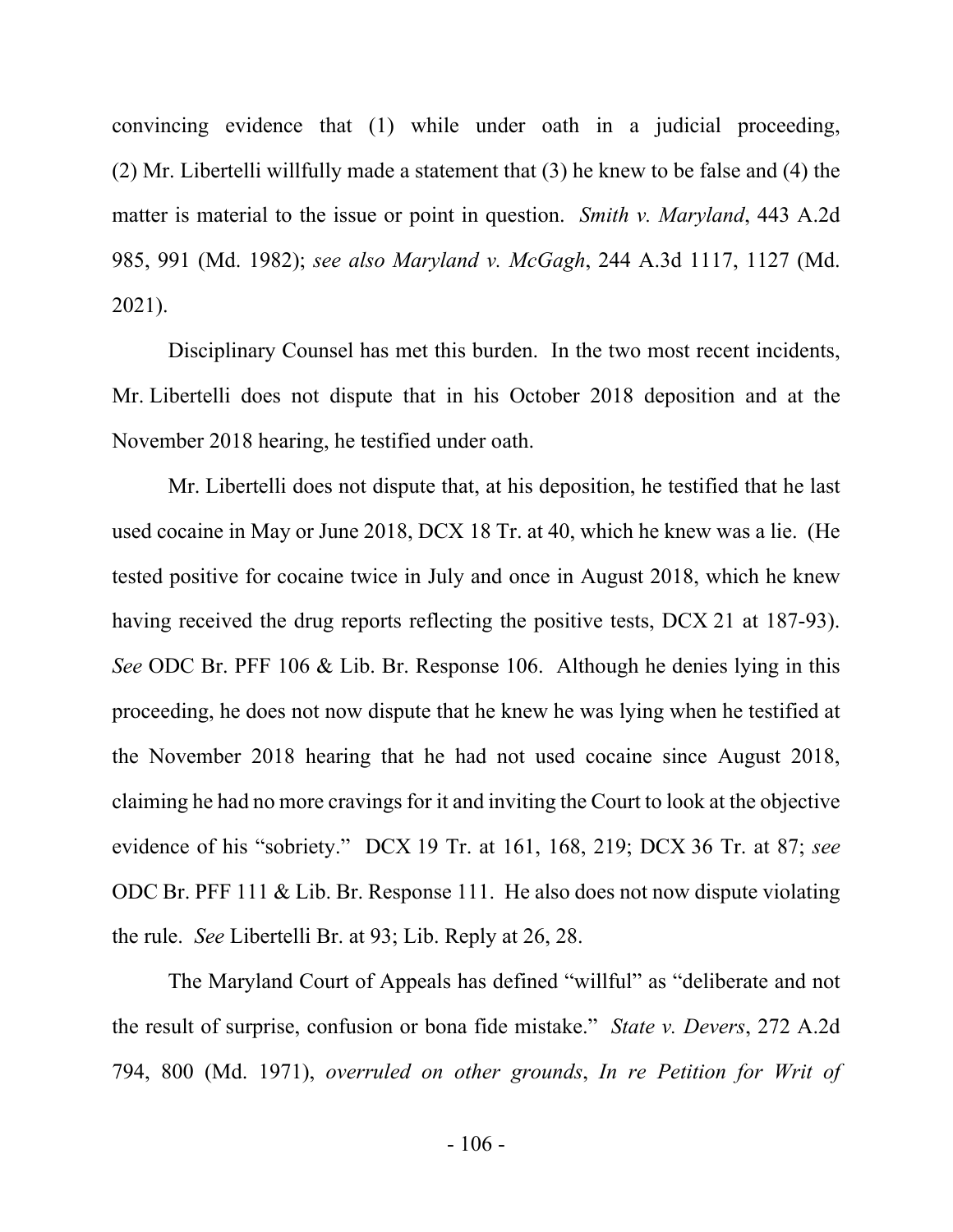*Prohibition*, 539 A.2d 664 (Md. 1988). There is no dispute that this conduct meets this standard.

There is also no dispute that Mr. Libertelli's drug use, including his cocaine use, was material to the custody and visitation questions at issue when he was testifying.

It is also beyond dispute that this perjury "reflects adversely on the lawyer's honesty, trustworthiness, or fitness."

Accordingly, Disciplinary Counsel has met its burden of proving a violation of Rule 19-308.4(b).

# F. Disciplinary Counsel Proved that Mr. Libertelli Violated Maryland Rule 19-308.4(c) by Engaging in Conduct Involving Dishonesty, Fraud, Deceit, and Misrepresentation.

Maryland Rule 19-308.4(c) provides that "[i]t is professional misconduct for an attorney to . . . engage in conduct involving dishonesty, fraud, deceit or misrepresentation." The Maryland Rule requires proof that the false statement or omission was "knowing," whereas dishonest intent can be established by proof of recklessness in the District of Columbia. *Compare Attorney Grievance Comm'n v. Stanalonis*, 126 A.3d 6, 16-17 (Md. 2015), *with In re Romansky*, 825 A.2d 311, 315, 317 (D.C. 2003). "Knowing" dishonesty may be established by proof of a "conscious objective or purpose." *Stanalonis*, 126 A.3d at 16-17.

Here, there is no dispute that Mr. Libertelli engaged in dishonesty with a conscious purpose. *See, e.g.*, Tr. 121-22 ("I would say anything to Judge Storm to keep my kids around."); *see also, e.g.*, Tr. at 123, 132, 133-34, 143-44, 185, 463,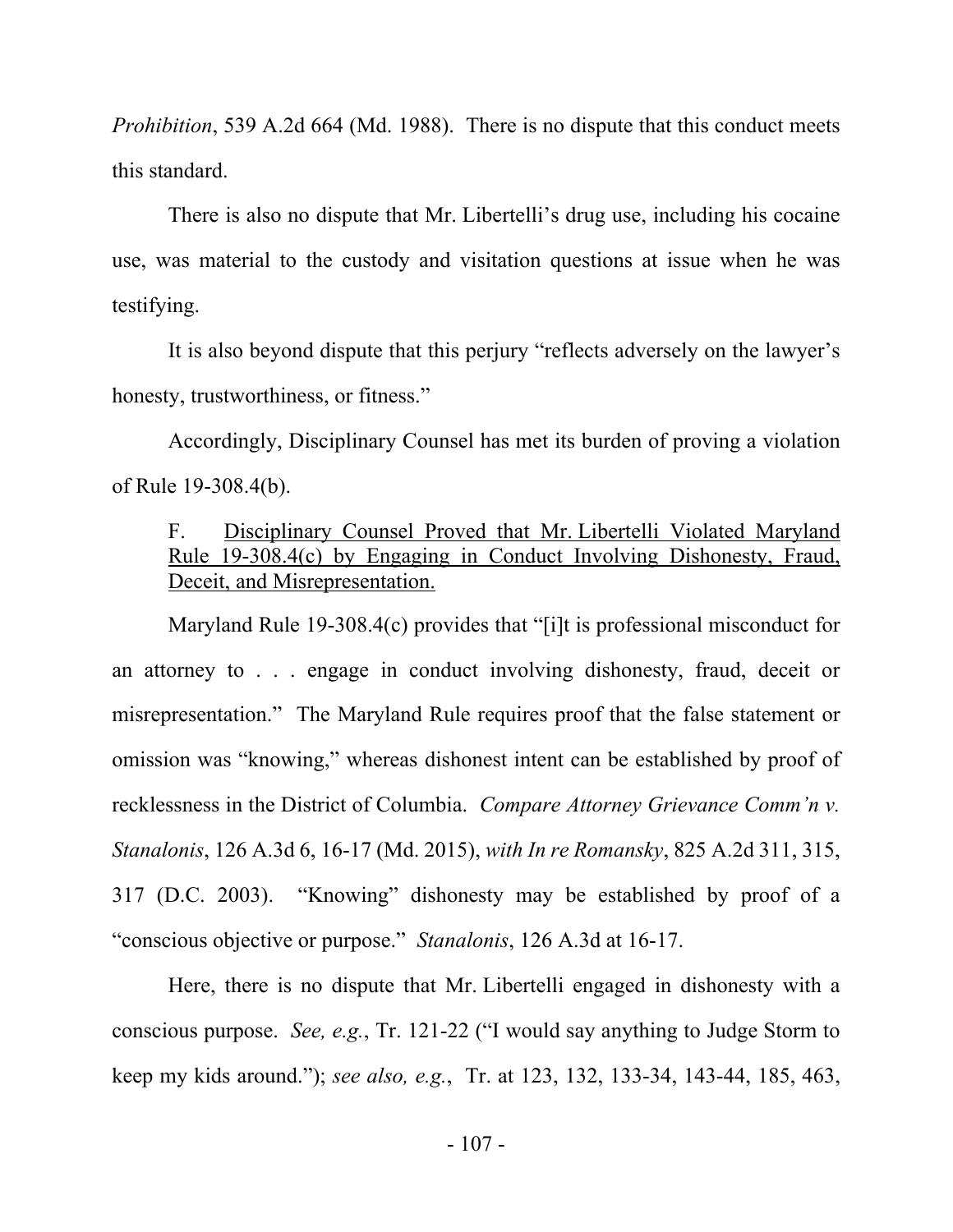465-67, 487, 559. Accordingly, Disciplinary Counsel has met its burden of proving a violation of Rule 19-308.4(c).

# G. Disciplinary Counsel Proved that Mr. Libertelli Violated Maryland Rule 19-308.4(d) by Engaging in Conduct that was Prejudicial to the Administration of Justice.

 Maryland Rule 19-308.4(d) prohibits conduct that is "prejudicial to the administration of justice." The Maryland Court of Appeals has held that "conduct prejudicial to the administration of justice is that which reflects negatively on the legal profession and sets a bad example for the public at large." *Attorney Grievance Comm'n v. Brady*, 30 A.3d 902, 913 (Md. 2011) (citations and internal quotation marks omitted). Mr. Libertelli's dishonesty and the attending days upon days of hearings resulting from it obviously meets this definition. *See Attorney Grievance Comm'n v. Pak*, 929 A.2d 546 (Md. 2007) ("An attorney who fails to respond truthfully brings the legal profession into disrepute and is therefore acting in a manner prejudicial to the administration of justice."). Accordingly, Disciplinary Counsel has met its burden of proving a violation of Rule 19-308.4(d).

#### V. RECOMMENDED SANCTION

In this case, Disciplinary Counsel has asked the Hearing Committee to recommend the sanction of disbarment. Mr. Libertelli has requested that the Hearing Committee determine an appropriate sanction but urged that he should not be disbarred. For the reasons described below, we recommend that Mr. Libertelli be disbarred.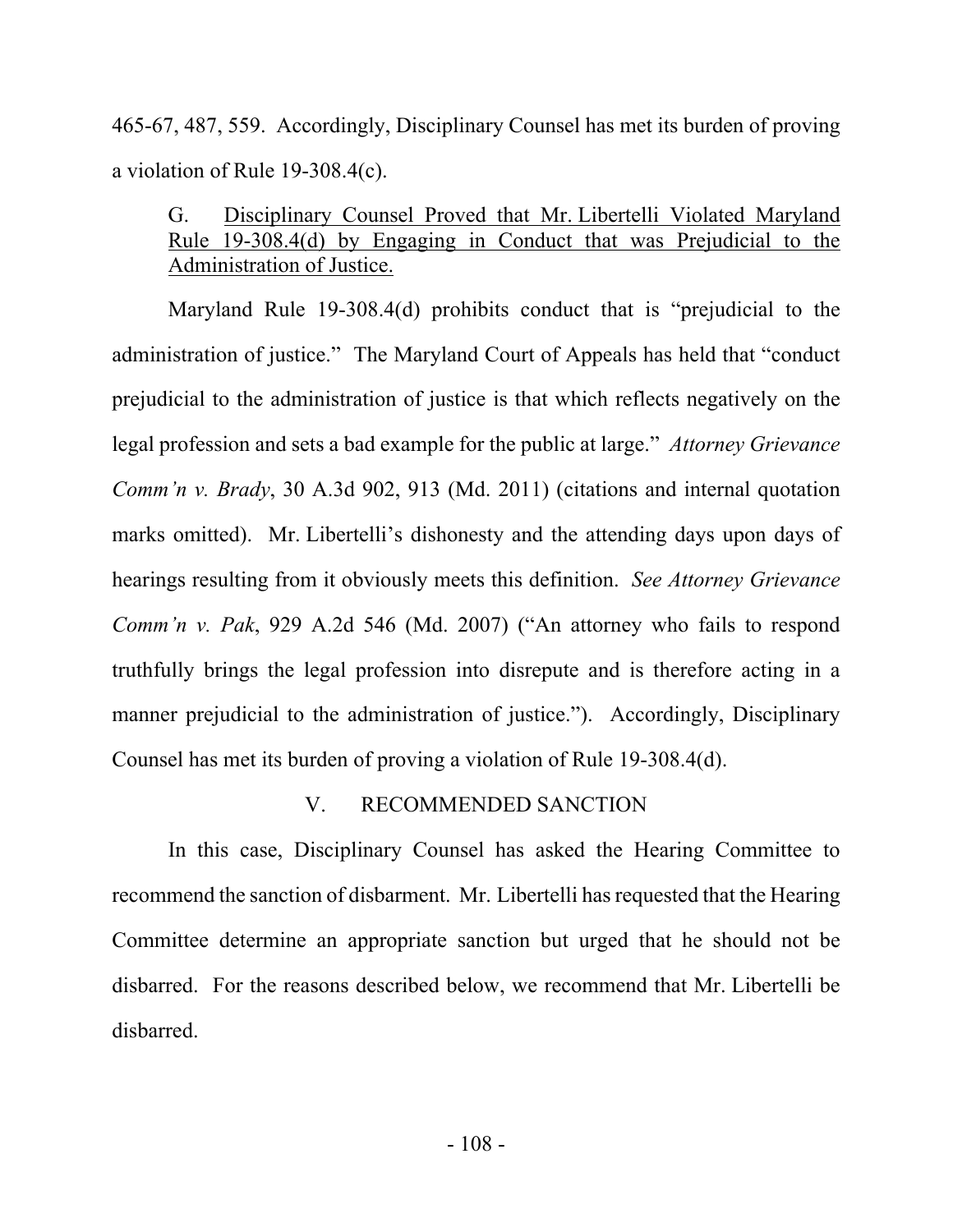## A. Standard

In the District of Columbia, the sanction imposed in an attorney disciplinary matter is one that is necessary to protect the public and the courts, maintain the integrity of the legal profession, and deter the respondent and other attorneys from engaging in similar misconduct. *See, e.g.*, *In re Hutchinson*, 534 A.2d 919, 924 (D.C. 1987) (en banc); *In re Martin*, 67 A.3d 1032, 1053 (D.C. 2013); *In re Cater*, 887 A.2d 1, 17 (D.C. 2005). "In all cases, [the] purpose in imposing discipline is to serve the public and professional interests . . . rather than to visit punishment upon an attorney." *In re Reback*, 513 A.2d 226, 231 (D.C. 1986) (en banc) (citations omitted); *see also In re Goffe*, 641 A.2d 458, 464 (D.C. 1994) (per curiam).

The sanction also must not "foster a tendency toward inconsistent dispositions for comparable conduct or otherwise be unwarranted." D.C. Bar R. XI,  $\S 9(h)(1)$ ; *see, e*.*g.*, *Hutchinson*, 534 A.2d at 923-24; *In re Berryman*, 764 A.2d 760, 766 (D.C. 2000). In determining the appropriate sanction, the Court of Appeals considers a number of factors, including: (1) the seriousness of the conduct at issue; (2) the prejudice, if any, to the client which resulted from the conduct; (3) whether the conduct involved dishonesty; (4) the presence or absence of violations of other provisions of the disciplinary rules; (5) whether the attorney has a previous disciplinary history; (6) whether the attorney has acknowledged his wrongful conduct; and (7) circumstances in mitigation or aggravation. *See, e.g.*, *Martin*, 67 A.3d at 1053 (citing *In re Elgin*, 918 A.2d 362, 376 (D.C. 2007)). The Court also considers "'the moral fitness of the attorney' and 'the need to protect the public, the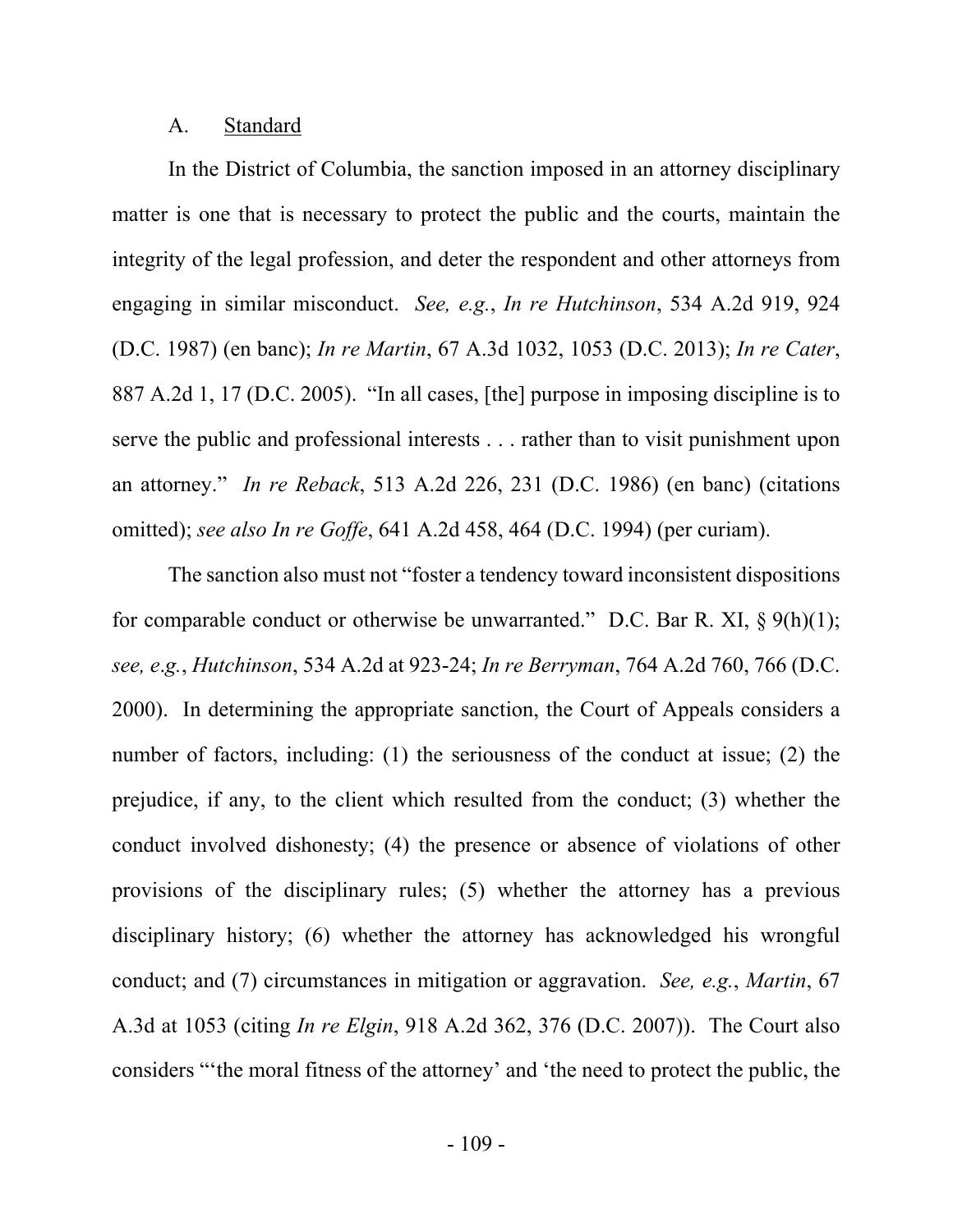courts, and the legal profession . . . .'" *In re Rodriguez-Quesada*, 122 A.3d 913, 921 (D.C. 2015) (per curiam) (quoting *In re Howes*, 52 A.3d 1, 15 (D.C. 2012)).

## B. Application of the Sanction Factors

#### 1. The Seriousness of the Misconduct

It is difficult to put in words how serious Mr. Libertelli's misconduct was. The Court of Appeals has repeatedly noted that "[l]awyers have a greater duty than ordinary citizens to be scrupulously honest at all times, for honesty is 'basic' to the practice of law. . . . Every lawyer has a duty to foster respect for the law, and any act by a lawyer which shows disrespect for the law tarnishes the entire profession." *In re Cleaver-Bascombe*, 986 A.2d 1191, 1200 (D.C. 2010) (emphases removed) (quoting *In re Mason*, 736 A.2d 1019, 1024-25 (D.C. 1999)); *Hutchinson*, 534 A.2d at 924.

We agree with Disciplinary Counsel's principal argument (*see* ODC Br. at 62- 64) that, in essence, there is no getting around what Judge Storm called Mr. Libertelli's "staggering" level of deception. DCX 16 Tr. at 45. He lied in testimony from December 2015, July 2016, March 2017, October 2018 (by deposition) and November 2018 and was, at best, significantly misleading in sworn Interrogatory responses in October 2018. He completely fabricated or altered dozens of drug tests and scores of entries in financial documents that he sent to Ms. Noguchi's counsel, and in many instances either personally presented them as if they were evidence to the Court, or permitted his attorneys to offer and rely on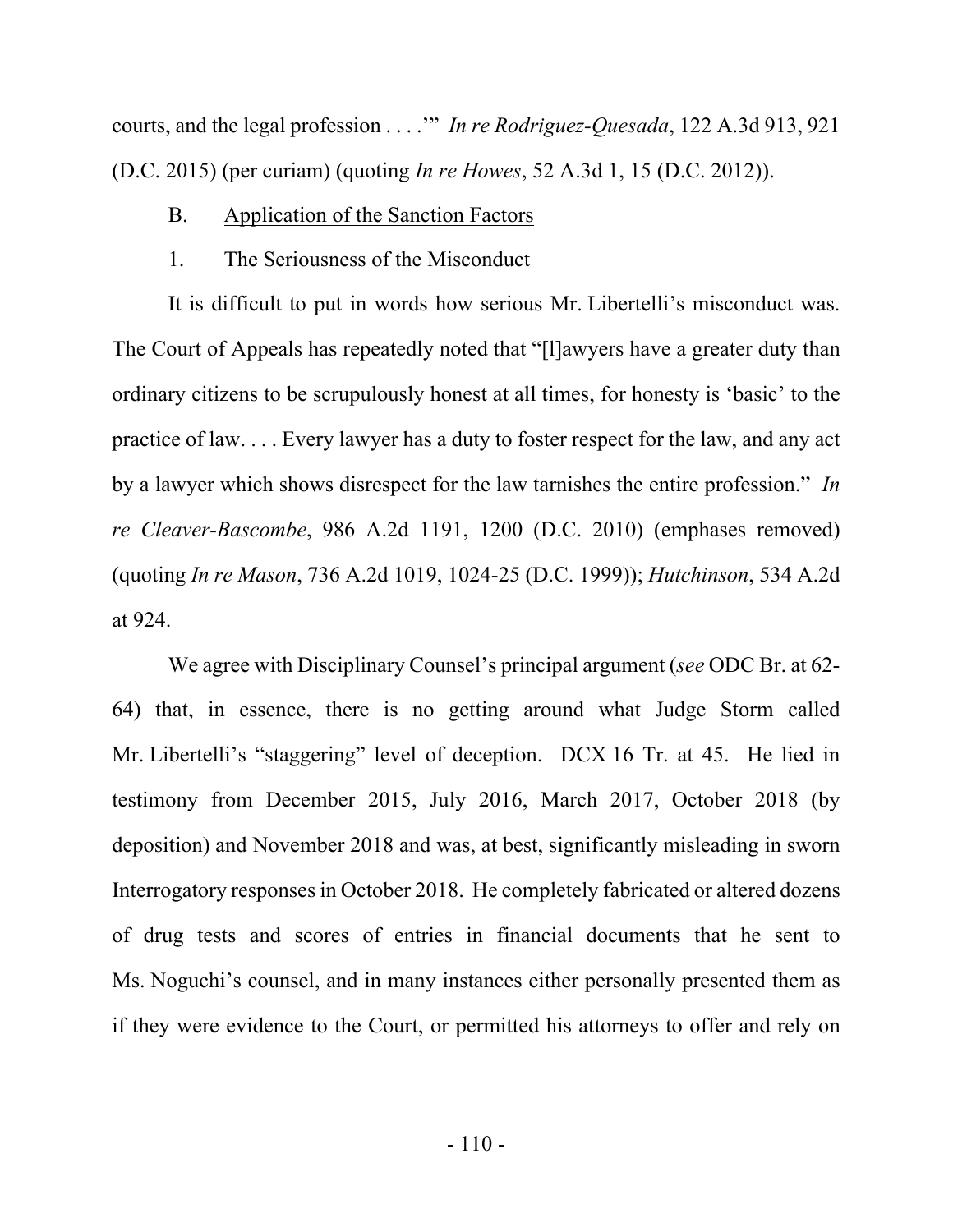them without correction. As we discuss further below in Section V.C, conduct that we would consider to be significantly less serious has resulted in disbarment.

**Mr. Libertelli's Arguments.** Mr. Libertelli "fully accepts and acknowledges the seriousness of the misconduct at issue," Lib. Br. at 88, and states that "[w]e make no attempt to minimize the seriousness of this conduct, nor does Mr. Libertelli." *Id*. at 90. But his effort to suggest that this conduct does not warrant disbarment inevitably does just that. He agrees with Disciplinary Counsel's point that "a lawyer need not actually be convicted of a crime of moral turpitude in order to be disbarred on the basis the underlying conduct," Lib. Br. at 88 (*citing In re Corizzi*, 803 A.2d 438, 442 (D.C. 2002), and urges that, absent a conviction, "it is . . . not mandatory that a lawyer be disbarred for conduct involving perjury." Lib. Br. at 88-89 (citing *Corizzi*, 803 A.2d at 442; *In re Silva*, 29 A.3d 924, 928 (D.C. 2011); *In re Tun*, 195 A.3d 65 (D.C. 2018); *In re Speights*, 173 A.3d 96, 140-41 (D.C. 2017); *In re Hutchinson*, 534 A.2d 919, 926 (D.C. 1987); *In re Kent*, 467 A.2d 982, 985 (D.C. 1983)). But *Corizzi* did disbar an attorney who suborned perjury by advising two of his clients to lie at their depositions about a reciprocal referral arrangement the lawyer had with a chiropractor, and as we discuss in Part V.C, below, cases involving a sanction short of disbarment for perjury involve conduct that is not even close to as serious as Mr. Libertelli's.

**ODC's Arguments.** Because we consider Mr. Libertelli's alleged and proven conduct to be serious enough on its own to warrant disbarment, we do not need to rely on ODC's additional one-sentence argument that Mr. Libertelli's conduct is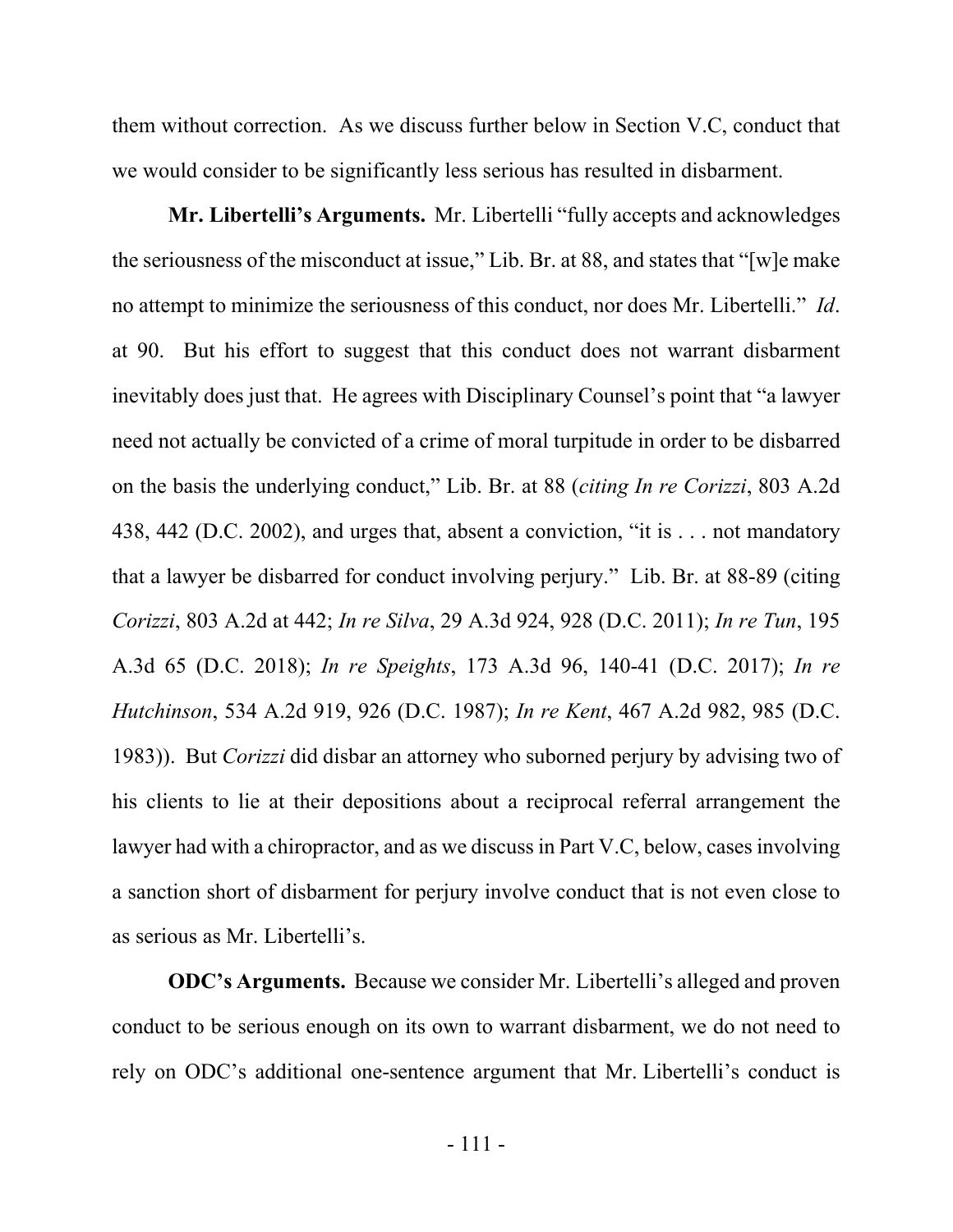more serious because it was "more widespread" than those "found by Judge Storm and alleged in the Specification of Charges." ODC Br. at 64. However, because the Board or the Court might find a fuller statement of our views to be useful, we address the points ODC makes.

ODC first argues that Mr. Libertelli's wrongdoing is more serious because he "lied about other matters," that ODC did not charge, "including his disclosures to Irish/LAP." *Id.* (citing PFF 99). However, we cannot sanction Mr. Libertelli based on unspecified matters, and in order to consider a specified matter as the basis for aggravation, there must be proof. As noted, above, FFs 91, 166-67, 170, we agree with Disciplinary Counsel that, at the November 2018 hearing before Judge Storm, Mr. Libertelli stated he shared information about his wrongdoing with Ms. Irish, when, in fact, he had not. But although there is clear and convincing evidence that other lies he made were intentional, we did not observe this testimony and the paper record contains no evidence about his intent in offering this testimony (or whether, for example, he remembered what he said to Ms. Irish months before). And if we are being asked to assume that, because Mr. Libertelli intentionally lied about other matters, he must have remembered and intentionally lied about what he said to Ms. Irish, this would be merely a reflection of the seriousness of the primary conduct for which we have found him responsible, not an independent reason to increase the sanction.

Second, ODC argues that Mr. Libertelli "made misleading statements and knowing misrepresentations in his answer to the charges and gave knowing false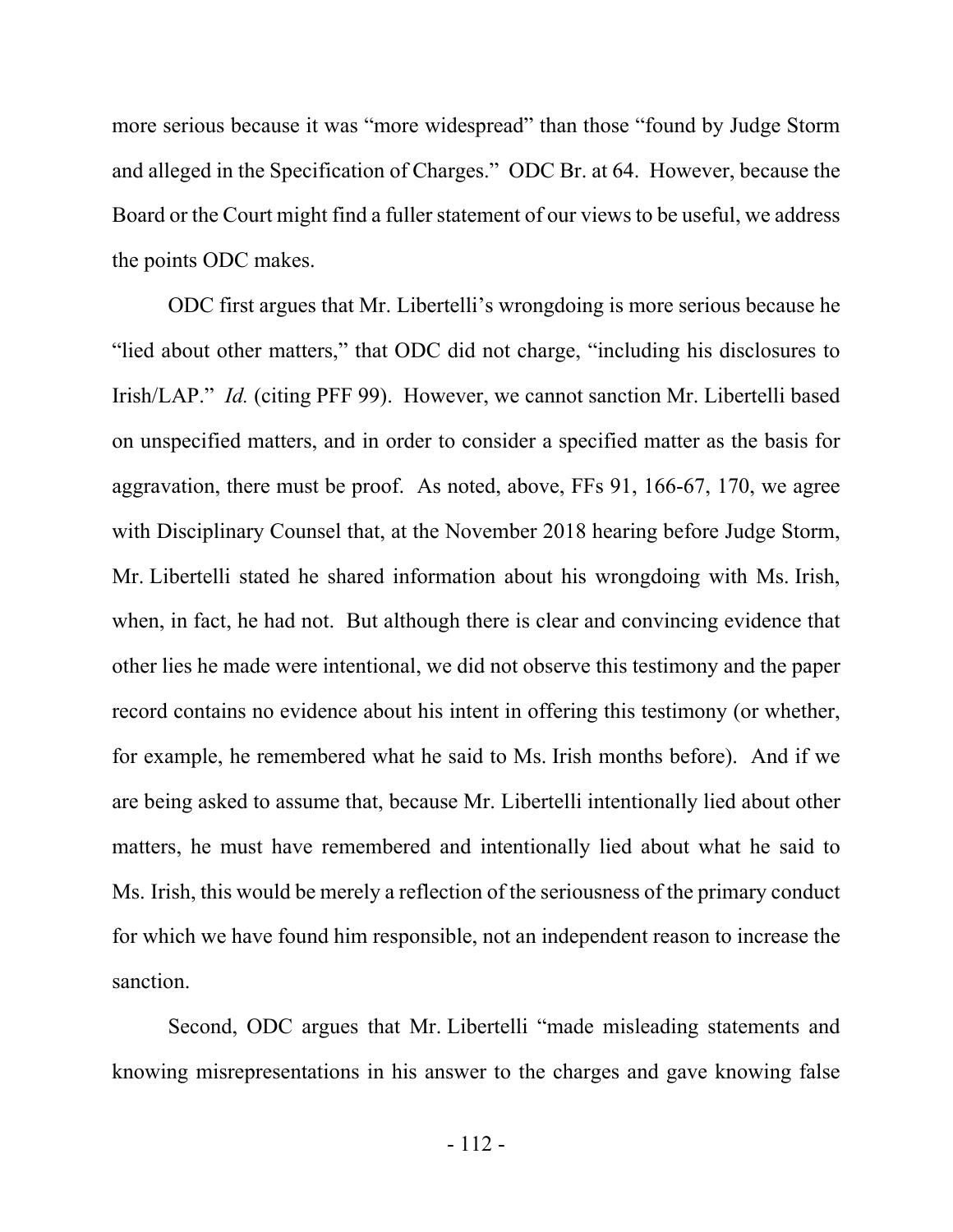testimony at the hearing." ODC Br. at 64 (citing ODC PFF 67, 81, 86-89, 105, 129- 34, 136-37). The Proposed Findings of Fact that ODC cites to support this argument involve a mixture of assertions, some more compelling than others and all also subject to some doubt about intent.

**PFF 67.** In citing ODC PFF 67 for this argument, ODC asserts that Mr. Libertelli gave "knowing[ly] false" testimony about whether or not he "refused to cooperate" with discovery Ms. Noguchi sought in 2017 of financial information including his severance agreement from Netflix, "claimed that he provided severance information and documents; blamed his lawyer for failing to provide [them] to Ms. Noguchi's counsel," and "contended that" Ms. Noguchi's lawyers went to Netflix as a "business development trip." ODC Br. PFF 67; ODC Br. at 64. The testimony, however, was not as clear as ODC describes it. Ms. Stafford, whose testimony ODC relies upon, did not say that he "refused to cooperate." Ms. Stafford said that Mr. Libertelli at *an earlier hearing* did not tell the truth about "the timing of . . . when he executed a severance package or when he got the money. We were in front of the court." Tr. 861. That is a very serious act of wrongdoing, but it is not one Mr. Libertelli was asked about in his testimony.

On the discovery, Ms. Stafford testified that she *did not remember* "whether we also got" true information on the timing "eventually from Mr. Libertelli," but she did not "think" she got the information from Mr. Libertelli because she pursued the inconvenience and expense of having a California subpoena issued on Netflix.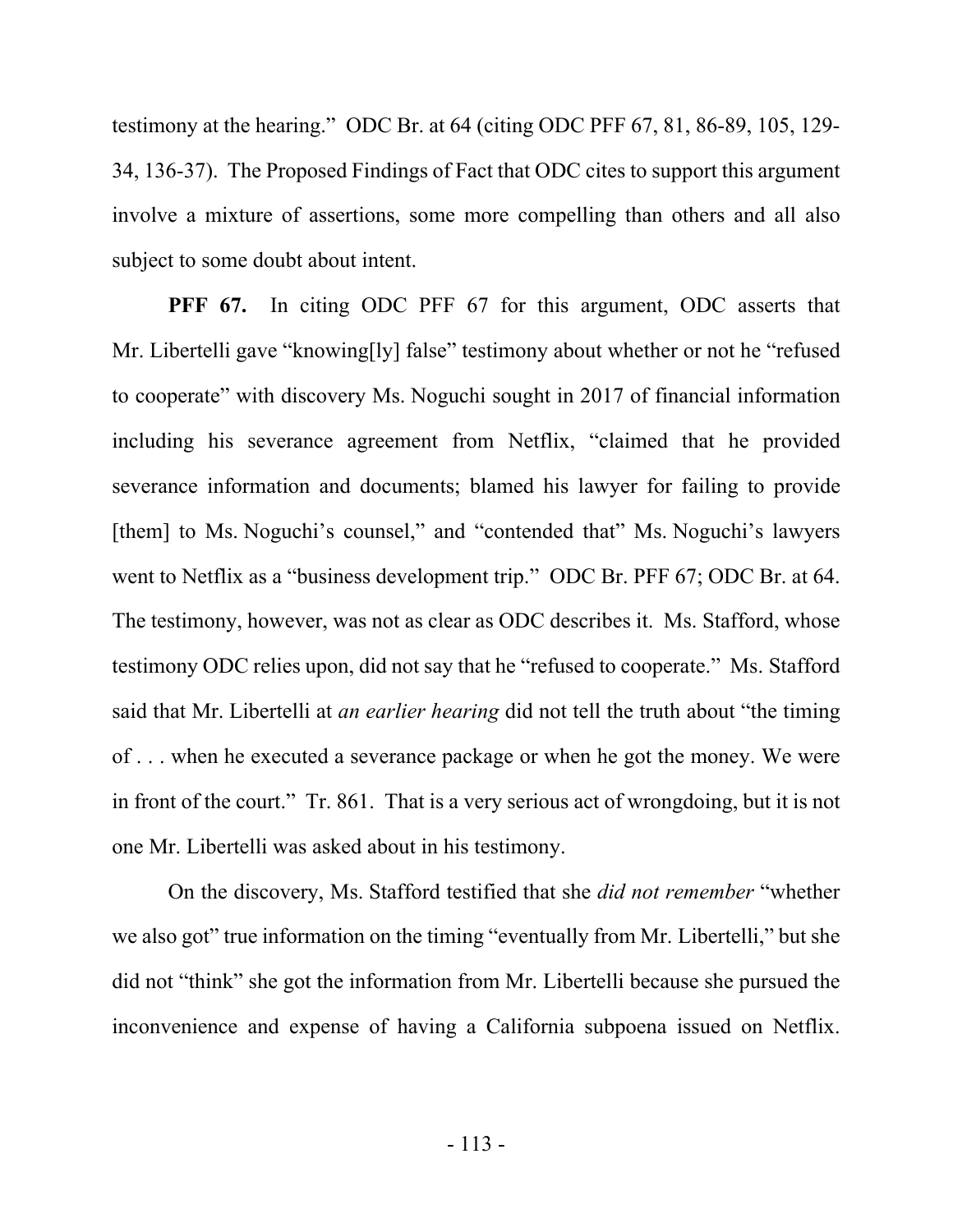Tr. 861-62. She was not asked specifically about whether these efforts required a physical trip to California or the expense that occasioned it.

Mr. Libertelli testified that he did not know what materials were sent when because he "had an issue with my lawyers where they weren't providing it to the other side." *See* Tr. 154. He also testified that Ms. Noguchi's lawyers insisted on meetings with Netflix that ended up costing \$100,000, this was "not at all about" Mr. Libertelli not providing a copy of the severance agreement, and that Netflix's lawyers told him it was a "business development trip" for Ms. Noguchi's lawyers. Tr. 150-51; *see also* Tr. 154-55 ("The severance agreement wasn't the focus of the reason to go out to California."). Mr. Libertelli asserted that this was "one of the most ridiculous parts of the proceeding." Tr. 150.

We have no reason to doubt Ms. Stafford's honesty. And it seems clear that the production of the severance agreement was at least delayed, and we are skeptical when Mr. Libertelli says that the problem was with his attorneys. But Ms. Stafford's testimony does not actually contradict his. And beyond ODC's assertion that Mr. Libertelli's testimony was "false," there is no evidence saying these statements are false. And his perception that the trip to San Francisco was expensive and unnecessary cannot easily be called "true" or "false."

**PFF 81.** In reference to this proposed finding, Disciplinary Counsel asserts that Mr. Libertelli "testified falsely that he 'absolutely' told Mr. Labbe he was unable to get suboxone," ODC Br. PFF 81, because Mr. Labbe testified that when Mr. Libertelli came to him in November 2016, he did not tell him "that he was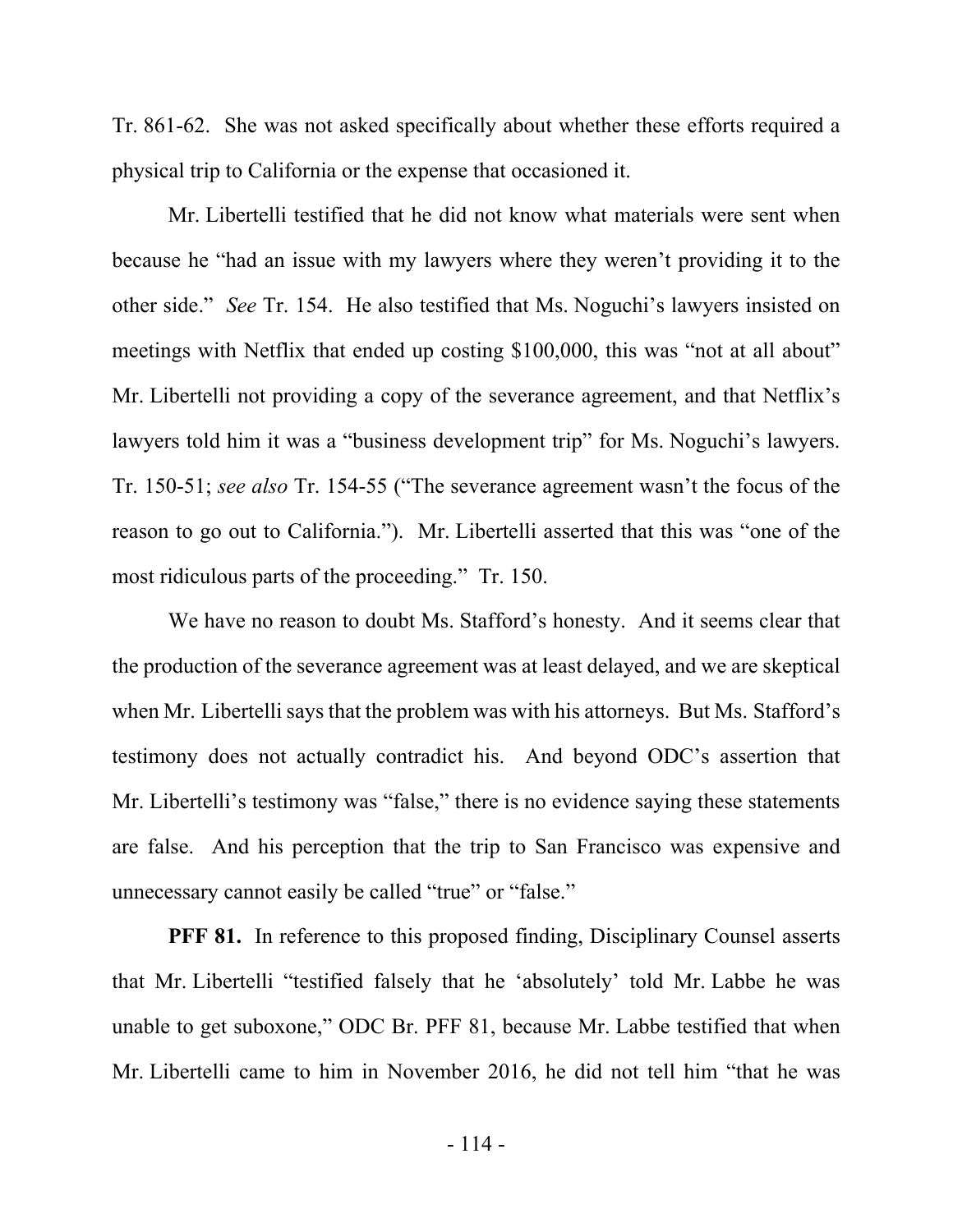having difficulty filling his prescription or getting access to Suboxone," that his notes would reflect this problem if Mr. Libertelli had raised it, and that "it's a fairly available medication." Tr. 627-28. However, on cross-examination, Mr. Labbe agreed that his notes reflect that Mr. Libertelli did discuss being '"[v]ery irritable regarding Suboxone . . . treatment and therapy,"' and that Mr. Libertelli was "back on" Suboxone in February of 2018, which he acknowledged indicated that he had been off of the drug. Tr. 686-87.

**PFF 86-89.** These proposed findings all declare that Mr. Libertelli testified "falsely" in various ways that, after the January 11, 2018 hearing, he had made disclosures, had advised his lawyers to disclose information or had signed a release permitting the disclosure of information to Ms. Noguchi's counsel. Disciplinary Counsel maintains this is false because the evidence (both from Ms. Stafford and exhibits) shows that Ms. Noguchi either did not receive this information at all, or did not receive it immediately, and obtained information by subpoenaing third parties.

As we discuss below, we too have difficulty believing that Mr. Libertelli's testimony is correct and give the circumstances weight in assessing whether Mr. Libertelli has made his burden of proving by clear and convincing evidence that he is substantially rehabilitated. But the fact that Mr. Libertelli did not meet his burden of proof on that issue does not mean that Disciplinary Counsel has met its burden of proving by clear and convincing evidence that Mr. Libertelli lied in his testimony before us.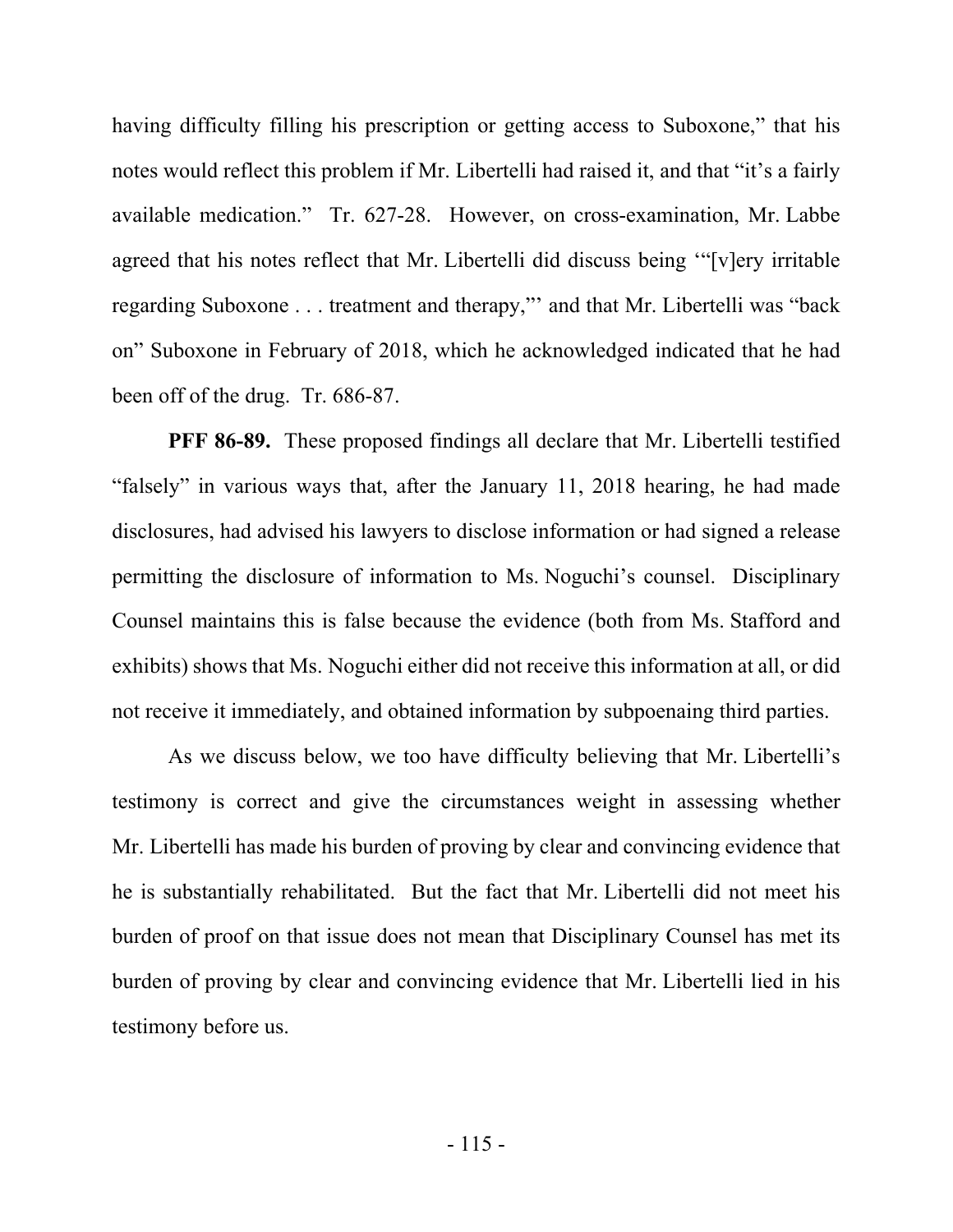Mr. Libertelli testified that he had difficulty getting his counsel to forward materials to Ms. Noguchi's counsel. Disciplinary Counsel offered no contrary evidence on this point. To the contrary, as Disciplinary Counsel notes, Mr. Libertelli's counsel withdrew on January 17, 2018. *See* ODC Br. PFF 87. As we discuss below, this does not absolve him of responsibility for ensuring that his lies were corrected, but it makes it more likely that his testimony that he asked them to forward information that they did not forward is true.

Moreover, there is a difference between declaring testimony to be "false," as Disciplinary Counsel does in PFF 86-89, which might simply mean that he was not credible, and presuming that Mr. Libertelli was *intentionally* lying, which is what Disciplinary Counsel urges at its Brief at 64. As we explain below, Mr. Libertelli has a number of perceptions about things that we believe do not accord with reality. He reported his ex-wife, his girlfriend and his visit supervisor to the FBI on the theory that they were interfering with his visitation, and thus violated the Consumer Fraud Abuse Act or FISA. Tr. 259-61. It is true that he was not, in fact, transparent. But the evidence is not clear or convincing that he does not perceive himself to be transparent.

**PFF 105.** During Mr. Libertelli's June 2021 testimony in this proceeding, Disciplinary Counsel showed Mr. Libertelli an excerpt from his October 15, 2018 deposition in which he said that the last time he had used cocaine was "May or June," DCX 18 Tr. at 40, and asked Mr. Libertelli to admit that this prior testimony was false. Tr. 273. In response, Mr. Libertelli said that "I don't think it was a false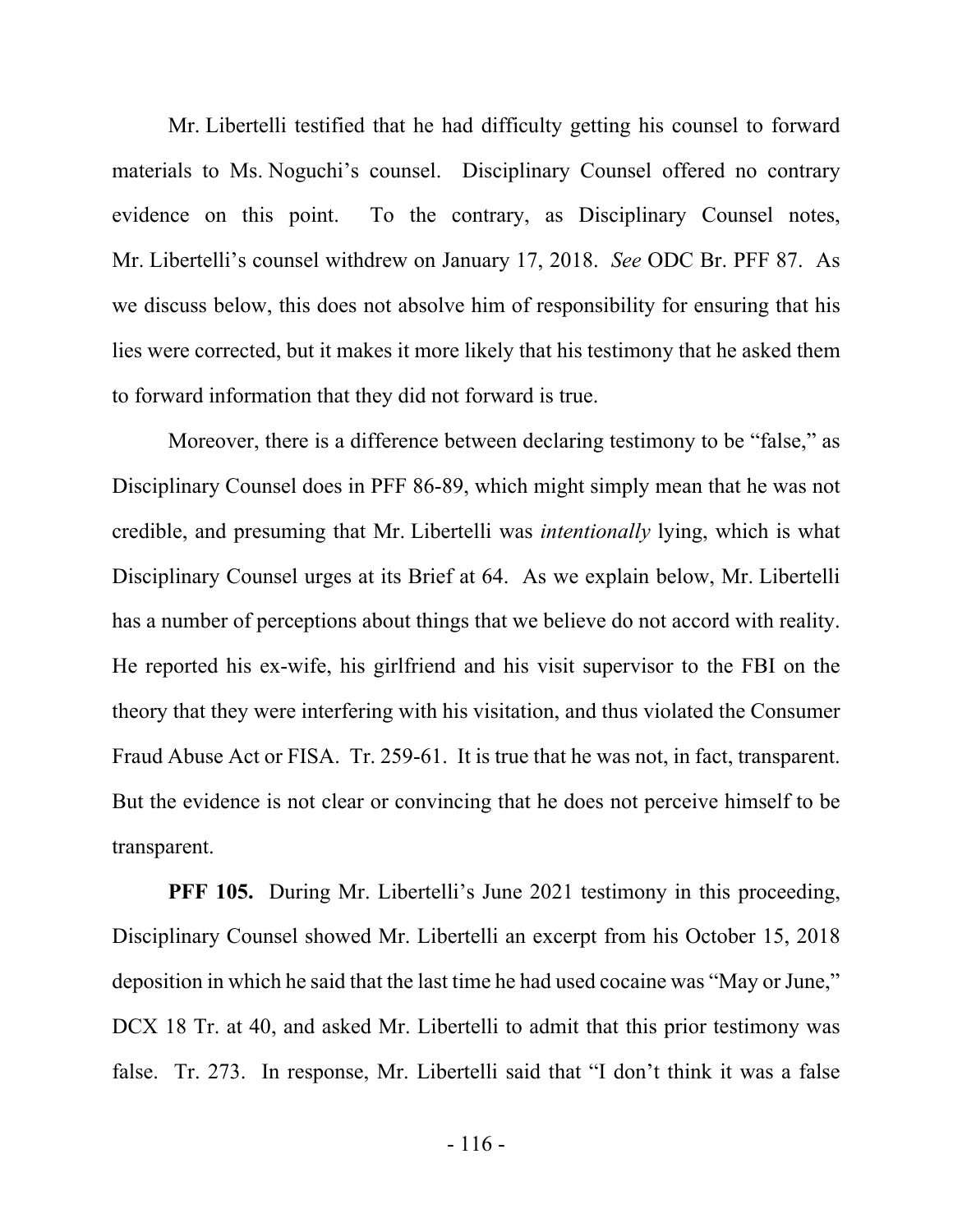statement," because "[t]here are periods where I'm doing well and" others in which "I make mistakes. But I don't know that in this case that you pushed here -- what you're telling me here that that was not true." Tr. 273-74. He added "[i]f there were drug tests that proved it to be true, obviously, but I guess I don't remember what was going on January 7th, 2018." Tr. 274.

In the context of testimony in which Mr. Libertelli admitted numerous times to having made scores of false statements in prior testimony about his drug use, there is no reason to believe (and no clear and convincing evidence to support the conclusion) that he was lying at our hearing about what he recalled on the particular point.

**PFF 129-34, 136-37.** These proposed findings assert that Mr. Libertelli should be sanctioned more severely because there are false statements in his Answer to the Specification of Charges. As explained below, the specific merits of these assertions of "falsity" vary. But even when we agree with Disciplinary Counsel, we are reluctant to place reliance on ODC's assertion that Mr. Libertelli made knowing misrepresentations in his Answer as an independent basis for our conclusion.

Disciplinary Counsel does not cite authority supporting the premise that any time a respondent asserts anything in an answer that turns out not to be accepted after the hearing, it constitutes an aggravating factor, justifying a more severe sanction. For many reasons, this should not be the law. Declaring that a respondent cannot dispute facts without facing greater sanction comes dangerously close to saying that parties should not put Disciplinary Counsel to its obligation of proving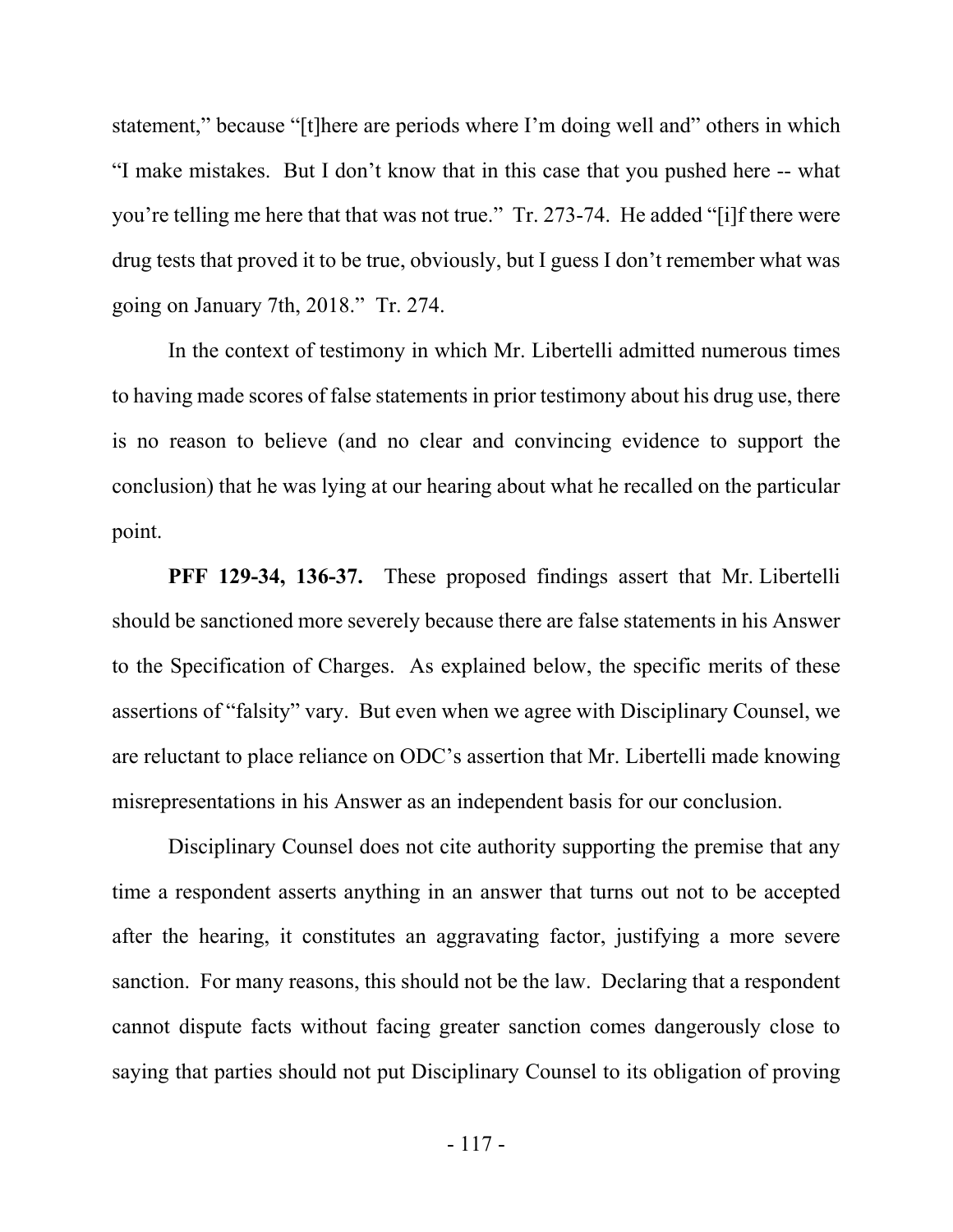violations by clear and convincing evidence. Moreover, whenever one party makes any complaint, and the other denies the truth of an allegation, they cannot both be right. Thus, if any assertion of fact that turns out to be mistaken is the basis for sanction, the same rule would logically apply to Disciplinary Counsel when we ultimately disagree with its assertions.

To add to that, an answer is not testimony. Mr. Libertelli's Answer was not made under oath. He did not even sign it. And he did not swear during his testimony to the truth of all the statements in his Answer – instead testifying that he reviewed the answer and relied on his lawyers to ensure its accuracy. Tr. 293-94.

Although Mr. Libertelli can be held responsible for the acts of his lawyers, it is often difficult if not impossible to determine whether the error was an intentional misrepresentation by Mr. Libertelli, a misstatement or misrecollection (by someone who was asked to recall things that occurred when he was an active drug addict), a confusion of communication between him and his counsel, a typographical error, a misstatement by counsel of something he actually communicated clearly, sloppy phrasing or a misguided effort by counsel to argue for an inference the evidence ultimately did not support. Yes, Mr. Libertelli should read everything his lawyers file carefully, but that does not mean that every type of error in an answer presents grounds for disbarment.

The situation is further complicated because pleadings are to some extent advocacy pieces. They contain characterizations whose exact meaning is subject to disagreement. They are also expected to emphasize favorable facts and to minimize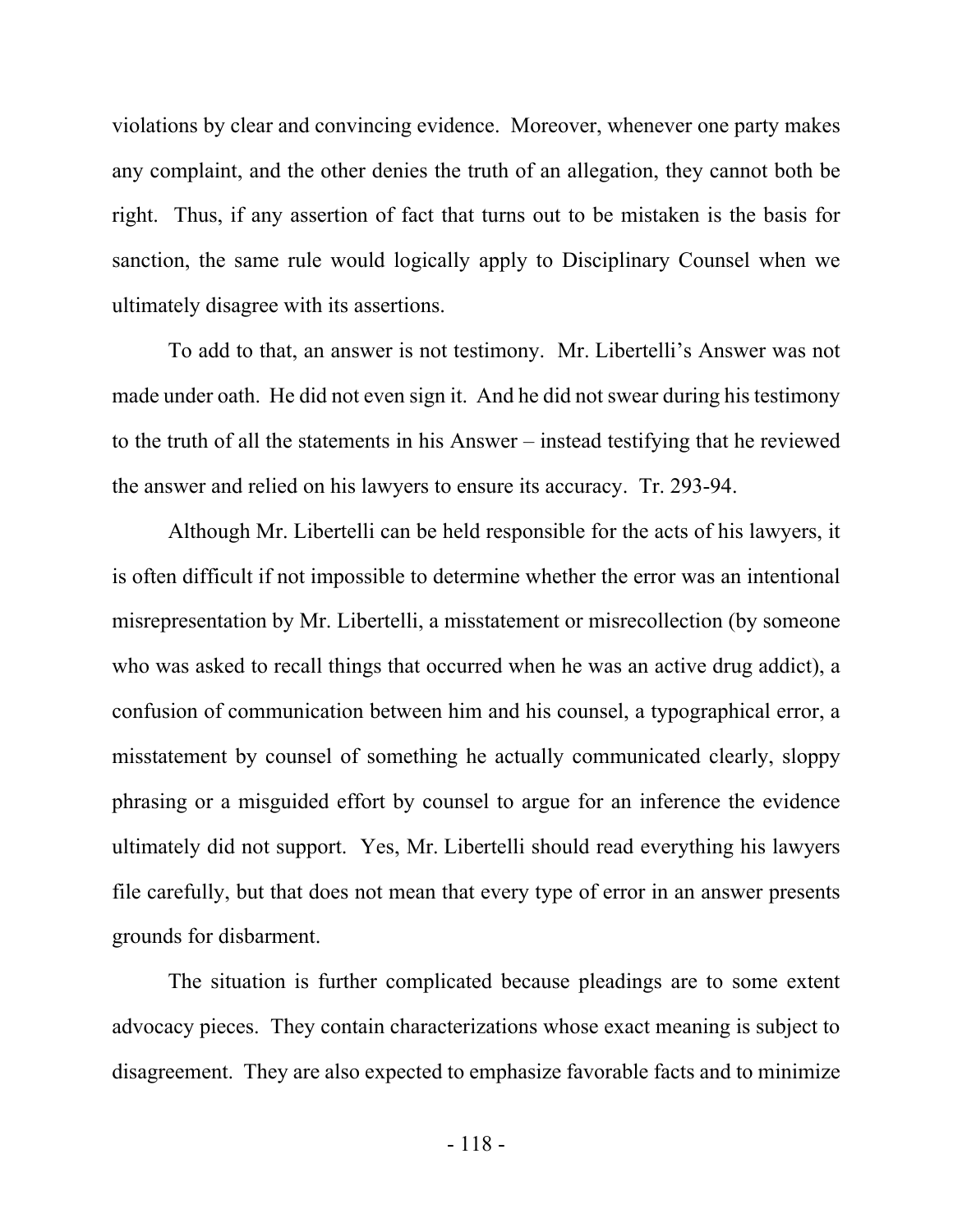unfavorable ones with the line between "emphasis" and "misleading" frequently depending on the eye of the beholder.

Here, it is particularly difficult to conclude that falsities in Mr. Libertelli's Answer compel greater sanction, because every statement that Disciplinary Counsel cites in these proposed findings comes from an Answer that admits the basic facts of his violations and every legal theory of violation with the exception of Maryland Rule 19-308.4(b). Even if statements in the Answer are incorrect, it is very difficult to call such an Answer obstructive, and even more so to declare by clear and convincing evidence that it was intended to be so or reflected a failure to appreciate the importance of truth.

Our concern here is greater because, although some of the assertions of false statements are well-taken, others are not, and still others are debatable and could depend on who bears the burden of proof. Disciplinary Counsel's assertions begin with Mr. Libertelli's statement that the "conduct giving rise to the court's referral [to ODC] was during a 'bitter divorce case'" claim that "his 'repeated efforts' to resolve issues with his ex-wife in a 'collaborative fashion' were met 'head-on by her ever more contentious litigation tactics.'" ODC PFF 129. ODC agrees that "it was a contentious divorce," Tr. 20, but argues that he lied when he said in his Answer that he worked in a "collaborative fashion." ODC PFF 129; ODC Br. at 64.

 In one sense, of course, viewed from the standpoint of the entire litigation, it is absurd to say that he was being "collaborative" when he lied under oath, and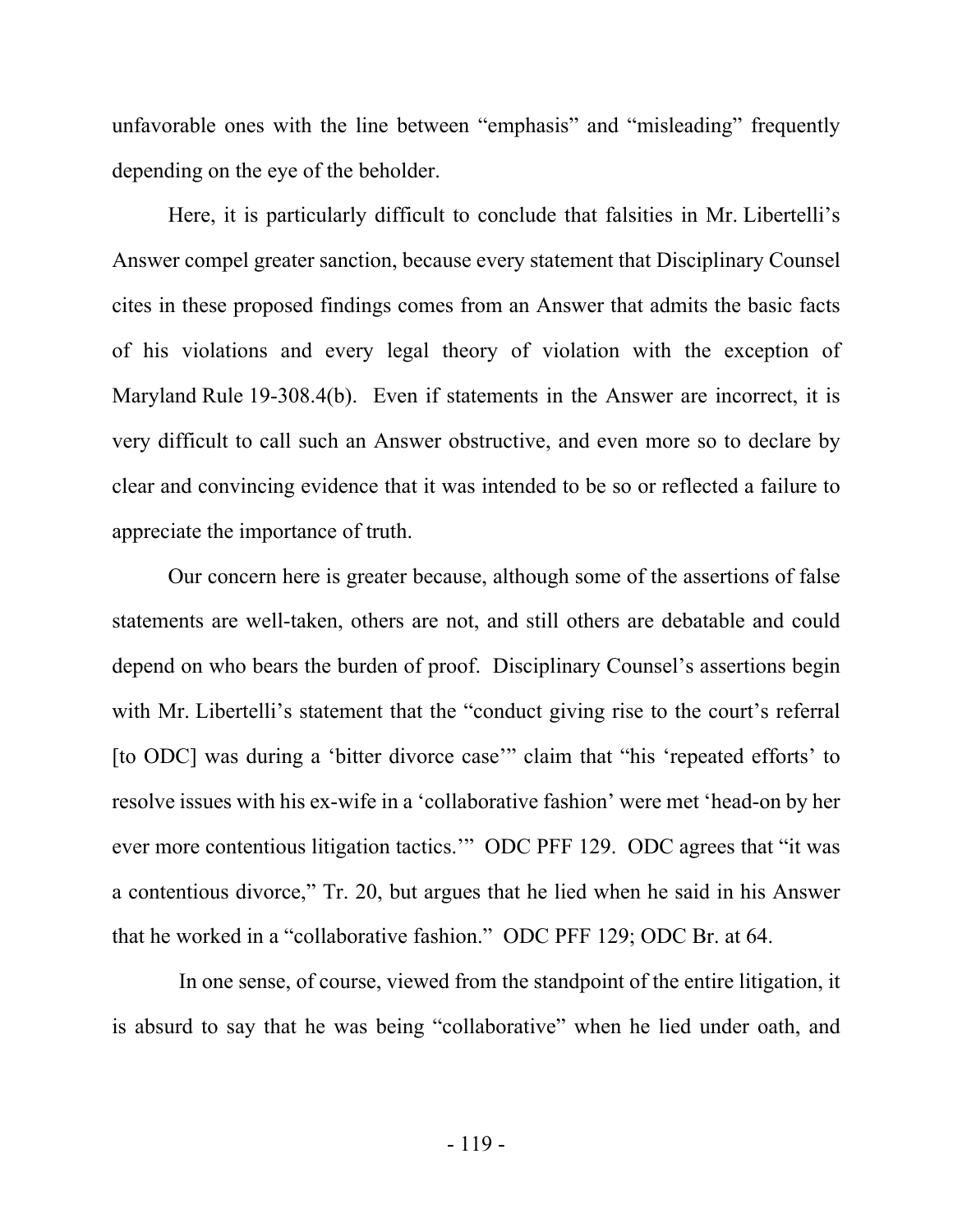fabricated evidence. And stressing these points, Ms. Stafford does not agree with Mr. Libertelli's characterization. Tr. 852-54.

But Mr. Libertelli's assertion was not directed to the entire litigation. He testified that, at the outset of the litigation, he hired Barbara Burke, the chair of the Collaborative Divorce Project in D.C., to try to resolve the case "out of court." Tr. 295-96, 403-04. He also says that he was met with "despicable behavior," including process servers sent to his house at 9:00 pm to wake up his children while they were sleeping. Tr. 295-97, 404-06, 461-62. He claims that the case did not start out as contentious but became so. Tr. 295-97, 404-05.

We have no basis upon which to say that those assertions are false. Disciplinary Counsel does not allege that Mr. Libertelli was dishonest in connection with the divorce until testimony he gave in December 2015, after the fact that he had a drug problem was already known. DCX 2 ¶¶ 4-5. Ms. Stafford confirms that Ms. Burke had been Mr. Libertelli's counsel. Tr. 834. And for all the acrimony in the case, Mr. Libertelli and Ms. Noguchi did collaborate in some ways. For example (again as Ms. Stafford confirms) in April 2014, the parties were able to agree on a private custody evaluation, a testing protocol for drug use and a plan for visitation. *See* Tr. 835-37, DCX 8 Tr. at 13-14. As the Court noted, even as late as January 2018, the divorce decree itself was largely agreed upon. *See* RX 9 Tr. at 5-7. Mr. Stafford confirms this also. Tr. 870-71; *see also* ODC Br. PFF 85.

To add to that, while we do not have a full record of which side took what action when, there is evidence that, like most hotly-contested litigation, there is at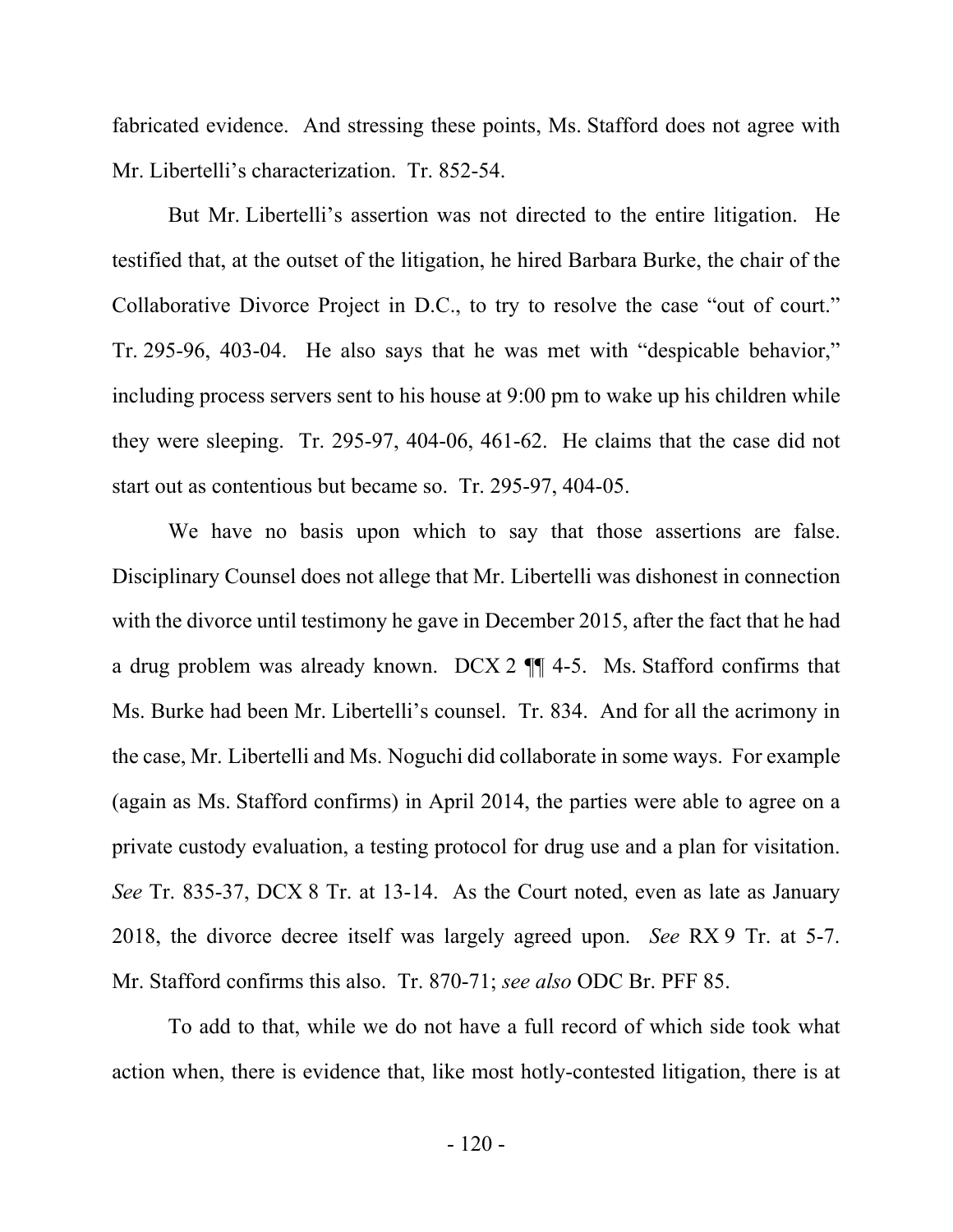least some blame to go around. Judge Storm expressly recognized this in his January 11, 2018, divorce decree when he awarded only \$100,000 of the over \$300,000 Ms. Noguchi incurred in attorneys' fees and costs and noted that "there were times when I felt that [Ms. Noguchi] was taking unreasonable positions and pushing things more than things needed to be pushed." RX 9 at 29.

Even if we could determine that Mr. Libertelli's assertion that he at some point sought to be "collaborative" and was met with "ever more contentious litigation tactics" was false, we have no reason to believe that it is a "knowing falsehood." Characterizations like "collaborative" and "contentious" are matters of perception. As we discuss elsewhere, we believe that Mr. Libertelli is extremely mistaken about many things and, certainly taken as a whole, we agree with Ms. Stafford about Mr. Libertelli's responsibility for multiplying the litigation. But we cannot conclude that he actually thinks he set out to make the divorce as expensive, painful and contentious as possible, and lied when he said he views the litigation differently. He did not make up this perception for purposes of this hearing. At the time of the divorce, Mr. Libertelli discussed with friends how contentious he thought Ms. Noguchi was being. *See, e.g.*, Tr. 595-601 (Markham); Tr. 1099-1100 (Sridhar); Tr. 1443-44 (Levin).

PFF 130 alleges that Mr. Libertelli lied in his Answer because he "claimed that, in January 2018, when confronted with his misrepresentations, he readily acknowledged to the court that he had provided false information to the court, [Ms.] Noguchi, and opposing counsel[,] DCX 4 at 11," when in fact he acknowledged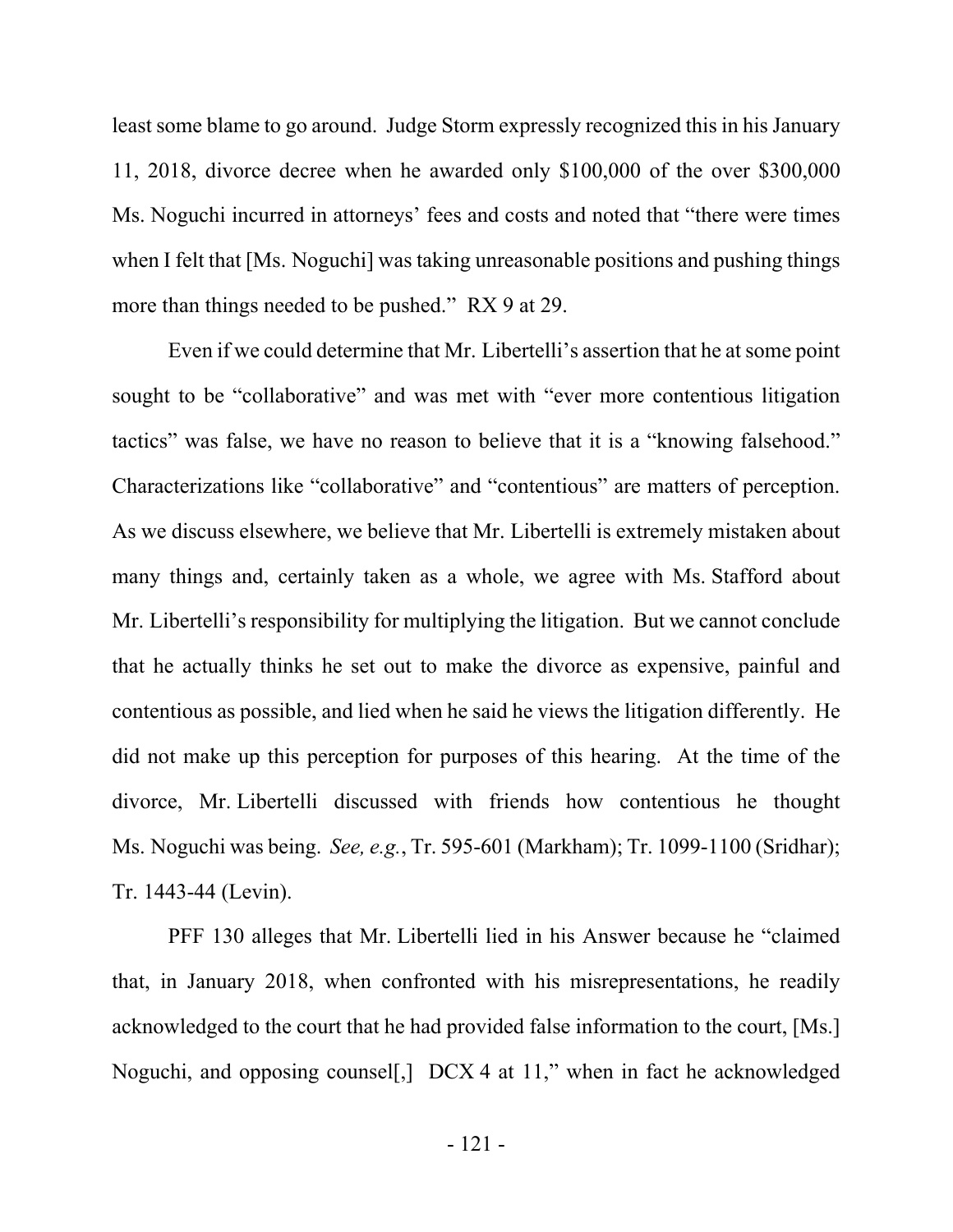having provided false information at the next hearing, in February, and did not reveal any misconduct until after they had been discovered. It is true that the statement did not reveal all of the facts adverse to his case. But it is not a lie warranting a more severe sanction.

PFF 133 argues that Mr. Libertelli (apparently *correctly*) noted that Judge Storm did not refer him for criminal prosecution, DCX 4 at 13, but points to Mr. Libertelli having recalled differently at the hearing.

Even when we agree that Disciplinary Counsel is right about the fact or characterization and Mr. Libertelli's Answer is wrong, almost none of the errors is at a level of seriousness, clarity and proven intentionality to warrant a disbarment that otherwise would not be warranted. PFF 131 states that Mr. Libertelli lied when he said that he "has been abstinent from opiates since November 2017," (DCX 4 at 12) when in fact it was January 2018. Disciplinary Counsel also disputes Mr. Libertelli's characterization of his use of cocaine during the period as "limited," based on him having paid at least \$102,027 to Jones and Singleton for something (presumably including cocaine) during a March 2019 to December 2020 period that, in part, post-dated his September 2020 Answer. *See also* ODC Br. PFF 122. We too would not describe that as "limited." But it might well be limited in relation to what his use had been. *See* Lib. Br. Response to PFF 131 (discussing decline in use during 2018).

PFF 132 points to a statement that Mr. Libertelli "initially met with Niki Irish, with whom he shared all the details of his substance abuse issues, as well as the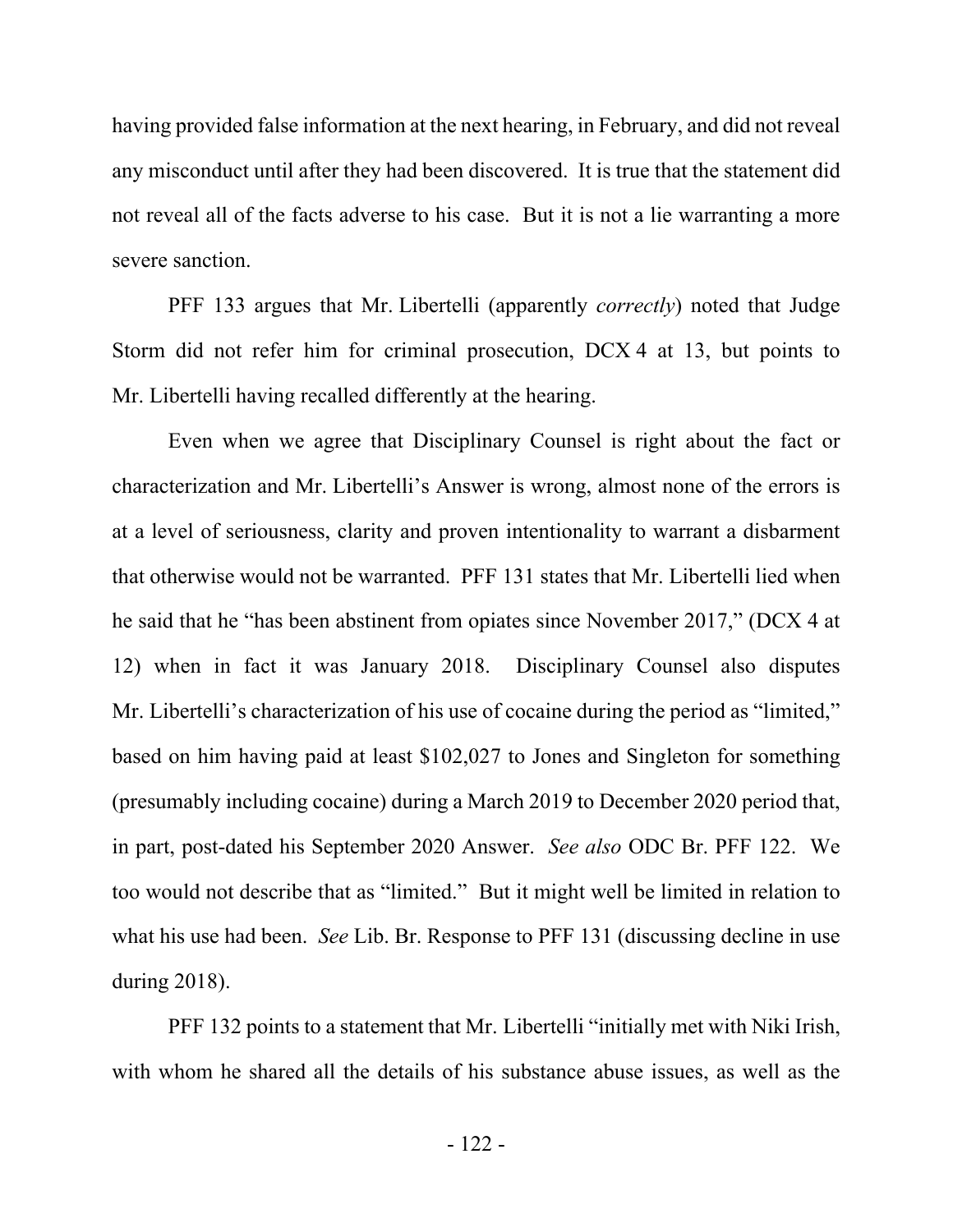issues before Judge Storm." DCX 4 at 12. As we have noted, it is clear that he did not share what we would call "all the details" or "all the issues." It is not quite as clear that he did not share what he would call "all the details" or "all the issues." And it is not at all clear that he remembered what exactly he shared with Ms. Irish some 2-1/2 years before the Answer was written.

PFF 134 argues that Mr. Libertelli lied by describing his addiction as one to "*prescription* opioids," DCX 4 Response No. 4 (emphasis added), and stating that he was continuing to use "*prescription* opioids" while he fought to overcome addiction. *Id.* Response No. 5 (emphasis added). We too would not refer opioids prescribed to others that Mr. Libertelli obtained on the street as "prescription opioids." But that is a phraseology that Mr. Libertelli tends to use even when he is explaining that he bought the opioids from Mr. Jones. *See* Tr. 297-98.

PFF 136 is closer. It argues that Mr. Libertelli lied to the extent that he responded to an allegation that he "produced as evidence credit card statements that he had altered to conceal his purchase and receipt of marijuana," by admitting that "he altered credit card statements on two occasions solely to conceal the purchase of marijuana for a friend who was getting married." DCX 4 Response No. 15. We agree that (in the convention of an answer) this statement denies that he purchased and received marijuana for any other purpose and, if so, the statement is "false" as it is clear that he also altered the financial records to conceal his own marijuana purchases. *See* ODC Br. PFF 71. But Mr. Libertelli is correct, Lib. Br. Response to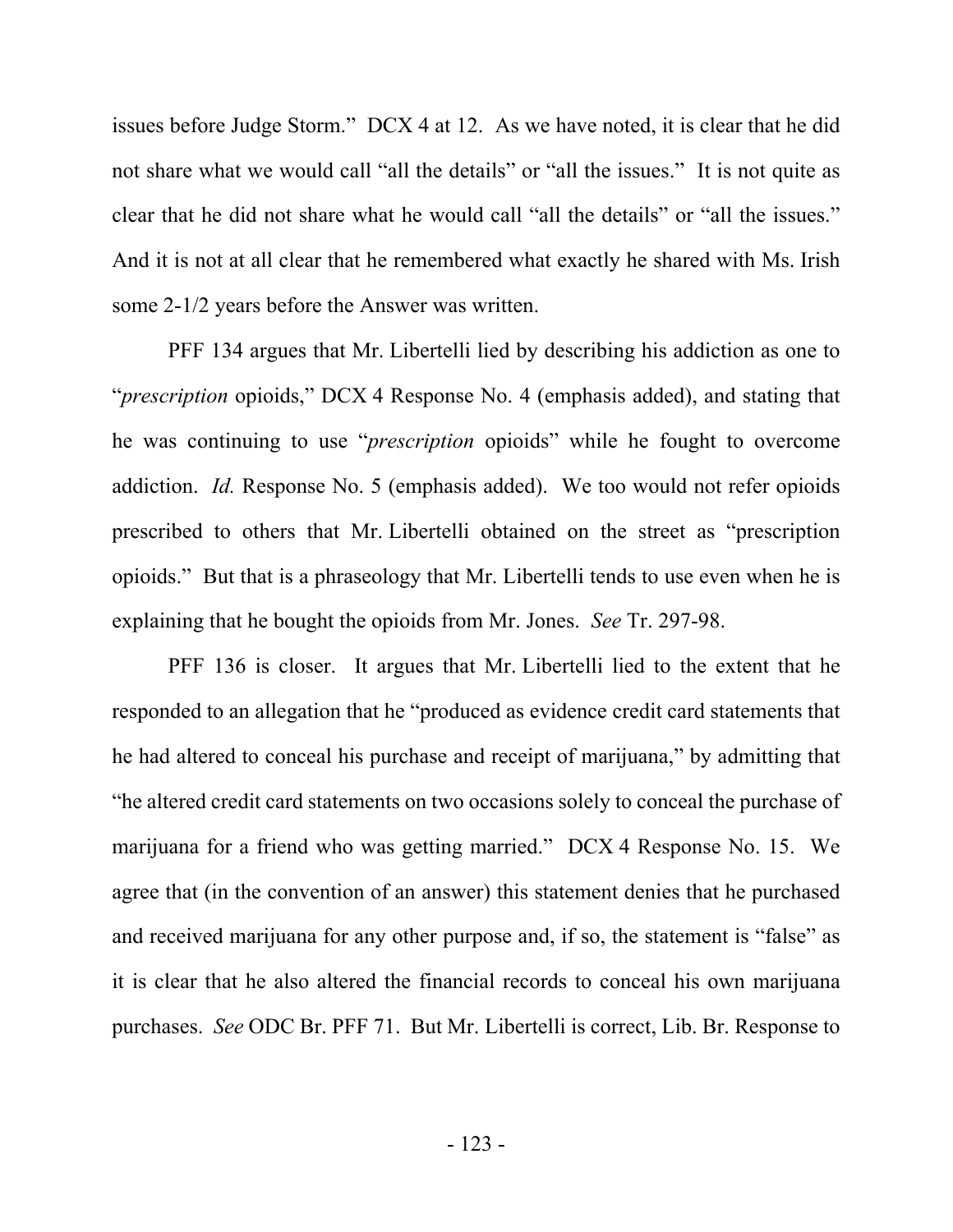PFF 136, that this statement could be literally true (two times the purchases were solely for a friend) and on that point there is no evidence otherwise.

PFF 137 is the only statement Disciplinary Counsel cites that is sufficiently clear on its own, and sufficiently serious potentially to warrant additional sanction. PFF 137 says that Mr. Libertelli "lie[d]" when his Answer stated that his November 2018 testimony that he last used cocaine in August 2018 "was true to the best of his knowledge." DCX 4 Response No. 19. As Mr. Libertelli now concedes, this statement in his Answer not true: in fact, he knew in November 2018 that he had used cocaine more recently than in August 2018. Lib. Br. Resp. PFF 137.

In short, Mr. Libertelli committed about as serious a form of wrongdoing as a lawyer could commit when he lied repeatedly in his divorce proceeding, especially under oath. That seriousness is not mitigated in any respect by Mr. Libertelli's arguments. But it is not materially aggravated by Disciplinary Counsel's additional references to statements in the disciplinary hearing.

# 2. Prejudice to the Client

Mr. Libertelli argues, Lib. Br. at 90, and ODC acknowledges, ODC Br. at 64, that Mr. Libertelli's misconduct did not prejudice a client, and certainly in a literal sense, Mr. Libertelli did not represent any client besides, at times, himself, in his divorce proceeding.

However, as noted above, we agree with ODC that Mr. Libertelli's dishonesty and falsifying evidence during court proceedings '"lies at the heart of what lawyers do,"' ODC Br. at 64 (quoting *Goffe*, 641 A.2d at 465), and Ms. Noguchi, her counsel,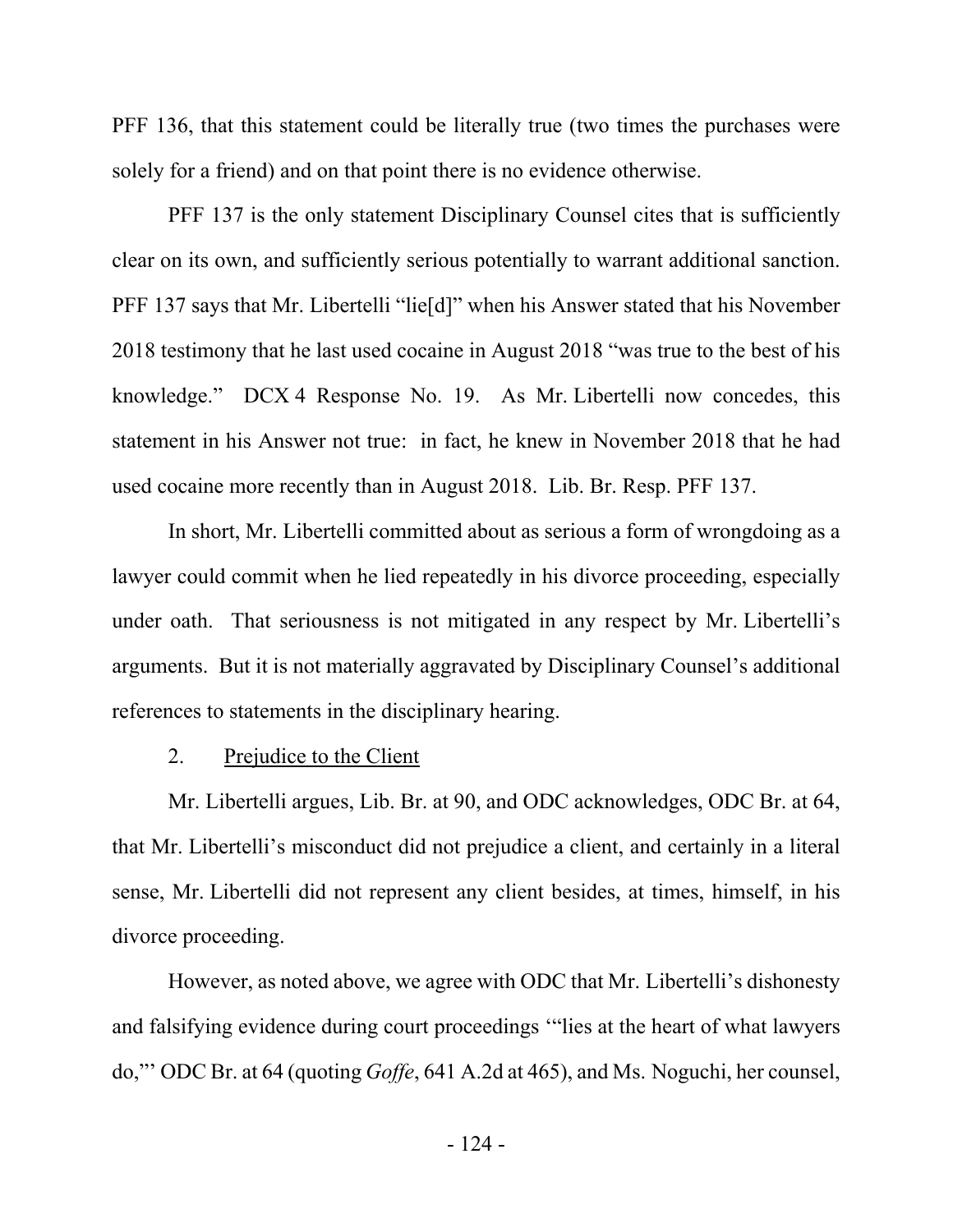and the Court were victims of this misconduct. Indeed, the integrity of our legal system is a victim if we condone it.

Mr. Libertelli also suggests that his conduct is less serious by identifying other facts that occurred in other cases that, he asserts, do not exist here. All of these arguments suffer from a common problem: no one engages in all possible misconduct. The fact that there are other acts or types of misconduct Mr. Libertelli did not commit does not minimize the seriousness of the acts he did commit. Nor do the examples Mr. Libertelli cites prove his point.

Mr. Libertelli argues first that Mr. Libertelli's lies were "not intended for financial gain but rather to cover his drug use," and refers to *In re Uchendu*, 812 A.2d 933, 941-42 (D.C. 2002), as citing "multiple examples of suspending but not disbarring attorneys for submitting false documents but not for personal gain." Lib. Br. at 90; Lib. Reply at 28. We discuss the facts of *Uchendu* and the cases it cites in Part V.C, below, but as we have noted, when Mr. Libertelli lied about the circumstances under which he gave money to Ms. Chen, and doctored financial records to conceal money he had transferred out of an account the Court had frozen to another account, he was not concealing drug purchases. He was concealing information relevant to arguments Ms. Noguchi was making on dissipation and to negotiations with her over the property division.

Moreover, even if none of his lies inured to his potential financial benefit, he still lied to benefit himself. He lied to improve his legal rights (custody and visitation). And, much as he may have believed at the time that his lies protected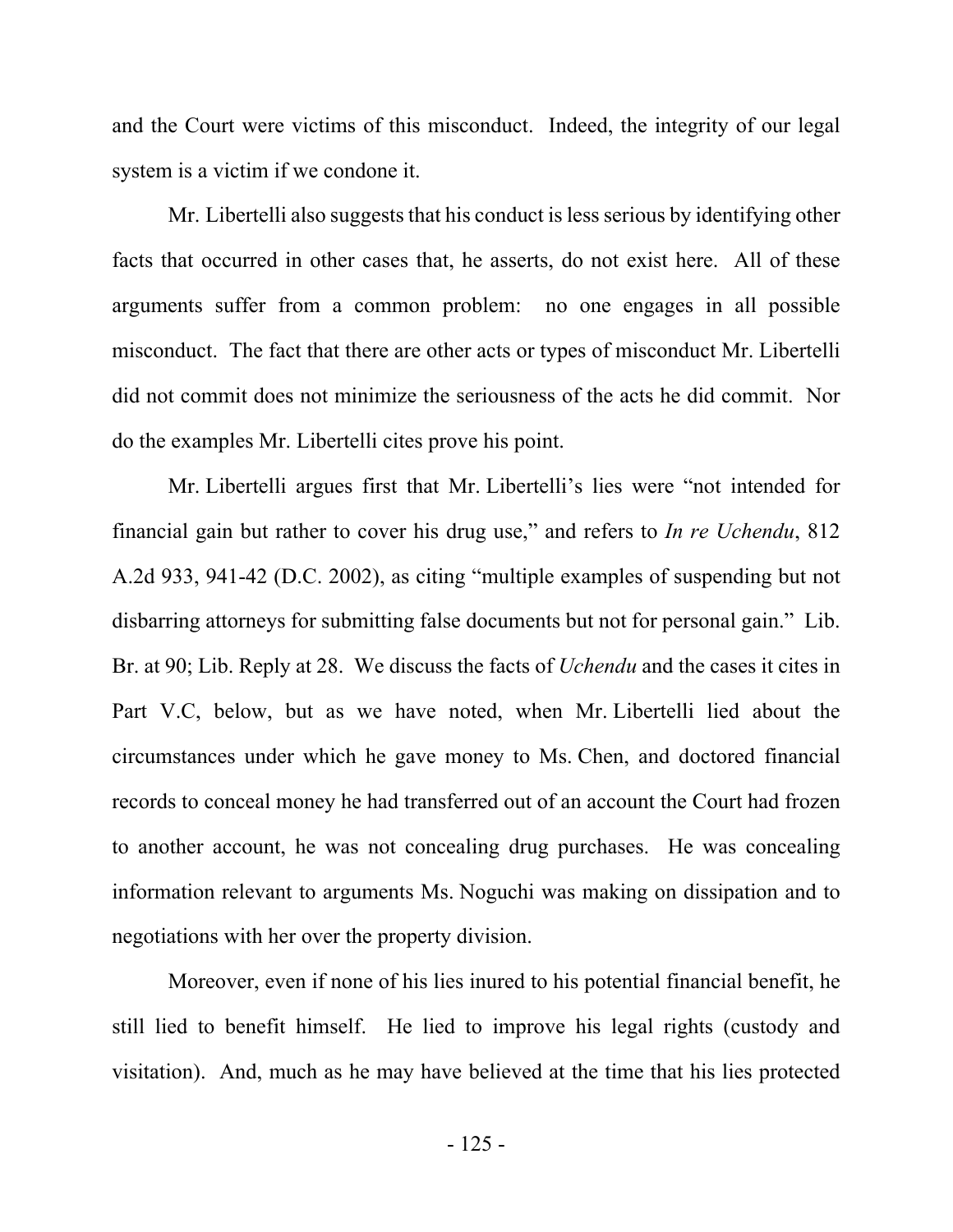his children, his children were actually the primary victim of his lies. His lies worked to prevent the Court from making a full independent assessment of what steps were necessary to protect the children from the risks posed by Mr. Libertelli's drug use. That makes his lies especially serious.

In any event, although sometimes decisions refer to a lawyer's desire for personal benefit among other facts, *see, e.g.*, *Goffe*, 641 A.2d at 465-66, we cannot accept the legal proposition that no matter how many times a lawyer lies, in how many settings, suspension and not disbarment is the appropriate remedy, so long as the lies were not for personal gain. To the contrary, what a respondent's "precise motives were or whether he benefitted financially is not determinative." *Corizzi*, 803 A.2d at 442-43 (concluding that solicitation of perjury from clients is "egregious" and "reprehensible" no matter the respondent's motivation) (citing *In re Carlson*, 802 A.2d 341, 347 (D.C. 2002) ("misappropriation applies 'whether or not [the attorney] derives any personal gain or benefit therefrom'" (alteration in original)). Indeed, *Uchendu* cited *Lopes* for the proposition that '"[s]anctions for dishonesty range generally from 30 days suspension to disbarment."' *Uchendu*, 812 A.2d at 941 (quoting *In re Lopes*, 770 A.2d 561 570 (D.C. 2001)). *Cf. In re Cleaver-Bascombe*, 986 A.2d 1191, 1200 (D.C. 2010) (per curiam) (finding the mitigating effect of the absence of prior discipline and the lack of harm to the client, were "massively outweighed by the aggravating factor – testifying falsely under oath in the disciplinary proceeding that the voucher was indeed accurate").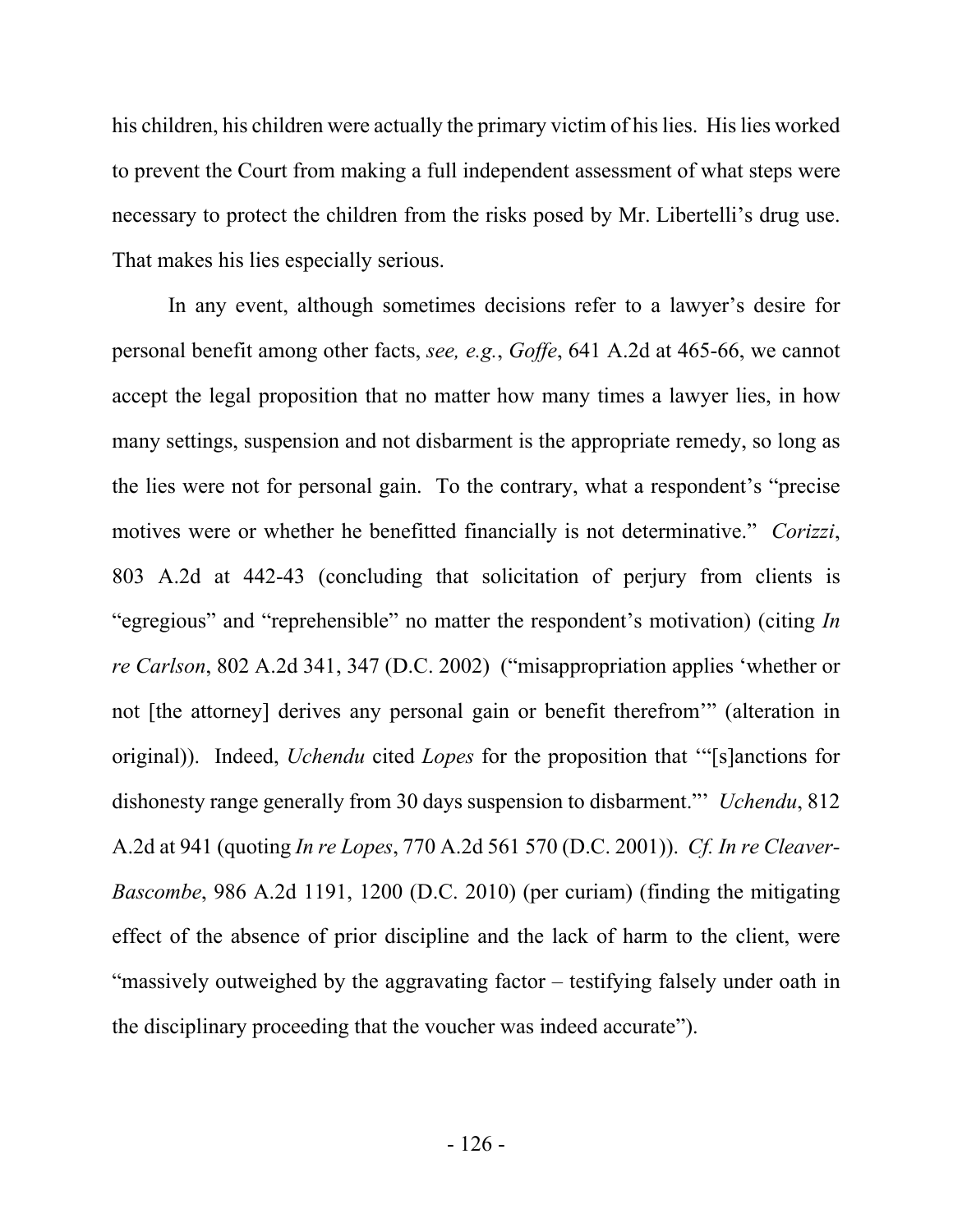Mr. Libertelli next argues that "[h]is misconduct was isolated to his own divorce and custody battle and was not pervasive in other parts of his life." Lib. Br. at 90. But no matter how many times someone lied, it is always possible to say they could have lied in more settings. Mr. Libertelli cites neither logic nor case law for the premise that for dishonesty to merit disbarment it is not enough that the lawyer engage in pervasive lies before a court and under oath and Disciplinary Counsel must also investigate and prove lies that occurred in other settings less closely related to his role as a lawyer.

In *Cleaver-Bascombe*, for example, the Court found the Board's recommendation for a two-year suspension (with fitness) insufficient and disbarment to be appropriate when a Criminal Justice Act lawyer lied on a single voucher claiming that she went to the jail to visit a client and then lied at the disciplinary hearing in testifying that the voucher was correct. There was no suggestion that there was or needed to be evidence that she lied in any other aspect of her life.

Then, Mr. Libertelli urges that his lies "also did not involve misappropriation of funds." Lib. Br. at 90 (citing *Cleaver-Bascombe*, 986 A.2d at 1200). However, it is not clear fabricating financial records in a way that obscures an improper movement of funds is so different from a "misappropriation." And, in any event, the fact that the Court of Appeals considers misappropriation to be a particularly egregious form of misconduct does not make it the only misconduct warranting disbarment. The Court of Appeals has recognized '"two types of dishonesty cases,"'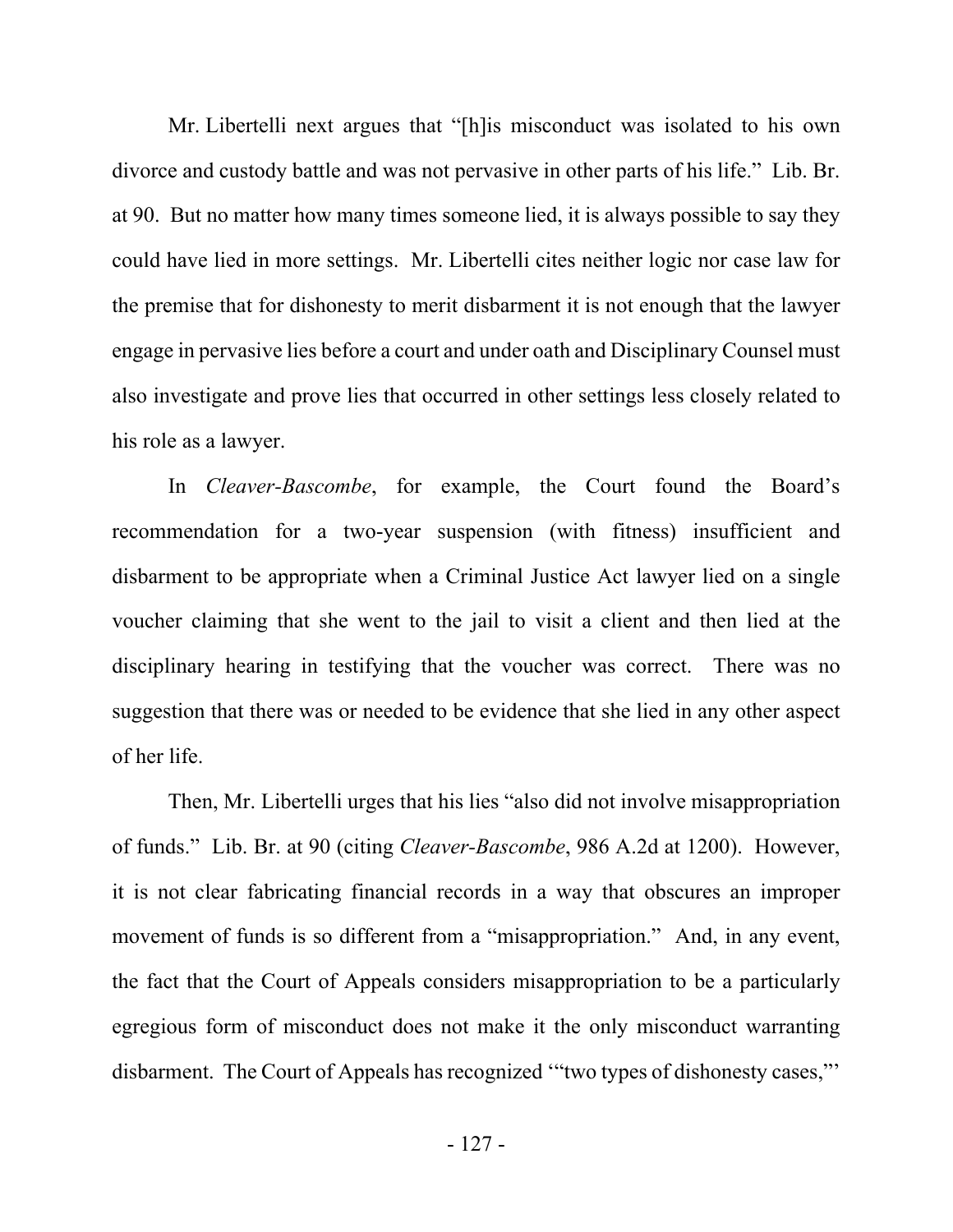that involve "the most extreme attorney misconduct," warranting disbarment: "'(1) intentional or reckless misappropriation where the presumptive sanction is disbarment, and (2) dishonesty of the flagrant kind.'" *In re Howes*, 52 A.3d 1, 15 (D.C. 2012) (quoting *In re Pelkey*, 962 A.2d 268, 281 (D.C. 2008) (quotations omitted)).

Finally, Mr. Libertelli urges that his misconduct does not "involve the kind of adverse effect on the administration of justice that was evident in *Goffe*, who gave false testimony and documentary evidence as a prosecutor." Lib. Br. at 90. This statement seems to refer to the wrong case. *Goffe* did not involve a prosecutor. Mr. Libertelli may have meant to cite the original disbarment decision in *In re Howes* (the one reported at 52 A.3d 1 (D.C. 2012)).<sup>14</sup> *Howes* did involve a prosecutor who arranged to issue improper vouchers to pay large amounts to friends and relatives of government witnesses and then failed to disclose this potentially exculpatory information. And it is true that one of the aggravating factors in the case was that "[t]he determination of an appropriate disciplinary sanction has heightened significance in the context of a prosecutor's fitness to practice law, because the prosecutor's violation of ethical rules is compounded by his additional duty to the public." 52 A.3d at 21.

<sup>&</sup>lt;sup>14</sup> Although Mr. Libertelli goes on to cite *Howes*, and to quote from this 2012 decision disbarring Mr. Howes, the decision he cites is the brief 2017 decision granting Mr. Howes' unopposed petition for reinstatement. 160 A.3d 509 (D.C. 2017) (per curiam).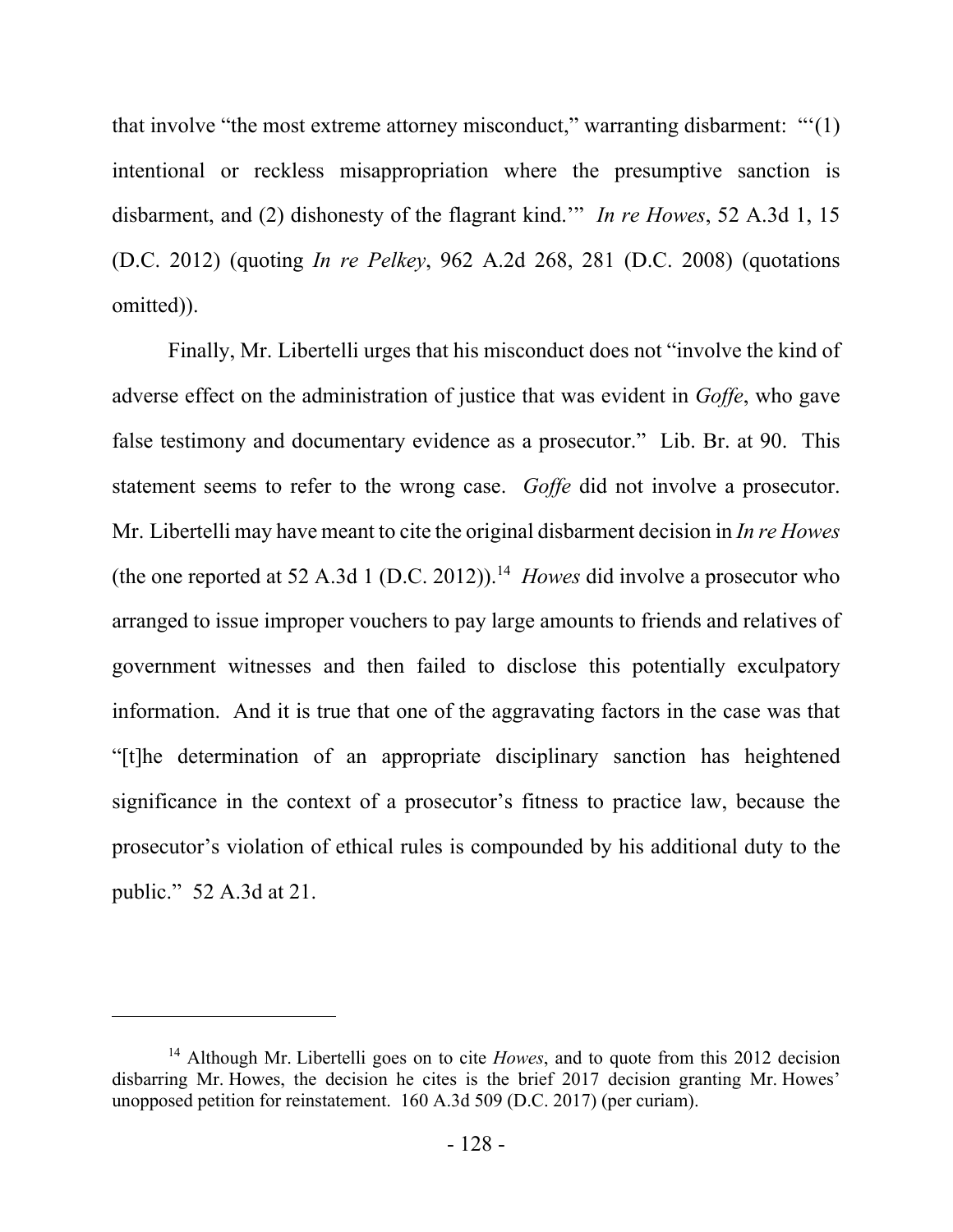*Howes*, however, does not suggest that, therefore it is *only* a prosecutor that can be disbarred for acting dishonestly. In *Goffe*, a lawyer was disbarred for fabricating documents in two private contexts. One of these did not involve representing a client: Mr. Goffe fabricated documentation concerning the validity of an agreement and altered documentation to make it appear that his counterparty agreed to changes he did not. In the other, Mr. Goffe represented his fiancée before the Internal Revenue Service and presented forged documents to support her claim for a deduction. In separate matters, he repeatedly falsified evidence, forged signatures and notarizations on legal documents, and lied under oath to cover up his misconduct. *See Goffe*, 641 A.2d at 461-65.

The Court, quoting the Hearing Committee, noted that Mr. Goffe would have been automatically disbarred if he had been convicted of tendering fabricated documents, that his conduct showed a pattern of dishonesty and fabrication of evidence over a number of years, that his dishonesty "was part of a plan to commit fraud intended to benefit himself," and that his "entrenched dishonesty" was his "principal means of dealing with the legal system." *Id.* at 465-66. The fact that Mr. Goffe was disbarred belies the assertion that false statements to a court need to be in connection with a criminal prosecution in order to have a sufficiently adverse effect on the administration to justify that sanction.

### 3. Dishonesty

There is no disputing (or dispute) that Mr. Libertelli engaged in egregious dishonesty. *See* Lib. Br. at 91.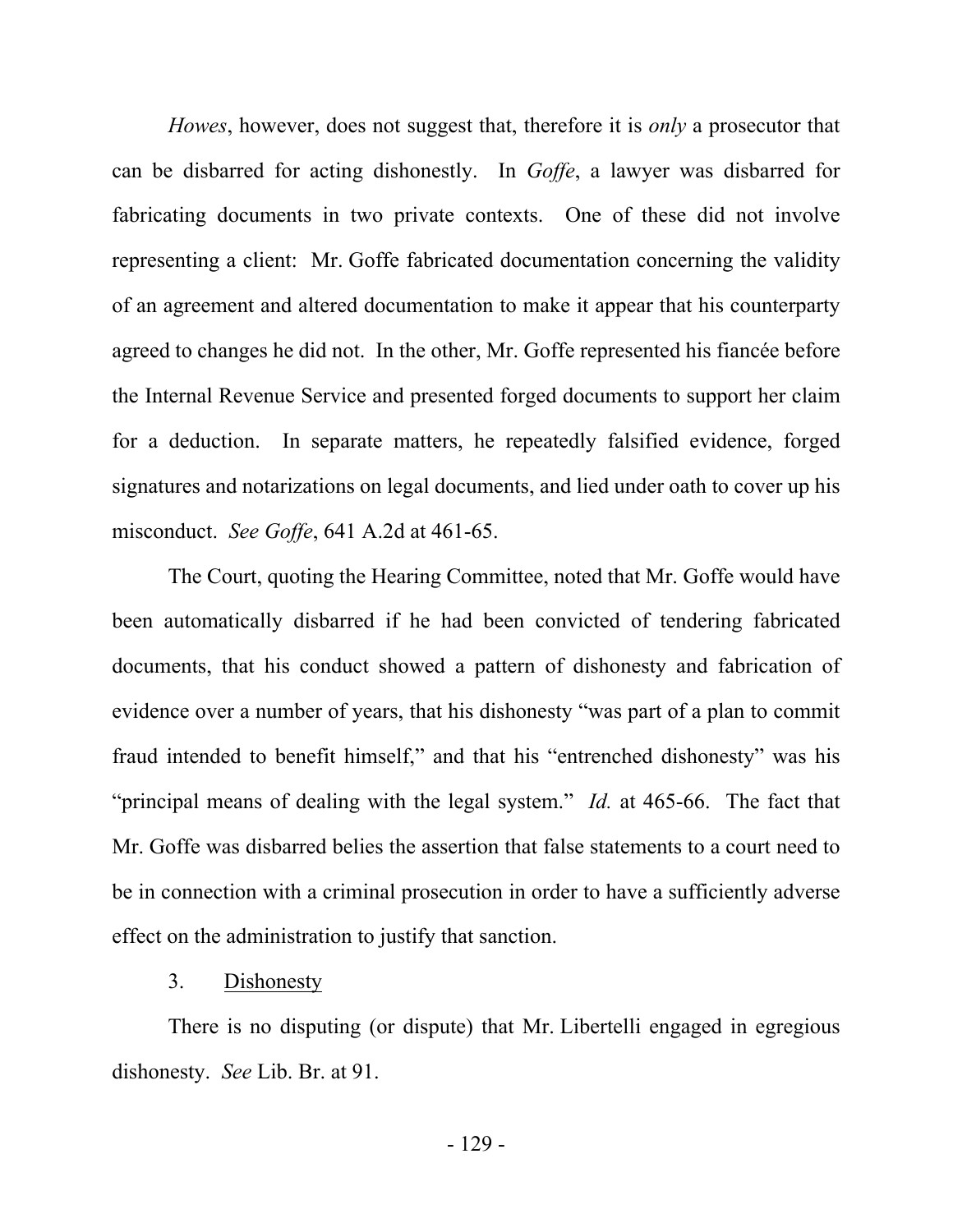#### 4. Violations of Other Disciplinary Rules

Mr. Libertelli violated numerous Disciplinary Rules, and not only lied, but interfered with the administration of justice.

#### 5. Previous Disciplinary History

Mr. Libertelli has no previous disciplinary history.

### 6. Acknowledgement of Wrongful Conduct

As we discuss in greater detail in connection with this *Kersey* mitigation argument, Mr. Libertelli's acknowledgement of his conduct is a complex story. On numerous occasions he acknowledges the wrongdoing and states his responsibility for it. At this point, he does not contest the violations, and argues only that disbarment should not be the sanction. And this is significant. However, as we explain below, at times he does not seem able to have come to grips with what happened.

### 7. *Kersey* Mitigation

Mr. Libertelli urges the Committee to find that he is entitled to mitigation of sanction based on his addiction to prescription opioids pursuant to *In re Kersey*, 520 A.2d 321 (D.C. 1987) and Board Rule 7.6. *See* Notice of Intent to Raise Disability in Mitigation (Sept. 10, 2020), *and* updated Notice (Nov. 6, 2020).

To prove he is entitled to *Kersey* mitigation, Mr. Libertelli must "demonstrate '(1) by clear and convincing evidence that he had a disability; (2) by a preponderance of the evidence that the disability substantially affected his misconduct; and (3) by clear and convincing evidence that he has been substantially rehabilitated.'" *In re*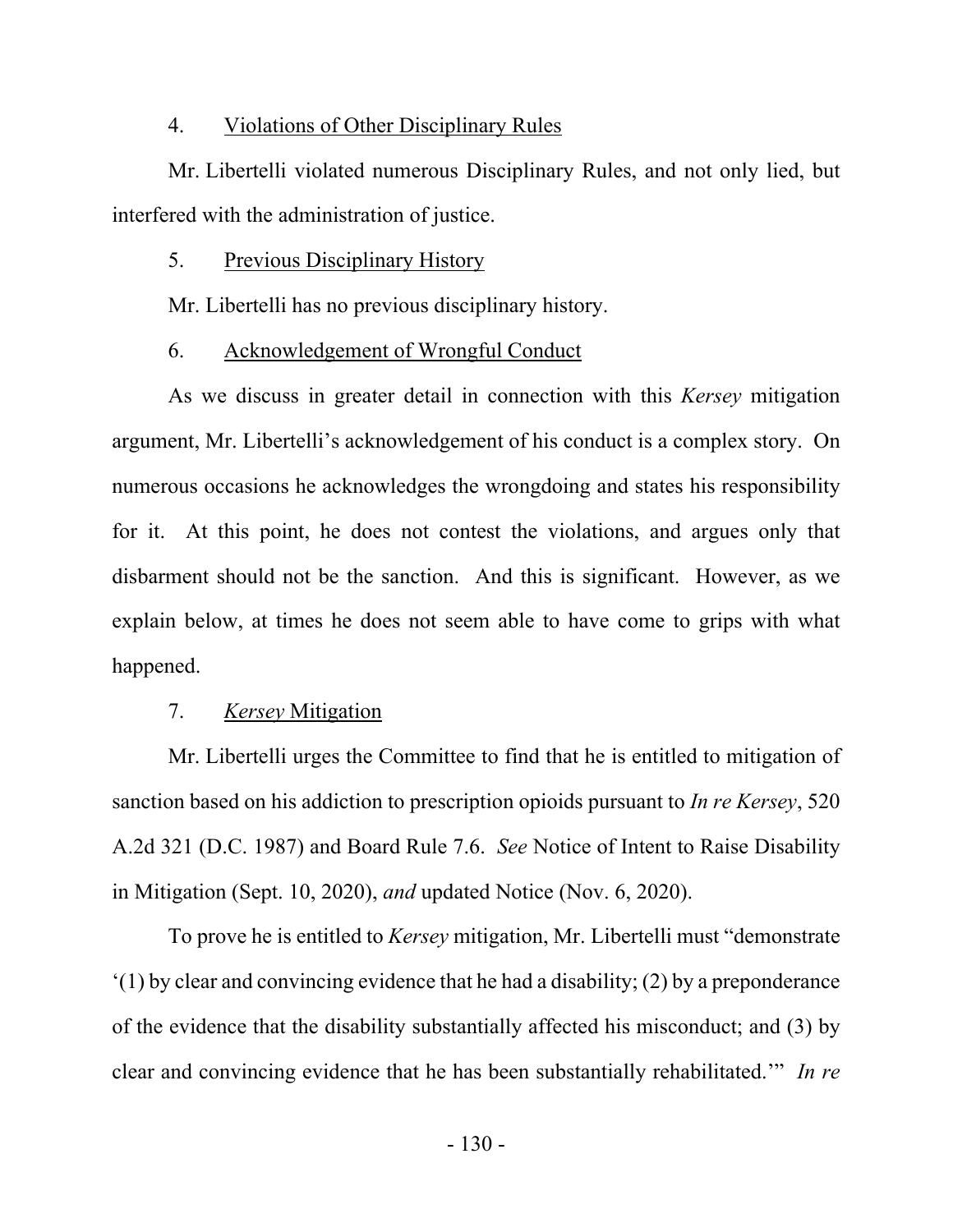*Schuman*, 251 A.3d 1044, 1055 (D.C. 2021) (quoting *In re Lopes*, 770 A.2d 561, 567 (D.C. 2001)).

As the Court emphasized in *Lopes*, "it was incumbent upon [respondent] to show that his illnesses, however labeled, deprived him of the meaningful ability to comport himself in his professional conduct in accordance with the basic norms of professional responsibility." 770 A.2d at 567 (internal quotations and citation omitted). Here, although Mr. Libertelli has presented some evidence on each point, and on some points, the evidence is close, we conclude that he has met his burden only with respect to the evidence of Opioid Use Disorder on the first factor and has not met his burden on the second (causation) or, in particular, the third (rehabilitation) requirement.

> **a. The evidence clearly and convincingly establishes that Mr. Libertelli had an Opioid Use Disorder that has its origin in lawful drug use, but does not clearly and convincingly establish the origin of his Cocaine Use Disorder***.*

To satisfy the first *Kersey* factor, Mr. Libertelli must prove that he was impaired by a disability or addiction at the time of the misconduct. *See, e.g.*, *In re Stanback*, 681 A.2d 1109, 1114-15 & n.6 (D.C. 1996) (requiring the respondent to show that "he suffered from an alcoholism-induced impairment" at the time of the misconduct and noting that the concept had been applied to addiction to prescription drugs). "[A]ddiction to prescription drugs lawfully obtained, like alcoholism, can be treated as a mitigating factor in sanctioning an attorney for misconduct." *In re Temple*, 596 A.2d 585, 586 (D.C. 1991); *see, e.g.*, *In re Soininen*, 783 A.2d 619,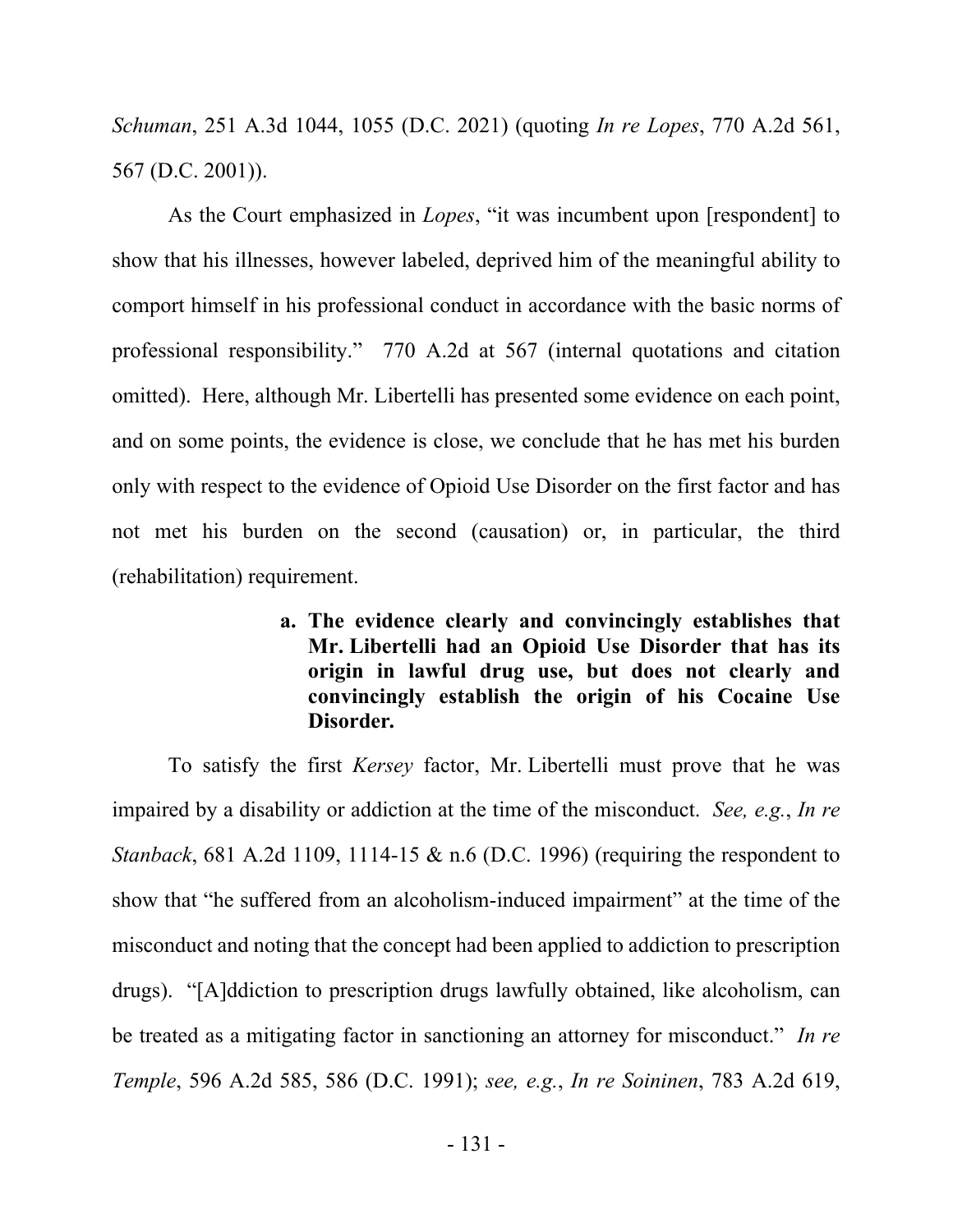621-22 (D.C. 2001) (successful *Kersey* mitigation based on addiction to anti-anxiety medication she had been prescribed). In *In re Marshall*, the Court clarified that addiction to illegal drugs—there, cocaine—is not a basis for *Kersey* mitigation. 762 A.2d 530, 538 (D.C. 2000) ("We agree with Bar Counsel that '[t]o permit mitigation on grounds of illegal drug use effectively would reward the attorney for illegal conduct occurring after he assumes his professional responsibilities." (alteration in original) (citation omitted)).

**Disability or Addiction.** We believe that this framework does clearly answer one of the issues on which the parties differ. There is no dispute that at the time of his wrongdoing in this case, Mr. Libertelli suffered from Opioid Use Disorder – an addiction to what at least can be a lawfully prescribed medication. There is, however, a dispute over whether the addiction is a condition that can form the basis of a potential *Kersey* defense. As noted above, Dr. Shugarman suggests that Mr. Libertelli's Opioid Use Disorder cannot form the basis of a *Kersey* defense because is not a "disability" for purposes of the ADA or the SSDI or SSI programs.

ODC does not discuss the ADA, or the two benefit statutes, or offer any justification for Dr. Shugarman's reliance on these statutes. But ODC relies, in part, on the related conclusion that Mr. Libertelli "was always able to function as a highly performing professional," ODC Reply at 2, *see also id.* at 12-14, to suggest in a different way that this conclusion defeats Mr. Libertelli's *Kersey* defense. ODC urges that the Board Report in *In re Schuman* stands for the proposition that "a diagnosis alone is not enough to satisfy the first prong of *Kersey*. The lawyer must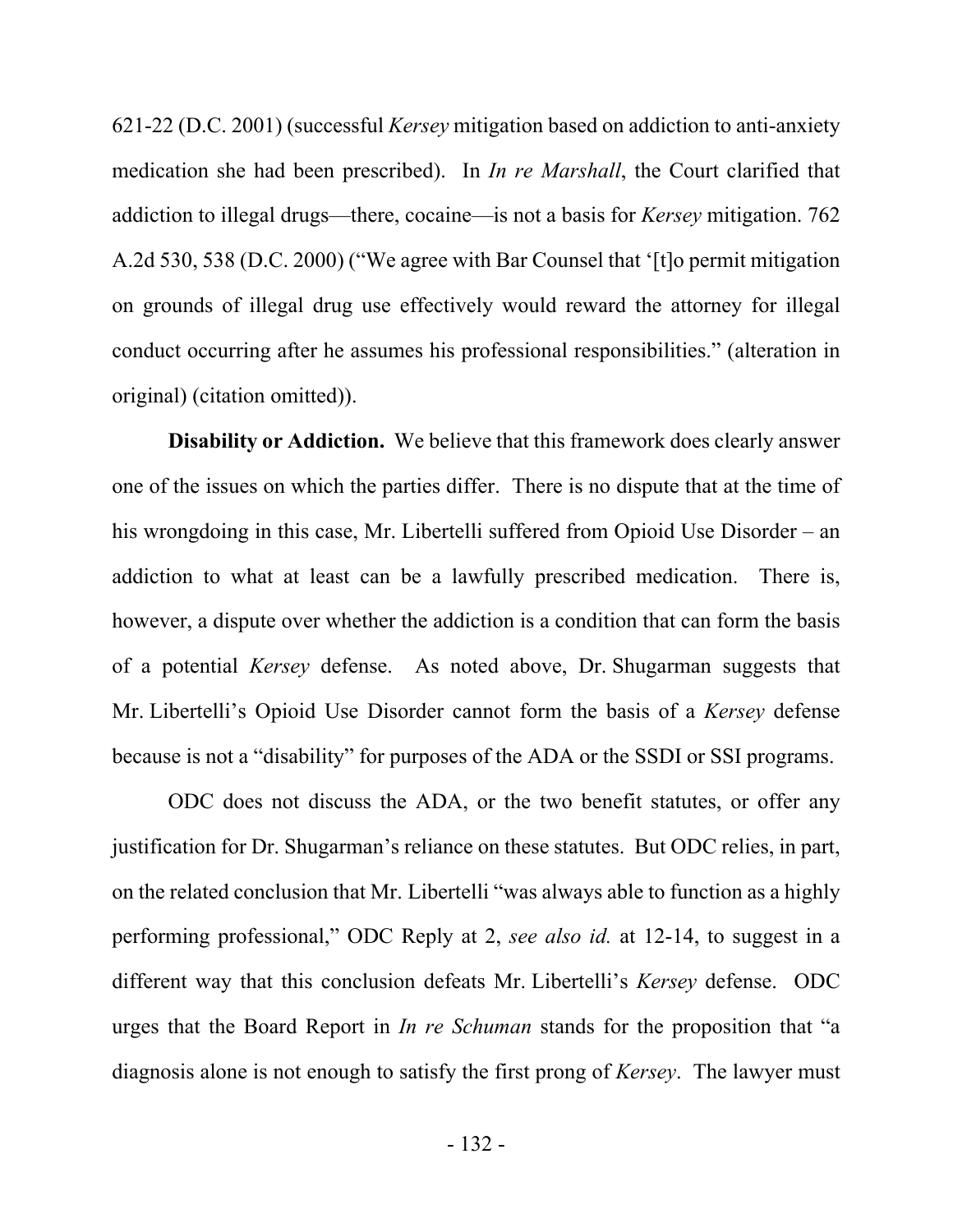show by clear and convincing evidence that 'he was suffering the ill-effects of the disability at the time of the misconduct.'" ODC Reply at 9 (quoting *In re Schuman*, Board Docket No. 18-BD-020, at 25 (BPR July 19, 2019)); *see also id.* at 24-25 (implying that "suffering the ill-effects of the disability" requires showing ill-effects not only of the addiction but of the drugs). And ODC cites the recent Court of Appeals decision in *In re Schuman*, 251 A.3d 1044 (D.C. 2021), and says that it "adopted [the Board's] recommendation of disbarment but did not reach [the] issue of whether Schuman failed to prove the first prong of *Kersey*." ODC Reply at 9.

We disagree with both ODC's argument and Dr. Shugarman's view. To begin with, we agree with Mr. Libertelli that the standard in both the case law and the regulation is disjunctive. Board Rule 11.13 repeatedly refers to the obligation to submit evidence of a "disability *or* addiction." (emphasis added). As we noted above, *Temple*, "h[e]ld" that "*addiction* to prescription drugs lawfully obtained, like alcoholism, can be treated as a mitigating factor in sanctioning an attorney for misconduct." 596 A.2d at 586 (emphasis added). *Temple* does not suggest that only those addictions that also meet an unspecified definition of "disability" can be considered for mitigation. *See Zakroff*, 934 A.2d at 423 (citing *Temple*, 596 A.2d at 590).

Nor does *Schuman* address the circumstance at issue here. *Schuman* did not involve an addiction. Mr. Schuman sought to argue that his lifelong depression mitigated his misappropriation of funds. As the Board noted, the fact that someone has been diagnosed with lifelong depression does not mean that they are suffering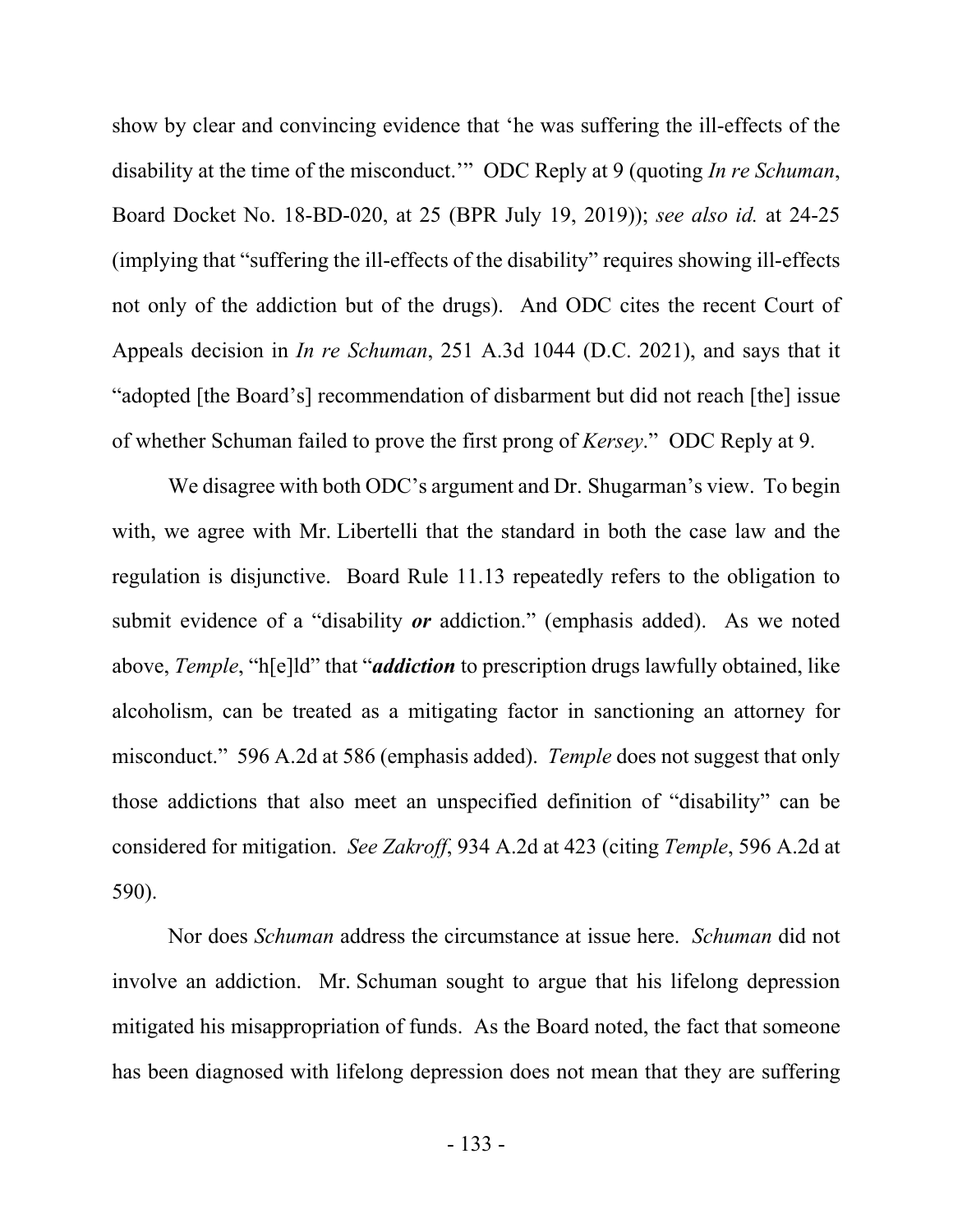from its ill-effects during a particular period. *In re Schuman*, No. 18-BD-020, at 24- 26 (BPR July 19, 2019).<sup>15</sup> Mr. Schuman's condition had actually substantially improved at the time he misappropriated funds. *See* 251 A.3d at 1057-58. Here, there is no dispute that Mr. Libertelli was not only addicted but actively taking drugs at his wrongdoing.<sup>16</sup>

Nor even if we were to apply *Schuman* in this way, would we agree that in order for an addict to assert a *Kersey* defense, the addict must show that at the time of the wrongdoing (s)he was suffering from the ill-effects not only of the *addiction*, but of the *drugs*. ODC Reply at 9. The effects of the drugs themselves are not by any stretch the only harm associated with addiction. Nothing in *Schuman* suggests that, for example, a respondent would be unable to assert a *Kersey* defense if the conduct were shown to be substantially caused by a respondent suffering from withdrawal symptoms, or an inability to focus because of the distraction of needing to fuel a habit.

Imposing a requirement of proving that an active addiction causes the respondent to be disabled in some other sense would distort the *Kersey* burden of

<sup>&</sup>lt;sup>15</sup> Available at

https://www.dcbar.org/ServeFile/GetDisciplinaryActionFile?fileName=JonathanRSchuman18B D020.pdf

<sup>16</sup> *In re Stanback*, 681 A.2d 1109 (D.C. 1996), is similarly distinguishable. There, the Court agreed that a *Kersey* defense was unsuccessful where the respondent had not proven that he suffered from alcoholism or depression until after he misappropriated funds. 681 A.2d at 1111, 1116. As the Court noted in referencing the hearing committee decision, "[h]ad the misappropriation occurred [during the later period for which Mr. Stanback had provided this proof], a *Kersey* defense might be sustainable if the other conditions are met." 681 A.2d at 1112.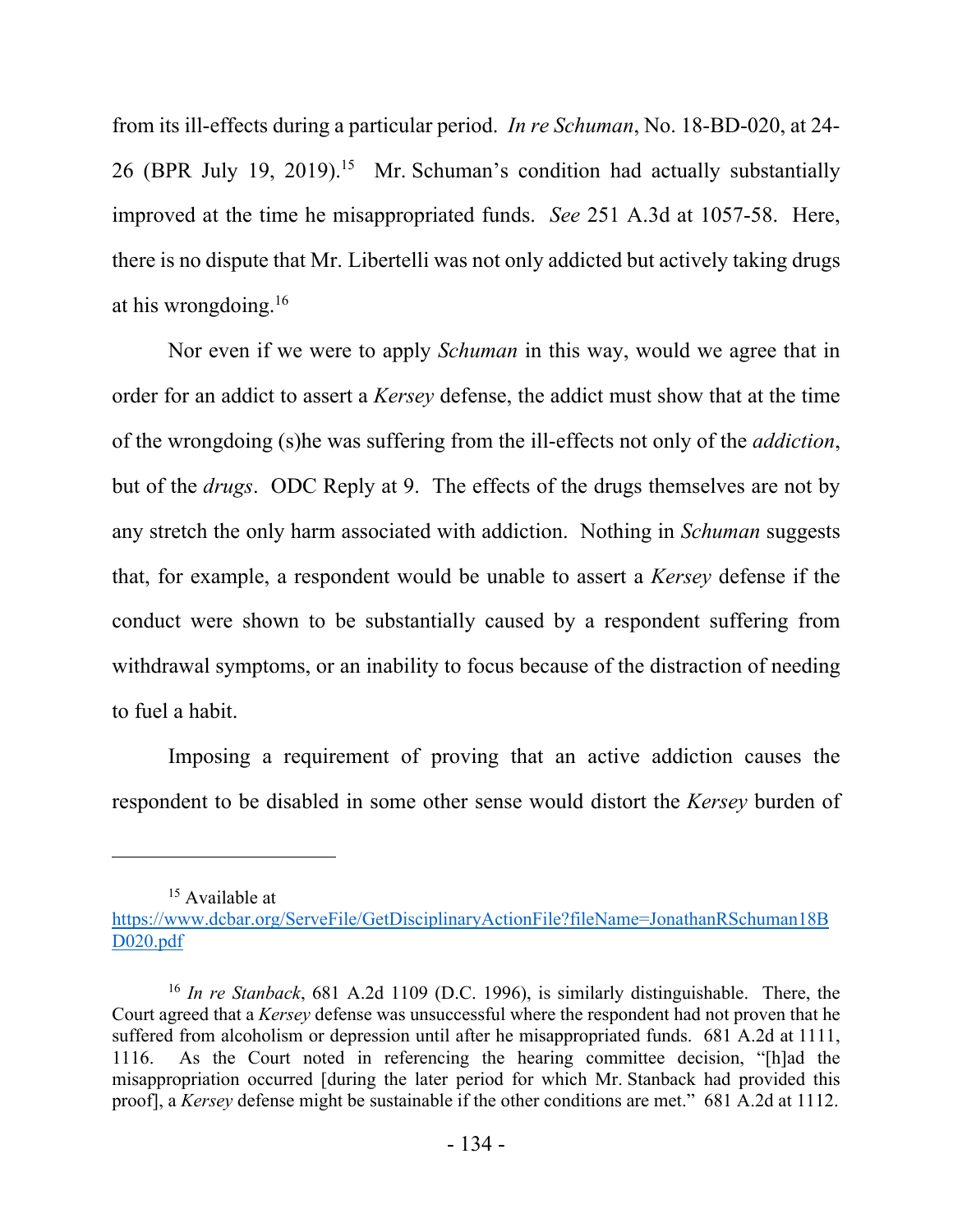proof. As the Court explained in *Stanback*, "[e]ach step of [the *Kersey*] test is separate and distinct, and can be fairly kept so." 681 A.2d at 1116. Respondents bear the burden of proof of disability or addiction and rehabilitation by clear and convincing evidence because they also have the benefit of knowledge on those points: "We think it self-evident that it is the attorney who has the greatest access to the evidence, and who can best identify medical and lay witnesses necessary to show both impairment and rehabilitation." *Id.* at 1115.

But for practical reasons, *Kersey* placed a much lower burden on proving causation. *Kersey* recognized that, "it is an impossible burden to prove that Kersey's alcoholism caused each and every disciplinary violation," 520 A.2d at 326, and accordingly, reduced the burden in several respects – finding no need for individualized proof, and allowing for "but for" causation *and also* by allowing the causation element to be proved by a preponderance of the evidence. *Id.* at 327; *see Stanback*, 681 A.2d at 1115.

Disciplinary Counsel's additional argument of proving that the addiction is a disability would defeat this preponderance standard. It would mean that a respondent who could prove the existence of an addiction and rehabilitation by clear and convincing evidence, and prove by a preponderance of the evidence that this addiction was a but-for (or for that matter even sole) cause of the misconduct would not be entitled to mitigation unless the respondent could also prove by clear and convincing evidence that the addiction caused not just the wrongdoing, but a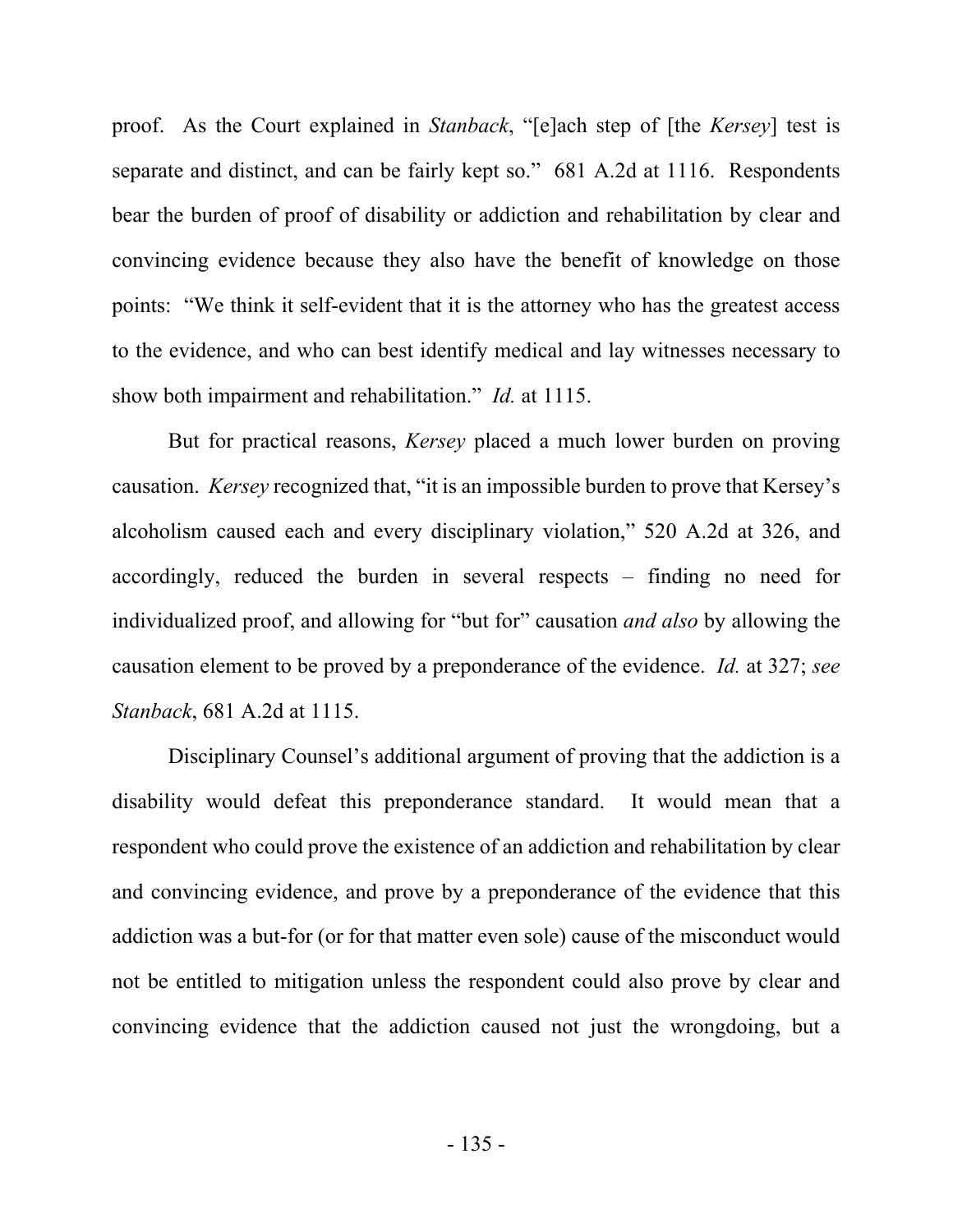disability. This additional step of proving the disability does not appear to serve any of *Kersey's* purposes of aligning our discipline with its goals.<sup>17</sup>

Nor is it apparent what the definition of this additional "disability" requirement would be. As we noted in discussing Dr. Shugarman's testimony, we cannot see any legal basis for presuming that the standard that would apply to deciding whether someone was disabled for ADA or the two benefit programs would apply to *Kersey*. In fact, the ADA standard for disability is at odds (if not mutually inconsistent) with that for the benefit programs, as part of the purpose of the ADA is to protect people who *can* work from being discriminated against, while a major purpose of the SSI and SSDI is ensure that people's disability makes them unable to work, making them in need of benefits.

*Kersey*, by contrast was based on the conclusion that ignoring the effects of alcoholism from which the respondent is now substantially rehabilitated does not serve the purposes of our disciplinary system (protecting clients, protecting the integrity of the profession and deterrence of unethical conduct). There is no logical reason why a respondent must not only show that addiction, causation, and

<sup>&</sup>lt;sup>17</sup> Because we conclude that the Board's decision in *Schuman* does not apply to this case, we do not reach the issue of whether the Board's decision on its facts survives the Court of Appeals' decision in *Schuman*.As ODC notes, ODC Reply at 9, the Court of Appeals did not address whether Mr. Schuman failed to prove a disability by clear and convincing evidence under the first *Kersey* prong, and instead concluded that he had not proven causation by a preponderance of evidence under the second prong. *See* 251 A.3d at 1048, 1058. Arguably, under ODC's reasoning, the Court should not have reached the second prong and instead resolved the case under the prong under which Mr. Schuman bore the greater burden.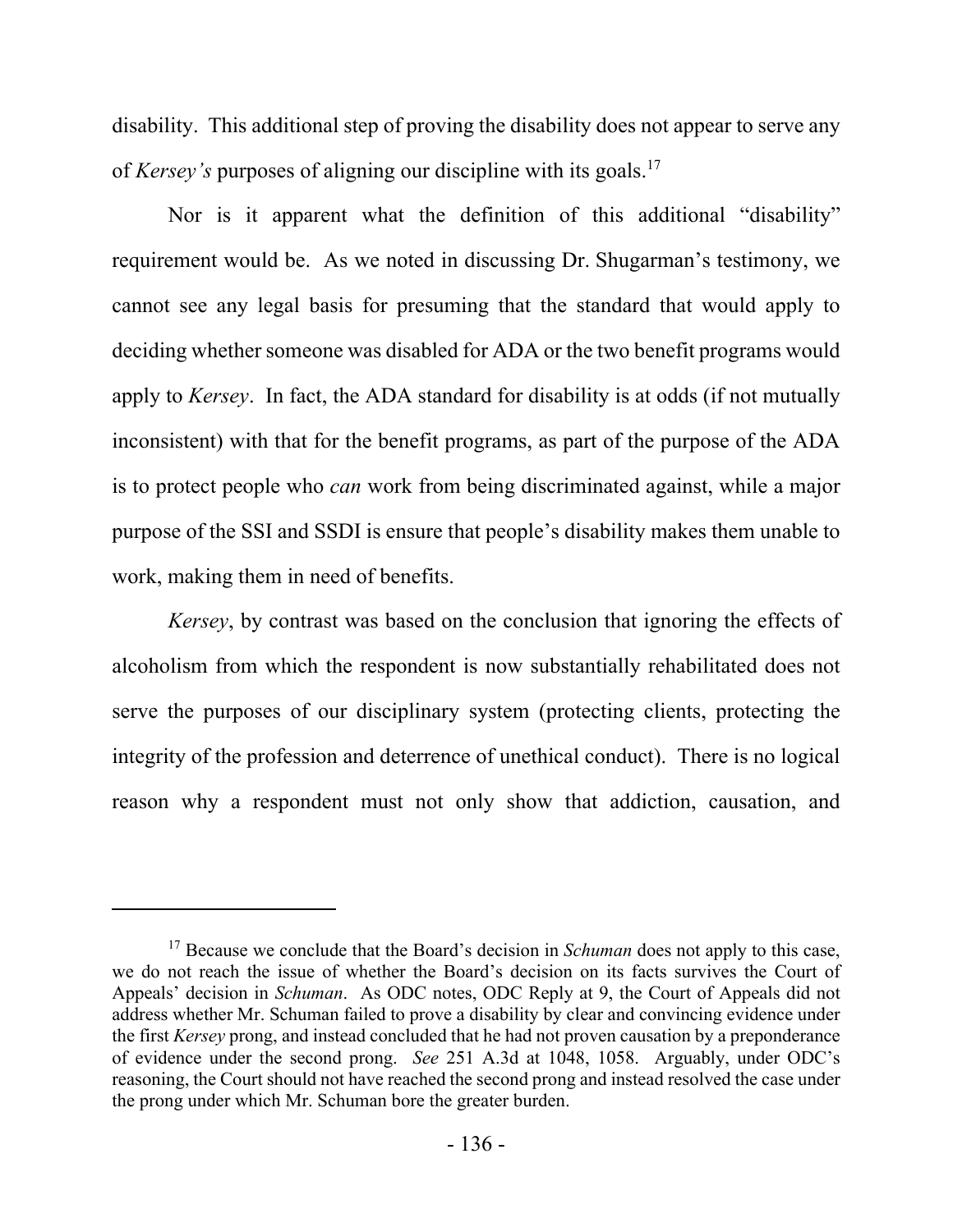rehabilitation, but must, in addition, show that (s)he is unable to do any substantial gainful employment.

**Illegal Use of Drugs.** However, *Kersey* and its progeny are less clear about how to treat Mr. Libertelli's use of opioids he purchased off the street or of cocaine (which of course was already illegal). Mr. Libertelli argues that he should be able to assert a *Kersey* defense even if the drugs he used were illegal and cites a number of cases from other jurisdictions allowing cocaine use to be considered in mitigation. Lib. Br. at 77-78.

If we were deciding the matter for ourselves, we might view addiction differently than the Court did 22 years ago in *Marshall*: as a disease that attorneys do not choose to have. We might conclude that attorneys suffering from this disease who otherwise prove causation and meet the heavy burden of demonstrating rehabilitation are not really being "rewarded" for the illegal conduct that fueled their disease. Thinking of such a defense as a "reward" for illegal conduct (or, "special grace," 762 A.2d at 538), also seems inconsistent with the fundamental principle that our discipline is not a "punishment" but a protection for clients and the integrity of the profession.

Having this rule also seems inconsistent with our current criminal practice. In criminal court (where the proceeding *is* intended in some measure to punish violators), the District of Columbia operates a Drug Court designed to offer the possibility of treatment premised on the view that addiction is a disease. *See*  https://www.dccourts.gov/superior-court/criminal-division/drug-branch. In fact,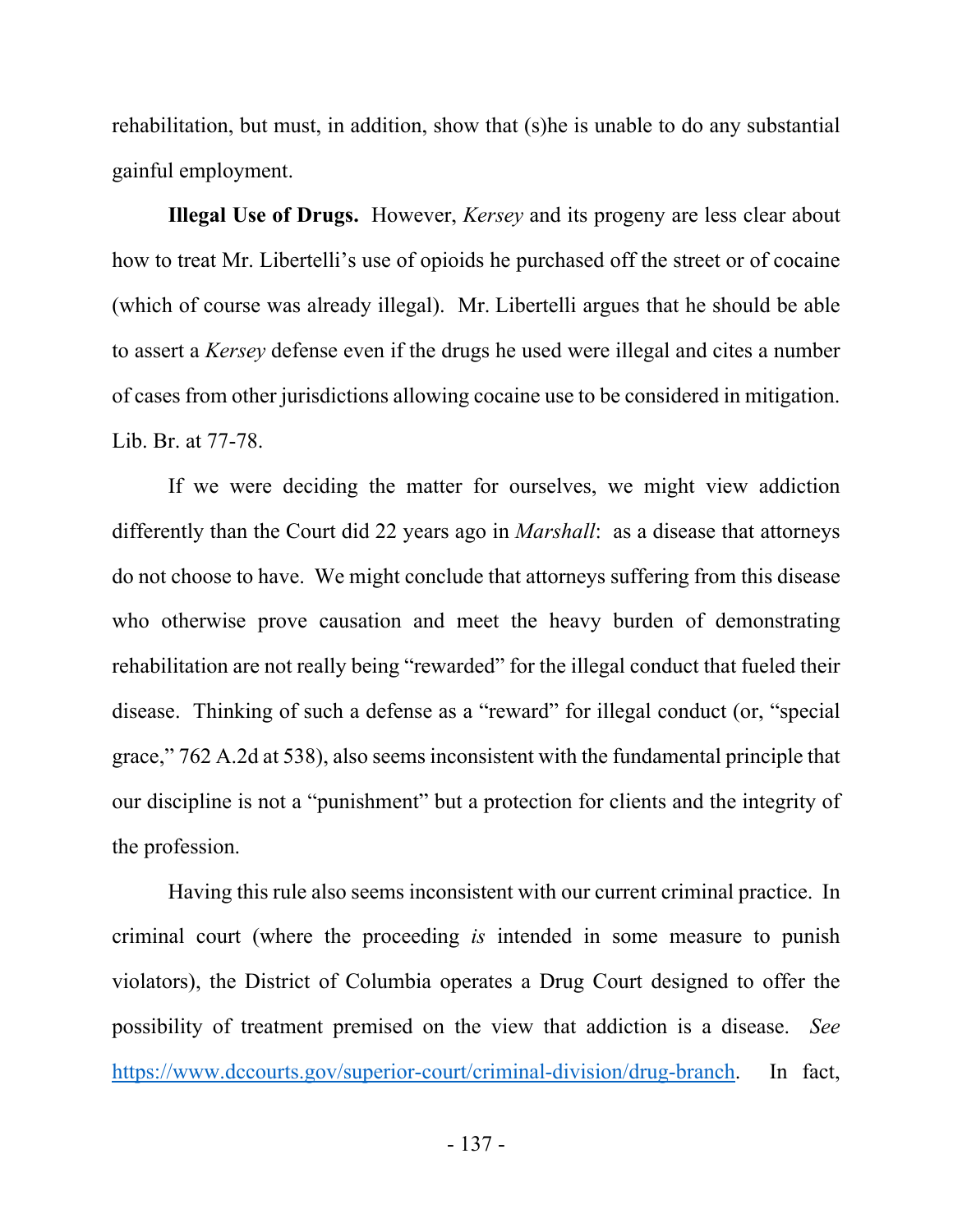when Mr. Libertelli was arrested and pled guilty to possession of cocaine he received a deferred sentence with the possibility of expungement based on a promise to engage in community service. DCX 60-62; Tr. 101, 435.

Treating a consideration of drug addiction as a "reward" or "special grace" also seems inconsistent with the principle behind the LAP. The idea of the program is to treat addiction as a disease.<sup>18</sup>

Indeed, the "reward" or "special grace" logic even seems inconsistent with Disciplinary Counsel's prosecution of this claim. As Disciplinary Counsel notes, even though there was never the slightest doubt that Mr. Libertelli used opioids he bought off the street, cocaine and marijuana long before he obtained his medical marijuana card, Disciplinary Counsel "did not file charges against Respondent because he used illegal drugs." ODC Reply at 38; Tr. 18. If this massive drug use is not something worth making the subject of a disciplinary proceeding, it seems odd to treat it as disqualifying us from considering facts that we would otherwise evaluate in mitigation.<sup>19</sup>

<sup>18</sup> *See In re Rohde*, 191 A.3d 1124, 1136 (D.C. 2018) (quoting a transcription of an interview with then-Disciplinary Counsel Wallace E. "Gene" Shipp, Jr. in which he rebuffed '"the notion that alcoholism is the result of some sort of moral failing,' and acknowledged that the 'scientific research makes [it] clear . . . [that alcoholism is] a disease and it should be treated as a disease" in the context of a respondent who committed the crimes of drunk driving and leaving the scene of an accident (alterations in original)).

<sup>19</sup> Also, as Mr. Libertelli notes, Lib. Reply Br. at 7, in *Marshall* it was easier to think of mitigation as being a "special grace" because the case involved a lawyer who had misappropriated client funds and used them to buy cocaine. *See Marshall*, 762 A.2d at 535. This created a particularly compelling reason to protect his clients because "from the standpoint of the victimized client, it makes no difference whether the culpable attorney is addicted to cocaine or not." *Id.* at 534; *see also id.* at 538. Although we do not believe that *Marshall*'s rule is limited to these facts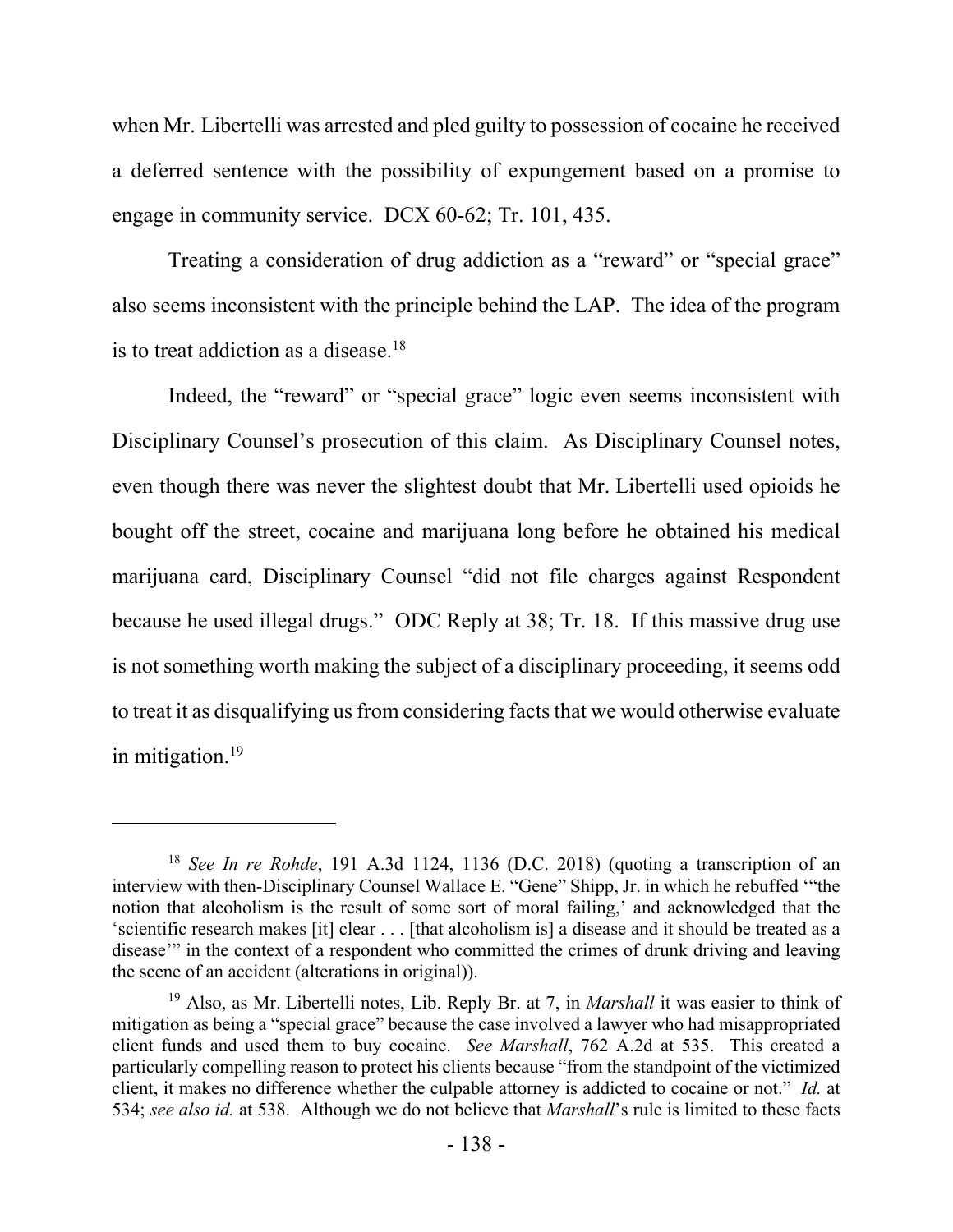All of that said, however, *Marshall* is the law. We are obliged to follow it until and unless the Court of Appeals changes it.

Recognizing that *Marshall* is the law, however, does not completely decide how *Marshall* applies to these facts. On this point, we analyze Mr. Libertelli's opioid and cocaine use separately.

**Opioid Use Disorder.** The parties' views about how *Marshall* applies to these facts involve more inference from the facts the parties stress than discussion of the law. Mr. Libertelli emphasizes that Mr. Libertelli's opioid use began with lawful treatment of physical pain. He maintains that if lawfully obtained opioids were a "but for" cause of his addiction, it no longer matters whether he fueled the addiction through lawfully or unlawfully obtained opioids.<sup>20</sup>

Disciplinary Counsel urges that all the drugs Mr. Libertelli was taking at the time of his wrongdoing were illegally obtained, *see, e.g.*, ODC Reply at 3 (heading), and contends that Mr. Libertelli did not become addicted to drugs based on the legal prescriptions. *Id.* at 3-4. The emphasis on these factual points implies that, unless the actual drugs a respondent was taking at the time of the wrongdoing were legally obtained, or, at least, the addiction was established at the time the drugs were legally

<sup>(</sup>and its language is clearly broader), that fact made the Court's perspective easier to see than it might have been under other facts.

<sup>20</sup> During closing argument, Mr. Libertelli also suggested that *Marshall* applies only to drugs, like cocaine, that it is criminal to possess, and that possessing opioids without a prescription (while prohibited as a matter of regulation) is not actually a crime. Tr. 1511-12. As Mr. Libertelli did not argue this point in the briefing we have no occasion to consider it.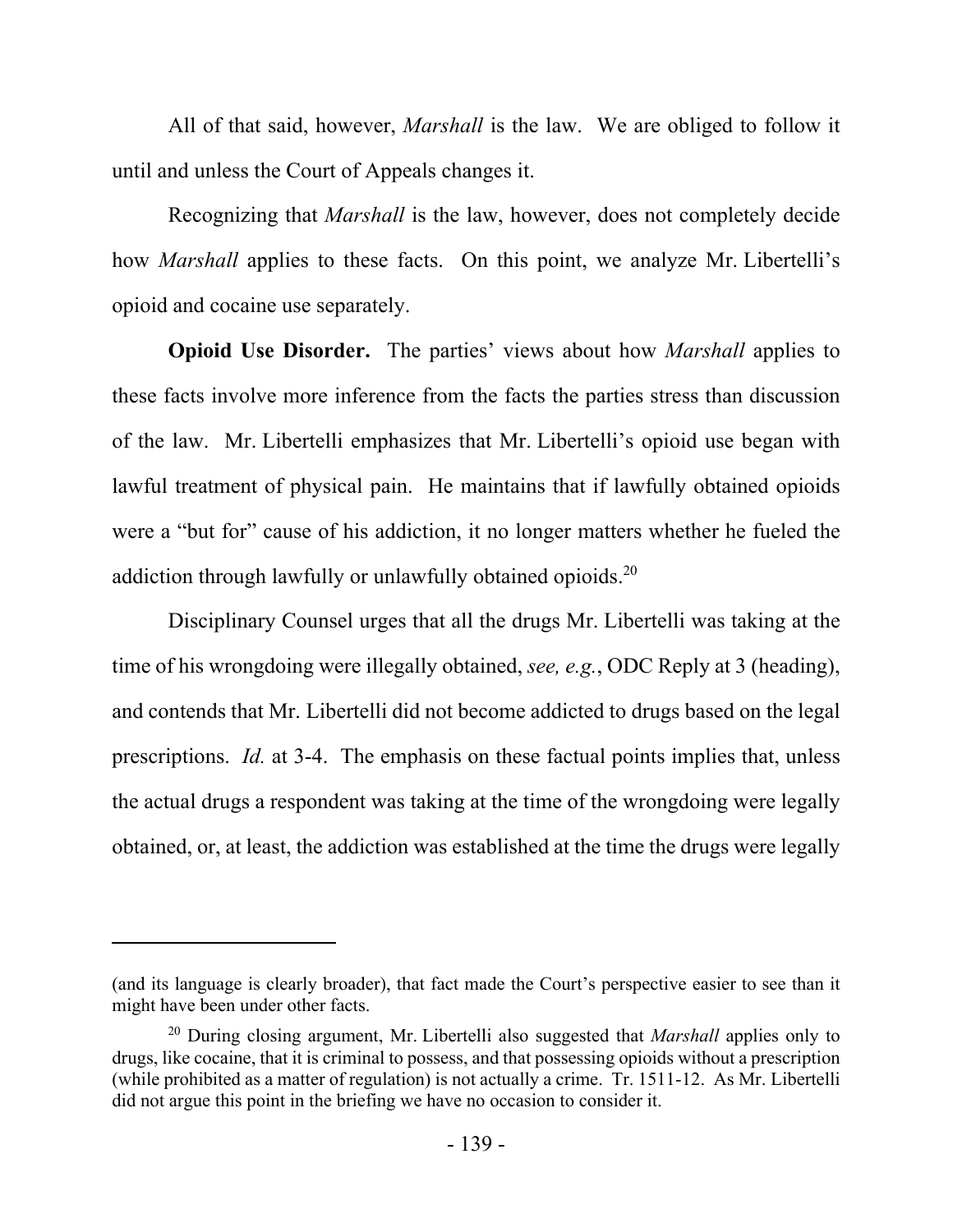obtained, it does not matter whether the use began with lawful treatment for physical pain.

But apart from discussing the general rule of *Marshall*, neither party meaningfully analyzes how the law does or should draw the line in a situation where lawful prescription drug use is a but-for cause of an addiction that is substantially fueled by purchases off the street or purchases of an illegal drug.<sup>21</sup>

In reviewing *Marshall*, we see some support for aspects of both side's views. On the one hand, as Disciplinary Counsel notes, one theme in *Marshall* is that commission of a crime should not be a defense, especially for a lawyer. *See, e.g.*, *Marshall*, 762 A.2d at 537 ("We begin with the obvious. 'There are valid and rational differences between addiction to [cocaine] and alcohol. . . . Alcohol is legal, although regulated, while [cocaine] is prohibited.'") (alterations in original) (citation omitted); *id.* ('"Each time [Marshall] used cocaine during [a period of several years], he engaged in [criminal conduct punishable by] . . . imprisonment and a . . . fine.") (alterations in original) (citation omitted); *id.* at 538 ("An informed public would find it intolerable that such a lawyer be granted special grace." (citation omitted)).

<sup>&</sup>lt;sup>21</sup> In a different Section of its Reply, Disciplinary Counsel states that the effects of opioids are "beside the point," because Mr. Libertelli obtained all of his drugs at the time of his misconduct through what Disciplinary Counsel calls "illicit, criminal channels." ODC Reply at 37. However, the only support Disciplinary Counsel cites for this conclusion is an assertion that *if* Mr. Libertelli had been "*convicted* of possession *with the intent to distribute cocaine* **–** the crime with which he was *charged* in June 2020 – his disbarment would be automatic." *Id.* (emphasis added) (citations omitted). But those charges were dropped and we have no evidence that Mr. Libertelli even intended to distribute cocaine. Thus, this assertion does not assist us in determining how *Kersey* applies to the issues of Mr. Libertelli's use rather than sale.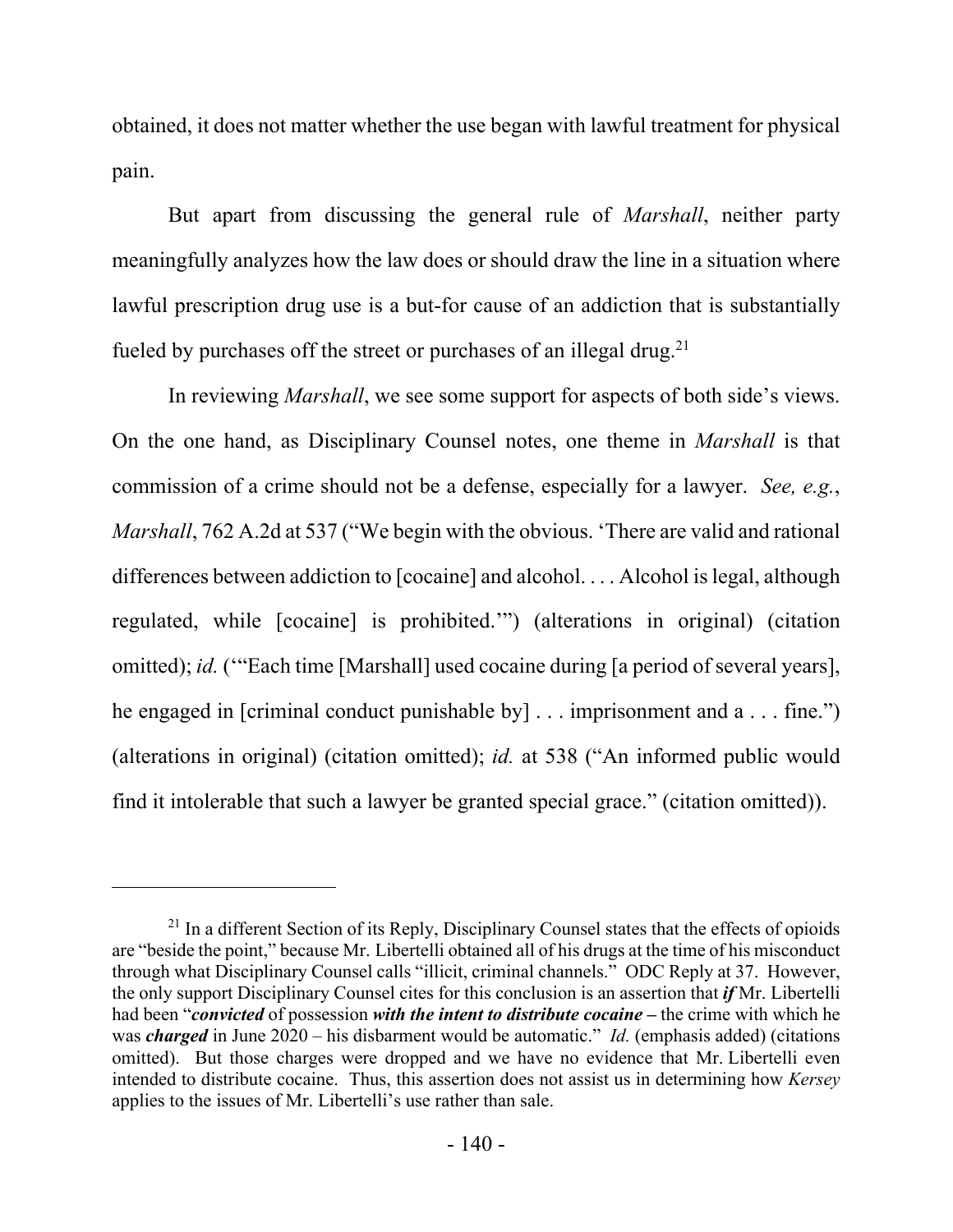In addition, the cases that expanded *Kersey* to apply to prescription drugs were careful to limit their discussion to legal as opposed criminal uses. *See Temple*, 596 A.2d at 589 n.4 (declining in extending *Kersey* to apply to prescription drugs to address whether the extension would apply to acts involving criminality because that involves "numerous" considerations); *In re Soininen*, 783 A.2d 619, 622 (D.C. 2001) (noting "that the Klonipin, which Soininen abused, was legally prescribed and that she did not use any of the Vicodin she was convicted of unlawfully possessing").

On the other hand, *Marshall* also stresses that Mr. Marshall's *initial* decision to use cocaine was a *voluntary* decision to commit a crime. *See, e.g.*, *Marshall*, 762 A.2d at 537 ("notwithstanding cocaine's often all-but-irresistible attraction *for those who have allowed themselves to become involved with it*, the *intentional* possession of the drug is unlawful.") (emphasis added, citations omitted). *Id.* ("Marshall now asks us to mitigate the sanction, for conduct otherwise warranting disbarment, on the basis of a condition *which was brought about, at least initially, by his own intentional violation of the law*.") (emphasis added). Indeed, the distinction *Marshall* drew between alcoholism and cocaine use was expressly based on the fact that "[a]lcohol is legal, although regulated," *id.*, and *Marshall* emphasizes the extent of the lawyer's criminal conduct. *Id.* (Marshall's addiction "stem[med] from his unlawful possession, use, and abuse of cocaine over a period of several years").

At least so far as opioids are concerned, this case does not involve a voluntary decision to start using. There is no dispute that Mr. Libertelli began with lawfully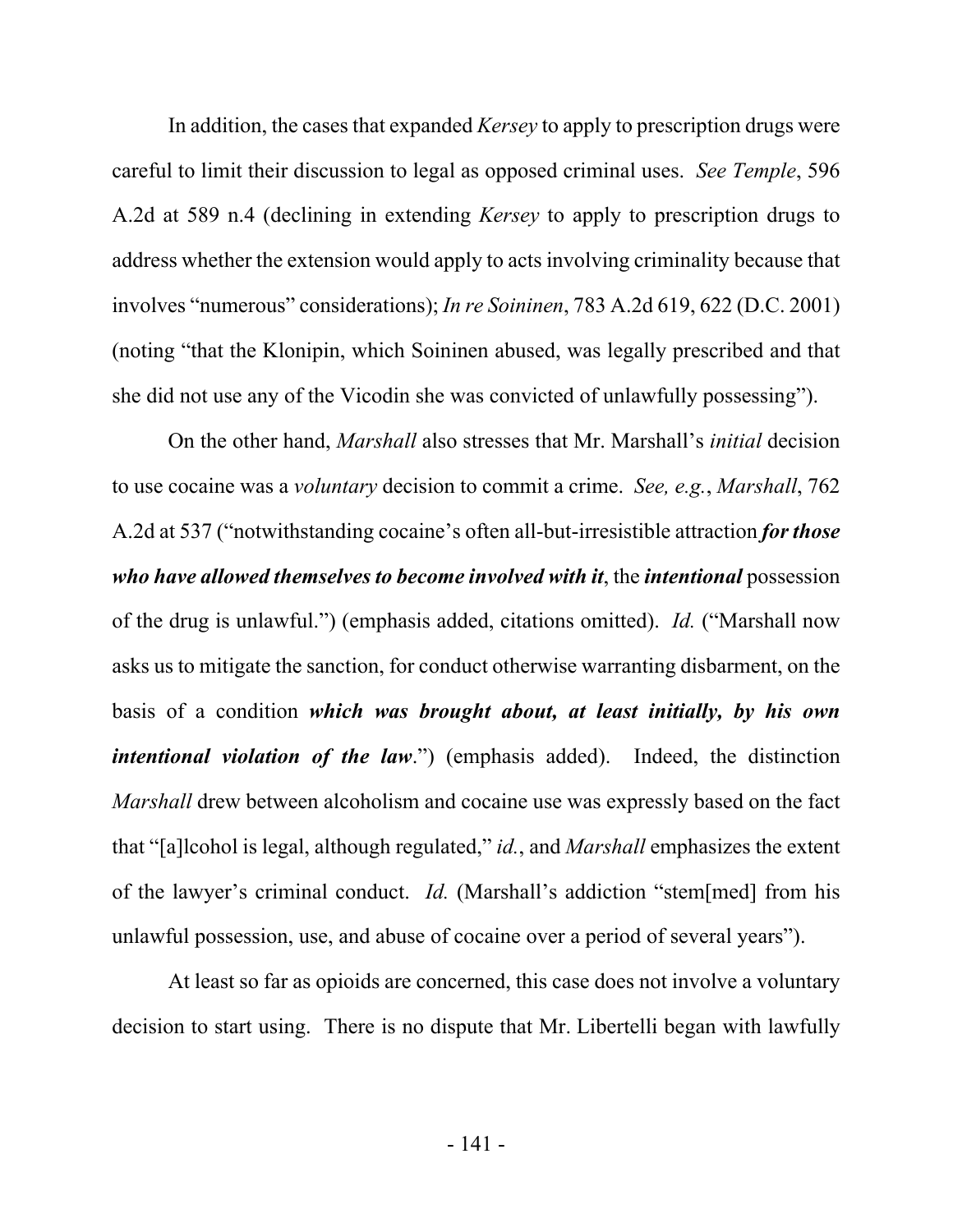prescribed use of a highly addictive drug. And opioids, like alcohol, can be said to be "legal, although regulated," in a way that cocaine is not.

It also does not serve the goals of *Marshall* to treat people who come to be addicted to opioids after receiving prescriptions as if they voluntarily decided to take cocaine and became addicted. It is very difficult to think that an "informed public" would consider it to be "special grace," 762 A.2d at 538, to consider the circumstances of a lawyer who became addicted after being prescribed opioids for severe back pain and ended up buying from dealers on the street.

Moreover, there is a difference between an addiction like Mr. Marshall's that *was caused by* an initial decision to engage in criminal behavior (which does not qualify for *Kersey* mitigation) and an addiction that causes illegal conduct. Mr. Kersey himself engaged in a misappropriation of funds, that was arguably illegal. In *Rohde*, the Court ruled that it is proper to consider a *Kersey* defense "in cases involving a felony conviction but not reflecting moral turpitude," 191 A.3d at 1127, there involving leaving the scene of an accident and failing to render assistance. Disciplinary Counsel does not suggest that drug use is a crime of moral turpitude and it seems inconsistent to say that addiction allows for a mitigation of the sanction for a crime *unless* at the time of misconduct you are committing the crime of illegally buying the drugs to which you were addicted.

Given these points, what should be necessary in order to comply with *Marshall* and its sprit is that the respondent prove by clear and convincing evidence that the use was not voluntary – that the addiction was the result of a lawful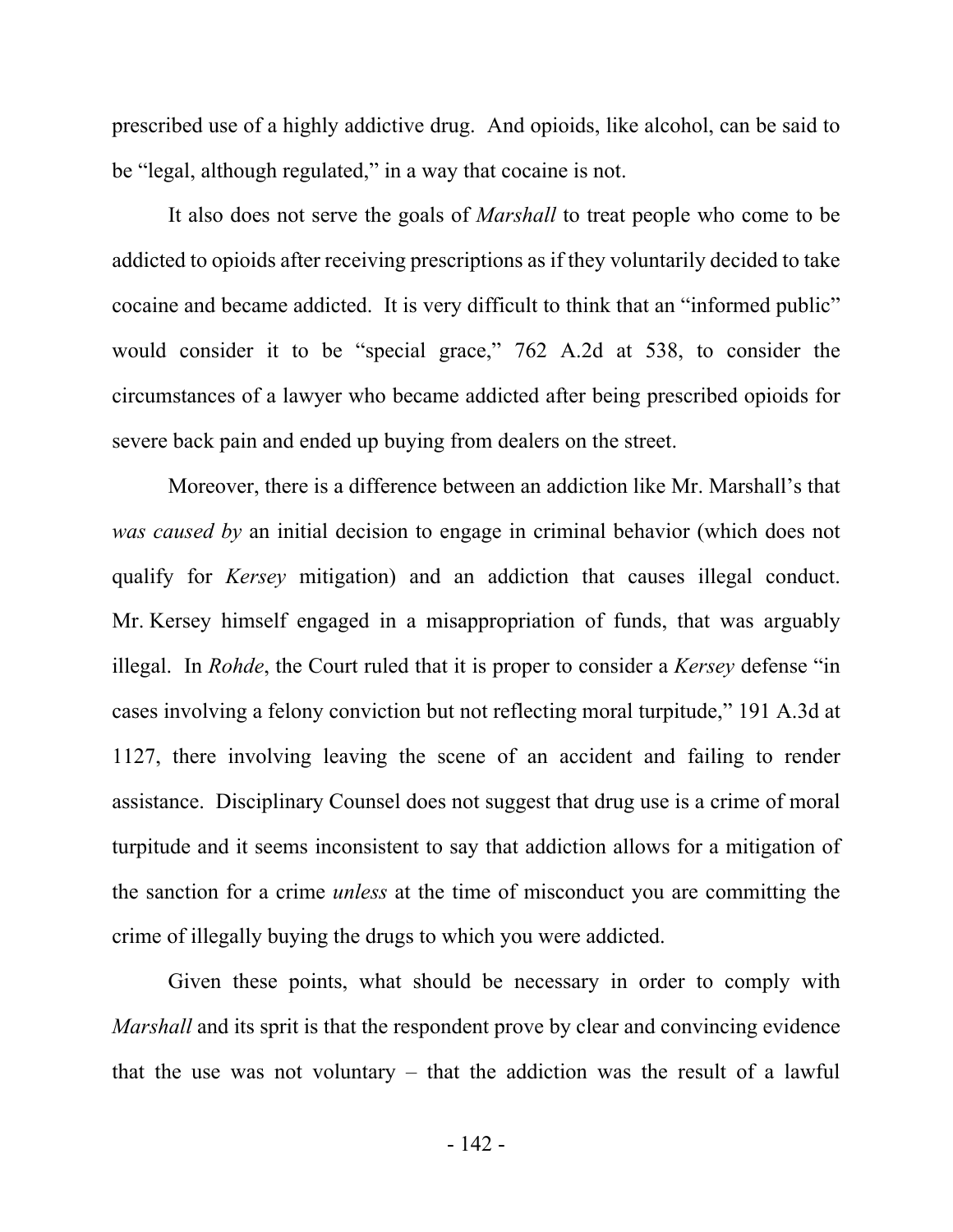prescription and was not continued for recreation and that the respondent was addicted at the time of misconduct.

If that is met, however, we do not believe that the law additionally requires the respondent to show that the addiction also occurred before resorting to buying the drug on the street. To begin with, as a practical matter it is often not possible to discern (even at the time, much less in retrospect) the moment when drug use became an addiction (or what facet of addiction would be the relevant marker for such a determination). As medical professionals are not supposed to prescribe medicine to satisfy drug-seeking, virtually any addiction to a prescription medication could eventually lead to some form of unlawful acquisition. *Stanback* recognized that the reason for requiring the respondent prove the existence of a disability or addiction by clear and convincing evidence is that all of the information sufficient to prove such a disability or addiction should be relatively easily in the respondent's control. *See Stanback*, 681 A.2d at 1116. Imposing an impossible burden of proof seems inconsistent with that premise.

But even if there were no proof problems, so long as the drug use began lawfully and the drugs were not purchased for recreation afterwards and the lawyer was addicted at the time of the misconduct, application of *Kersey* should not turn on how much earlier experts would say the lawyer became addicted. Imagine there are two addicts, both of whom can prove that they became addicted after lawful drug use, that they eventually purchased drugs illegally, that the drug addiction caused their (identical) misconduct, and that they are substantially rehabilitated so that there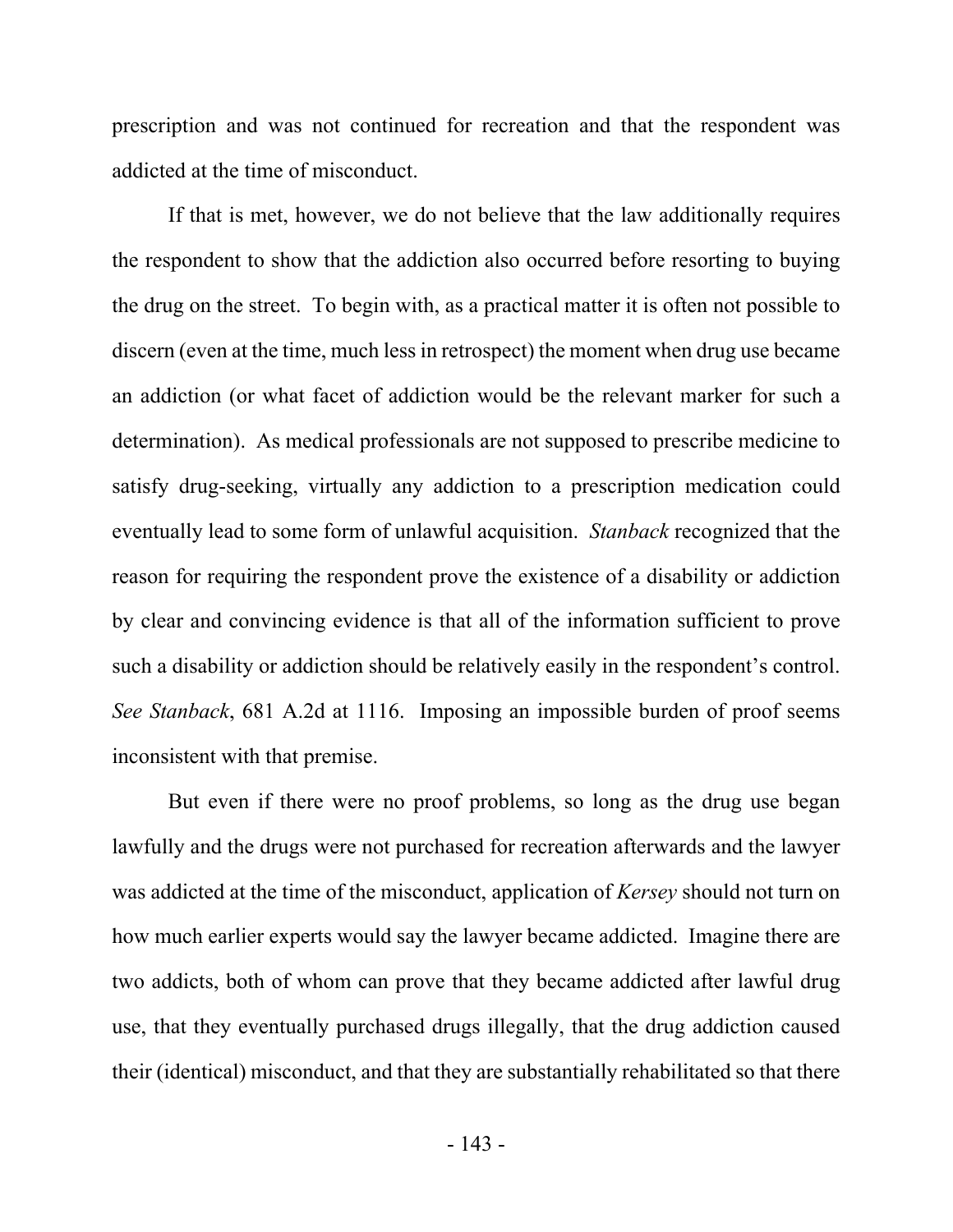is no expectation that the misconduct will recur. The only difference is that one can prove that they began to buy drugs on the street after they met a definition of addiction, while the other can prove only that they began to buy drugs on the street to deal with the pain, but did not actually become addicted until later (sometime before the misconduct). There is no reason to distinguish those two cases. The goal of *Kersey* and *Marshall* is not to punish one of the lawyers for previously buying drugs illegally to deal with pain rather than because of addiction.

We believe that, with respect to opioids, Mr. Libertelli met this burden of proof. He would not have become addicted to opioids had he not received them therapeutically. Although the exact timing of his addiction is unclear, there is no dispute that he was addicted by December 2015 when his misconduct began. Nor is there any reason to believe that he purchased these drugs for recreation (as opposed to dealing with pain before his 2014 surgery and avoiding withdrawal, perhaps before, but certainly afterwards). Accordingly, we consider him to have suffered from a relevant Opioid Use Disorder, for *Kersey* purposes.

**Cocaine Use/Cocaine Use Disorder.** We do not, however, believe that the same result would apply to the extent Mr. Libertelli's conduct was attributed to his cocaine use. Not only is cocaine the exact drug at issue in *Marshall*, the connection between Mr. Libertelli's lawful prescriptions for opioids and his cocaine use is much more attenuated. At best, Mr. Libertelli showed that a purpose served by his cocaine use was to counteract the sedative effects of using opioids. He did not establish by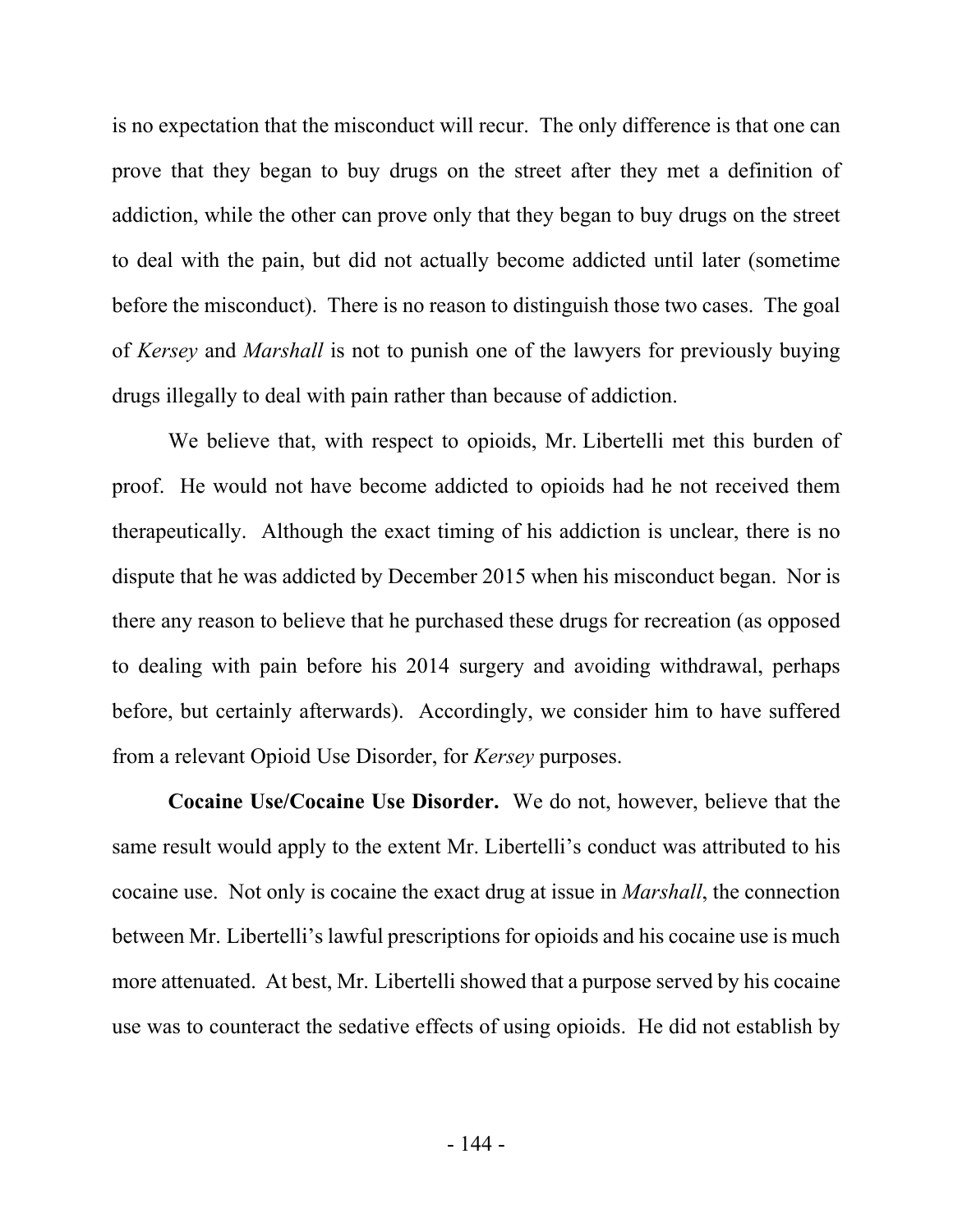clear and convincing evidence that he would not have used cocaine unless he had been addicted to opioids. (In fact, he had used cocaine before using opioids).

More importantly, even if we accepted that his opioid use was a but-for reason for why he was taking a stimulant, the evidence did not establish why that stimulant had to be illegal cocaine, as opposed to medication he could buy over the counter or obtain by legal prescription. Not every opioid addict is also a cocaine addict. And the proof why Mr. Libertelli became one is lacking.

### **b. Mr. Libertelli did not prove by a preponderance of the evidence that his disability caused his lies.**

To satisfy the second *Kersey* factor, the respondent must prove that his or her misconduct was '"substantially caused"' by the qualifying disability or addiction. *In re Zakroff*, 934 A.2d 409, 418 (D.C. 2007) (citations omitted). "Substantial cause" requires the respondent to show that, "[b]ut for [the disabling condition], his misconduct would not have occurred." *Kersey*, 520 A.2d at 327. "[T]he 'but for' test does not require [Mr. Libertelli to prove that his] disability was the 'sole cause' of the attorney's misconduct," or that it caused "each and every violation"; but it does require that he establish a '"sufficient nexus"' between his misconduct and the disability or addiction. *See Zakroff*, 934 A.2d at 423 (citations omitted).

What a sufficient nexus is, however, is somewhat vague. The Court of Appeals has concluded that, in cases where a respondent has committed temporally distinct violations, the respondent must prove that each instance of misconduct was substantially caused by the disabling condition. *See In re Verra*, 932 A.2d 503, 505 (D.C. 2007) (per curiam) ("while [respondent] had demonstrated a causal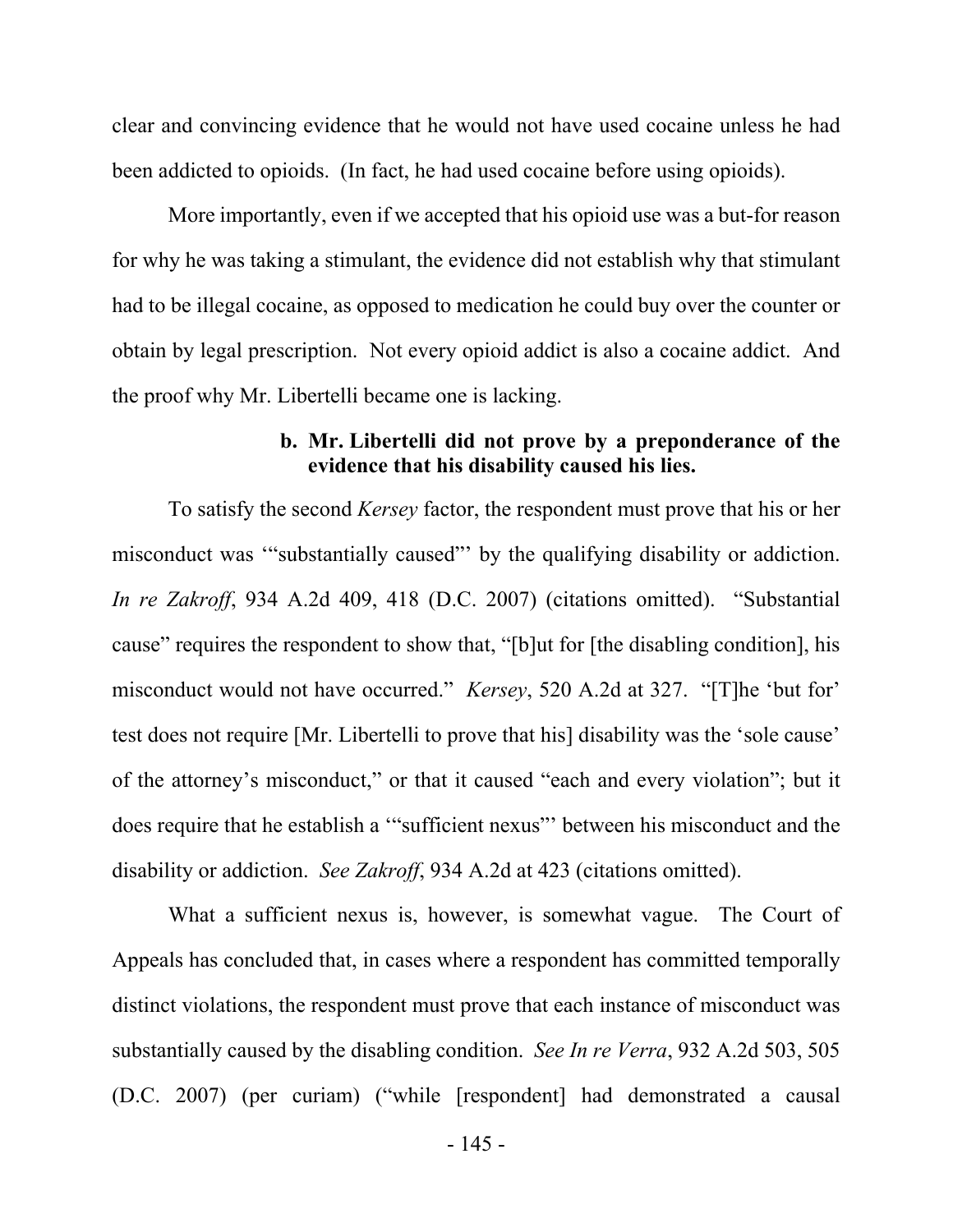relationship between her disorders and her misconduct arising from her representation of [her client], she had not shown it to affect her misconduct in cooperating with [Disciplinary] Counsel's investigation"). Moreover, while the connection between drug addiction and physiological reactions may be fairly clear, the relation to lying may not be. *See Lopes*, 770 A.2d at 569 (upholding *Kersey*  defense on the theory that reaction to depression medication mitigated neglect, but concluding that there was no evidence reaction caused dishonesty).

Here there are several problems with Mr. Libertelli's proof on causation. Some possible theories of causation clearly do not fit the facts. Mr. Libertelli's lies were not "drug induced" in the sense of occurring only during periods of actual intoxication. He lied far too often and in far too many settings to suggest that it was "drugs talking" at the time, and there is no evidence connecting each or any lie with either taking or being in withdrawal from drugs.

The drugs did not prevent him from appreciating that what he was doing was wrong. He knew that what he was doing was wrong. *Cf. Rohde*, 191 A.3d at 1133- 34 (relying on a Hearing Committee finding that Mr. Rohde's alcoholic blackout affected his ability to know what he was doing leading to a conclusion that he did not engage in moral turpitude).

Mr. Libertelli's lies cannot be understood as reflecting personal denial of the fact of his addiction. It is easy to appreciate that addicts tend to lie about the fact of their addiction. But this case does not involve someone saying "I can give it up anytime I want to. I just don't want to." Mr. Libertelli admitted he was an addict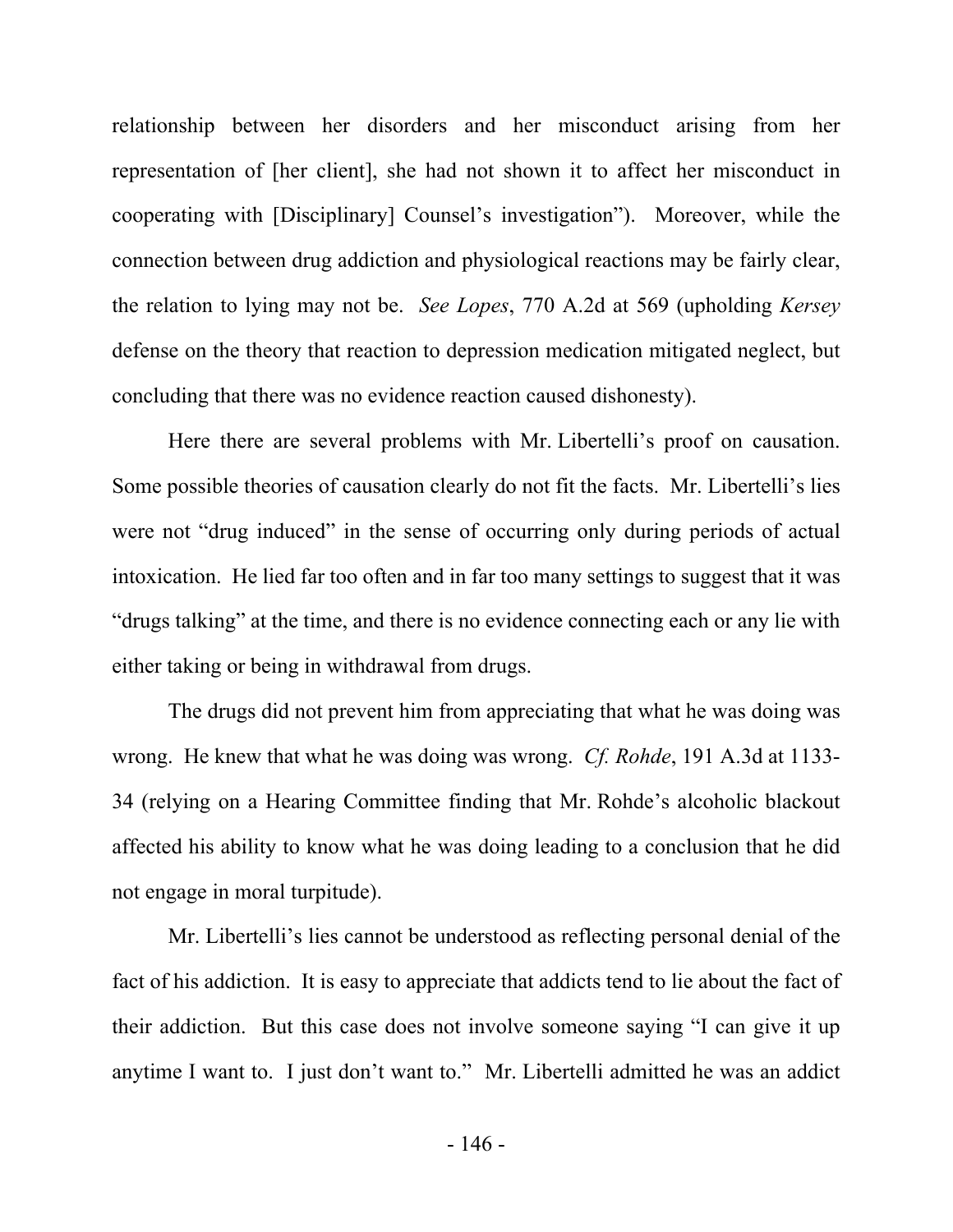and Ms. Noguchi and the Court knew he was an addict. He lied and doctored evidence largely to conceal his continued use of drugs to which he had already admitted being addicted.

To add to that, although the lies "largely" involved concealing his drug use and purchases, they did not entirely involve this. He also lied to conceal why he paid money to Ms. Chen and that he had transferred funds out of an account the Court had frozen. That means this was not just a case of lying about addiction or the use. $22$ 

Ultimately, given these limitations, Mr. Libertelli's theory for causation is the general assertion that his undeniably serious opioid addiction "has to matter" and must have affected his judgment – which Mr. Libertelli amplifies by references to opioid use being a national epidemic. *See* Lib. Reply at 1-2, 28-30. There is some evidence to suggest that there might be a link between his addiction's effect on his judgment and his lies. Dr. Shugarman acknowledges that Mr. Libertelli's "judgment during the period of misconduct was more likely than not partially compromised during that time period due to his ongoing opioid use and stimulant use disorders, specifically concerning the domains discussed in the preceding paragraph regarding his ongoing use of substances." DCX 49-67; Tr. 1352.

 $22$  Mr. Libertelli argues that his \$60,000 withdrawals were "but a small fraction compared to the over \$700,000 in his one trading account, not to mention \$2.7 million in assets in the divorce settlement and over \$19,000 per month in child support that his wife received." Lib. Reply at 16. This misses the point. Mr. Libertelli was ordered not to take any money from the account. And he altered the financial records to conceal that he violated the order. This lie is very serious regardless of how big a withdrawal (or transfer) his alteration concealed.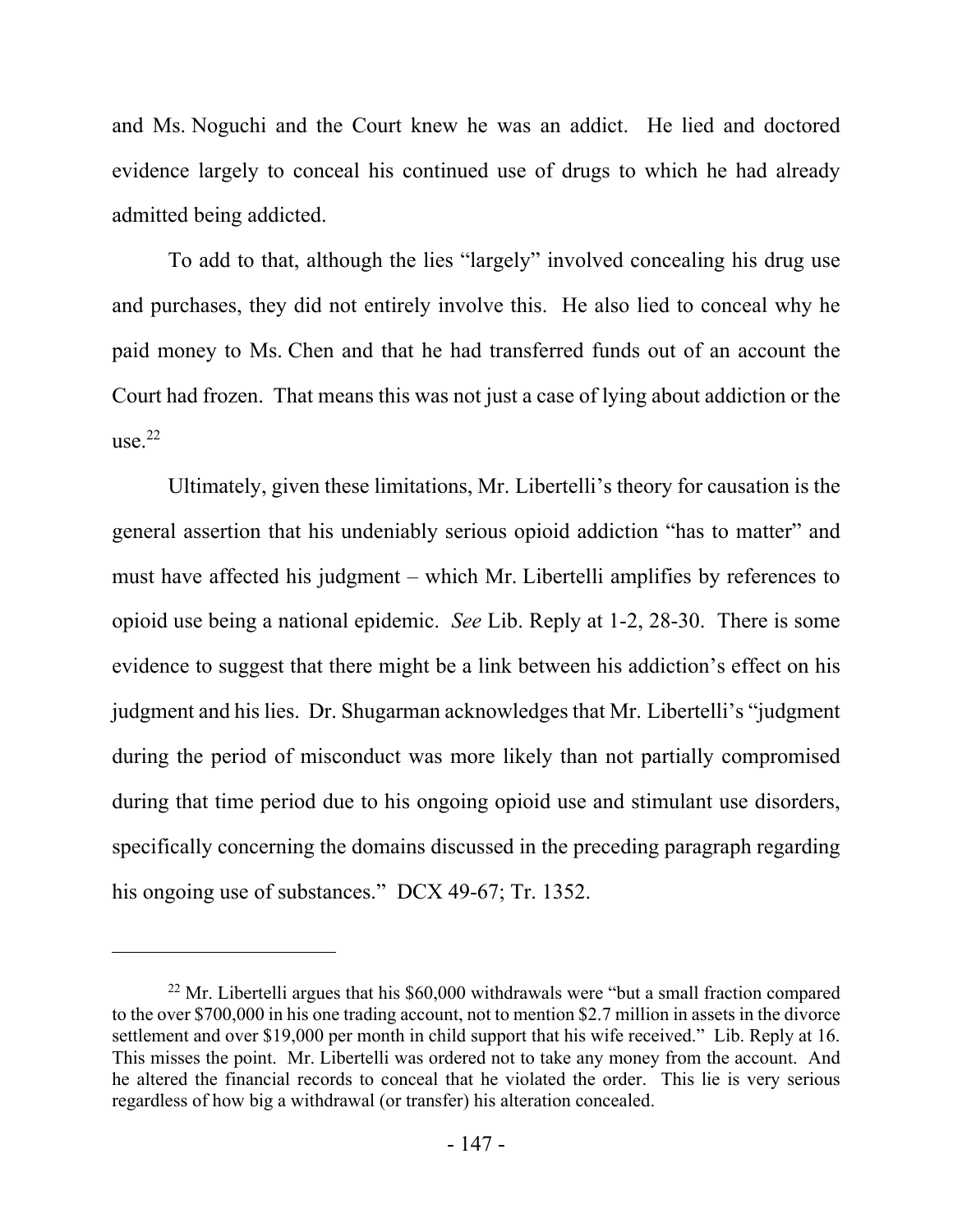Although we agree with Disciplinary Counsel that Dr. Ratner's logic (in essence that it must have been the drugs that caused Mr. Libertelli's bad judgment because no lawyer would be expected to choose lying if they were exercising good judgment) is circular, there is no reason to believe that Mr. Libertelli began generally to lie (about anything we know of in the evidence, but even specifically about his drug use) until after he was addicted to opioids. The evidence is not entirely clear on this point. The timing of his addiction is unclear and there were some gaps in his early testing and some results indicated that the sample was diluted. DCX 6 Tr. at 162-63; *see also* Tr. 840-41. But there is no evidence that Mr. Libertelli fabricated documents before July 2016. Before then, he produced some 20 reports that showed him testing positive. DCX 8 Tr. at 14. This provides some reason to think that something had to be involved in Mr. Libertelli shifting into a mode in which he made scores of lies over a period of time.

We also take seriously Judge Storm's belief that Mr. Libertelli's addiction "hijacked" his normal thoughts. DCX 16 Tr. at 46. This conclusion was one he reached after hearing Mr. Libertelli (and other witnesses we have not) testify at many hearings and comes from the jurist who had to cope with his lies.

There are still, however, several problems with this theory. First, some evidence is not the same as a preponderance of the evidence – to say that something is "logical" does not mean it is proven. Mr. Libertelli lied for a lot a reasons (including the stress of his divorce proceeding, his perceptions of the judge and his desire to improve his argument on visitation), and it is not clear what role the drug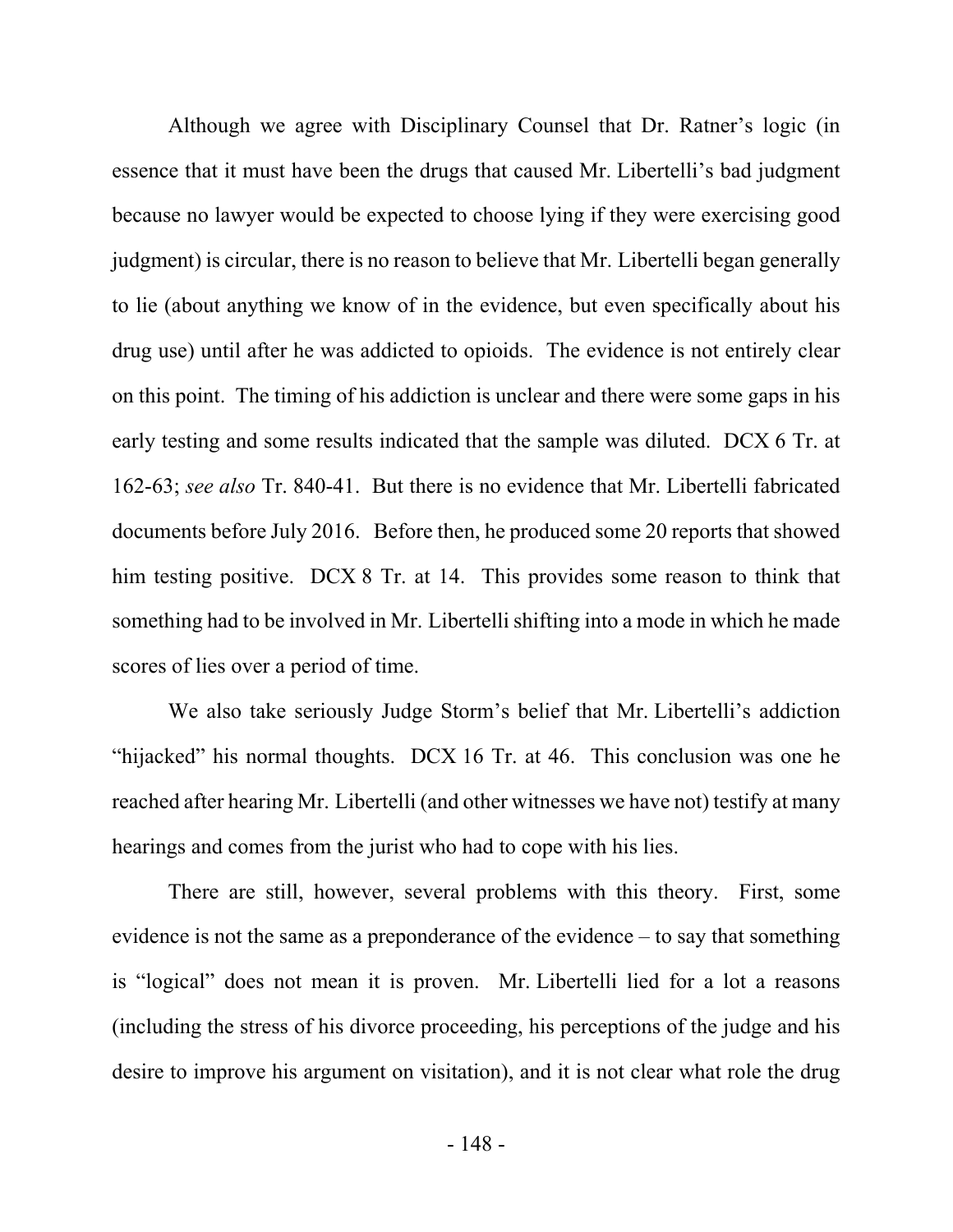addiction played. As Dr. Ratner noted, to decide whether Mr. Libertelli's lying resulted from an Opioid Use Disorder, Dr. Ratner would "have to know a fair amount more about the circumstances and the conditions." Tr. 995.

Second, the theory that the drug addiction clouded his judgment thereby causing the lying is at least somewhat in tension with the nature of the lies and with Mr. Libertelli's success in other fields. Mr. Libertelli described himself as acting from an "addled" brain that made poor decisions. But the poor decisions were not made on the spur of the moment. He meticulously altered documents for months.

Similarly, although we do not agree with Disciplinary Counsel that the evidence shows that Mr. Libertelli's drug use had no effect on Mr. Libertelli's work, the evidence does give us some pause. On the one hand, even accounting for the possibility, as Judge Storm noted, that some addicts can compartmentalize and succeed in some areas of their lives despite their addiction, the evidence is that Mr. Libertelli likely had some negative effect at work from his undisputed multiple drug addictions. We also note that there were other negative events occurring in Mr. Libertelli's life (*e.g.*, he was essentially fired from Netflix; his relationship with Ms. Chen collapsed; he went through four sets of legal counsel and threatened many participants in the process with litigation and professional complaints. *See also* Tr. 1154). On the other hand, it is difficult to conclude that his addiction '"deprived him of the meaningful ability to comport himself in his professional conduct in accordance with"' *only* '"the basic norms of professional responsibility."' *See Lopes*, 770 A.2d at 567 (quoting Disciplinary Counsel's brief) (concluding that a disability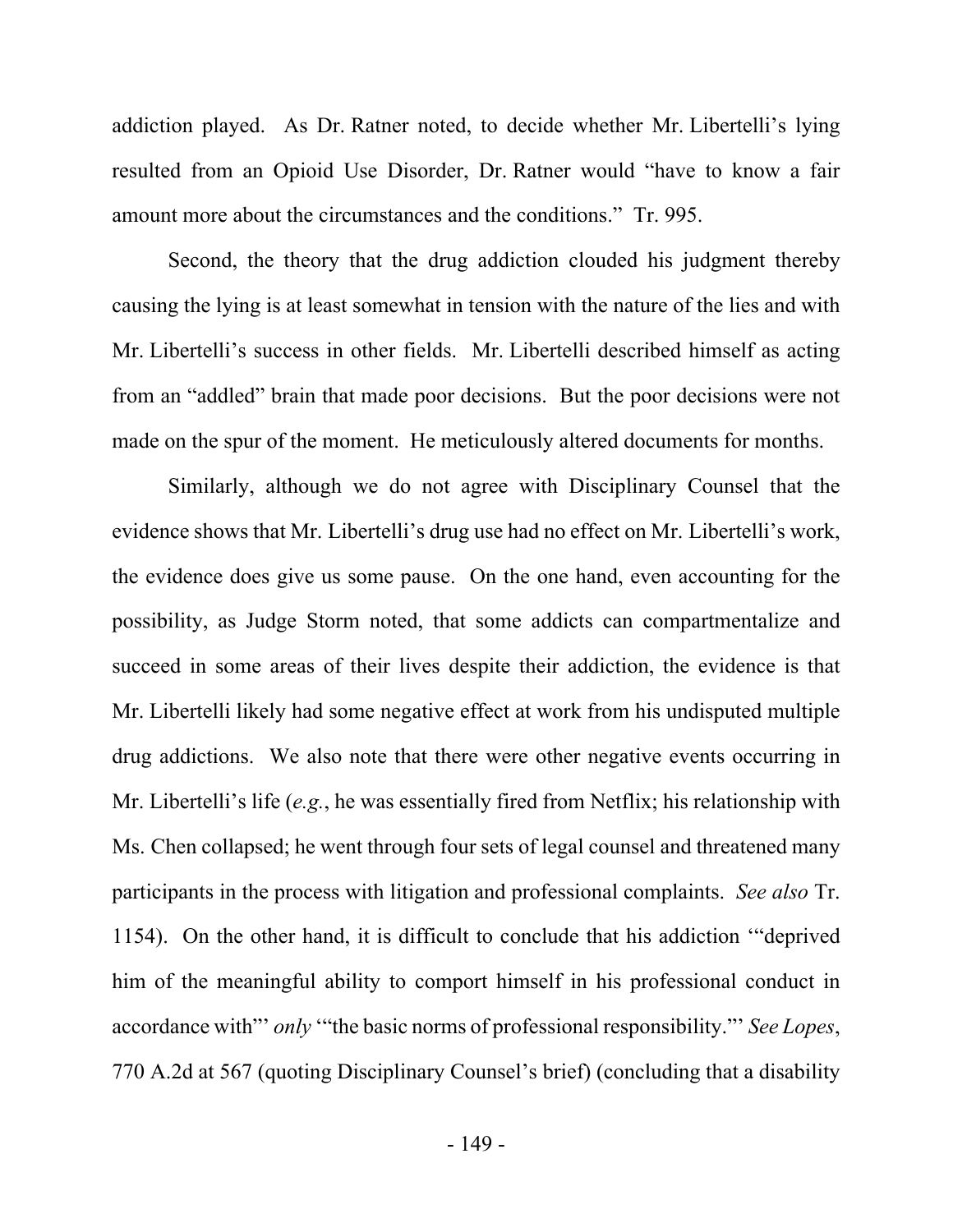substantially caused the respondent's neglect and related violations, but not dishonesty to a tribunal).

Third, to the extent there is a link between Mr. Libertelli's addiction and the lies, it is not clear whether what caused the lies was the Opioid Use Disorder (whose consideration we have concluded is consistent with *Marshall*) or the Cocaine Use Disorder (which is not eligible for *Kersey* mitigation under *Marshall*), or some combination of them. Indeed, if anything, Dr. Ratner attributes Mr. Libertelli's actions even more to the cocaine use and speculated that the opioids might even have been a check on the cocaine use. Tr. 996-97; FF 210, 211.

Fourth, while it is undeniable that opioid use is a national epidemic with horrific consequences, the fact that it is widespread, or that drug companies have entered into large settlements, Lib. Reply at 28-30, does not establish whether it caused Mr. Libertelli's lies. Nor do we have evidence upon which to conclude that every opioid addict who has had reason to testify under oath has lied.

But most of all, Mr. Libertelli does not have a good explanation for why the lies continued after January 7, 2018, when Mr. Libertelli stopped using nontherapeutic opioids. No one directly addressed the point during the testimony. In briefing, Mr. Libertelli argues that his "false testimony at the end of 2018 is directly linked to his opioid use," because "[h]e had not broken free of his addiction to cocaine" which, Mr. Libertelli argues "developed as a result of his" Opioid Use Disorder. Lib. Reply at 20-21. But the only evidence Mr. Libertelli cites to support this conclusion is Dr. Ratner's speculation that "maybe" when Mr. Libertelli did not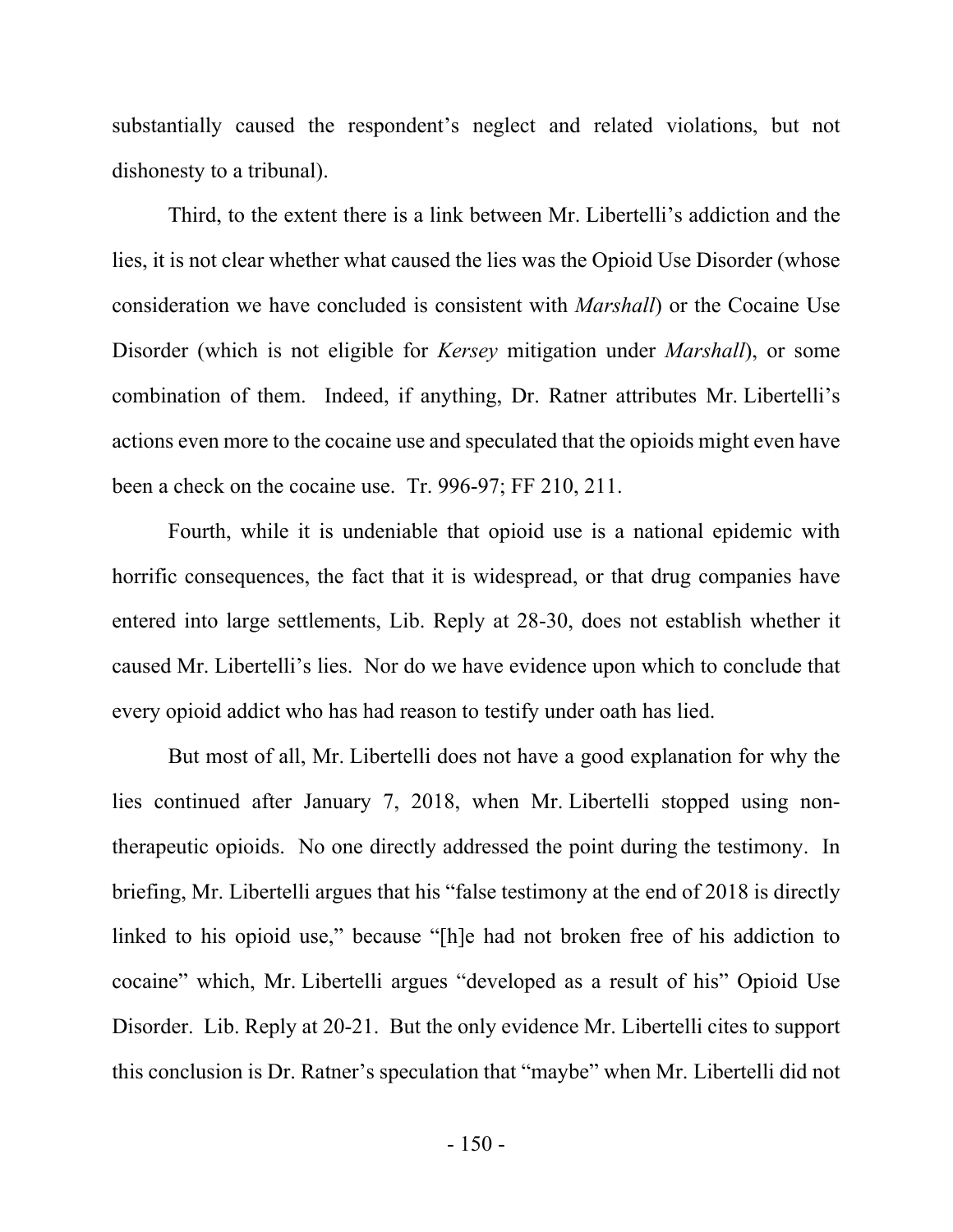have the "benefits of the opioids, such that they are," in mitigating the effects of cocaine, "the cocaine kind of ruled the roost at that point and caused him to be more inclined to find these really bad solutions to things." *Id.* (quoting Tr. 953-54).

As we note above, the evidence did not prove that Mr. Libertelli's Opioid Use Disorder forced him to use cocaine as a stimulant. And the speculation – that up until January 2018, it was the opioids causing the lies and that, once he stopped using the opioids, they ceased to counterbalance cocaine and so now the cocaine caused the lies – is unproven and attenuated. The lies he made under oath in answering interrogatories, in deposition and in testimony in fall of 2018, are, by themselves, perhaps serious enough to justify his disbarment. The fact that those lies continued after his active opioid addiction, shows that either (1) it was not his active opioid addiction that caused the lying; or (2) the lying, even if caused initially by his active addiction, took on a life of its own that outlived the active addiction.

In short, the law places the burden of proof on Mr. Libertelli to connect his truly extraordinary wrongdoings not merely to his desire to maintain access to his children, his contentious divorce proceedings or his pressures at work, but substantially to his relevant addiction. And the evidence in this case does not meet this burden.

## **c. In any event, although Mr. Libertelli did demonstrate some improvement, he has not shown that he is substantially rehabilitated as** *Kersey* **requires.**

Even if, however, we were to accept that Mr. Libertelli had proved causation by a preponderance of the evidence, we are compelled to find based on the evidence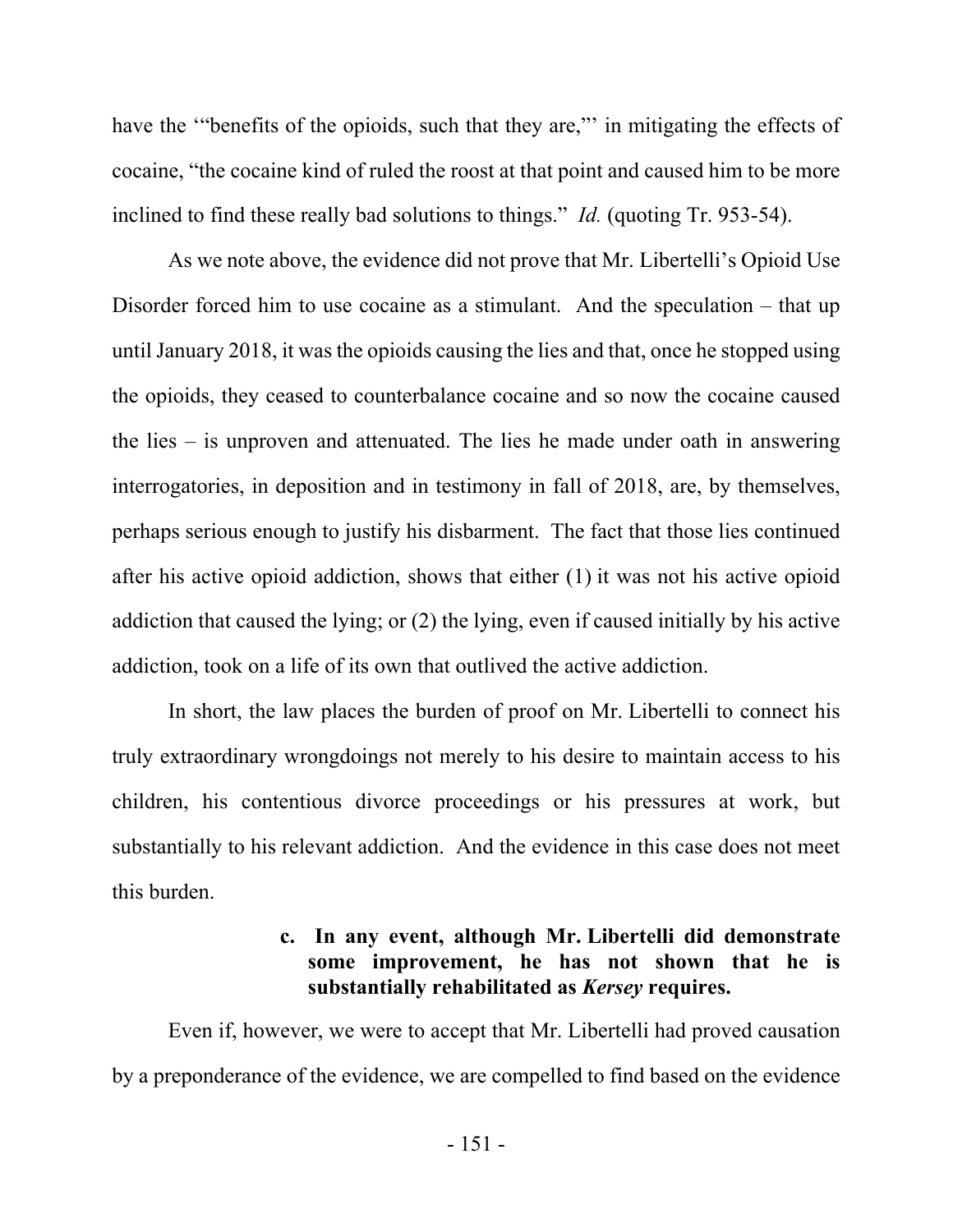that he has not proved by clear and convincing evidence that he is "substantially rehabilitated." A respondent is substantially rehabilitated when (s)he "no longer poses a threat to the public welfare" or where "that threat is manageable and may be controlled by a period of probation." *In re Appler*, 669 A.2d 731, 740 (D.C. 1995); *see also In re Robinson*, 736 A.2d 983, 989-90 (D.C. 1999) (respondent failed to show substantial rehabilitation "because her conduct continued to call into question her ability to ethically represent her clients. . . . *Kersey* mitigation is not appropriate in this case because it will not guarantee the protection of the public, and of public and private rights" (citation and internal quotations omitted)). Thus, the substantial rehabilitation prong of *Kersey* "imposes a sort of fitness requirement on an attorney who seeks mitigation of sanctions under this doctrine." *Robinson*, 736 A.2d at 989.

Mr. Libertelli has presented some evidence that his condition is improved. It is a huge step for him that he has not taken non-prescription opioids for 3-1/2 years. Tr. 441-42, 483. He has had negative tests for cocaine, and reports some positive results through counseling and connections, Tr. 442-47; Lib. Br. at 86, and is healthier, more outgoing and more candid about his life. Tr. 446, 1070-73.

However, as Mr. Libertelli notes, he still thinks he has "a lot of work to do." Tr. 442. Even by his own testimony he bought cocaine as recently as September 2020, and he paid his drug dealer for something as recently as December 2020. Tr. 282, 319-20, 420-21. There has not been enough time to determine that he has given up cocaine for good.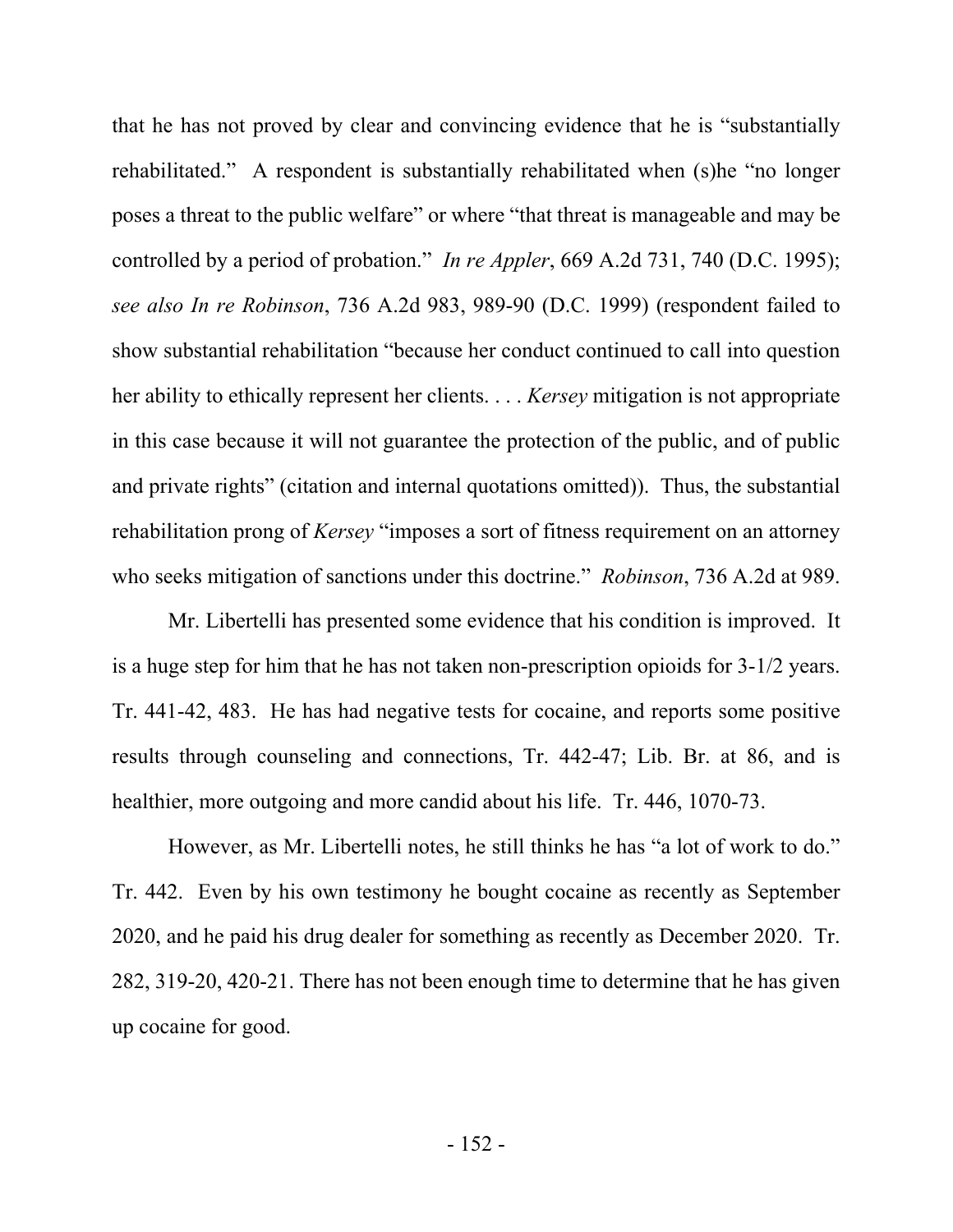Dr. Ratner's knowledge about Mr. Libertelli was too limited and his testimony too equivocal to demonstrate Mr. Libertelli's rehabilitation. Dr. Kirsch "hope[s]" that Mr. Libertelli would contact his informal sponsor before he slipped. Tr. 1164-65. The evidence does not demonstrate clearly or convincingly that Mr. Libertelli's judgment and conduct are now such that he "no longer poses a threat to the public welfare" or that the "threat is manageable and may be controlled by a period of probation." *Appler*, 669 A.2d at 740.

Indeed, even as Judge Storm's comments lend some support to Mr. Libertelli's arguments on disability and causation, they also show that Mr. Libertelli had not been rehabilitated as of February 2019 – over a year after he stopped taking opioids. Judge Storm said at the February 5, 2019 hearing that "while" Mr. Libertelli's addiction "may be at the root of all this," "his fitness as a parent *is* impacted negatively." DCX 42 Tr. at 20 (emphasis added). He concluded that it was "unrealistic" to keep the prior visitation order in place, *id.*, and that Ms. Noguchi "should now have sole legal custody," of the children because Mr. Libertelli "cannot be trusted at this time to make sound decisions on behalf of [the] children, given the poor decisions that [he had] made in [his] life," even recognizing that those decisions "result from [his] drug dependency." *Id.* at 23; *see also id.* at 24 ("Mr. Libertelli . . . your judgment can simply not be trusted. As I indicated, the risk [to the children] can no longer be managed in a way that proved ineffective under the 2016 order."); DCX 16 Tr. at 45 (February 13, 2018 hearing "all along you appear to have been deceiving me, deceiving your family, and most,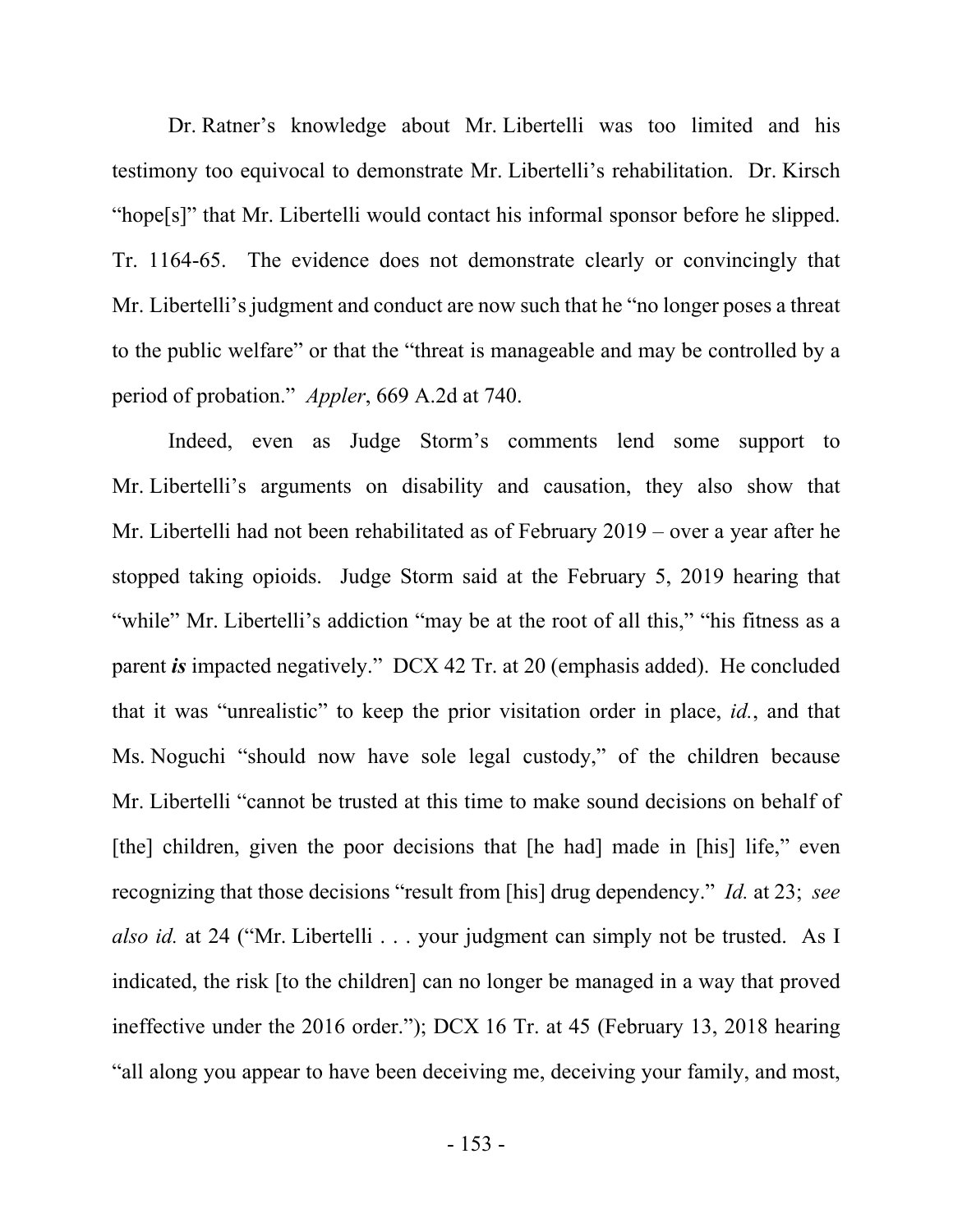and worst of all, I guess, deceiving your children. And the level of deception is staggering").

Although Mr. Libertelli undoubtedly has a better understanding of himself than he did when his was engaging in that deception, he has not yet restored that trust. When his counsel asked Mr. Libertelli why he continued to lie after he stopped taking opioids, Mr. Libertelli never really answered: rather he gave a lengthy answer explaining various aspects of how his use of opioids affected him *while he was taking the opioids* including the need to obtain "the next score." Tr. 417-19. When the Hearing Committee followed up, his answer was that the opioid addiction affected his judgment and "you're lying because you're trying to hide a shameful thing." Tr. 490-91. When his counsel asked again how his pre-January 2018 opioid use affected his later conduct, he responded that, after January 2018, he did not really have an occasion to discuss with the Court the extent of his improvement. Tr. 566- 68. During his testimony, he offered no explanation for why he lied in his November 2018 testimony about having recently used cocaine. Tr. 569-70. It is only in his briefing that he presents a theory.

Similarly, when the Hearing Committee asked how we know, given his past willingness to lie and the importance of being a lawyer to him, *see* Tr. 435-38, that he is not lying in our proceeding, Mr. Libertelli responded, "I think you know that I'[m] not lying to this hearing committee because the things that I am saying are backed up with documentary evidence," and "because I'm being honest with you about my subjective beliefs at the time." Tr. 561. But as our factual discussion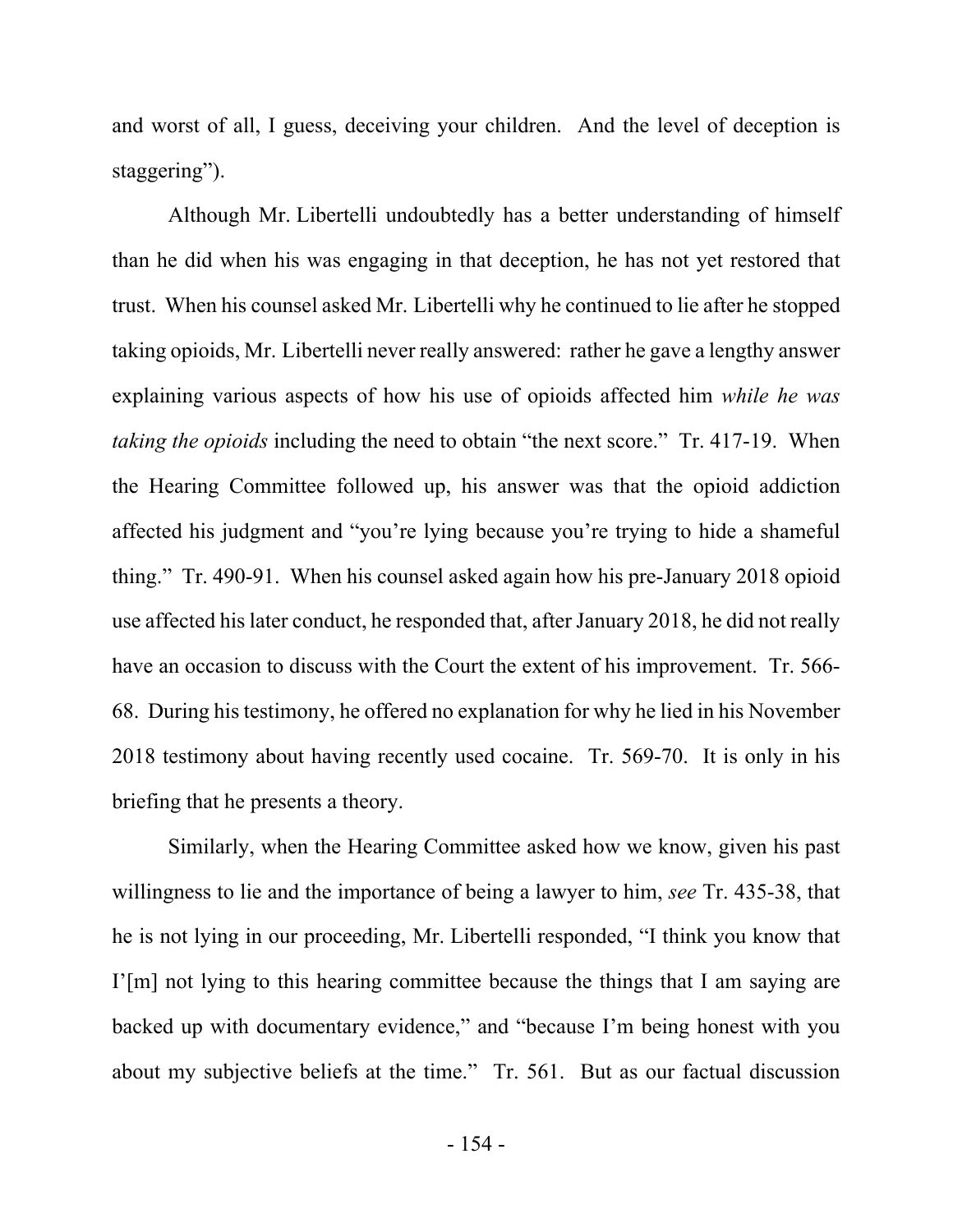illustrates, much of his testimony is not supported by documentary evidence, and some of the facts – such as the development of his addiction, the premise that all of his falsehoods were directed towards keeping access to the children, and his current perceptions on many events – are contradictory or clearly incorrect.

Nor do the events since January 7, 2018, when Mr. Libertelli last took illegal opioids and our observations at the hearing support the conclusion that, as of now, his judgment as a lawyer can be trusted. To begin with, even accepting that his opioid addiction caused the cocaine use (which as we note is not clear), it is clear that the cocaine use outlived the opioid use. Nor is there clear or convincing evidence that it has stopped for good. He used cocaine occasionally before he was addicted to opioids, and Mr. Libertelli was arrested originally for possession of cocaine with intent to distribute on June 29, 2020, DCX 49 at 32-33, and used cocaine at least as recently as September 2020. DCX 49 at 29-30. And he made a cash payment to Mr. Singleton, as late as December 14, 2020, DCX 49 at 58-59, which he still does not explain.

Although he is being periodically tested for drugs, his tests are not totally independent. He is the one who schedules them. As he himself noted in criticizing his lawyers for setting up such a system, "you should never put a drug addict in charge of his other drug tests. Like that is crazy. This is nobody in the recovery community that will say that is the legitimate thing to do." Tr. 220-21.

We cannot be confident about the extent of Mr. Libertelli's rehabilitation and the adequacy of the medical and psychiatric support he is receiving because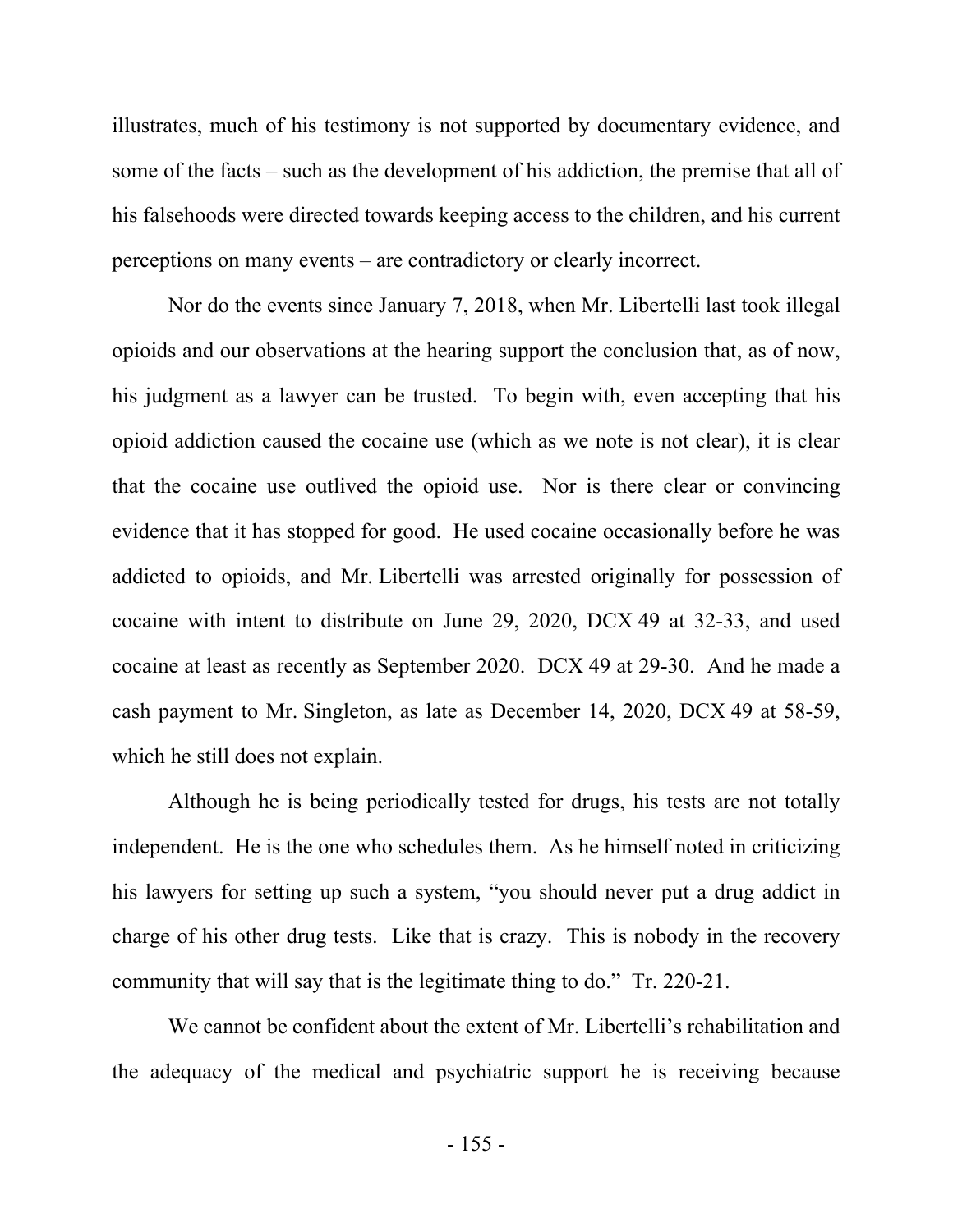Mr. Libertelli has never been fully forthcoming with his doctors and therapists about his drug use. Even after ceasing to take illegal opioids, and, in some respects to this day, he has not been fully forthcoming with his treating physician, Dr. Agrawal, about his cocaine or prior marijuana use. Tr. 536. He provided very little information to Ms. Irish. *See* Tr. 777-86, 791-92, 825; DCX 48. Although Mr. Libertelli saw Mr. Labbe for approximately 47 individual and 25 group sessions between November 2016 and 2018, Tr. 633-34, Mr. Libertelli never told him that he had falsified drug tests or financial records or gave false testimony in the divorce proceeding. Tr. 649-50. Dr. Kirsch knew that Mr. Libertelli became addicted to opioids and "there's been cocaine use," but did not know the specifics of either, Tr. 1150-51, 1177-81, or much about Mr. Libertelli's cocaine use, Tr. 1166, or the full extent of his falsification, Tr. 1151-52, 1185-86, and what other treatment Mr. Libertelli was receiving. Tr. 1173-75.

We do not suggest that Mr. Libertelli was required in these settings to make a full disclosure of his wrongdoing. In fact, we agree with his point, for example, that he was not required to make such a disclosure to Ms. Irish. Lib. Br. Response to ODC PFF 95. But when even his current therapist, Dr. Kirsch, has limited knowledge of some important facts, we cannot conclude that the evidence is "clear and convincing" that he has the ongoing support he needs to avoid a relapse.

There are also disquieting aspects of Mr. Libertelli's story that are unexplained. Having relied repeatedly and heavily on the testimony that he lied because he wanted to see and be a part of his children's lives, there is no good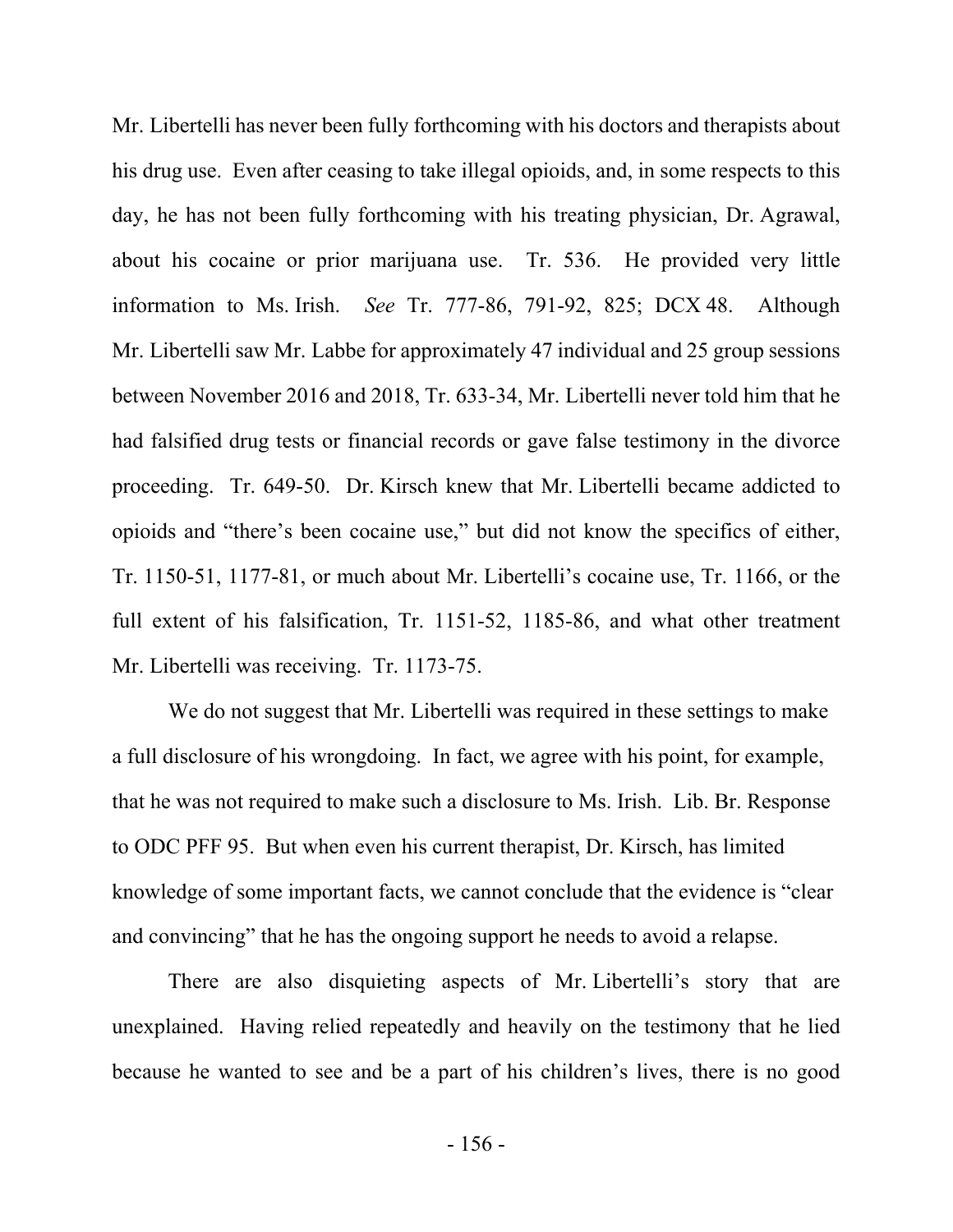explanation for why he stopped seeing his children for the better part of 18 months. He blamed a combination of his wife, his girlfriend, the supervisor (Ms. McGrath) and his lawyers for not being able to see his children for some 18 months. But what really prevented him from seeing his children was his unwillingness to agree to have the supervisor search for drugs before visits and his concomitant threats to Ms. McGrath.

Mr. Libertelli's testimony about Sophy Chen is difficult to reconcile. Ms. Chen is someone Mr. Libertelli has known since law school, who became his girlfriend after his separation from Ms. Noguchi. Tr. 117. She appeared as a witness on his behalf in a December 2015 hearing in the divorce proceeding. Tr. 117, 468. Mr. Libertelli testified that she spent time helping him try to obtain Suboxone pills and would be "a great person" to speak with about the difficulty he encountered, Tr. 463-64, *see also id.* at 409-10, and that he considers her to have "saved" him when he was considering suicide on January 11, 2018, Tr. 427, 468.

But Mr. Libertelli also testified that she "lied" twice to the police about him being a drug dealer, Tr. 101, 430-32, 468-70, and, that in 2019, she engaged in a plan with Ms. Noguchi and Ms. McGrath to prevent him from seeing his children, Tr. 256-58, that led Mr. Libertelli to report all three of them to the FBI. Tr. 260-61.

After hearing Mr. Shugarman testify that both Ms. Chen and Ms. McGrath refused to be interviewed because they were afraid that Mr. Libertelli would retaliate, Tr. 1217-18, 1220-21, Mr. Libertelli did not seek to offer evidence to explain this situation. *See also* DCX 49 at 47 (Mr. Shugarman reporting that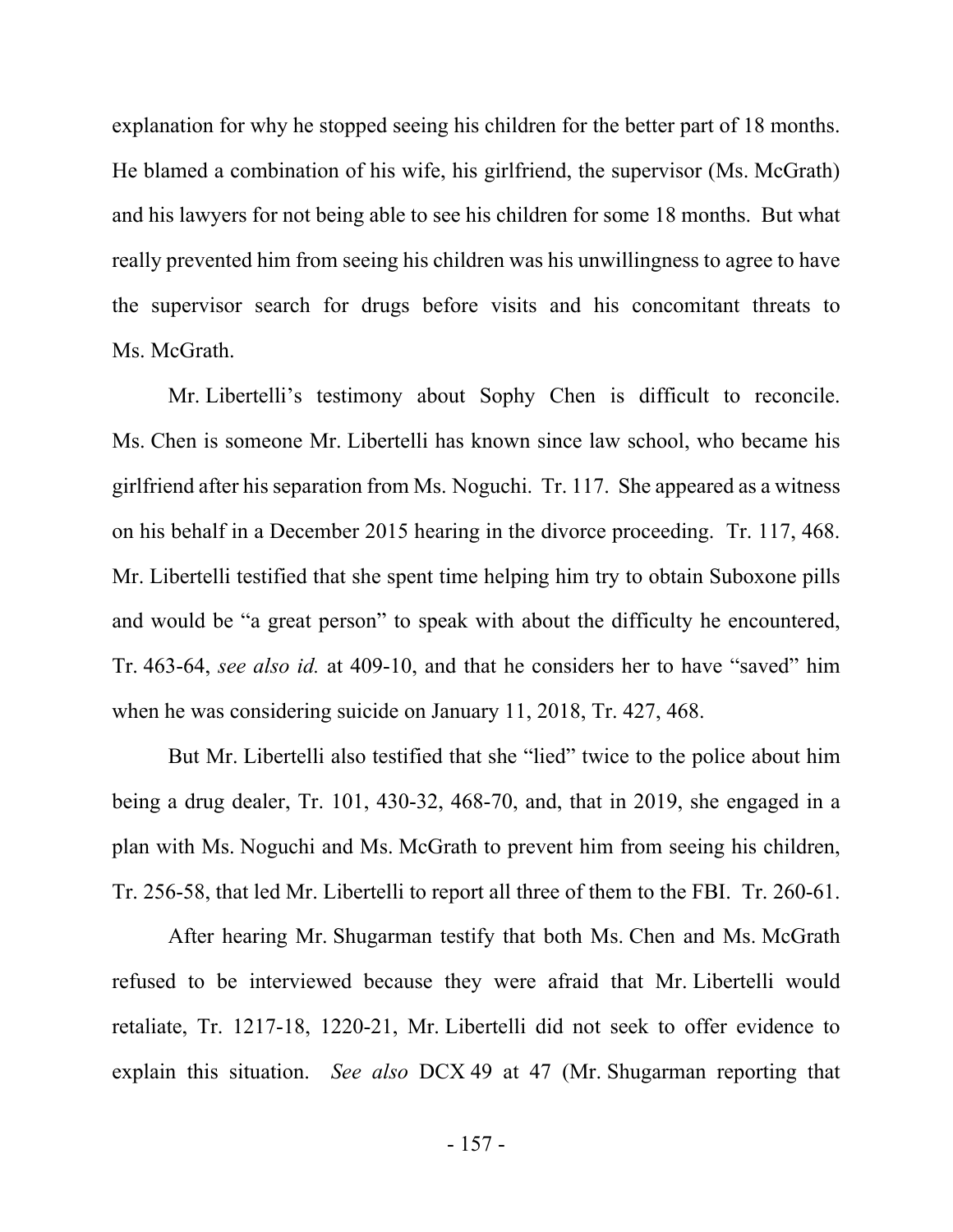Mr. Libertelli told him that, like Ms. Noguchi, Ms. Chen has taken steps to "undermine [him] and [his] career" (alteration in original)).

A transcript reflects that Mr. Libertelli told the police in 2020 that in approximately 2013, he obtained drugs for free from Ms. Noguchi's obstetrician by threatening to sue the doctor for malpractice. DCX 63 at 20-22, 28. Given his history of anger issues and threats, complaints and legal actions against third-parties (including Dr. Berman, Ms. McGrath, Ms. Chen and, as recently as December 2020, Mr. Labbe), it is entirely believable that they took his action as threatening. And Mr. Libertelli's denial in testimony before us that he was threatening suggests that he does not appreciate the significance of his actions.

It is also disquieting that, in a number of instances, believing Mr. Libertelli's version of the facts requires us to believe that his lawyers engaged in unethical conduct. In November 2018 (ten months after he last took illegal opioids), he testified that, in 2015, his then lawyers recommended that he purchase a Whizzinator device designed to evade drug tests. DCX 19 Tr. at 181. Advising a client to create false evidence is certainly unethical. *Cf.* Maryland Rule 19-308.4(d).

In the disciplinary hearing, Mr. Libertelli testified that:

(1) his (different) lawyers in 2017 failed to forward to Ms. Noguchi's lawyers the Netflix severance agreement he gave them to produce, Tr. 154;

(2) after the January 11, 2018 hearing, when Ms. Noguchi's lawyers knew that he had altered as least some tests, these same lawyers and the ones who came into the case both apparently failed to provide her with all other genuine drug tests or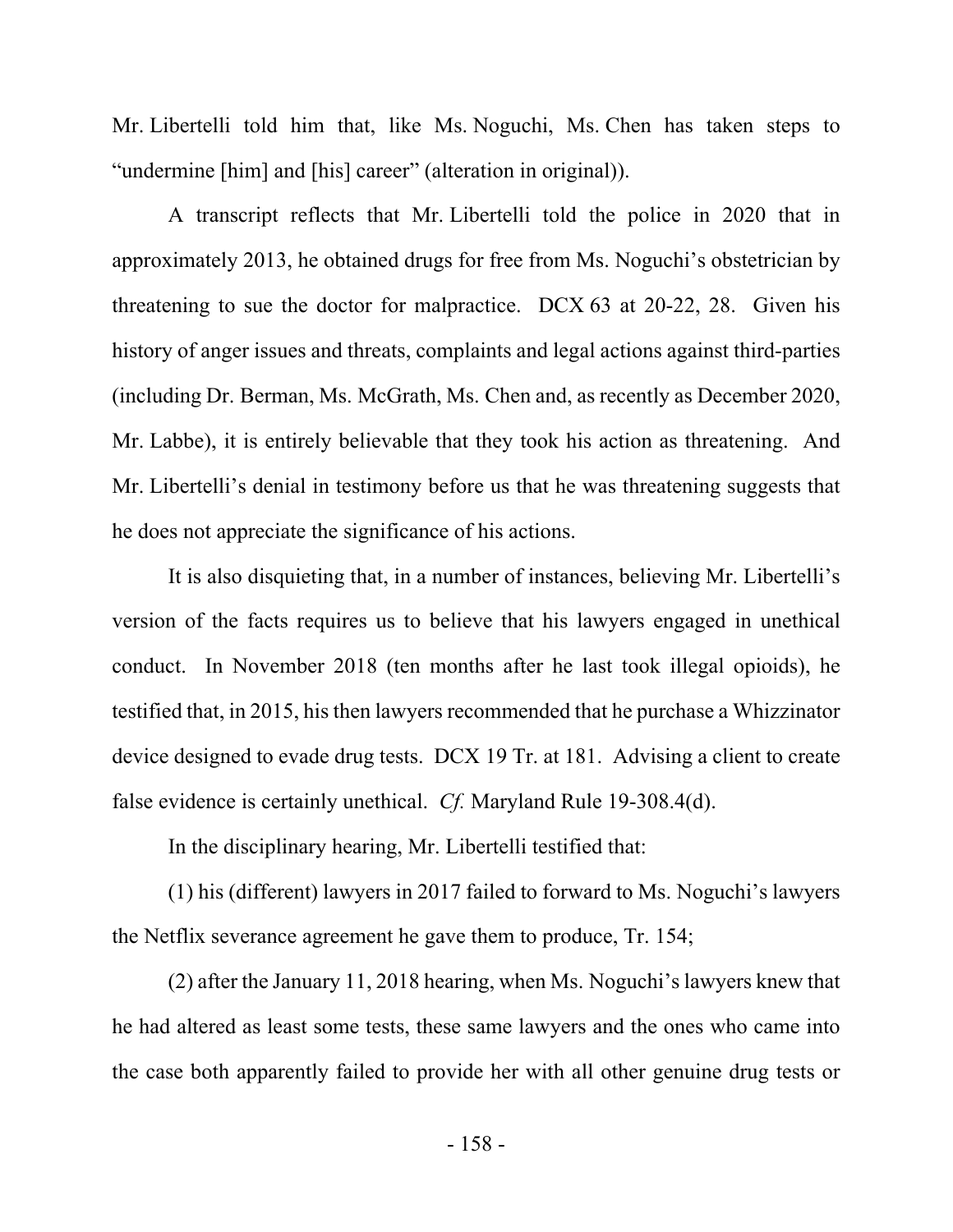report on the fabricated financial records even though he had instructed the lawyers to be "maximally transparent" about what happened,  $Tr. 226-30^{23}$ ;

(3) he signed "multiple" releases to facilitate Ms. Noguchi's access to financial information that his lawyers failed to forward to her counsel, Tr. 226;

(4) even though this latest set of lawyers knew he had also falsified financial records, they drafted an "incomplete" interrogatory answer for him to sign that failed to disclose this information, DCX 17 at 6 (No. 15); Tr. 266;

(5) in 2019 or 2020, he "begged" his lawyers to file a motion enforcing an order requiring that he be afforded access to his children, only to have them say that a judge who had never cut off his access to his children, "hates [him]; why bother?", Tr. 259, and refuse to carry out his lawful request. *Cf.* Maryland Rules 19.301.2(a), 19-301.3; and

(6) factual errors in his answer and notice of disability in this proceeding are his then lawyer's responsibility, who continued to make errors even after he corrected them. Tr. 294-95, 297-303.

We do not know the full facts of these circumstances, and cannot say that Mr. Libertelli does not believe that the events all took place in the way he describes. But it is difficult to believe that all of these lawyers would commit what seem to be significant ethical (and even legal) improprieties or that, as a lawyer himself,

 $23$  Mr. Libertelli testifies that these lawyers said that there was an ethics opinion that required them to withdraw from the case. Tr. 226-27, 229-30. This, however, would not explain why they or at least he did not become transparent about his other document fabrications.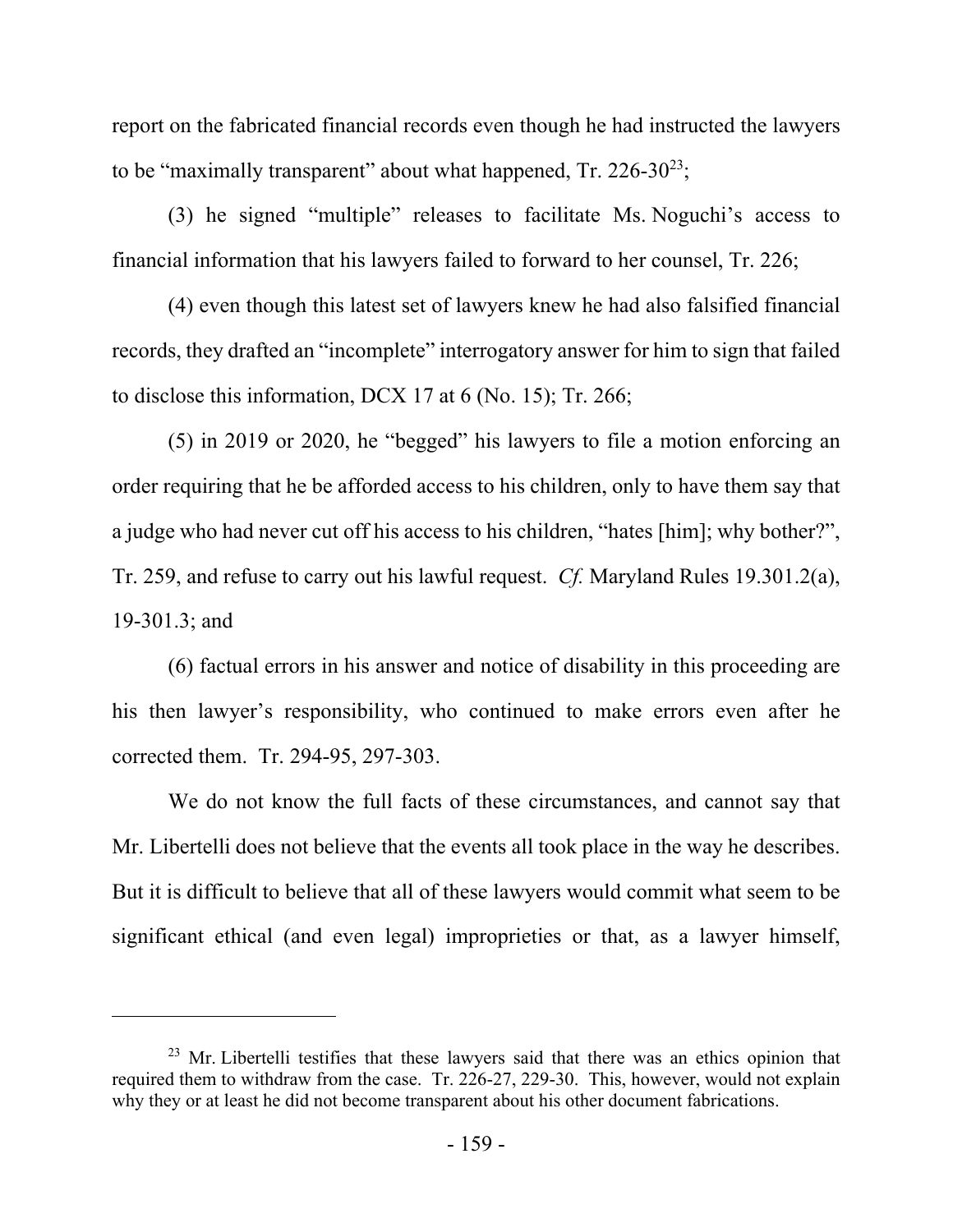Mr. Libertelli permitted his own lawyers to violate their professional responsibilities.

Although there are many occasions in his testimony where Mr. Libertelli says that this was his fault, there are also many other times when he seems not fully to appreciate the responsibility he bears for what he did. His email to Mr. Labbe specifically denies responsibility; it says "[a]nd yes, I do not believe it was my behavior and choices that will end my law career. I believe it will be pathologizing exhibits like this." DCX 65 at 1; Tr. 665.

Even if we discounted that email as a reaction in anger, other statements reflect that part of him continues to believe that he is the victim of circumstances that he bore overwhelming responsibility for creating. For example, as noted above, we do not agree that he lied when he said that Ms. Noguchi bore some responsibility for the cost of the litigation, or even that the statement is entirely false. But it lacks a sense of proportion. Aggressive and uncooperative litigation tactics are often counterproductive and certainly increase costs. But the ill of those tactics pale in comparison to Mr. Libertelli necessitating numerous hearings by fabricating or doctoring at least 65 drug tests and 100 pages of financial records, aggressively opposing discovery that would get at the truth and repeatedly denying the truth under oath.

The notion that all of the lying served to preserve his contact with his kids is not only objectively false, it does not even explain all of the facts. Whereas Mr. Libertelli "denies having falsified any financial documents for any other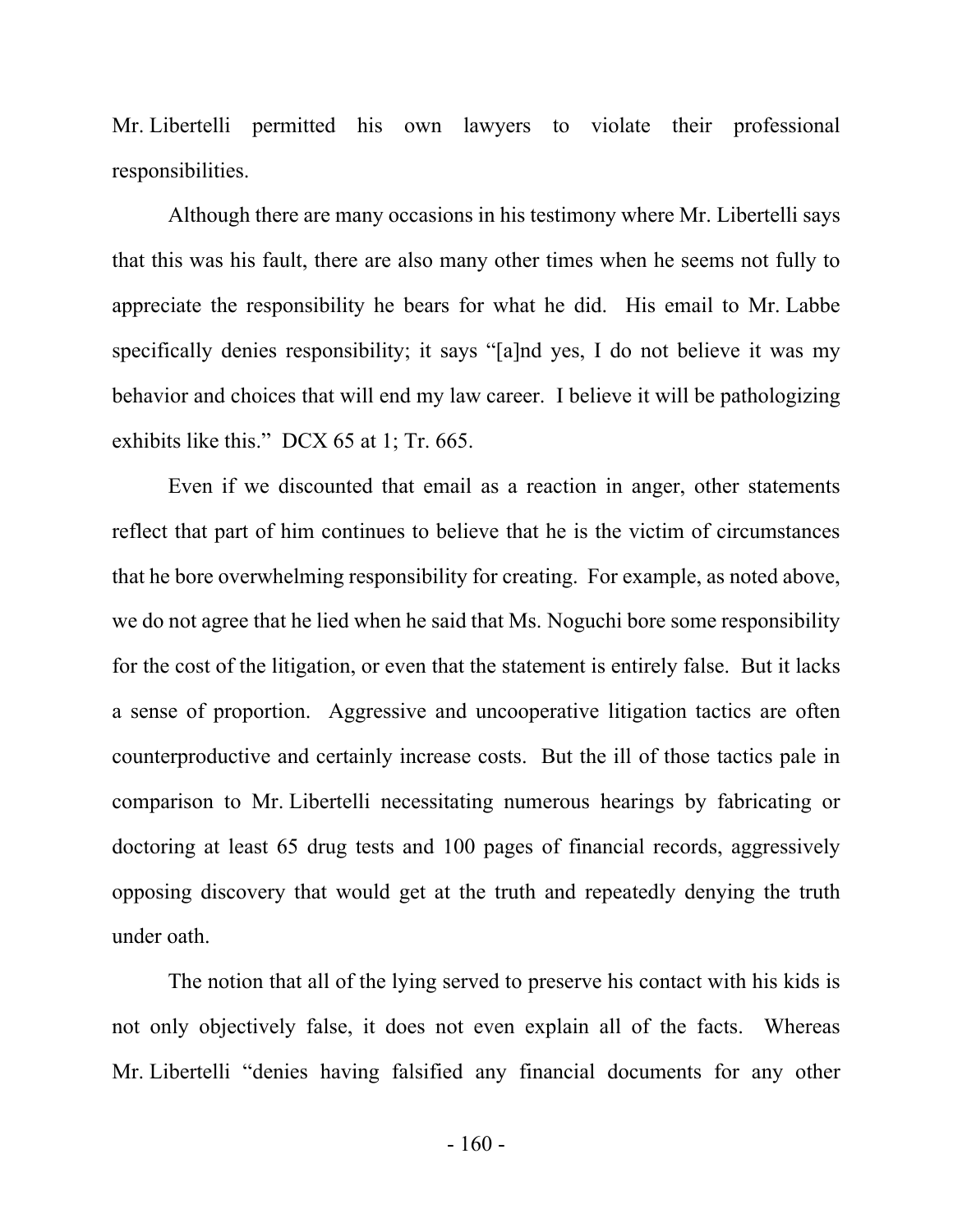purpose," besides concealing the purchase of illegal drugs, Lib. Br. Resp. PFF 56- 58, in fact, he altered financial records to conceal the transfer of money to another account in violation of a court order, and gave conflicting testimony, some of which had to be false, about the purposes for which he gave money to Ms. Chen. *See*  FFs 45, 52.

Although he may well believe that, at least after the January 11, 2018 hearing, he was trying to be "fully transparent," the fact is, he was nowhere close to that. Indeed, although there are a number of occasions in which he apologized to the Court for earlier lies that had come to light, we are not aware of any instance in which he sought to correct a lie before it was brought to Judge Storm's attention. *See* Lib. Br. Response to PFF 130 ("It is correct that Mr. Libertelli did not acknowledge his dishonesty until opposing counsel in the divorce action brought it to Judge Storm's attention.").

Mr. Libertelli's perception of Judge Storm's reaction also seems far from reality in a way that is telling. He calls Judge Storm "hostile" and "biased," Tr. 560, Tr. 492-93, and says the Judge is unable to give Mr. Libertelli a "fair shake." Tr. 414. We can understand that anyone may have problems with a judge who makes unfavorable rulings. We can also understand that Mr. Libertelli perceived that Judge Storm was not taking an approach likely to succeed with his addiction – *e.g.*, that creating incentives to be "clean," assumes that the addict can will himself out of the addiction. Tr. 494-95.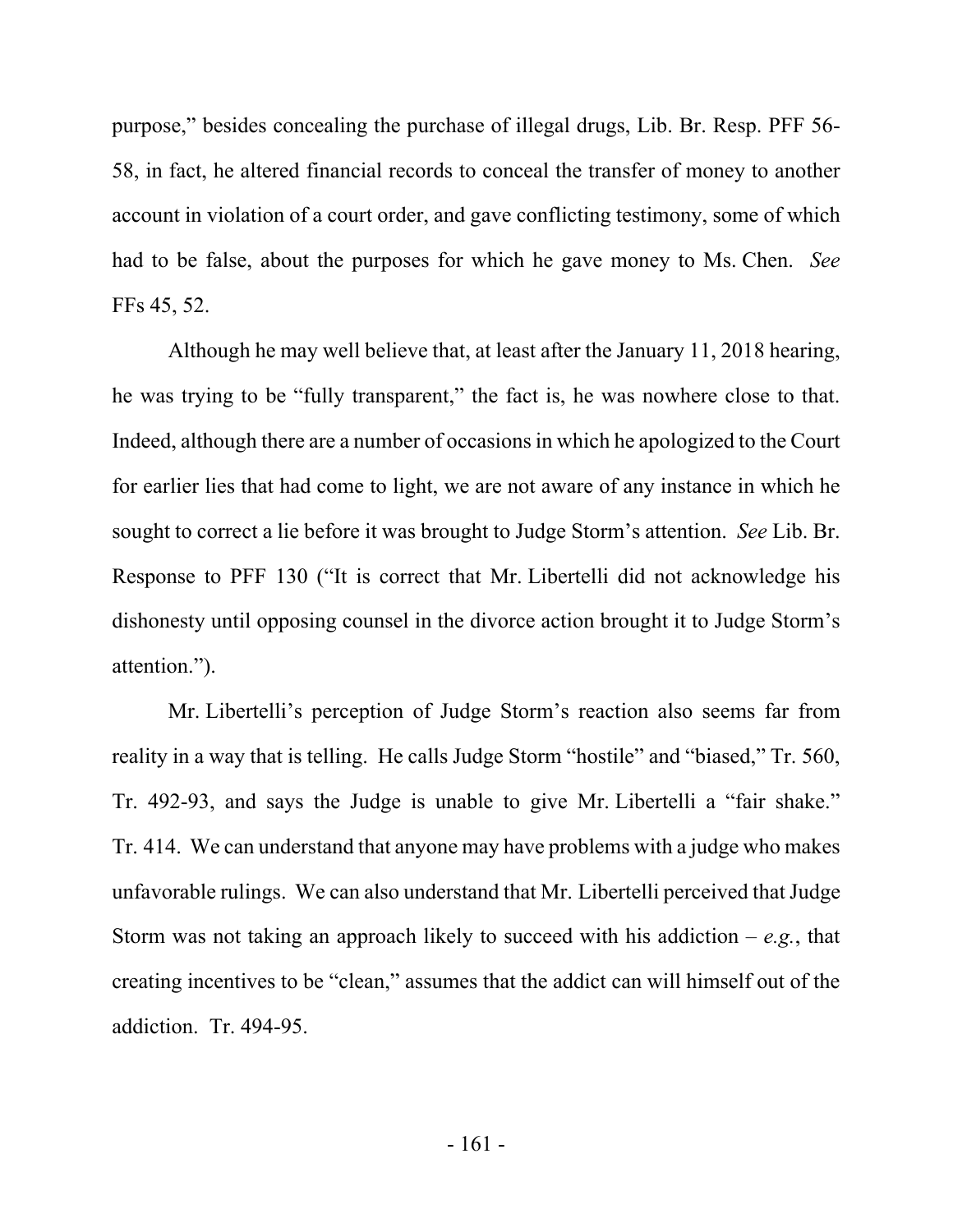But the fact is that Judge Storm exhibited almost superhuman patience with (and even sympathy for) what he aptly described as "staggering" deception. DCX 16 Tr. at 45. Although Mr. Libertelli acts as if he had to choose between honestly describing his drug use and being able to see his kids, Judge Strom never put him to the choice. Apart from a brief period after the January 11 hearing, while Judge Storm determined what order to enter, the Court *never* took away Mr. Libertelli's access to the children even though Mr. Libertelli lied to the Court repeatedly at hearings and filings across some three years.

If the issue were what Mr. Libertelli deserved, no one could fault a judge for ruling against someone who pursued parental access through such "staggering" deception. But Judge Storm recognized that the issue was not what Mr. Libertelli deserved. It was the best interest of his children, and "the boys should not be punished by having [Mr. Libertelli's] access restricted any more than necessary under the circumstances." DCX 8 Tr. at 31. That Mr. Libertelli cannot recognize this as much more than a "fair shake," strongly suggests he has not yet processed the gravity of the wrong he committed.

Here, as in the divorce, what Mr. Libertelli "deserves" is not the issue. We agree with Mr. Libertelli that "[d]isciplinary sanctions are not imposed as punishment, but as a means of assuring the attorney's fitness to practice and for protecting the public from misconduct by attorneys which may cause harm." *In re Zakroff*, 934 A.2d 409, 426 (D.C. 2007) (alteration in original). Accordingly, our focus is what is necessary to provide that protection.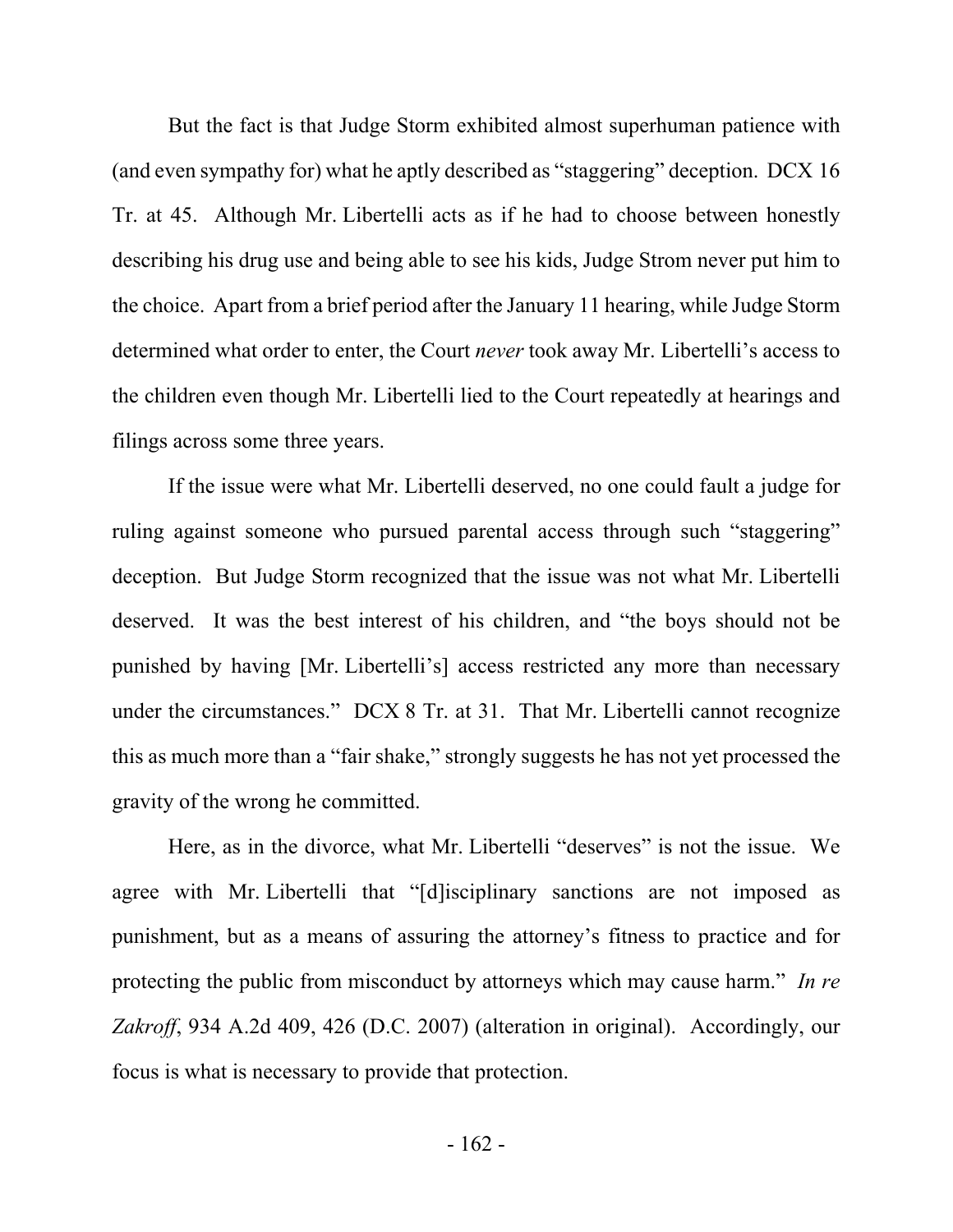We appreciate Mr. Libertelli's statement that he is "more than willing to submit to additional conditions that will assure this Hearing Committee that he will remain sober." Lib. Br. at 88. But his suggestion that he requires those conditions without identifying any, is effectively an admission that he is not already substantially rehabilitated.

This request that the Committee determine what will work for him is also a cop-out. Apart from a very limited reference to suggestions he attributes to Dr. Kirsch about having an official sponsor and monitoring from an addiction specialist, *id.*, he does not suggest how he would demonstrate his substantial rehabilitation. The Hearing Committee members are not doctors, psychologists, addiction experts or therapists. We know Mr. Libertelli only from the limited window that the evidence in a few-day hearing permits us. We can determine as best we can, whether the evidence shows Mr. Libertelli's substantial rehabilitation. But we cannot determine the path to his recovery. Until Mr. Libertelli works with those who do have expertise to chart a path that he can demonstrate provides confidence in his substantial recovery, he cannot fairly claim to have fully owned it.

#### C. Sanctions Imposed for Comparable Misconduct

The appropriate sanction for flagrant dishonesty is disbarment. *See In re Pelkey*, 962 A.2d 268, 281 (D.C. 2008). Flagrant dishonesty "reflect<sup>[s]</sup> a continuing and pervasive indifference to the obligations of honesty in the judicial system." *In re Pennington*, 921 A.2d 135, 141 (D.C. 2007) (quoting *In re Corizzi*, 803 A.2d 438, 443 (D.C. 2002)). In determining whether a respondent's conduct involved "flagrant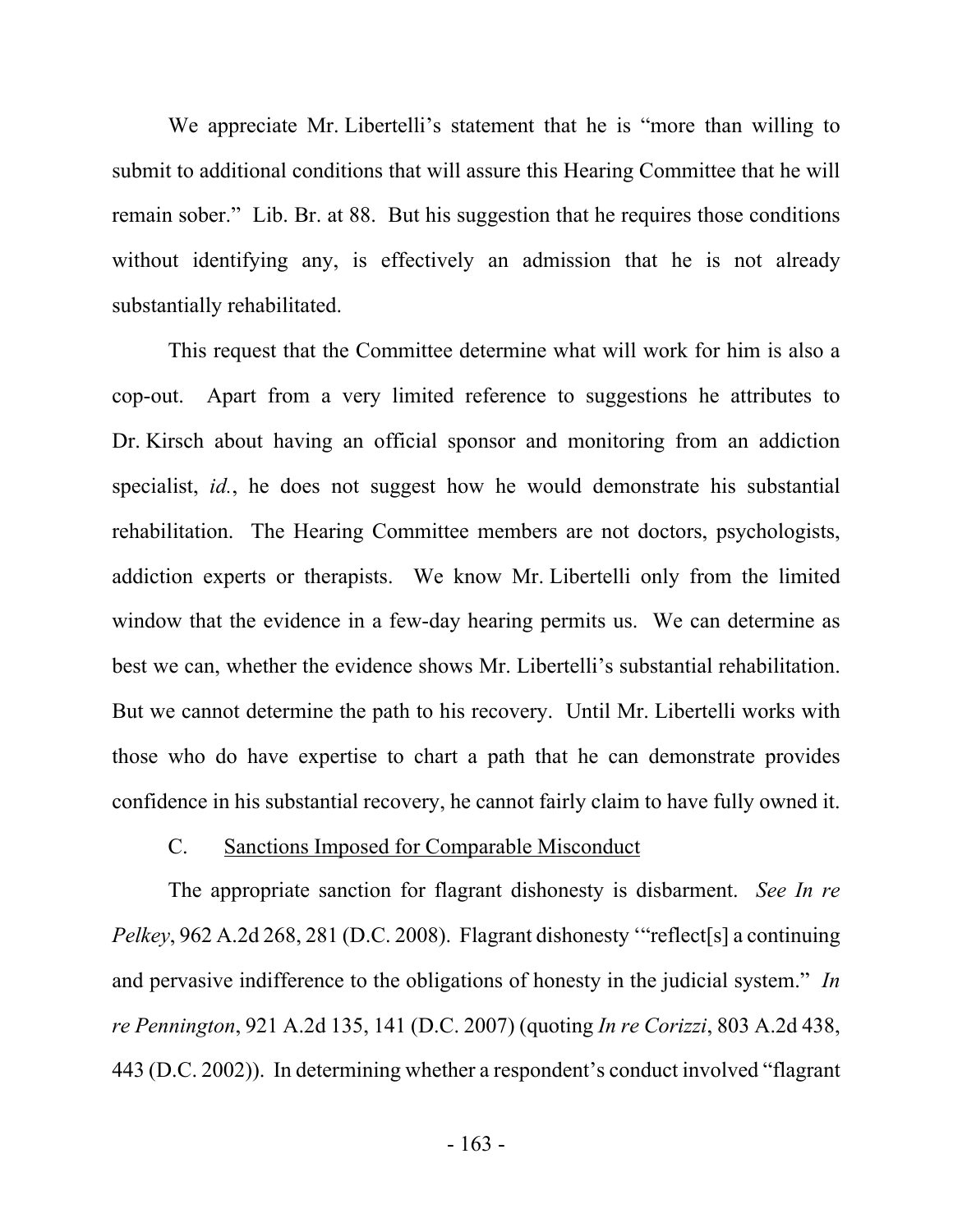dishonesty," the Court has endorsed a "fact-specific approach [which] requir[es] [consideration of a] [r]espondent's particular misconduct, and not simply the rules that he violated." *In re Guberman*, 978 A.2d 200, 206 n.5 (D.C. 2009) (some alterations in original) (quoting Board Report).

The Court has recognized several categories of misconduct as involving flagrant dishonesty. For example, flagrant dishonesty has been found where the respondent's dishonest conduct involves criminal activity or fraud (dishonesty for personal gain). *See, e.g.*, *In re Cleaver-Bascombe*, 986 A.2d 1191, 1200 (D.C. 2010) (per curiam) (respondent submitted '"patently fraudulent"' CJA voucher, lied about it under oath, and testified falsely before the Hearing Committee (citation omitted)). The Court has found flagrant dishonesty where the respondent's dishonest conduct was "morally reprehensible" and/or quasi-criminal in nature – particularly where the dishonesty was intended to cover up prior misconduct. *See Pennington*, 921 A.2d at 141-42 (describing flagrant dishonesty as conduct that involves "patterns of morally reprehensible behavior"); *In re White*, 11 A.3d 1226, 1278 (D.C. 2011) (per curiam) (appended Hearing Committee Report) (terminated employee filed whistleblower complaint and falsely accused employers, presented false and altered documents to D.C. Council and Hearing Committee, and testified falsely before D.C. Council, "creating an unbroken chain of deceit and misrepresentation that ran all the way through [the Hearing] Committee's proceedings").

The Court found flagrant dishonesty where the respondent engaged in a pattern of dishonesty spanning five years, in which he repeatedly lied to his three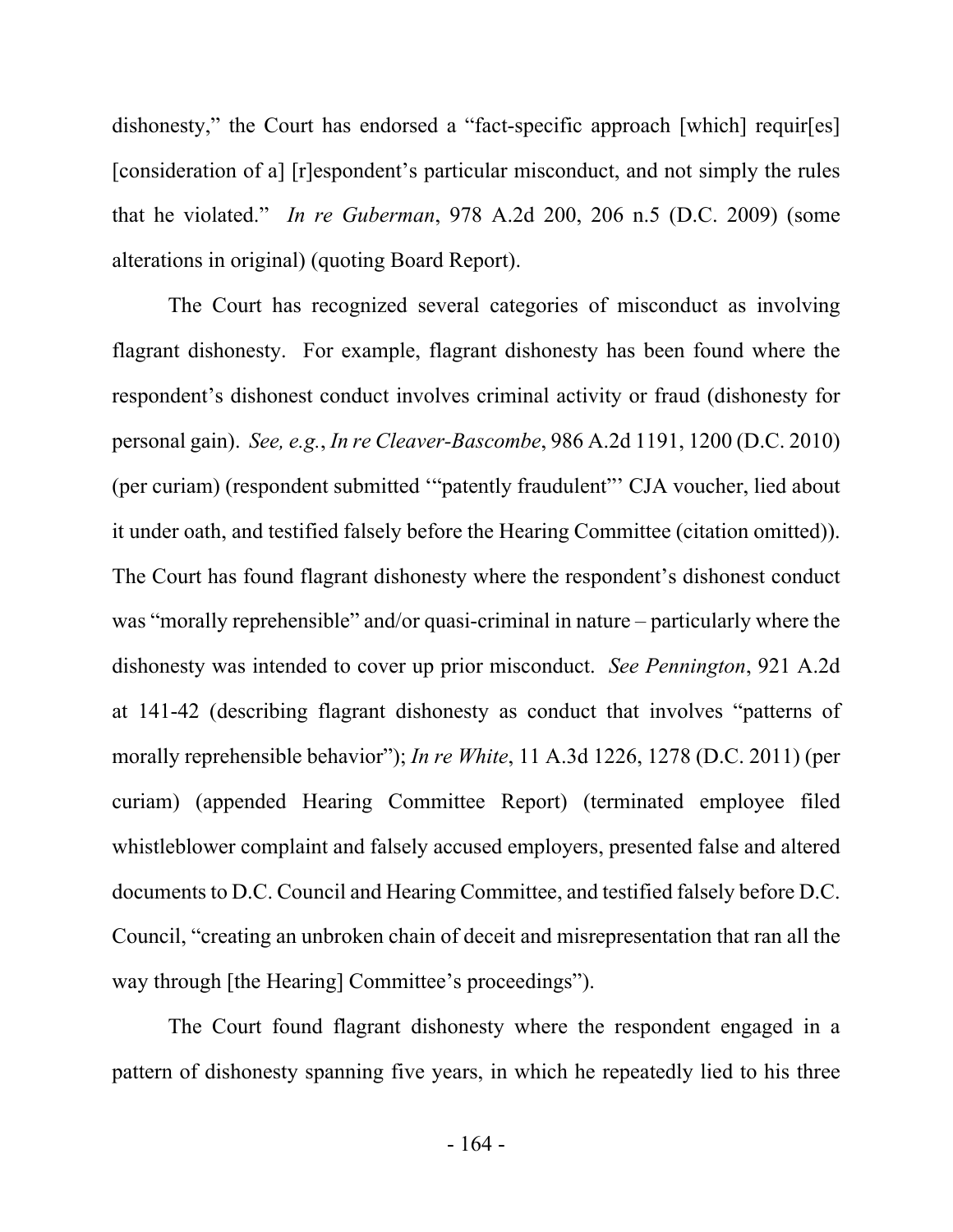clients and the Probate Court about the status of a related case and to one client about his efforts to contact a life insurance company, followed by false testimony to Disciplinary Counsel and the hearing committee. *See In re Bynum*, Board Docket No. 16-BD-029 (BPR Apr. 4, 2018), *recommendation adopted where no exceptions filed*, 197 A.3d 1072 (D.C. 2018) (per curiam). Whereas the Hearing Committee recommended a three-year suspension with a fitness requirement, the Board found flagrant dishonesty, noting that proof of financial gain is not required and emphasizing the respondent's lack of remorse and tendency to blame others. *Id.*  at 14-18.

The facts of this case do not precisely fit any of these authorities. Disciplinary Counsel cites a number of cases for the proposition that a *conviction* for perjury requires disbarment. *See* ODC Br. at 62 (*citing In re Mesinere*, 471 A.2d 269, 270 (D.C. 1984); *In re Gormley*, 793 A.2d 469, 470 (D.C. 2002); *In re Daum*, 69 A.3d 400, 401 (D.C. 2013)). Although this is true, it does not answer the question of what constitutes flagrant dishonesty in the absence of a conviction.

As Mr. Libertelli notes, this case does not involve some of the features found to be aggravating in other cases. Mr. Libertelli did not defraud the CJA system as in *Cleaver-Bascombe*, or abuse a role as prosecutor to commit fraud, as in *Howes*. He did not lie to conceal his own misconduct to clients as in *Bynum* or *Corizzi*.

Also, Mr. Libertelli's addiction, while not satisfying the requirements of *Kersey*, could conceivably still be mitigating to some extent – inasmuch as the addiction reduces the extent to which he can be held completely responsible for his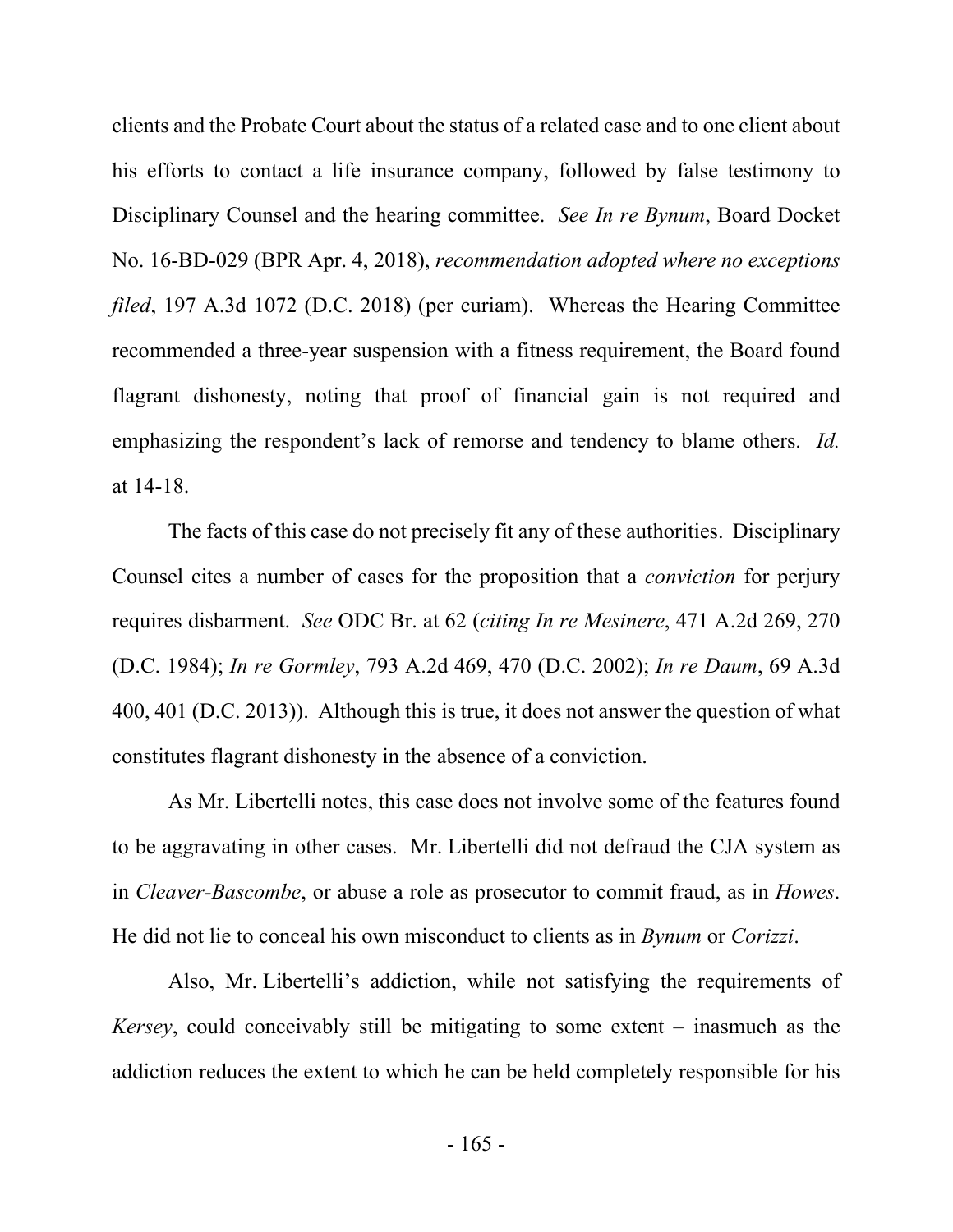actions (diminished capacity) or, perhaps, diminishes the usefulness of particular sanctions in serving the purposes of the disciplinary system.<sup>24</sup>

However the cases Mr. Libertelli relies upon are even further removed from this one. As we noted in Section V.B.2, above, Mr. Libertelli refers to *In re Uchendu*, 812 A.2d 933, 941-42, as citing "multiple examples of suspending but not disbarring attorneys for submitting false documents but not for personal gain." Lib. Br. at 90. Thus, the cases *Uchendu* cited in the passage involve situations in which a lawyer falsely submitted a small number of documents in a misguided attempt to *improve the client's* legal position. Mr. Uchendu himself, for example, was suspended for 30 days and required to complete six hours of continuing legal education in connection with at least 16 documents filed in probate matters in which he signed his clients' names, and in some instances, notarized his own signatures. 812 A.2d at 934, 942. The cases *Uchendu* cited on the point were *Lopes*, 770 A.2d at 570 (a sanction for several violations in different matters, with the dishonesty violation also involving a lawyer signing a client's name to an otherwise truthful

<sup>24</sup> *See, e.g.*, *In re Herbst*, 931 A.2d 1016, 1017 & n.1 (D.C. 2007) (per curiam) (noting that the evidence of the respondent's stress and ADHD diagnosis were "mitigating factors that had to be considered," irrespective of *Kersey*); *In re Douglass*, 745 A.2d 307, (D.C. 2000) (per curiam) (imposing a public censure after considering the deaths of the respondent's mother and son and his own medical problems at the time of the underlying misconduct in mitigation of sanction); *In re Weiss*, Bar Docket No. 263-97, at 6, 13-15 (BPR Apr. 27, 2000) (finding that the respondent's evidence of "a psychological need for security borne of his father's depression-era fear of poverty" carried "little value as mitigation" in reducing the duration of suspension, but that the respondent's self-awareness weighed against imposing a fitness requirement), *recommendation adopted*, 839 A.2d 670, 671 (D.C. 2003) (imposing three-year suspension with one year suspended in favor of two years' probation).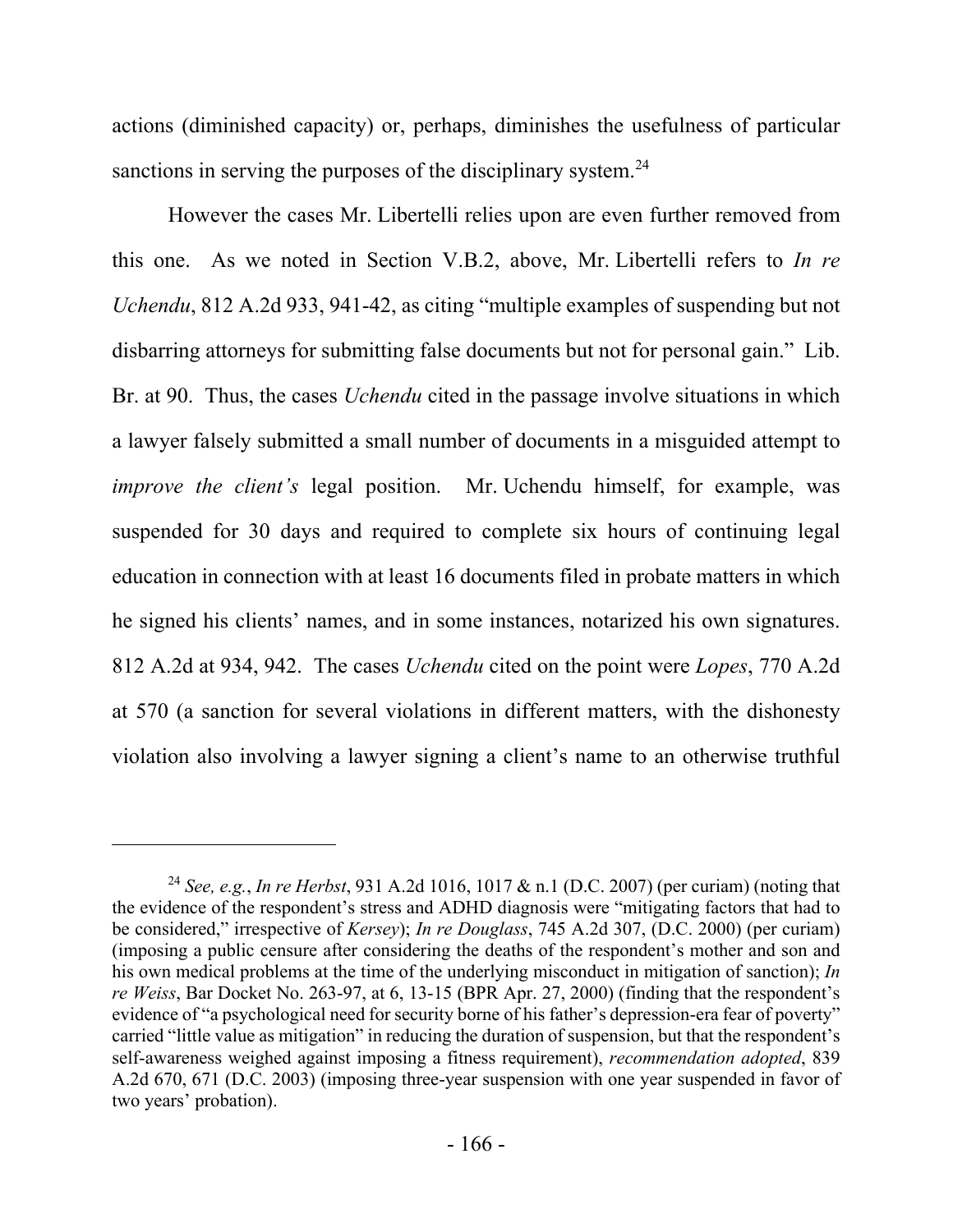affidavit); *In re Zeiger*, 692 A.2d 1351 (D.C. 1997) (per curiam) (appended Order and Board Report) (sixty-day suspension for falsifying medical records intended to benefit a client); and *In re Sandground*, 542 A.2d 1242, 1248 (D.C. 1988) (per curiam) (three-month suspension for assisting client to conceal assets in a divorce); *In re McBride*, 642 A.2d 1270, 1273 (D.C. 1994) (per curiam) (appended Board Report) (one-year suspension for assisting a *pro bono* client obtain a passport by using a false identification).

Another case involved falsity without an intent to defraud. In *In re Schneider*, 553 A.2d 206, 207, 212 (D.C. 1989), imposed a thirty-day suspension for falsifying travel expense reports used to obtain recovery for the firm for legitimate expenses.

The only case cited in the passage that involved an intent to defraud for the benefit of the lawyer was not entirely for the lawyer's benefit. In *In re Brown*, 672 A.2d 577, 579 (D.C. 1996) (per curiam) (appended Board Report), the lawyer received a sixty-day suspension for misrepresentations on three certificates of service in connection with an effort to alter or amend a judgment of dismissal entered against his clients as a result of his failure to meet discovery deadlines.

*In re Pennington* involved a reciprocal matter from Maryland in which a lawyer filed a complaint on behalf of clients only to learn after the statute of limitations had passed that a clerk's office error caused the claim not to be treated as filed. The lawyer then agreed to dismiss the case (without client consent) and, rather than tell the clients the case had been dismissed, told them the case had been settled for \$10,000 that the lawyer then paid herself. Although Maryland disbarred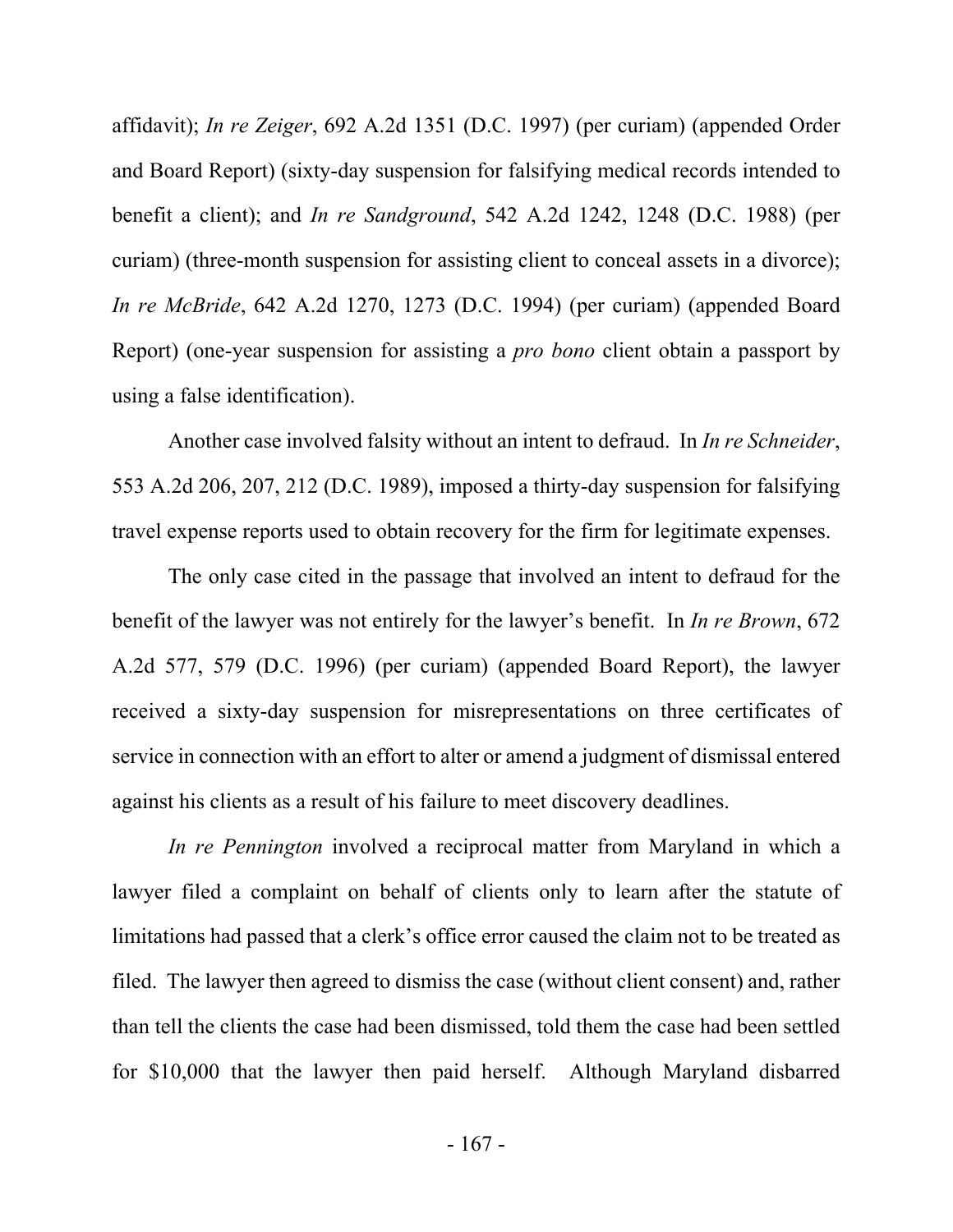Ms. Pennington, the District of Columbia did not. The Court ruled that, unlike Maryland, the District of Columbia applies a presumption of disbarment only in cases of misappropriation of funds, and while *Goffe* and *Corizzi* are examples of cases where dishonesty has warranted disbarment, Ms. Pennington's conduct was different: "However Pennington's actions of deceiving her clients and falsifying a supposed settlement of claims may be characterized, they are far removed from the unexampled patterns of morally reprehensible behavior that caused both [Goffe] and [Corizzi] to be disbarred." 921 A.2d at 141-42.

Although the facts are not identical, the extent of dishonesty in this case so exceeds that found warranting disbarment in *Goffe* and *Corizzi* that it outweighs any other differences or mitigating factors. Mr. Goffe fabricated a relative handful of documents in two discrete contexts. *Corizzi* got two clients to lie about his reciprocal referral arrangements with a chiropractor. Other cases, involving discipline short of disbarment generally involved less serious or even more isolated instances of dishonesty.<sup>25</sup>

<sup>25</sup> *See, e.g., In re Silva*, 29 A.3d 924, 928 (D.C. 2011) (three-year suspension with requirement to show fitness for attorney who forged counterparty signatures and notarization to an agreement he had failed to get signed hoping to substitute an actual agreement before anyone realized it); *In re Tun*, 195 A.3d 65 (D.C. 2018) (one-year suspension for attorney who falsely stated in a recusal motion that the judge had previously reported the attorney for an alleged disciplinary violation (which the judge had not) and that the disciplinary investigation had been dismissed (which it had not been)); *In re Speights*, 173 A.3d 96, 140-41 (D.C. 2017) (per curiam) (appended Hearing Committee Report) (six month suspension for a pattern of neglecting a client matter and giving evasive and dishonest testimony at hearing); *In re Hutchinson*, 534 A.2d 919, 919-21, 926 (D.C. 1987) (en banc) (one-year suspension for attorney who lied in deposition before the SEC about the source insider trading information and then recanted); *In re Kent*, 467 A.2d 982,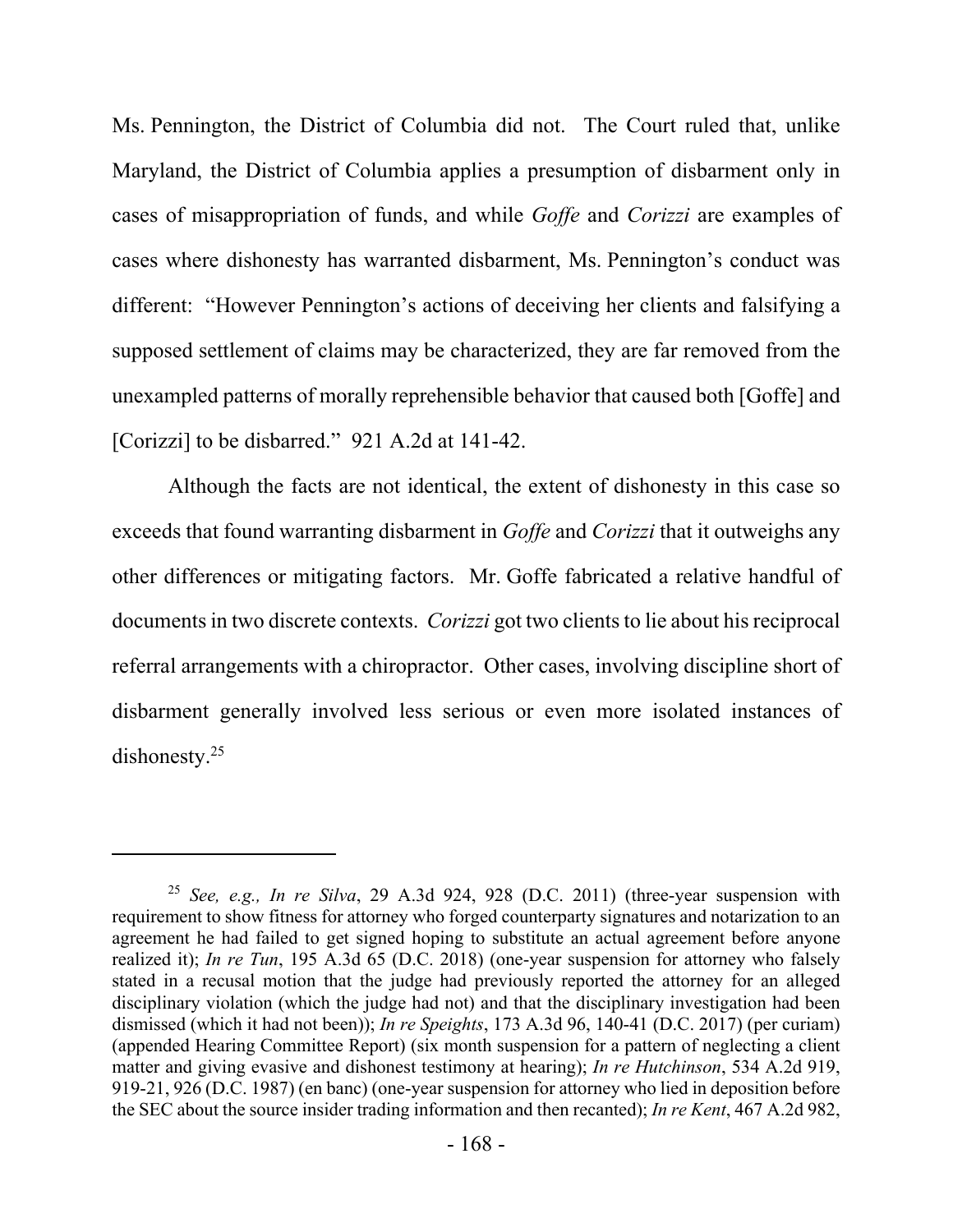Mr. Libertelli did not fabricate one or two documents. He fabricated or altered scores of drug tests and financial documents over a 17-month period until he was caught. He did not merely suborn two acts of perjury. He personally lied dozens of times under oath in hearings spanning some three years. At least two of the lies (the testimony about why he gave money to Ms. Chen and the concealment of transfers found to be contrary to court order) went beyond the ostensible purpose of concealing drug use or purchases and really concealed only the fact that Mr. Libertelli had taken money out of an account in violation of a court order. It was not accidental. It was calculated and calculated repeatedly. And these lies were made either directly to, or with ultimate result of, deceiving a court and forcing scores of hours of hearings and evading court orders.

No one should do that. And lawyers simply cannot. This conduct meets any normal definition of "flagrant" and warrants disbarment.

#### VI. CONCLUSION

For the foregoing reasons, the Committee finds that Mr. Libertelli violated Rules 19-303.3(a)(1), 19-303.3(a)(4), 19-303.4(a), 19-303.4(b), 19.308.4(b), 19- 308.4(c), and 19-308.4(d) of the Maryland Rules of Professional Conduct, and should receive the sanction of disbarment. We further recommend that

<sup>984-85 (</sup>D.C. 1983) (per curiam) (30-day suspension for attorney who shoplifted out of a neurotic desire to be caught).